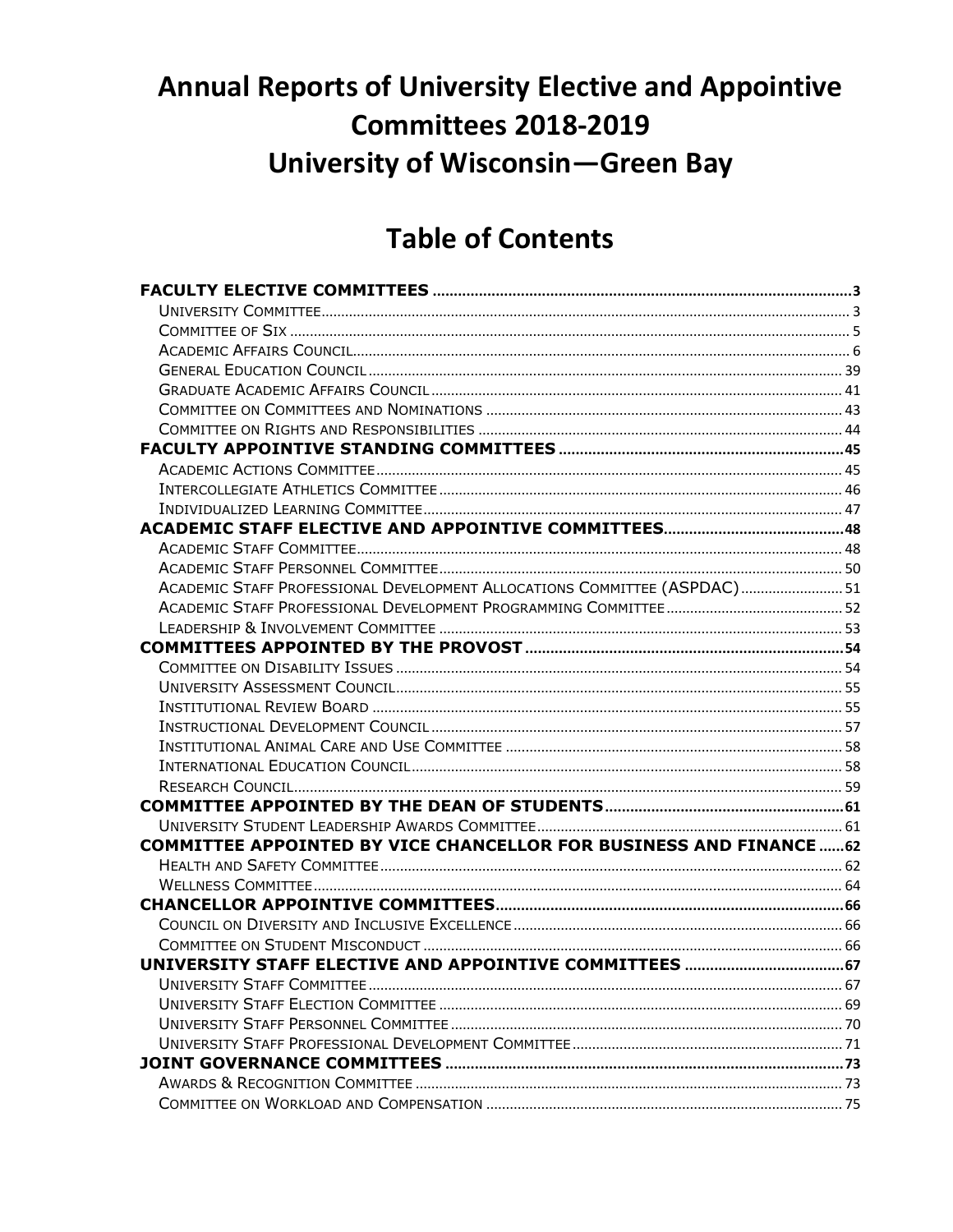# <span id="page-1-1"></span><span id="page-1-0"></span>FACULTY ELECTIVE COMMITTEES

*University Committee*

## University Committee End-of-Year Report 2018-2019

The UC met each Wednesday throughout the academic year, and was joined by the full Faculty Senate once per month. The members of the UC were:

- Mark Klemp (Branch Campuses)
- James Loebl (PS)
- Ryan Martin / Ray Hutchison (SS)
- Courtney Sherman, chair (AH)
- Gail Trimberger (At-Large)
- Kristin Vespia (At-Large)
- Julie Wondergem (NS)

At the end of the Fall semester, Ryan Martin took a 50% administrative appointment in CAHSS, and was replaced on the UC by Ray Hutchison for the remainder of the year. The UC meetings were attended by a representative from each of the Academic Staff, the University Staff, and Student Government groups. Christine Vandenhouten served as the faculty representative to UW-System, and reported to the UC and the Faculty Senate regularly throughout the year.

The UC brought many and varied items to the Faculty Senate for discussion and vote. The Senate meeting minutes reflect those items in detail. Highlights are listed here.

- Chancellor Miller's proposal to amend the university's select mission
- A request to implement a BFA in Writing and Applied Arts
- A request to implement a BS in Water Science
- A proposal to merge Human Development and Psychology into one Unit
- Changes to the composition of the Instructional Development Council
- Approval of UW-Green Bay's involvement in a collaborative MS in Applied Biotechnology
- Support of UW-System Faculty Representatives' resolution on the System Program Monitoring Policy
- A proposal to re-organize the College of Science, Engineering, and Technology
- A request to implement an MS in Sport, Exercise, and Performance Psychology
- A resolution from the CWC on the university's commitment to shared governance procedures

In addition to the action items summarized above, the UC also brought forward several informational items, which resulted in presentations on issues relevant to the faculty branch of university operations. Highlights are listed here.

- A presentation by Paula Ganyard and Travis Albrecht on recently implemented and upcoming Info Security policies
- A presentation by Sheryl VanGruensven and Mike Cogan (of Huron Consulting) on a recentlydeveloped incentive-based budget model planned for eventual implementation at UW-Green Bay
- A presentation by Clif Ganyard about EAB Navigate, a new student success software soon to be implemented

The UC engaged with several other topics throughout the year that did not come before the Faculty Senate, seeking information and making recommendations to the impacted individuals or groups as appropriate. Those issues included the following: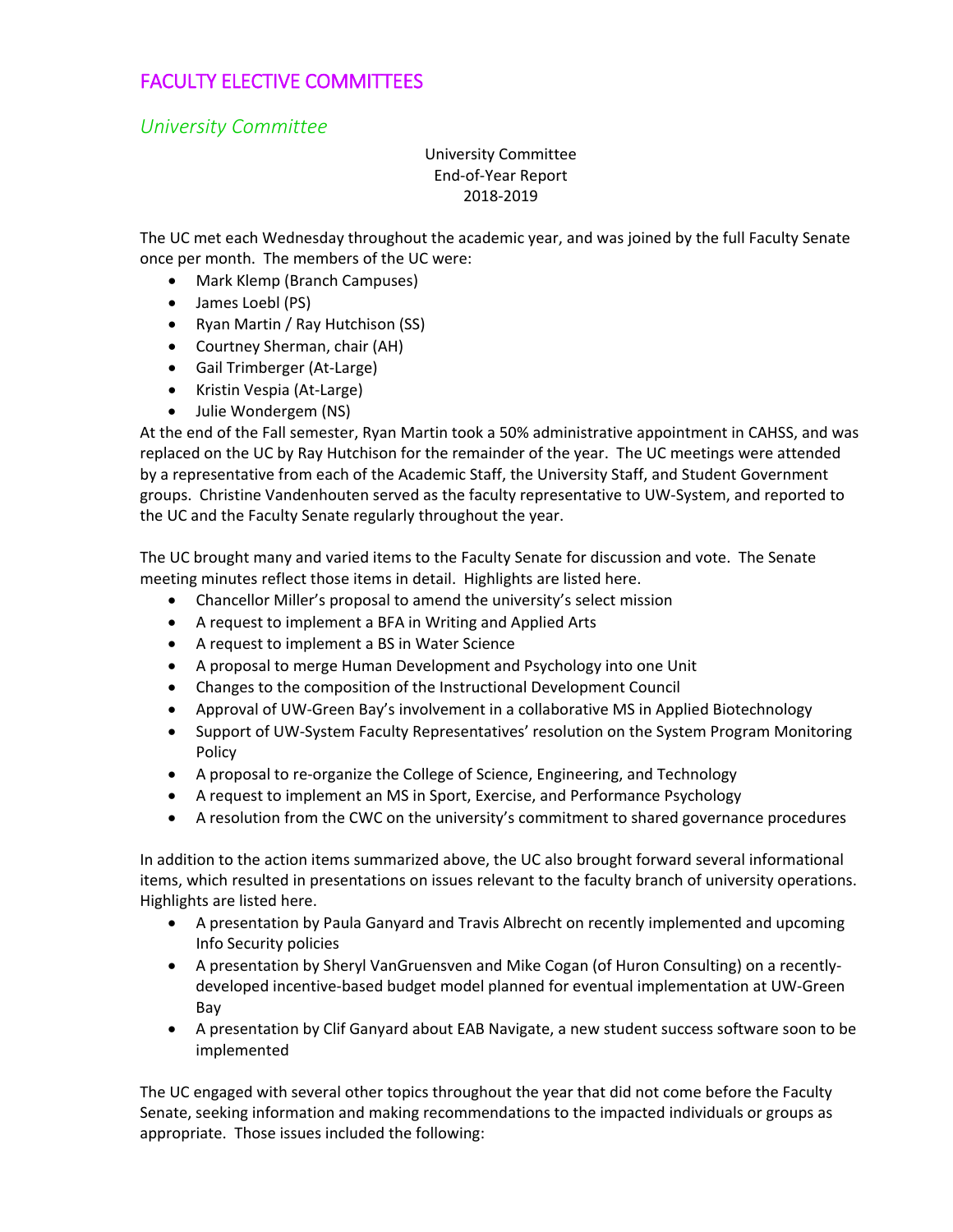- A proposal from Matt Dornbush about developing a training program for new program chairs
- Clarifying with Provost Davis the philosophy behind promotion guidelines for Branch Campus faculty seeking to obtain the rank of Full Professor
- Discussing and recommending improvements in communication surrounding Phuture Phoenix events on campus, and the impact on UW-Green Bay students and faculty
- Providing Chancellor Miller with recommendations for Provost search committee composition and membership
- Tasking Patricia Terry with participating in the newly-forming National Council on Faculty Senates
- Discussing concerns brought forward by the members of the CWC as well as members of the faculty and staff union about changes to title/compensation structures for IAS employees at the Branch Campuses, a discussion that involved the Provost and HR
- Concerns brought forward by a faculty member about winter weather hazards for those requiring handicap accommodations, and subsequent communication concerns with Public Safety

At the conclusion of the 2019 semester, a few items were brought forward, and will be taken up in the Fall by the UC. They are:

- Considering a change to the official nomenclature used to denote academic/budgetary units/programs
- Changes to CCQs and their description in code as a result of work yet to be done by a faculty working group researching various considerations, including the philosophy, the instrument, and the implementation of student ratings and evaluation of teaching
- A proposal to re-organize the AECSB
- Support for a proposal to create a judicial advocacy program on campus, led by student Jordyn Gaurkee and supervised by faculty member Alison Staudinger
- A proposal from the GEC to implement uniform learning outcomes for Writing Emphasis courses

The UC voted in Jim Loebl as the Chair for 2019-2020. The Faculty Senate voted in Mark Klemp as the Speaker of the Senate for 2019-2020. The role of Faculty Representative to UW-System is not yet officially filled as of this writing.

Respectfully submitted, Courtney Sherman UC Chair, 2018-2019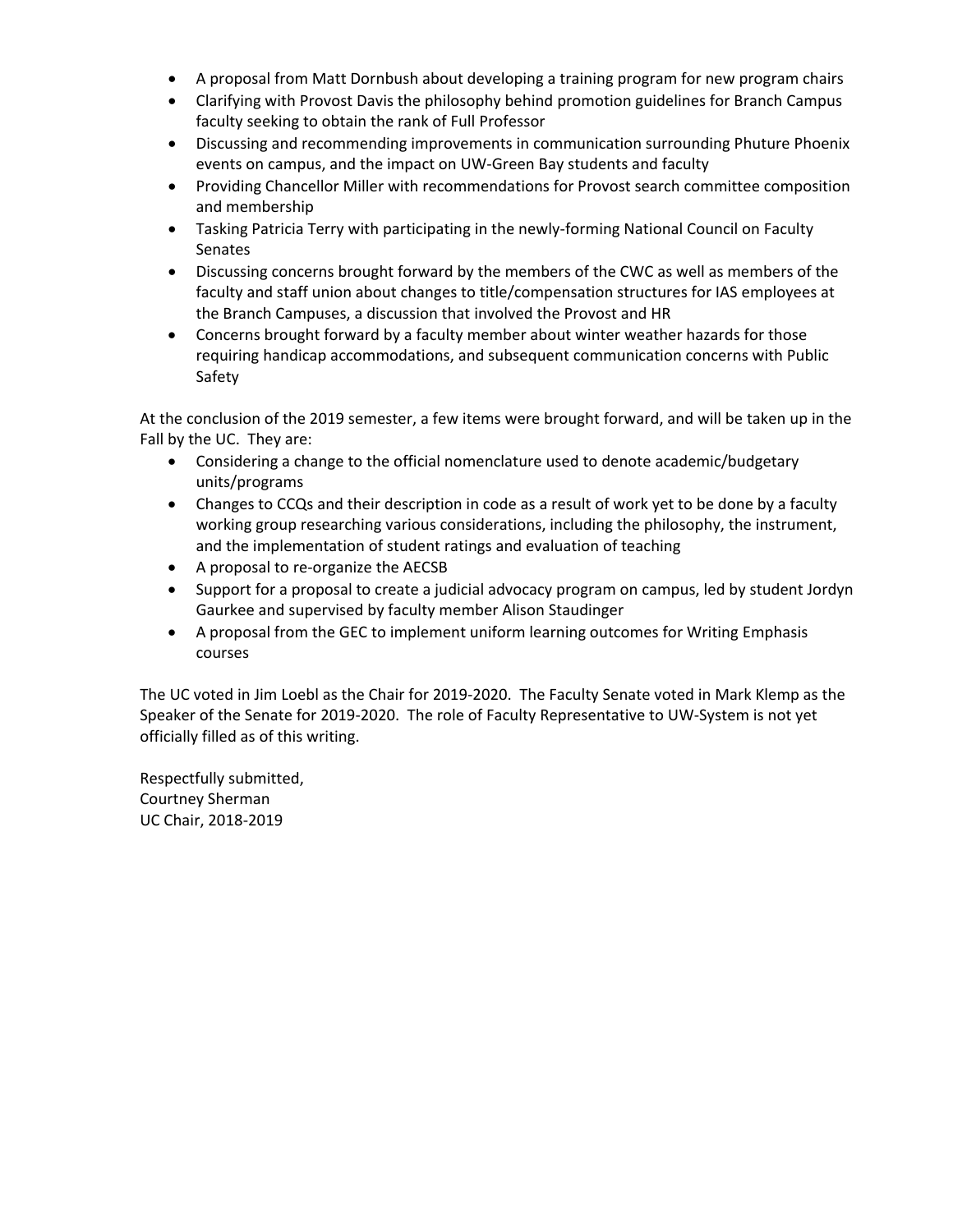# <span id="page-3-0"></span>Committee of Six

Annual Report 2018-2019

June 24, 2019

**FROM:** Committee of Six: Amy Wolf (Chair Committee of Six Full Professors)

**Committee Members:** Greg Aldrete, Dean VonDras, Georjeanna Wilson-Doenges, Laura Riddle, Pao Lor (not able to attend) and Berel Lutsky.

The Committee of Six Full Professors (2018-2019) first met on September 14, 2018, Amy Wolf was elected as Chair. During the first meeting we also selected dates for candidate reviews and determined that each member of the Committee will contribute by writing recommendation letters based on Committee review and meetings with candidates. The Committee reviewed the Guidelines and made revisions to the Guidelines which were then sent to the SOFAS.

Wolf sent a promotion review notification to all five candidates via e-mail and set up review meetings for January23<sup>rd</sup> and 24<sup>th</sup>. Prior to scheduling their reviews with the Committee of Six, Wolf also contacted the Dean of each candidate to determine the status of unit-level recommendations for each candidate.

Holly Keener set up shared folders for the Committee and made documents available to the Committee for review. This arrangement worked well, but the Committee recommends that all documents be submitted by candidates in an electronic format and shared via "OneDrive" (or similar folder system) going forward to allow easy access to documents off-campus, which is especially relevant given our four campus structure.

Committee members reviewed electronic documents and evidentiary files prior to our meetings with candidates.

We met with candidates on 23<sup>rd</sup> and 24<sup>th</sup> of January, 2019, in CL 750 to review, discuss and vote on recommendations for promotion to Full Professor. The following candidates were reviewed: Woo Jeon, Gaurav Bansal, Ekaterina Levintova, David Voelker, and Scott Ashman. All candidates were unanimously recommended for promotion to Full Professor.

We also recommend changing the body's name from "Committee of Six Full Professors" to "Committee of Full Professors" since the number of committee members has increased.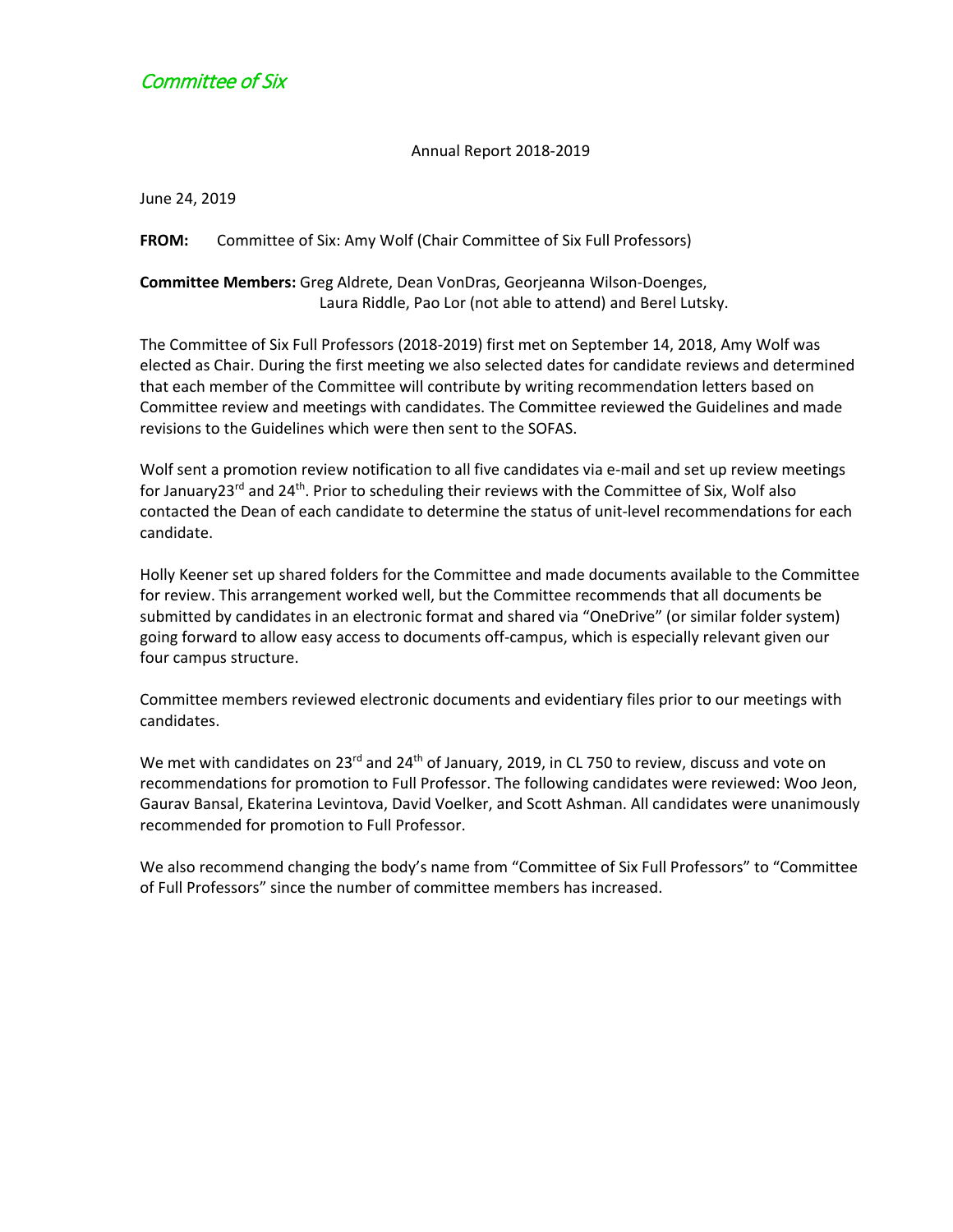# <span id="page-4-0"></span>Academic Affairs Council

#### 2018-2019 Annual Report: Academic Affairs Council

- 1. Meetings and Membership: Members of the committee included Mimi Kubsch (chair), Minkyu Lee, Michael McIntire, Christin DePouw, Thomas Nesslein, Valerie Murrenus Pilmar, Clif Ganyard (ex- officio) and Katrina Hrivnak (ex-officio). During the 2018-2019 academic year the Academic Affairs Council (AAC) met for a total of 14 meetings every other Tuesday from 2:30 – 4 pm in RH 315. In preparation for the meeting the chair made a thorough agenda listing various agenda items and detailed lists of course leaf requests sometimes up to 150 course program and change requests long, but typically more in the range 50 requests length, all of these being reviewed in the meetings and voted on for approval. The members of the committee worked very well together coming prepared to meetings to discuss various agenda items, program reviews, course change and program change requests. The work of searching for agendas, minutes, program self-studies and feedback response reports to the self-studies was streamlined due to SharePoint. The work of reviewing course and program change requests was made easier through course leaf and more accurate with Katrina Hrivnak Assistant Registrar leading that part of the meeting.
- 2. Academic Program Reviews. During the academic year of 2018-2019 the AAC received and reviewed 5 Program Self Studies submitted by HIMT, Environmental Science, Art, Bachelor of Social Work, and Communication. The self-study from Accounting/Business Administration was expected but not received and promised for next academic year.

This year chairs of the programs were invited and attended meetings to review their Selfstudies answer questions and clarify concerns. This was a very effective way to make the response reports accurate and agree upon.

(See appendix A for AAC response reports to Program Reviews).

- 3. Various other agenda items:
	- a. Reorganization of CSET approved
	- b. AAS Areas of Emphasis
	- c. 3 tracks of RN-BSN collapsed into one RN-BSN
	- d. Water courses issue of cross listing
	- e. Mathematics attended meeting to explain rationale for asking for exception to the 12 upper level credit for emphases and minors
	- f. New Water Science Degree –AAC unanimously approved the proposal
	- g. HUD and Psychology merger
- 4. Course and program requests. (See Faculty Senate Minutes)
- 5. Effectiveness of AAC. The AAC plays a vital function in making recommendation to program self-studies for improvement based on review of their self-studies. This seems to be an essential function of the AAC. I am aware there is a discussion of changing this process, but I do see it as effective the way it is. There are various other agenda items that are received and discussed and approved if necessary to move the work of the university forward. This is an essential function. Each week there are numerous course and program change requests received. Sometimes over 100. The review of these is tedious but seems necessary especially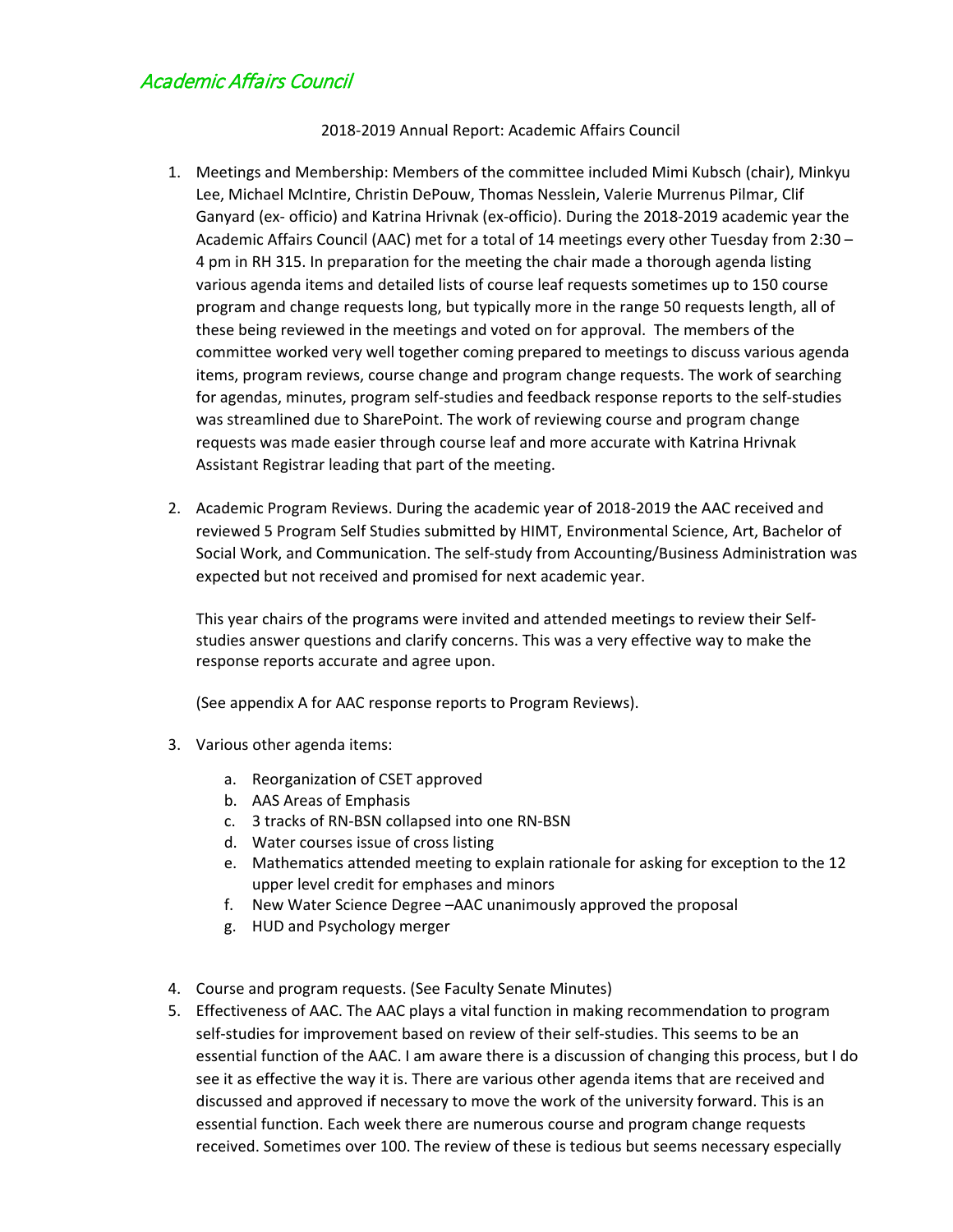for substantive requests that affect other programs and periodicities. There are some minor requests that could be approved of by the AAC chair without committee input, although it is in these often that concerns are found. The members of the committee do seem to come prepared to meetings having reviewed the requests ahead of time, but if there are a large amount to approve, the meetings become long and tedious. I would suggest a way to streamline this function of the AAC be investigated.

Appendix A Program Review AAC Response Reports

#### **Response report to HIMT Self Study AAC RESPONSE TO THE ACADEMIC PROGRAM REVIEW: BACHELOR OF SCIENCE – HEALTH INFORMATION, MANAGEMENT AND TECHNOLOGY**

#### **FINAL DRAFT**

#### **I. INTRODUCTION**

The HIMT program at UW-Green Bay is part of a collaborative program offered by UW-Green Bay, UW-Parkside, UW-Stevens Point and UW-La Crosse, with administrative support from UW Extension. The program has two tracts, a management track and a technology track. The Green Bay program has 109 students enrolled in the management tract and 28 enrolled in the technology tract. The program requires 61 credits and requires a capstone course in an applied setting. All instruction is online and thus serves potential students both within and outside Wisconsin.

UW Extension commissioned an **outside review of the program** to fulfill the initial program review requirements for the partner campuses. Joan Littlefield Cook, Director of Academic Assessment, University of Wisconsin-Whitewater carried out this overall review of the collaborative HIMT program and submitted her report on September 25, 2018.

The **overall program review** is extensive, consisting of 61 pages in total, with an appendix of 31 pages. While the overall report provides significant aggregate data for the collaborative program, it not provide specific data on the operation of the individual programs at the four campuses, other than basic enrollment data. In a **general summary**, the reviewer states that the BS-HIMT program is a welldesigned and well-implemented program and lists seven specific strengths. The reviewer also lists several recommendations for improvement. These are the focus of section IV.

Turning to UW – Green Bay specifically, the overall report agrees that the HIMT program mission statement aligns well with UW – Green Bay's select mission as a university with an interdisciplinary and critical thinking emphasis. The program is housed in Nursing and Health Studies with faculty drawn from business, computer science, nursing, and mathematics as well as ad hoc faculty. UW-Green Bay offers six of the twenty-four courses that make up the HIMT curriculum, with each of the other collaborative campuses offering six as well.

#### **II. ASSESSMENT OF STUDENT LEARNING**

Data on student learning outcomes for the nine Program Student Learning Outcomes (PSLOs) for the collaborative program are provided in Appendix C, p. 47. The data indicate the percentage of students with 70% or higher correct on the assessment task. In this regard, the nine scores listed range from 83% to 100%. It is unclear, however, which, if any, of the PSLO data listed relate to the six courses offered by UW – Green Bay.

Of course, given the few short years that the HIMT program has been operational – about five years the lack of a large range of assessment data is understandable.

The overall review states that the program is doing good work addressing the competencies and the nine PSLOs targeted by the accrediting body. The review, however, notes that the use of data on student learning to influence the program is not apparent in the information provided.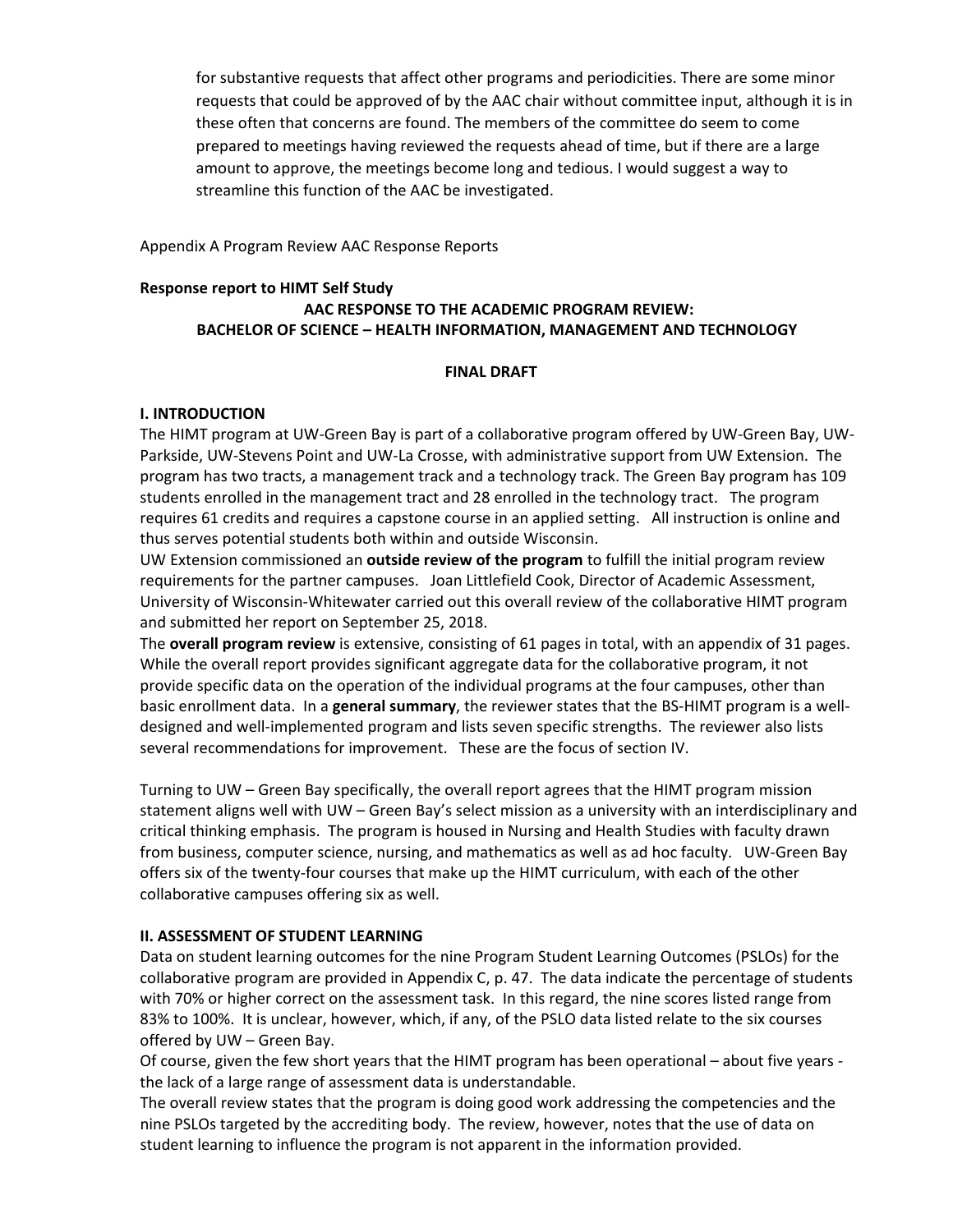#### **III. PROGRAM ACCOMPLISHMENTS**

The primary accomplishment for UW – Green Bay is that our program was the first of the four partner campuses to earn accreditation in 2015 from the Commission on Accreditation for Health Informatics and Information Management (CAHIIM). A key requirement of CAHIIM is that each campus program must have a full-time program manager who is certified as a Registered Health Information Administrator (RHIA). Brenda Tyczkowski, the present program manager earner her RHIA in 2016. In addition, the head count (i.e. the number of majors as of the 20<sup>th</sup> day of the Fall semester) of the *collaborative* program has grown steadily from 116 in 2014 – 15 to 206 in 2017 -18 (p. 21 of the overall Program Review). Moreover, the general retention rates appear good. For the first three years of the program, the average retention rate is 90%. Consequently, the collaborative program appears to have made a good start and is growing in terms of majors.

With respect to the **Green Bay program** specifically, the HIMT Program Report for fall 2018 indicates 91 majors and 16 special students, 107 in total. The HIMT Program Report (p. 59) indicates that the UW  $-$ Green Bay major count is more than double the other three collaborative campuses combined. Specifically, the Green Bay Student Count is 107 overall relative to a 204 overall count for the collaborative program. In this light it should be noted that the financial model for the collaborative program fails to recognize the large differential burden on the UW – Green Bay program. Under the current financial model, all collaborative members receive equal funding irrespective of large enrollment differences.

The job placement success of Green Bay HIMT graduates also provides evidence of the value and quality of the Green Bay program. Specifically, in 2016, 15 of 26 graduates responded to the career survey. Of these, 12 were employed with 4 attending graduate school (2 of which are also employed) and 6 of 8 graduates reported that their current employment position was related to their major. Seven graduates reported full-time salaries, ranging from \$27,040 to \$61,320, with a median salary of \$40,000.

The 2017 employment data are even more encouraging. The number of graduates were 22 with 18 responding. Of these, 13 were employed with 1 attending graduate school while also employed. Seven graduates reported full-time salaries, ranging from \$28,558 to \$80,000, with a median of \$55,224.

#### **IV. PROGRAM STRENGTHS AND AREAS IN NEED OF ATTENTION**

The HIMT program at UW – Green Bay is clearly the dominate program in the four-campus collaboration with Parkside a distant second. The program appears to be functioning well even with the excessive management and advising burdens placed on the program at Green Bay. Some important challenges for the Green Bay program remain.

The primary challenge is that at present the UW – Green Bay program has only one full-time HIMT faculty who is both Academic and Program Director and who must also advise students and teach in the program. A mix of UW – Green Bay faculty teach the remaining courses whose primary responsibility is teaching in their home units. Consequently, the program must also hire communitybased ad hoc faculty. However, according to CAHIIM requirement, this faculty mix is deficient and UW – Green Bay must address this.

In the overall program review of the HIMT collaborative four-campus program, the reviewer makes to key summary recommendations (p. 27). First, the reviewer calls on the program's faculty and staff to reflect on what is being learned from the extensive assessment work being carried out as well as how the they are incorporating this knowledge into the program. From the aggregate data provided, it is not known how the UW – Green Bay program was evaluated by students in terms of instructional design, quality, faculty performance, etc.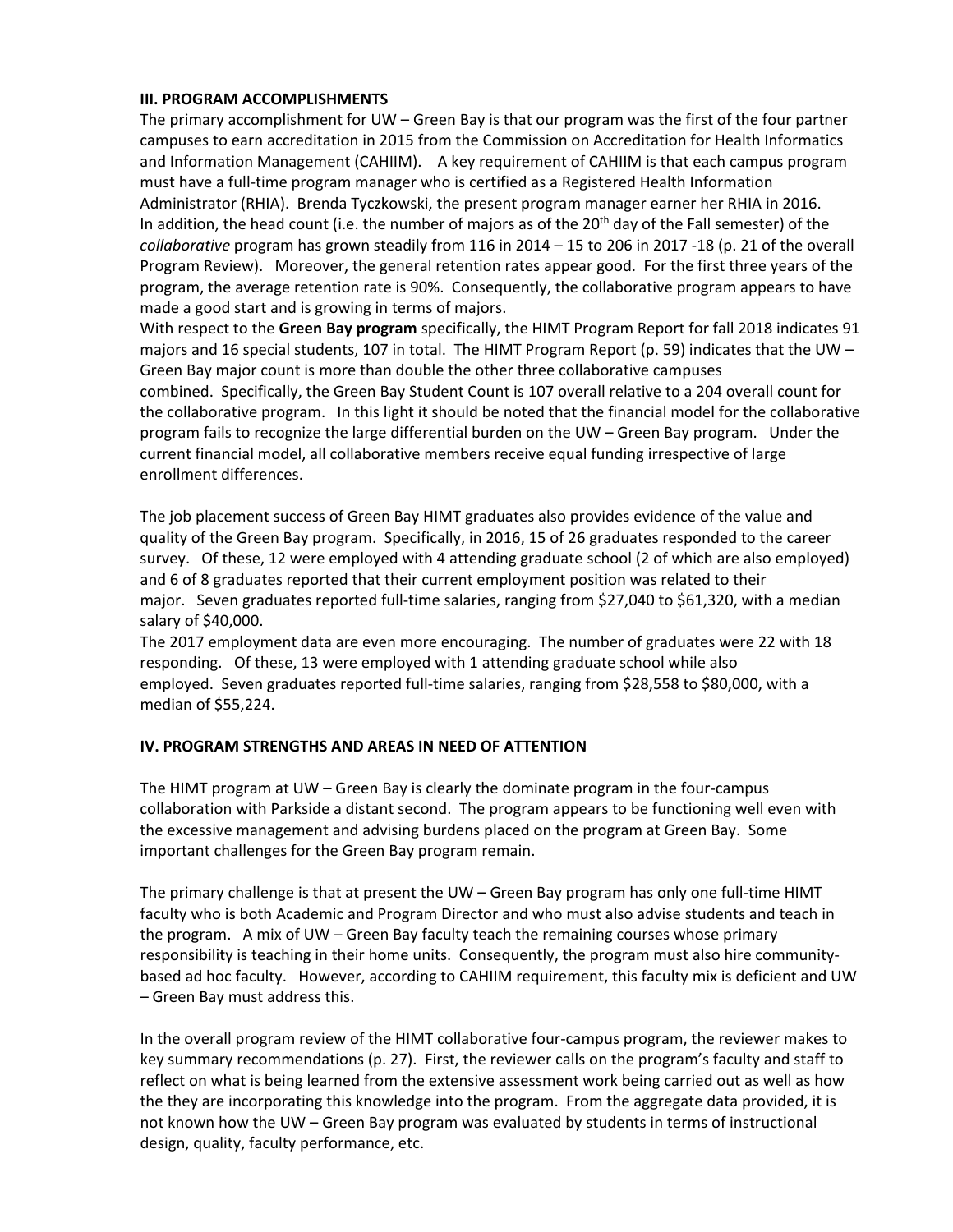The second key conclusion of the overall report is that now that the program has been developed and implemented successfully ("phase 1"), the faculty and staff need to move to "phase 2" and develop a **strategic planning process** over the next five years. A key issue for Green Bay is that the two program tracks, information management and information technology, is very unbalanced with four times as many students in the management track as in the technology track, 109 to 28. This huge imbalance calls into question the long-run viability of the technology track. At present, most of the courses for the technology track are offered by UW – Stevens Point. UW – Green Bay does not offer any technology courses and probably has very limited capacity to do so.

## **V. CONCLUSION AND RECOMMENDATIONS**

The UW – Green Bay HIMT program is a steadily growing program and offers a high-quality curriculum and instruction. Several needs, however, need to be addressed to ensure long-run success of the program.

1. The long-run viability of a technology track needs serious discussion. In the overall program report, it is noted that CAHIIM reviewers suggested that the program consider emphasizing **coding** more strongly in the curriculum (p. 9). A key limitation in this regard is the availability, at reasonable cost, of faculty with sufficient expertise. Starting about 2012, artificial intelligence has exploded and begun to permeate all sectors of the economy. A key sector in this regard is the health sector where there are massive applications. As a result, the demand for computer and data scientists is skyrocketing, thus raising salaries to levels that are far above what moderate-side universities can pay.

2. UW Extension and the partner campuses need to consider allocating program funds in line with enrollments.

3. According to CAHIIM accreditation standards, the UW – Green Bay program needs to hire a second full-time faculty member.

4. Consideration needs to be given to better support for high quality advising at UW-Green Bay.

5. UW Extension and the partner campuses should work to develop a transfer table or articulation agreement for students transferring from Wisconsin Technical Colleges offering HIMT programs.

## **Response report to Environmental Science Self Study**

Environmental Science Program Review

## **I. Introduction**

The environmental science program was one of the first in the nation to embrace an interdisciplinary approach to learning. The environmental science program is an interdisciplinary program that supports it own major and minor as well as general education and disciplinary programs in the STEM fields. In addition, the environmental science program supports an environmental science and policy graduate program. The program offers a major in environmental science, a minor in environmental science and a minor in international environmental science.

In the last year, 13 faculty (spanning 5 fields - chemists, geoscientists, mathematicians, biologists, and engineers) in the Natural and Applied Sciences (NAS) unit taught in the environmental science program. This is a relatively small fraction of NAS teaching load that supports the program.

The number of declared majors (Fall headcounts) has decreased over time from 116 in 2012 to 58 in 2015. But since then the number has increased to the high of 116 in 2018.

Over the review period the number of declared majors has also increased the number of females and minorities.

The number of both graduated majors and minors has decreased over the review period. Graduated majors dropped from 27 in 2014 to 8 in 2018 and graduated minors dropped from 36 in 2015 to 17 in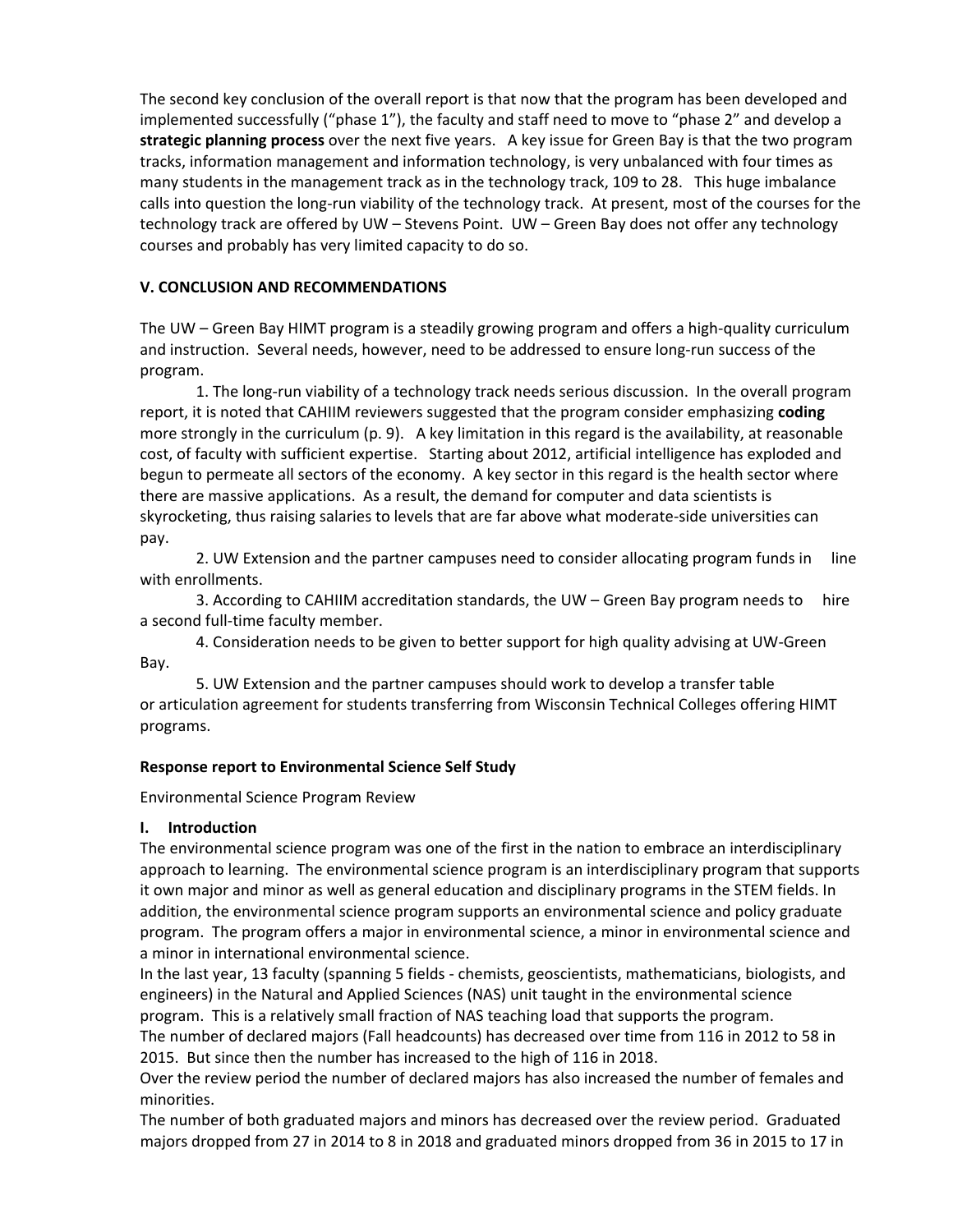2018. The program identified three external factors affecting enrollment trends: (1) a statewide drop in the number of graduating high school seniors, (2) a reduction in the funding and employment of state environmental agencies, and (3) the rescinding of the interdisciplinary graduation requirement.

#### **II. Assessment and Student Learning**

The environmental program has assessed 5 of its 6 student learning outcomes over the review period. Most of the assessment was completed using embedded techniques.

## **III. Program accomplishments**

Scholarly active faculty. Over the review period, the number of papers published in peer-review journals has quadrupled. The program has published 108 papers (some including graduate and undergraduate students) and brought in grants totaling more than \$12 million dollars, which provides overhead funds for faculty as well as research opportunities for students. Many of the faculty have been recognized with awards and honors such as founder's awards.

• NAS Research Infrastructure. The NAS faculty acquired and maintained an extensive research and teaching infrastructure. Acquired a New Nuclear Magnetic Resonance spectroscopy instrument, greenhouse, fish hatchery, fleet of research boats and vehicles for field work.

• NAS scholarship Program. This program has grown considerably under the period of review from 7 scholarships totaling \$10,200 in 2011 to 27 scholarships totaling \$41,694 in 2018.

• High Impact Practices. Environmental science provides students with necessary high impact STEM experiences. These high impact experiences include class and laboratory activities, international travel, internships, independent study, Independent research, postdocs, peer-reviewed student publications, and an NAS seminar series.

## **IV. Program Strengths and Areas in Need of Attention**

Strengths

The development of a Water Science major

The addition of new faculty from branch campuses

Areas in need of attention

Need to acquire survey data from graduated students

Review of "mini-courses" ENV SCI 336, ENV SCI 337, ENV SCI 338, and ENV SCI 339 and decide if any changes to curriculum are needed

Too much separation of duties between NAS chair and ENV SCI program chair

## **V. Conclusions and Recommendations**

The Environmental Science Program continues to be a strong and successful program that fulfills the university's mission. Despite continuing problems of understaffing and under-compensation.

## **Response report to Art Self Study**

## **AAC RESPONSE TO THE ACADEMIC PROGRAM REVIEW: BACHELOR OF SCIENCE – HEALTH INFORMATION, MANAGEMENT AND TECHNOLOGY**

## **FINAL DRAFT**

## **I. INTRODUCTION**

The HIMT program at UW-Green Bay is part of a collaborative program offered by UW-Green Bay, UW-Parkside, UW-Stevens Point and UW-La Crosse, with administrative support from UW Extension. The program has two tracts, a management track and a technology track. The Green Bay program has 109 students enrolled in the management tract and 28 enrolled in the technology tract. The program requires 61 credits and requires a capstone course in an applied setting. All instruction is online and thus serves potential students both within and outside Wisconsin.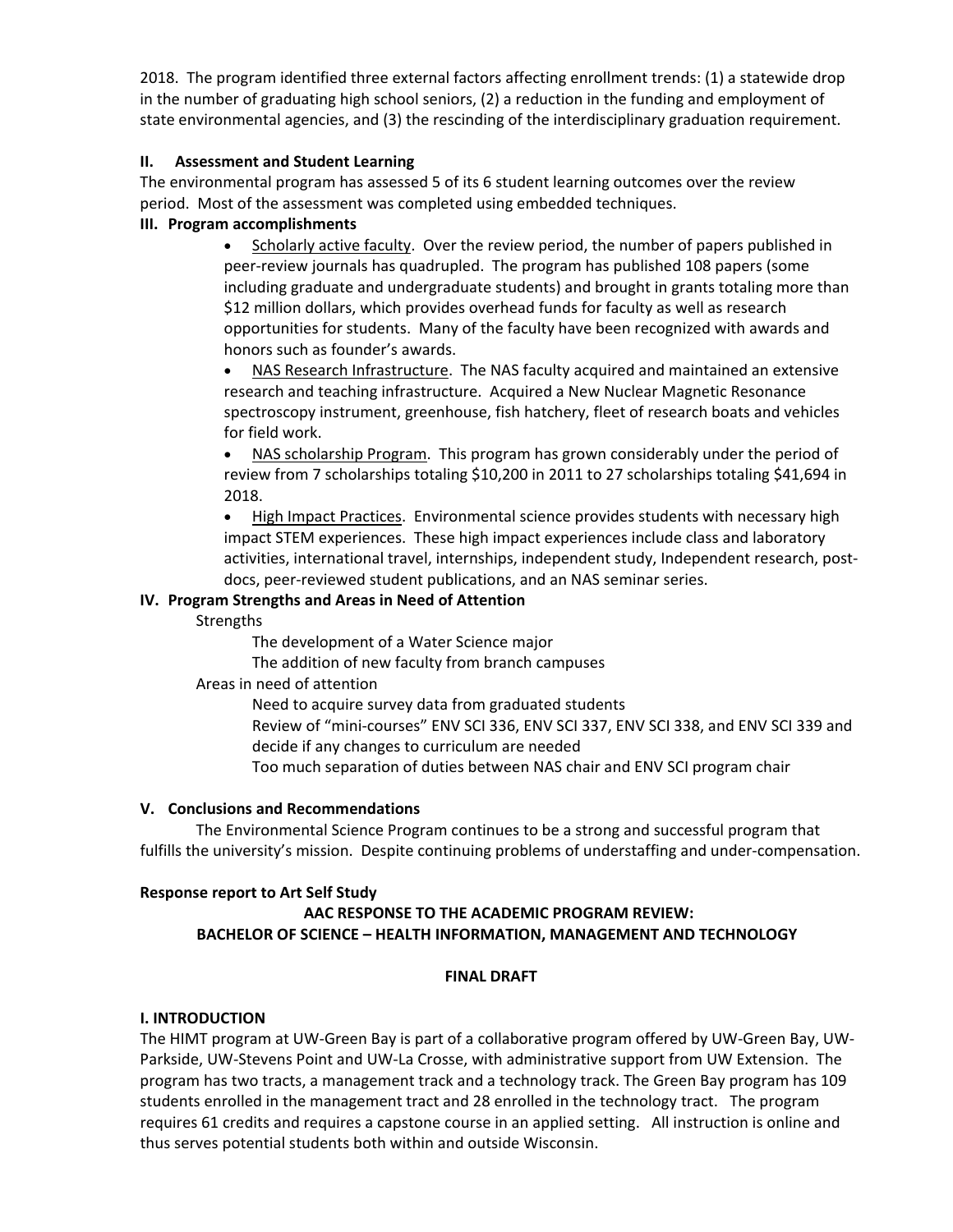UW Extension commissioned an **outside review of the program** to fulfill the initial program review requirements for the partner campuses. Joan Littlefield Cook, Director of Academic Assessment, University of Wisconsin-Whitewater carried out this overall review of the collaborative HIMT program and submitted her report on September 25, 2018.

The **overall program review** is extensive, consisting of 61 pages in total, with an appendix of 31 pages. While the overall report provides significant aggregate data for the collaborative program, it not provide specific data on the operation of the individual programs at the four campuses, other than basic enrollment data. In a **general summary**, the reviewer states that the BS-HIMT program is a welldesigned and well-implemented program and lists seven specific strengths. The reviewer also lists several recommendations for improvement. These are the focus of section IV.

Turning to UW – Green Bay specifically, the overall report agrees that the HIMT program mission statement aligns well with UW – Green Bay's select mission as a university with an interdisciplinary and critical thinking emphasis. The program is housed in Nursing and Health Studies with faculty drawn from business, computer science, nursing, and mathematics as well as ad hoc faculty. UW-Green Bay offers six of the twenty-four courses that make up the HIMT curriculum, with each of the other collaborative campuses offering six as well.

#### **II. ASSESSMENT OF STUDENT LEARNING**

Data on student learning outcomes for the nine Program Student Learning Outcomes (PSLOs) for the collaborative program are provided in Appendix C, p. 47. The data indicate the percentage of students with 70% or higher correct on the assessment task. In this regard, the nine scores listed range from 83% to 100%. It is unclear, however, which, if any, of the PSLO data listed relate to the six courses offered by UW – Green Bay.

Of course, given the few short years that the HIMT program has been operational – about five years the lack of a large range of assessment data is understandable.

The overall review states that the program is doing good work addressing the competencies and the nine PSLOs targeted by the accrediting body. The review, however, notes that the use of data on student learning to influence the program is not apparent in the information provided.

## **III. PROGRAM ACCOMPLISHMENTS**

The primary accomplishment for UW – Green Bay is that our program was the first of the four partner campuses to earn accreditation in 2015 from the Commission on Accreditation for Health Informatics and Information Management (CAHIIM). A key requirement of CAHIIM is that each campus program must have a full-time program manager who is certified as a Registered Health Information Administrator (RHIA). Brenda Tyczkowski, the present program manager earner her RHIA in 2016. In addition, the head count (i.e. the number of majors as of the  $20<sup>th</sup>$  day of the Fall semester) of the *collaborative* program has grown steadily from 116 in 2014 – 15 to 206 in 2017 -18 (p. 21 of the overall Program Review). Moreover, the general retention rates appear good. For the first three years of the program, the average retention rate is 90%. Consequently, the collaborative program appears to have made a good start and is growing in terms of majors.

With respect to the **Green Bay program** specifically, the HIMT Program Report for fall 2018 indicates 91 majors and 16 special students, 107 in total. The HIMT Program Report (p. 59) indicates that the UW  $-$ Green Bay major count is more than double the other three collaborative campuses combined. Specifically, the Green Bay Student Count is 107 overall relative to a 204 overall count for the collaborative program. In this light it should be noted that the financial model for the collaborative program fails to recognize the large differential burden on the UW – Green Bay program. Under the current financial model, all collaborative members receive equal funding irrespective of large enrollment differences.

The job placement success of Green Bay HIMT graduates also provides evidence of the value and quality of the Green Bay program. Specifically, in 2016, 15 of 26 graduates responded to the career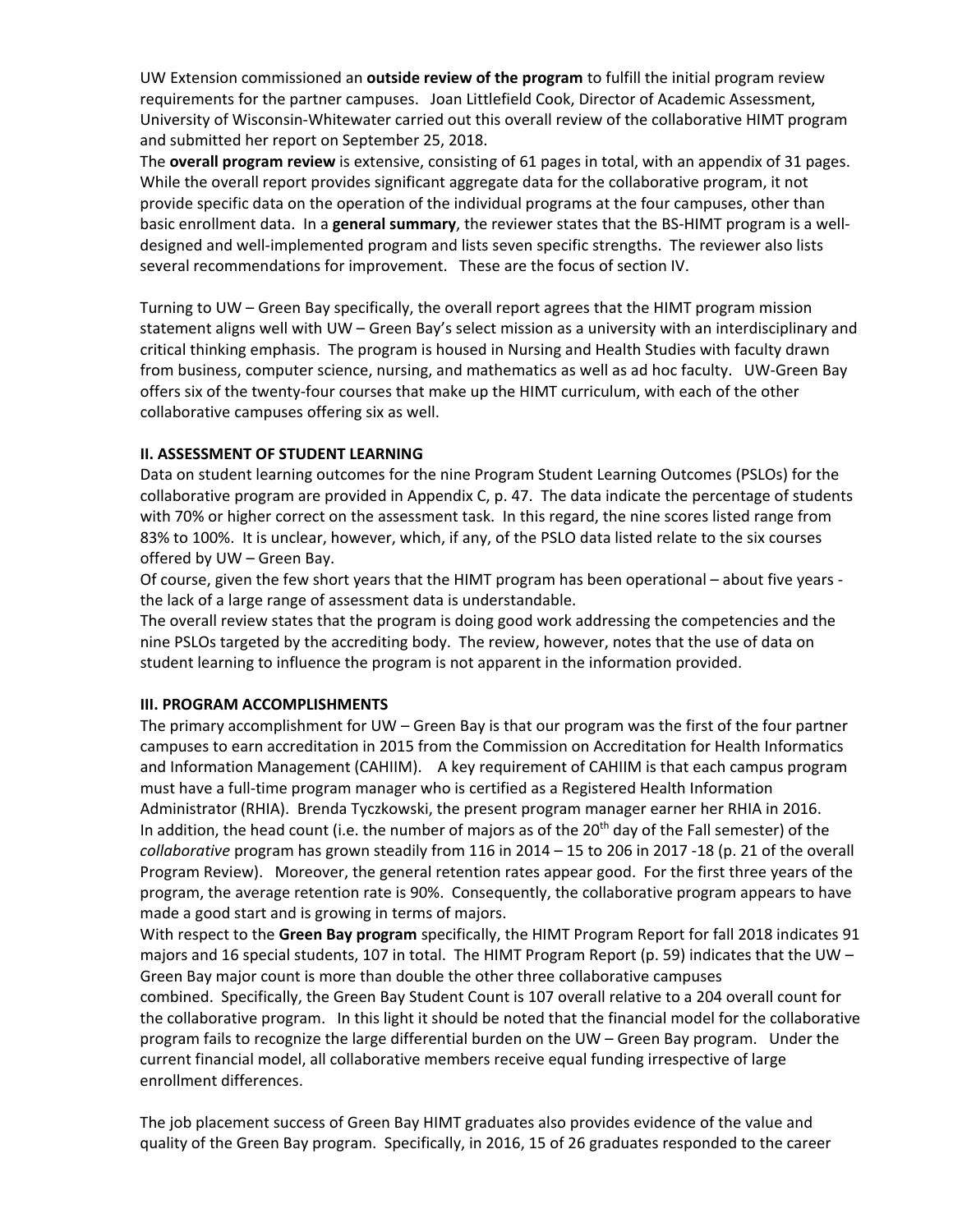survey. Of these, 12 were employed with 4 attending graduate school (2 of which are also employed) and 6 of 8 graduates reported that their current employment position was related to their major. Seven graduates reported full-time salaries, ranging from \$27,040 to \$61,320, with a median salary of \$40,000.

The 2017 employment data are even more encouraging. The number of graduates were 22 with 18 responding. Of these, 13 were employed with 1 attending graduate school while also employed. Seven graduates reported full-time salaries, ranging from \$28,558 to \$80,000, with a median of \$55,224.

#### **IV. PROGRAM STRENGTHS AND AREAS IN NEED OF ATTENTION**

The HIMT program at UW – Green Bay is clearly the dominate program in the four-campus collaboration with Parkside a distant second. The program appears to be functioning well even with the excessive management and advising burdens placed on the program at Green Bay. Some important challenges for the Green Bay program remain.

The primary challenge is that at present the UW – Green Bay program has only one full-time HIMT faculty who is both Academic and Program Director and who must also advise students and teach in the program. A mix of UW – Green Bay faculty teach the remaining courses whose primary responsibility is teaching in their home units. Consequently, the program must also hire communitybased ad hoc faculty. However, according to CAHIIM requirement, this faculty mix is deficient and UW – Green Bay must address this.

In the overall program review of the HIMT collaborative four-campus program, the reviewer makes to key summary recommendations (p. 27). First, the reviewer calls on the program's faculty and staff to reflect on what is being learned from the extensive assessment work being carried out as well as how the they are incorporating this knowledge into the program. From the aggregate data provided, it is not known how the UW – Green Bay program was evaluated by students in terms of instructional design, quality, faculty performance, etc.

The second key conclusion of the overall report is that now that the program has been developed and implemented successfully ("phase 1"), the faculty and staff need to move to "phase 2" and develop a **strategic planning process** over the next five years. A key issue for Green Bay is that the two program tracks, information management and information technology, is very unbalanced with four times as many students in the management track as in the technology track, 109 to 28. This huge imbalance calls into question the long-run viability of the technology track. At present, most of the courses for the technology track are offered by UW – Stevens Point. UW – Green Bay does not offer any technology courses and probably has very limited capacity to do so.

#### **V. CONCLUSION AND RECOMMENDATIONS**

The UW – Green Bay HIMT program is a steadily growing program and offers a high quality curriculum and instruction. Several needs, however, need to be addressed to ensure long-run success of the program.

1. The long-run viability of a technology track needs serious discussion. In the overall program report, it is noted that CAHIIM reviewers suggested that the program consider emphasizing **coding** more strongly in the curriculum (p. 9). A key limitation in this regard is the availability, at reasonable cost, of faculty with sufficient expertise. Starting about 2012, artificial intelligence has exploded and begun to permeate all sectors of the economy. A key sector in this regard is the health sector where there are massive applications. As a result, the demand for computer and data scientists is skyrocketing, thus raising salaries to levels that are far above what moderate-side universities can pay.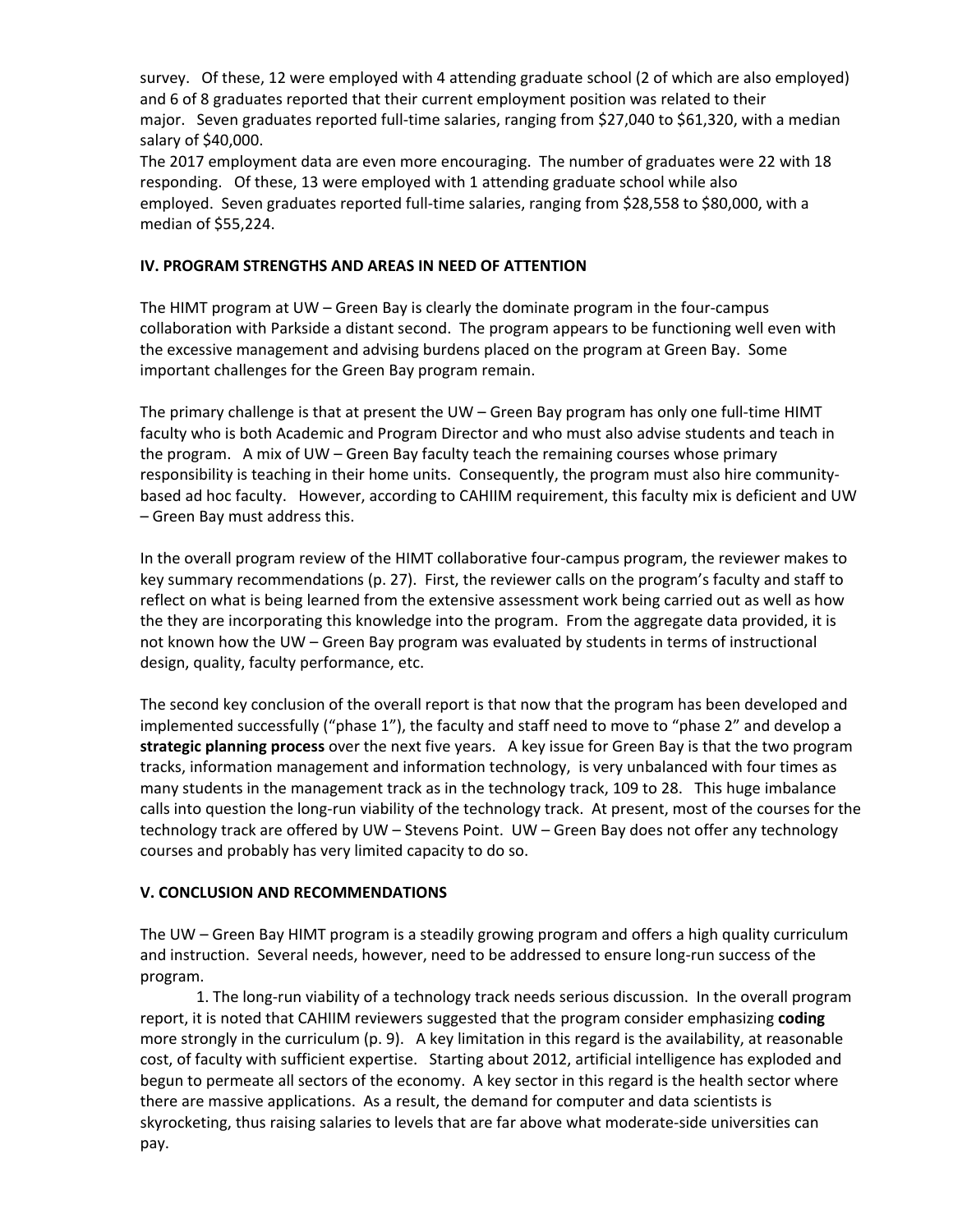2. UW Extension and the partner campuses need to consider allocating program funds in line with enrollments.

3. According to CAHIIM accreditation standards, the UW – Green Bay program needs to hire a second full-time faculty member.

4. Consideration needs to be given to better support for high quality advising at UW – Green Bay.

5. UW Extension and the partner campuses should work to develop a transfer table

or articulation agreement for students transferring from Wisconsin Technical Colleges offering HIMT programs.

## **Response report to Bachelor of Social Work self-study Academic Affairs Council Response to the BSW Program Review (2019)**

## A. INTRODUCTION

The Bachelor of Social Work (BSW) Program has been in existence for over 30 years and has been continuously accredited by the Council on Social Work Education (CSWE) since 1987. The BSW Program takes a competency-based approach that focuses on generalist practice competencies and practice behaviors, which are measured through course work and field experiences. The BSW Program's selfassessment is based on the CSWE's 2008 Educational Policy and Accreditation Standards (EPAS), which mandate the incorporation of 10 practice competencies. The CSWE revised these standards again in 2015, and the new practice competencies will be incorporated by 2022.

The mission of the UWGB Social Work Professional Programs includes the responsibility to provide regionally responsive, competency-based, interdisciplinary programs that promote social justice through strengths-based practice. The Program's five goals connect well with the Program's mission: *curriculum* that has excellence and diversity at its core; *community partnerships* in the region; *interdisciplinarity* that promotes critical thinking and is evidence-based; *professional development* that emphasizes social change, challenging oppression, and social action; and *recruitment and persistence* so that all are able to meet academic and professional goals. The sequencing and structure of students' coursework and field experiences throughout their Program are intentional in providing ongoing support over time and in ensuring that students are able to apply learning across context.

## B. STUDENT LEARNING OUTCOMES ASSESSMENT

The BSW Program incorporates its goals, competencies, and overall mission throughout its coursework and field experiences. Students are scaffolded during each year and throughout the Program in developing the competencies required by CSWE and centered within the BSW Program. The BSW Program has done an admirable job of mapping the 10 CSWE competencies throughout their curriculum. As demonstrated in Table 2 of the BSW Program Self-Assessment, primary responsibility for respective competencies are embedded within different courses across the BSW curriculum, and these competencies are reinforced multiple times throughout the Program.

Students are assessed through an annual assessment plan, completed at the end of each academic year. The BSW Program's two annual assessment plans include two separate measures for each learning outcome: embedded assessment assignments and final field evaluation ratings (which are linked to the 10 competencies). Their benchmark for embedded assessment assignments is 83% of students achieve 83% or higher on identified assignments. The benchmark for final field evaluations is 83% of students earn 3.0 or higher on each item (response scale from 1-5). According to the BSW Program's annual review reports, the program has been consistent in meeting its student learning benchmarks. Three areas fell below benchmarks measuring competencies in the first year of grading field performance (2017-18), but the program concluded that the rubric used to measure mastery was not weighted correctly and was subsequently adjusted for the current academic year.

#### C. PROGRAM ACCOMPLISHMENTS AND STUDENT SUCCESS

The BSW Program was successfully reaccredited in 2014, with no required adjustments from the Council on Social Work Education. Enrollment has remained stable because accreditation requirements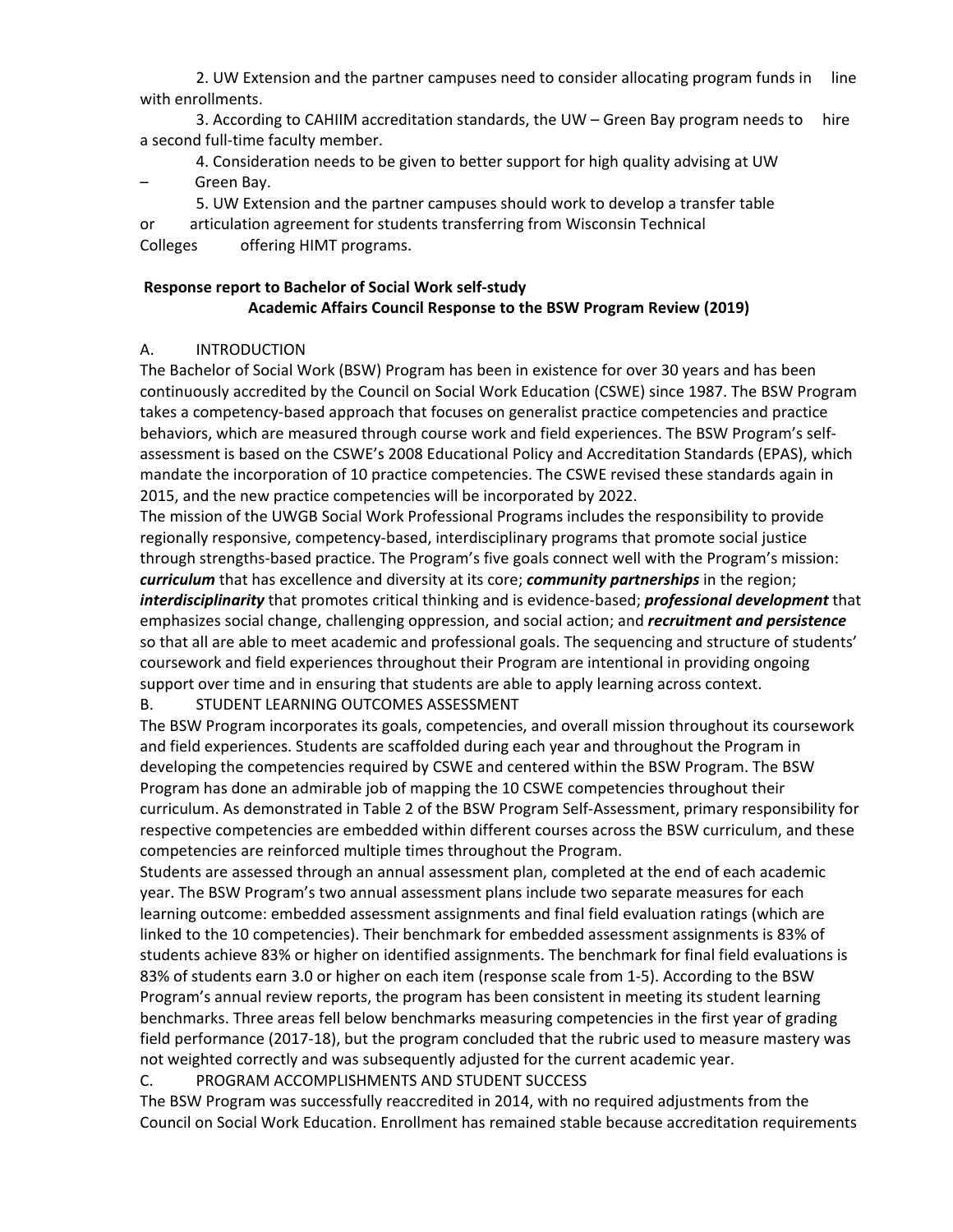include limits on faculty: student ratios. As the Program obtains more faculty lines, they are able to grow while maintaining the ratios required by CSWE.

In spring 2017, a skills lab was opened. The lab is used for practice classes and mimics a practice environment where BSW students can role play and engage in other professional interactions. The lab allows students to video record practice sessions for later review.

The BSW Program also partners with Northeast Wisconsin Technical Institute (NWTI) and Northcentral Technical Institute (NTI) to create clearer pathways for students interested in obtaining their substance abuse counseling certificate.

Similarly, the BSW Program has instituted strategies, including exam preparation workshops, to encourage students to reinforce credentialing of social workers that aligns with the Path to Licensure Program of the Association of Social Work Boards (ASWB).

The UWGB Social Work Program joined the Phi Alpha Honor Society in 2015, and initiated a celebration of graduates in 2016.

With the guidance of a Social Work faculty member, the Campus Kitchen student organization was created in 2014. The Campus Kitchen and Campus Cupboards have designated space in Rose Hall and serve UWGB students in need of food or personal hygiene items as well as prepare meals for community sites through Campus Kitchen.

The Social Work Club changed its name to the Social Justice Club to highlight its focus and encourage broader involvement.

The Social Work senior class completes a community-based research project each year. Six students completed Honors in the Major projects over the course of this review. An ongoing reflection of student engagement in the community is reflected in the high numbers who report community service as well as the volunteer field practicum hours, exceeding 16,000 hours annually.

Social Work faculty are involved in a range of community services and initiatives such as work with Aging and Disability Resource Center, Curative Connections, MLK Celebration, and the Wise Women Gathering Place. In addition, each SW faculty member is assigned to either undergraduate or graduate curriculum committees.

Many of the SW faculty members have participated as fellows or scholars for a range of programs, such as UWGB teaching scholars, UW System teaching scholars, and other CATL programs. Social Work faculty are active in scholarship and have received multiple UWGB sponsored teaching and research grants.

## D. PROGRAM STRENGTHS AND AREAS IN NEED OF ATTENTION

#### 1.**Strengths**

Enrollment: Interest in the BSW Program is high but BSW Program enrollment has remained fairly consistent over the past eight years. The stable enrollment is due to the limits on faculty to student ratios established by the BSW Program's accrediting body, the CSWE. The BSW Program is currently at maximum capacity and does not have plans to grow unless the Program receives additional faculty positions.

BSW Program data indicates persistence rates of 94-100% for the past 5 years. Its female enrollment is slightly higher than the national average (87-93% of BSW students as opposed to 80.5% of social workers nationally). The students in the BSW Program are more racially diverse than the UWGB campus as a whole; the campus is 90% white and 10% from "minority" backgrounds while the BSW Program's graduating students for fall 2018 were 17% "minority" students.

The Program recently changed admissions to a blind review process, which has yielded an incoming cohort that is 23% students of color. The BSW Program intends to continue monitoring the success of this admissions change to see if it will continue to positively impact admissions.

Programmatic Assessment of Student Learning: The Program has embedded formal and informal assessments throughout the sequencing of their courses and field experiences. These assessments appear robust and well-developed in relation to measuring competencies and learning outcomes, as well as professional dispositions.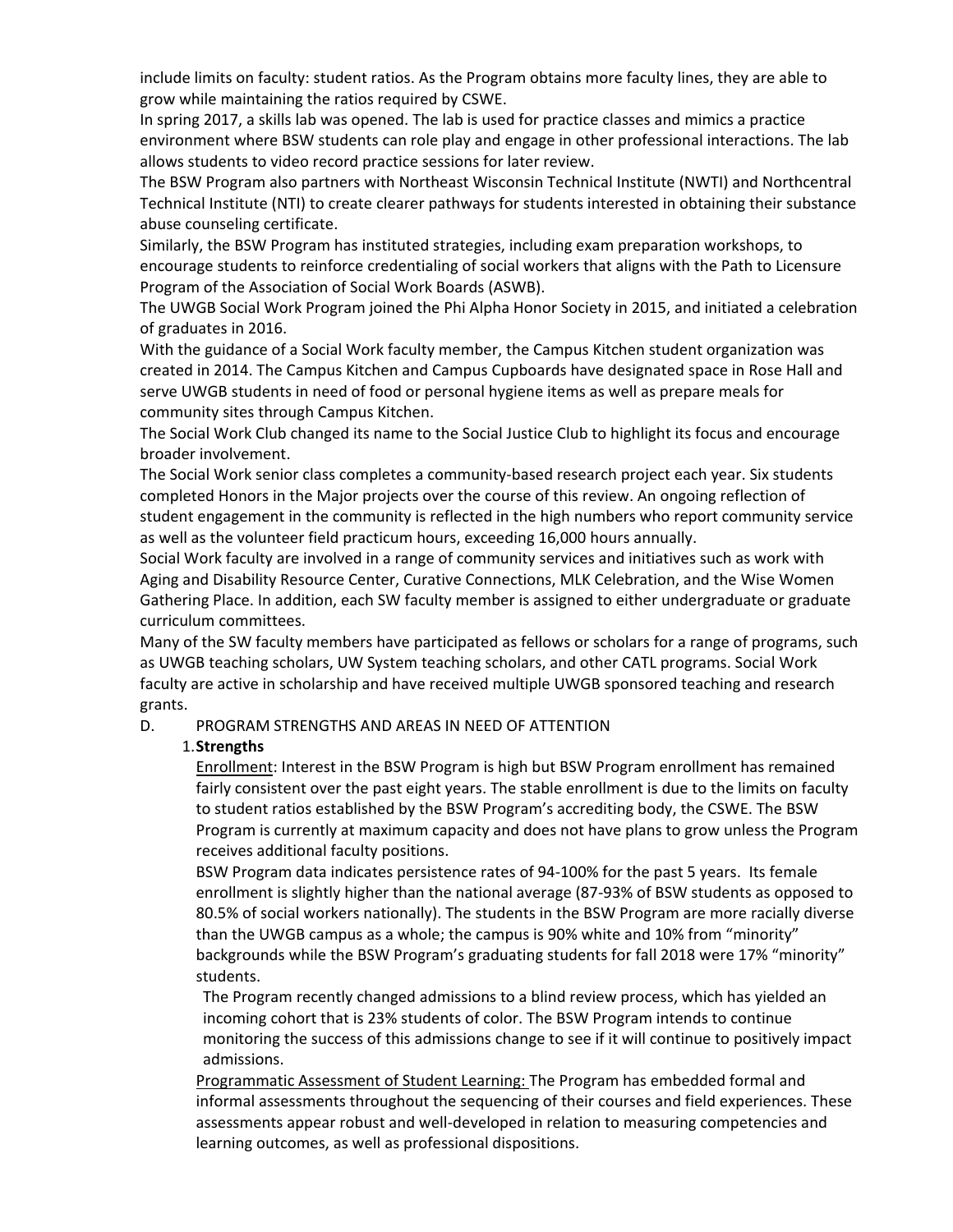#### 2.**Areas in Need of Attention**

Feedback from outside partners and organizations: Outside partners and organizations appear to have uneven understandings of how to assess BSW students in their field experiences, which may lead to grade inflation or deflation, depending on the field placement of the student. Initial orientations with outside partners and organizations in how to use the instruments of evaluation and mid-field experience discussions may help to support more consistent results in feedback from outside partners and organizations.

Application pools: The pool of BSW applicants is heavily skewed toward women, the majority of whom are white. More male representation, particularly men of color, would continue BSW applicant diversification efforts.

Socialization in the field: BSW students in field experiences may be socialized into values or behaviors that contradict the values and behaviors endorsed by the BSW program. Sites of field experiences may reinforce negative rather than positive personal and professional beliefs and practices.

## E. CONCLUSION AND RECOMMENDATIONS

The AAC recommends:

1. Continue the BSW Program's strong community and service collaborations and find additional supports for preparing students to work across race, ethnicity, culture, language, and socioeconomic status prior to entering into these community spaces.

2. Continue the BSW Program's rigorous and evidence-based assessment process to ensure ongoing feedback for students and clear communication between faculty and students.

3. Work toward increasing the racial, cultural, and linguistic diversity of the BSW pool of students. Given the Program's data on student persistence, it seems likely that students will be successful completers once they gain admission to program. Therefore, the BSW attention to making changes to the application review process seem positive; further attention to recruiting will also support this goal.

4. At the institutional level, we recommend additional faculty positions to the BSW Program since this is an area of clear growth opportunity. BSW growth would also have positive regional and community impacts.

5. We recommend orientation to using BSW field experience assessment instruments prior to outside partners/organizations' use of these instruments to assess BSW students. This orientation by the field coordinator may support further consistency in data obtained from these assessments.

6. Finally, we recommend potentially embedding collaborative conversations or other interventions between field site partners and the field coordinator that help to address aversive racism, deficit thinking, and other negative professional behaviors that may negatively socialize BSW students during their field experiences, depending on the organization or partner in question.

## **Response report to Communication self study Academic Affairs Council Response to the Communication Program Review**

#### **I. Introduction**

The Communication Program at the University of Wisconsin – Green Bay offers a major with 7 emphases (Public Relations, Mass Media, Organizational Communication, Journalism, Health Communication, Sports Communication, and Social Media Strategy) and a general minor. Most of the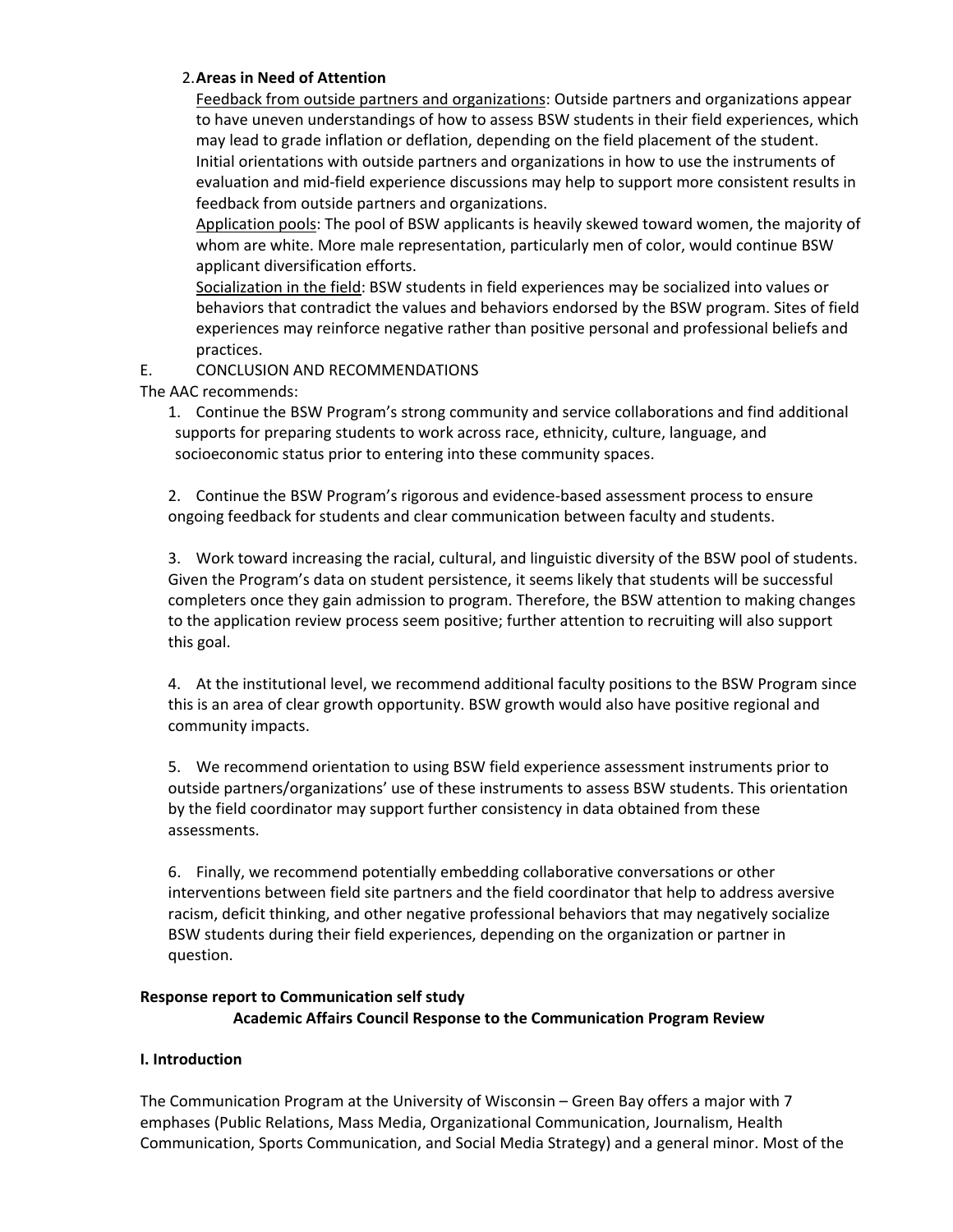majors select Public Relations or Mass Media emphasis. There are currently three tenured faculty and two lecturers for 150 total number of majors and minors. The total number of majors/minors has dropped a bit in recent years, from a high of 210 in 2014. However, the enrollment is going upward now, as students experience the faculty and courses the department offers. The Communication Program substantially changed its curriculum by removing one area of emphasis (Conflict) and adding three (Health Communication, Social Media Strategy, and Sports Communication), in an effort to keep the program current and up to date. This is despite the unexpected staffing changes; two faculty members left the program for another opportunities but the positions were not replaced, and Computer Science was moved to another college.

Program Chair, Phillip G. Clampitt, provided the Academic Program Review on October 12, 2018. The Communication Program has excellent faculty and has been incredibly evolved to satisfy the everchanging needs from the market, developing new courses and curriculum. The program has increasingly involved in community outreach to recruit more students. Over 86% of the Communication students were highly satisfied with the educational quality they received.

Program Chair, Phillip G. Clampitt, attended the AAC meeting to explain their self study and answer the questions from the Council members.

#### **II. Assessment of Student Learning**

The Communication Program has student learning outcomes for the major. The program assesses nine different outcomes assessed by 4-5 different assessment methods. In an effort to economize during recent years, the program evaluated one learning objective per year that matched up with efforts in the related programs. Below are the program's current assessment methods:

| <b>Outcome</b>                                                                                                                                                   | <b>Assessment Method</b><br>(See Key below) |
|------------------------------------------------------------------------------------------------------------------------------------------------------------------|---------------------------------------------|
| Demonstrate appropriate oral communication skills.                                                                                                               | A, B, C, D, E                               |
| Demonstrate appropriate visual communication skills.                                                                                                             | A, B, C, D, E                               |
| Demonstrated appropriate written communication skills.                                                                                                           | A, B, C, D, E                               |
| Effectively manage, evaluate, organize, and present information.                                                                                                 | A, B, C, D, E                               |
| Demonstrated appropriate research skills.                                                                                                                        | <b>B, C, D, E</b>                           |
| Act in an ethical and legal manner.                                                                                                                              | A, B, C, D, E                               |
| Demonstrate an ability to develop and execute appropriate<br>communication strategies.                                                                           | <b>B, C, D, E</b>                           |
| Work collaboratively with others.                                                                                                                                | A, B, C, D, E                               |
| Demonstrate the ability to effectively synthesize different types of<br>communications, e.g. images, text, etc., in order to achieve professional<br>objectives. | A, B, C, D, E                               |

#### *Student learning outcomes*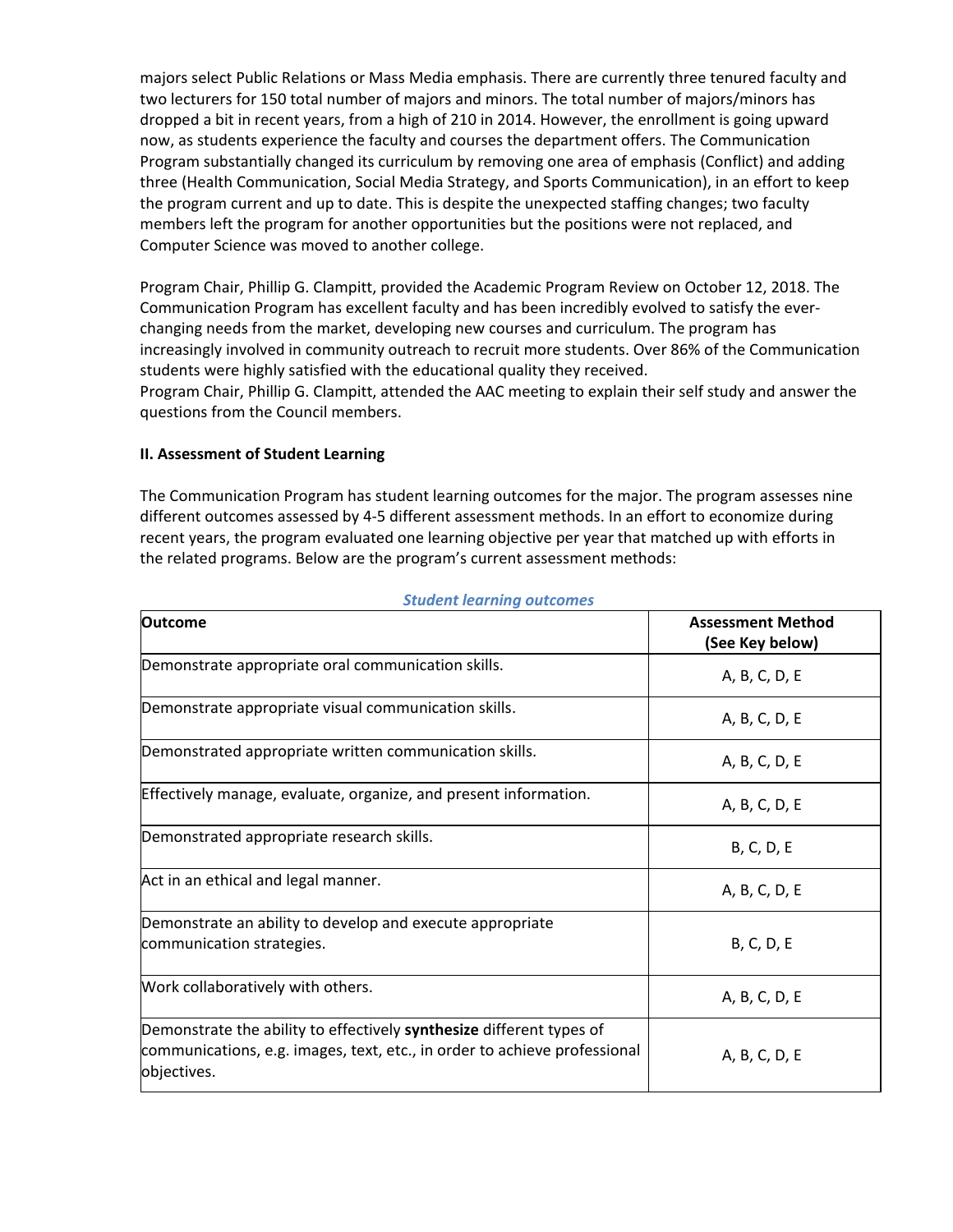#### **Key: Methods used to evaluate achievement of outcomes**

- A. Job Placement
- B. Internship Supervisor Evaluation survey
- C. Graduating Senior Survey (Communication Department sponsored)
- D. Graduating Senior Survey (UWGB sponsored)
- E. Alumni Survey

#### **III. Program Accomplishments**

- 1. Established Communication Week This event is designed to spotlight the accomplishments of current and former students. One former student's company provided \$15,000 as a startup fund for the event.
- 2. Established the CommVoice (see [www.thecommvoice.com\)](http://www.thecommvoice.com/) This is a Communication student run blog designed to: WOW the UWGB community with news, commentary and success stories created by COMM students."
- o **THE COMM VOICE Mission is to:**
	- Showcase the talents of UWGB Communication students;
	- Enhance student commitment to strategic thinking, collaborative relationships and continuous improvement;
	- Enrich UWGB and the local community through the evolving magic of effective communication practices.
- Created two new emphases (Social Media Strategy, Sports Communication) - These are designed to respond to market demands.
- A number of the program's students secure respectable, high-profile positions, including the positions here at UWGB.
- The program continues to tweak the curriculum to better serve their students, based on feedback from student surveys.

#### **IV. Program Strengths and Areas in Need of Attention**

#### **Strengths:**

- 1. **Curriculum:** Most recently, two additional emphases were added to the program, Digital Media, Sports Communication, and Journalism Track, which makes the program unique in the area.
- 2. **Assessment:** Communication students report a high degree of satisfaction with a casebased and problem-solving approach used by most faculty members. Moreover, students value the collaboration opportunities and the rich feedback environment provided by most faculty members. Overall, students are very satisfied with the major.
- 3. **Faculty:** The current faculty are high quality and versatile. Each faculty teaches in at least two different areas of emphasis. The faculty have received numerous awards and accolades. Among those are two founders awards, two recent awards of tenure, publication of numerous articles in prestigious journals, and two faculty who served as coaches for TEDx talks.
- 4. **Students**: The program's students are highly successful. Many of them achieve highly respected position upon graduation. Many of them are hired by UWGB upon graduation and continue to make contributions to our university. Some examples are careers as PR Coordinator Bay Care , News Producer, WLUK Fox 11, Camera Operator, PMI Entertainment Group; Camera Operator – Wisconsin Timber Rattlers; Photojournalist, WKOW 27 (Madison), Associate Communications Specialist, We Energies, Social media customer care specialist, FootLocker.com/Eastbay , Green Bay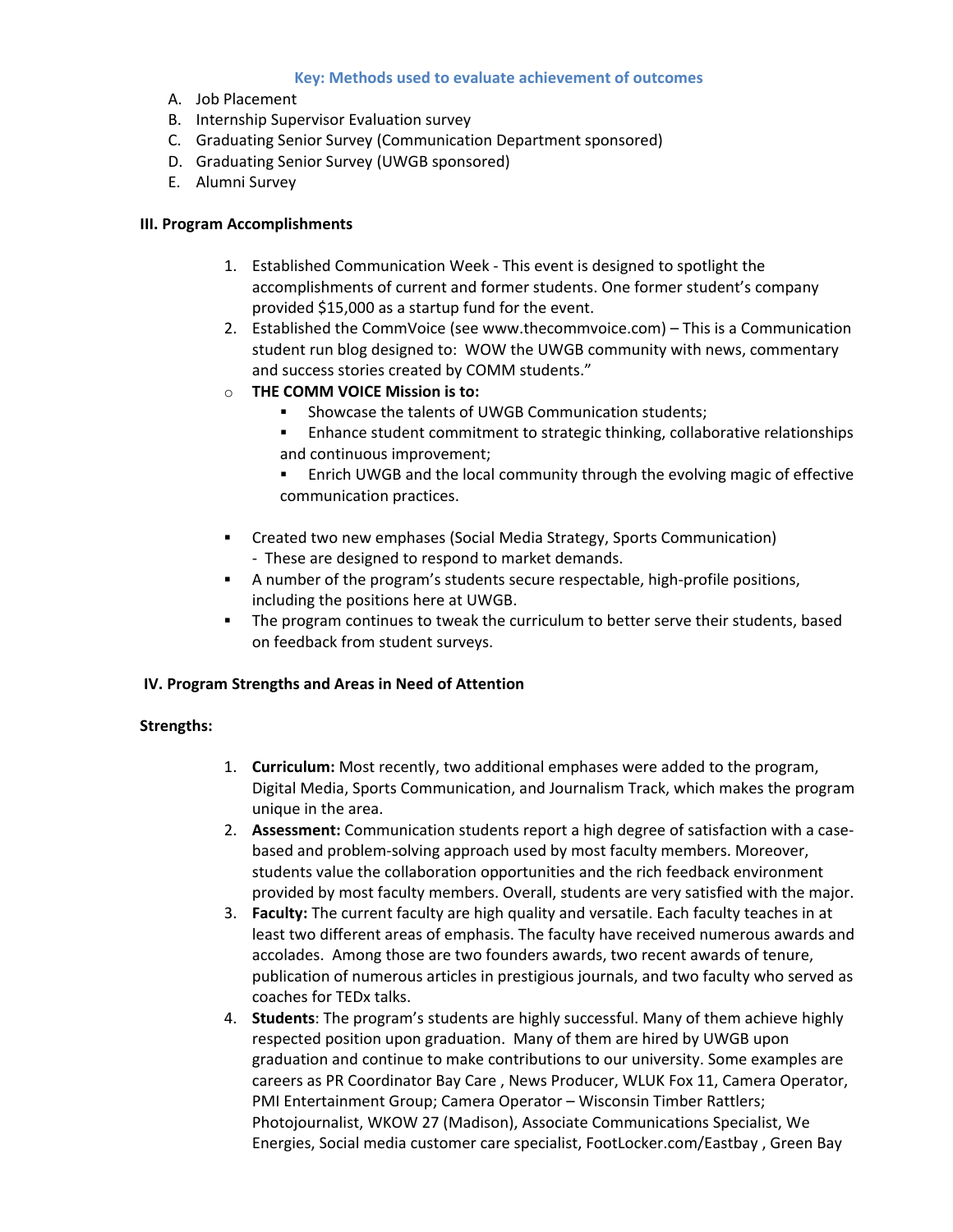Phoenix Basketball Producer, Cumulus Media, Neuhoff Communications Radio Group, Digital Media Specialist-Froedtert Hospital-Medical College of Wisconsin Milwaukee, Flight Attendant-United Airlines, Content and Marketing Specialist-Ariens Company, Marketing Manager-Legato Health. News Anchor-WQOW TV Eau Claire, Director of Social Media, UWGB Director of Alumni Relations, UWGB, Staff writer for Green Bay Press-Gazette, Senior reporter for Fox 11 news, Director of Social Media, Green Bay Packers

5. **Program accomplishments:** The program established Communication Week in an effort to spotlight the successes of current and former students, and a former student's firm provided \$15,000 as a startup fund for the event. Wacky Word Contest: UWGB LOG & Channel 5, and Raised over \$7000 to support Comm Week activities. There were 10 major events that were attended by over 130 students and 60 alumni/community members, In addition to comm week the program Live-streamed 2 Facebook events that generated a combined 600+ views, Increased the social media exposure, Debuted a humorous video about life as a Comm Major:

https://www.facebook.com/uwgbcomm/videos/2276674932580861?sfns=mo Featured a speaker Kelley Harper from a world-class consulting firm, Conducted our first-ever student/professor-led workshop, Announced the first ever, "PhenomaComm Award" to an alum who is doing outstanding work in her role as the Director of Communication and Development at the Boys and Girls Club of Green Bay, Debuted the Wisconsin. The program keeps excellent survey records, which help analyze current students' needs and establish future goals.

#### **Areas in Need of Attention:**

- **Information on internship opportunities: as a program where more than 90% or all majors do** one or more internships, having listed internship opportunities would be beneficial to the students
- **Lack of staffing**
- **EXEC** Learning Outcome and Formative Assessments

While the AAC acknowledges that the communication program has several summative ways of evaluating the effectiveness of the program - job placement, internship supervisor evaluation, communication department sponsored graduating senior survey, UWGB senior survey, UWGB alumni survey- none of these directly assess the extent to which students have achieved the student learning outcomes. In addition, the AAC did not see in the self-study reference to how formative evaluation is being done.

Summative assessments are intended to measure the effectiveness of teaching and learning after a learning experience is concluded. Formative assessments are meant to provide ongoing feedback to teachers and students during the process of teaching and learning. This ongoing feedback should inform adjustments to teaching or learning approaches in order to strengthen the experience for both instructor and student, and to provide evidence of learning throughout the experience.

Formative assessments within courses would include written papers, reflections, projects, performances, or semi-structured discussions that are clearly aligned to the major goals of the course. At the program level, formative assessments would "check in" with student learning at certain points in their program to ensure that ongoing learning is taking place. It also should provide feedback to instructors about which aspects of each course are contributing to the overall program learning outcomes most directly, and which may need revision or reorganization in order to better achieve those outcomes.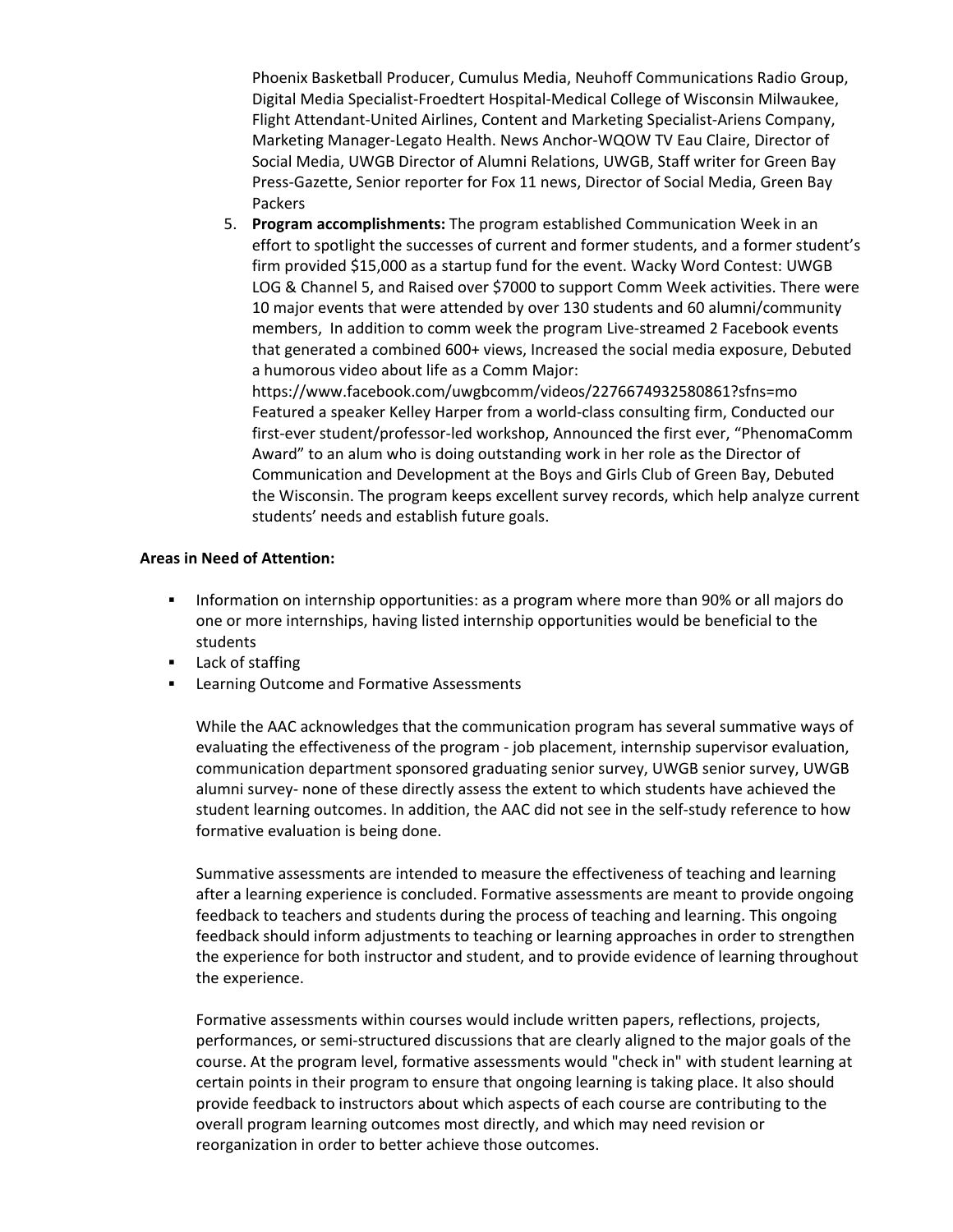The communication department surveys seem to be evaluating student opinion of continuous improvement, student view of the curriculum, teaching methods such as group project work (this was part of Academic Program Assessment Plan (2016-2017), and suggestions for change, but not the program outcomes, the UWGB sponsored surveys assess student satisfaction with advising, class scheduling, resources, infrastructure, etc.) but are not specific to the nine learning outcomes of the communication department. Based on these findings the AAC recommends that the communication department develop senior graduating and one year alumni surveys (that are alike) that directly test achievement of the program' s nine learning outcomes. To do this, each learning outcome should become a Likert scale with 10 intervals. In addition to the graduating senior and alumni surveys that test the nine learning objectives. The AAC recommends that the department develop or acknowledge formative methods of evaluation that are either already in place or need to be created.

Now that you are at the end of the program **or** now that you are one year out from graduating, please answer the following nine questions regarding achievement of program outcomes:

To what extent do you feel the program prepared you to:

Demonstrate appropriate oral communication skills.

1. Not at all……. 2….….3…….4…….Somewhat…….6……..7………8……..9……A lot Demonstrate appropriate visual communication skills.

2. Not at all……. 2….….3…….4…….Somewhat…….6……..7………8……..9……A lot

Demonstrate appropriate written communication skills.

3. Not at all……. 2….….3…….4…….Somewhat…….6……..7………8……..9……A lot

Effectively manage, evaluate, organize, and present information.

4. Not at all……. 2….….3…….4…….Somewhat…….6……..7………8……..9……A lot Demonstrate appropriate research skills.

5. Not at all……. 2….….3…….4…….Somewhat…….6……..7………8……..9……A lot

Act in an ethical and legal manner.

6. Not at all……. 2….….3…….4…….Somewhat…….6……..7………8……..9……A lot

Demonstrate an ability to develop and execute appropriate communication strategies.

7. Not at all……. 2….….3…….4…….Somewhat…….6……..7………8……..9……A lot

Work collaboratively with others.

8. Not at all……. 2….….3…….4…….Somewhat…….6……..7………8……..9……A lot

Demonstrate the ability to effectively **synthesize** different types of communications, e.g. images, text, etc., in order to achieve professional objectives.

9. Not at all……. 2….….3…….4…….Somewhat…….6……..7………8……..9……A lot

**Learning Outcome updating:** 

Further, in regards to the learning outcomes themselves, the AAC believes they may be in need of revising as they seem to be so generalized and lacking substance. A cursory review of several internationally known university communication programs found learning outcomes similar to these from the University of Minnesota Twin Cities. Once new outcomes are written they should be made into a Likert survey to show achievement of them at graduation and at one year alumni.

Example: UMN Twin Cities 2019 [https://cla.umn.edu/comm-studies/undergraduate/majors](https://cla.umn.edu/comm-studies/undergraduate/majors-minors/learning-objectives)[minors/learning-objectives](https://cla.umn.edu/comm-studies/undergraduate/majors-minors/learning-objectives)

- 1. Describe the communication discipline and its central questions
- 2. Employ communication theories, perspectives, principles, and concepts
- 3. Engage in communication inquiry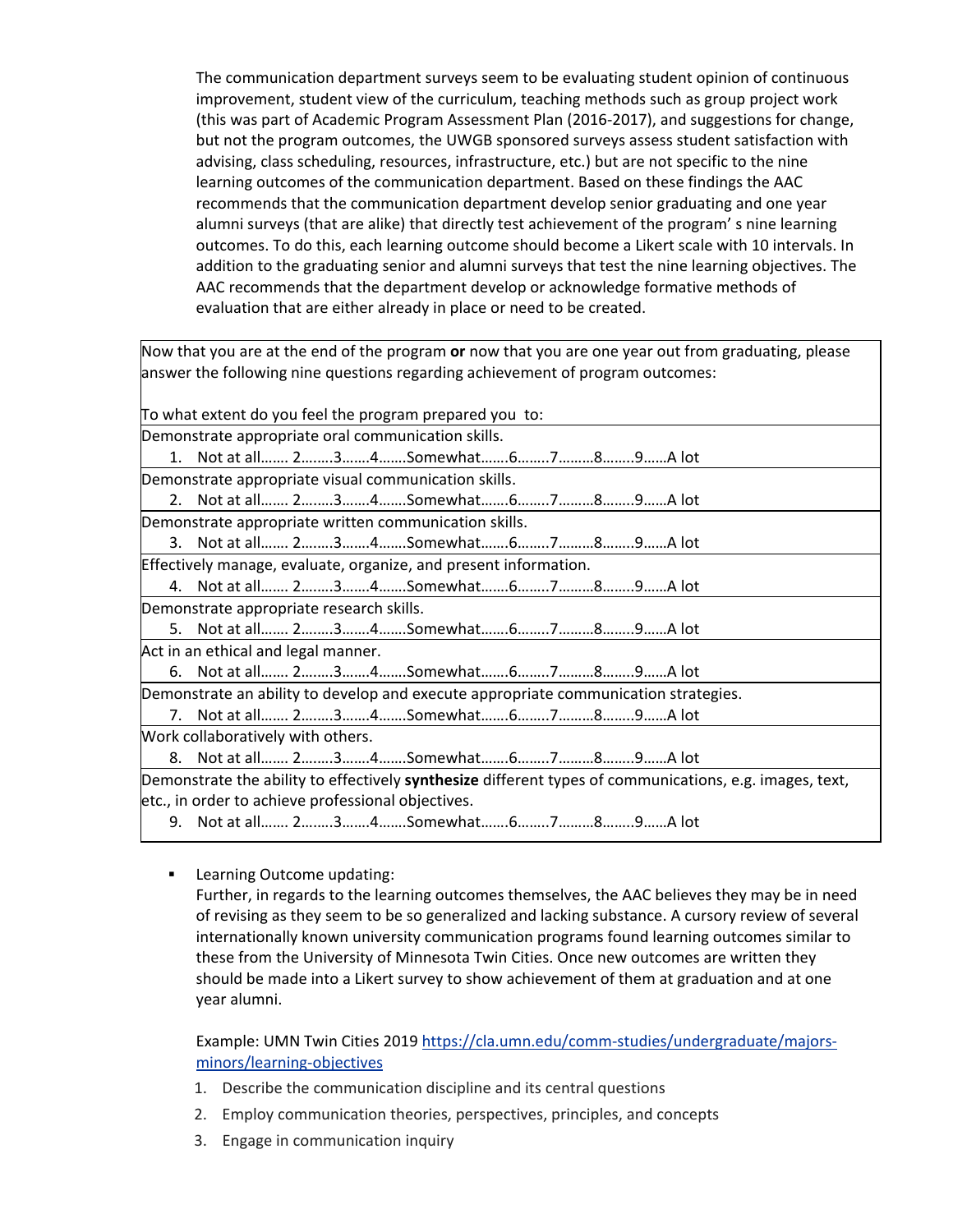- 4. Create messages appropriate to the audience, purpose, and context
- 5. Critically analyze messages
- 6. Demonstrate the ability to accomplish communicative goals (self-efficacy)
- 7. Apply ethical communication principles and practices
- 8. Utilize communication to embrace difference
- 9. Influence public discourse

#### **5. Conclusions and Recommendations**

The Communication program offers a vital contribution to its majors, minors, and general education. Its talented and engaged faculty are finding further ways to involve their students.

To make the program even better, the AAC recommends:

- The AAC recommends that COMM work with CATL to develop clarity about formative and summative assessments at the course and program level, and that the COMM department implement formative assessments of learning outcomes."
- Creating graduating senior and one year alumni I surveys that directly test student achievement of the program's nine learning outcomes. Place each of the nine program outcomes into a Likert scale survey with 1 Not at all to 10 a lot.
- Revise learning outcomes to better reflect best practices in the field. The current outcomes as the current outcomes are generalized and lack substance.
- **IDENTIFY CULTENTY CULTENT** current formative assessment methods (or create them) that evaluate student learning sequentially. Continue summative assessment methods upon graduation.
- Make internship opportunities more visible by creating a list of internship opportunities would be beneficial to students.
- Utilize faculty's scholarly achievement records as a recruitment tool.
- Staffing decision makers should target program for growth and create two new faculty lines. To fill these new faculty lines the AAC suggest that faculty from branch campuses be utilized.

#### **Appendix B – Course and Program request approvals**

October 5, 2018   December 12, 2018 The following Course Leaf requests were approved:  

1. Program Change Request- AAS : Associate of Arts & Sciences- the UW-Green Bay AAS would be offered on all four campuses beginning Fall 2019.   

2. Program Change Request- COMM HEALTH COM : Health Communication – updated college, added COMM 305 and deleted COMM 381 from list of required upper level courses. 

3. Program Change Request- COMM ORG COM : Organizational Communication Emphasis– updated college, added COMM 305 and deleted COMM 381 from list of required upper level courses. 

4. Program Change Request- COMM SOCMED : Social Media Communication ECOMM ORG COM : Organizational Communication Emphasis– updated college, added COMM 305 and deleted COMM 381 from list of required upper level courses. 

5. Program Change Request- COMM SPORT : Sports Communication– updated college, added COMM 305 and deleted COMM 381 from list of required upper level courses. 

6. Course Change Request- GEOG 370 : Geography of South America- updated program, college, unit name , effective date, eliminated jr st and env sci 102 or Geog 22 as prereqs, removed gen ed category of global culture, added gen ed skills of communication, interdiscipinarity, information liger act, added instructor.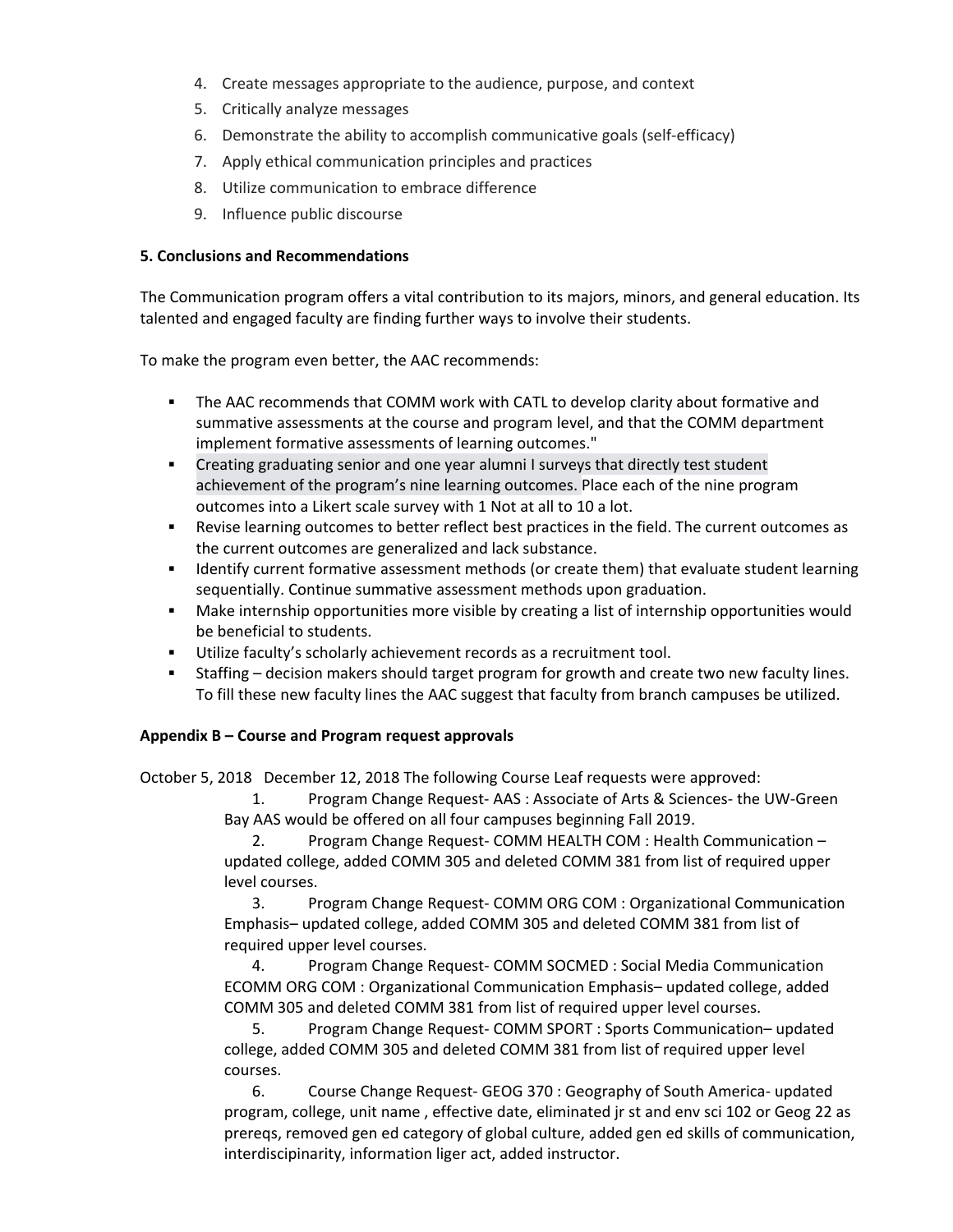7. Course Change Request - MUSIC 120 : Video Game Music - New Course Proposal  8. Course Change Request- MUSIC 170 : Fundamentals of Music- New Course Proposal 

October 12, 2019 The following course leaf requests were approved of

- 1. COMM 480 : Cases in Communications and Media Management Course Change Requestchanged college, changed effective date, changed instructor to TBA.
- 2. COMM PUBLIC REL : Public Relations Emphasis Program Change Request- revised catalog year to 2019-2010.
- 3. PU EN AF 220 : Economics, Politics, and Government Action Course Change Request- changed periodicity to every spring.
- 4. PU EN AF 225 : Introduction to the Nonprofit Sector New Course Proposal

Date of approval??? Fall 2018

1. BIOLOGY BIOL-ED : Biology for Educ – changed college, eliminated program requirement choice MATH 201 

2. BIOLOGY CELL: Cell/Molecular Emphasi**s –** change college**-** eliminated program requirement choice MATH 201 

- 3. COMM 304 : Sports, Media, and Society Changed Required Prerequisite(s)to
- 4. **15** 18 credits in COMP SCI, INFO SCI or COMM
- 5. COMM 307 : Video Television Production Techniques changed course title, changed program, college, Unit, and effective date, added instructor
- 6. COMM 378 : Advanced Video Production- New Course Proposal
- 7. COMM 382 : Public Relations Writing- change college, effective date, changed Required

Prerequisite(s) to at least 15 credits of core supporting courses in Communication, COMM 305 **Communication** 

8. COMM 390 : Sports Writing, Promotion, and Public Relations- Changed Required Prerequisite(s)15 18 credits of Comp Sci, Info Sci or Comm

9. COMM 396 : Advanced Reporting- changed college, effective date- Added COMM 302 as prerequisite 

10. COMM 425 : Digital Journalism- changed college, changed effective date. 

11. COMM 474 : Media Workshop I- changed college, changed effective date. 

12. COMM 475 : Media Workshop II - changed college, changed effective date. 

13. COMM 480 : Cases in Communications and Media Management, changed college, changed effective date, changed teacher to TBA 

14. COMM MASS : Mass Media Emphasis, eliminated required upper level course choice COMM/INFO SCI 308 

15. EDUC 401 : Student Teaching in the Pre-Kindergarten Setting - Course Deactivation Proposal 

16. EDUC 402 : Student Teaching in the Kindergarten Setting- Course Deactivation Proposal 

17. EDUC 403 : Student Teaching in the Primary School - Course Deactivation Proposal 

18. EDUC 404 : Student Teaching in the Middle School - Course Deactivation Proposal 

19. ENGR 198 : First Year Seminar - New Course Proposal 

20. ENGR 204 : Programming for Engineers- New Course Proposal 

21. ENGR 208 : Fundamentals of Electric = Circuits - New Course Proposal 

22. ENGR 213 : Mechanics I – change college, change effective date, change prereq MATH 202 with

a C or higher and declared major in either Mechanical Engineering or Mechanical Engineering Technology MATH 202

23. ENGR 220 : Mechanics of Materials, New Course Proposal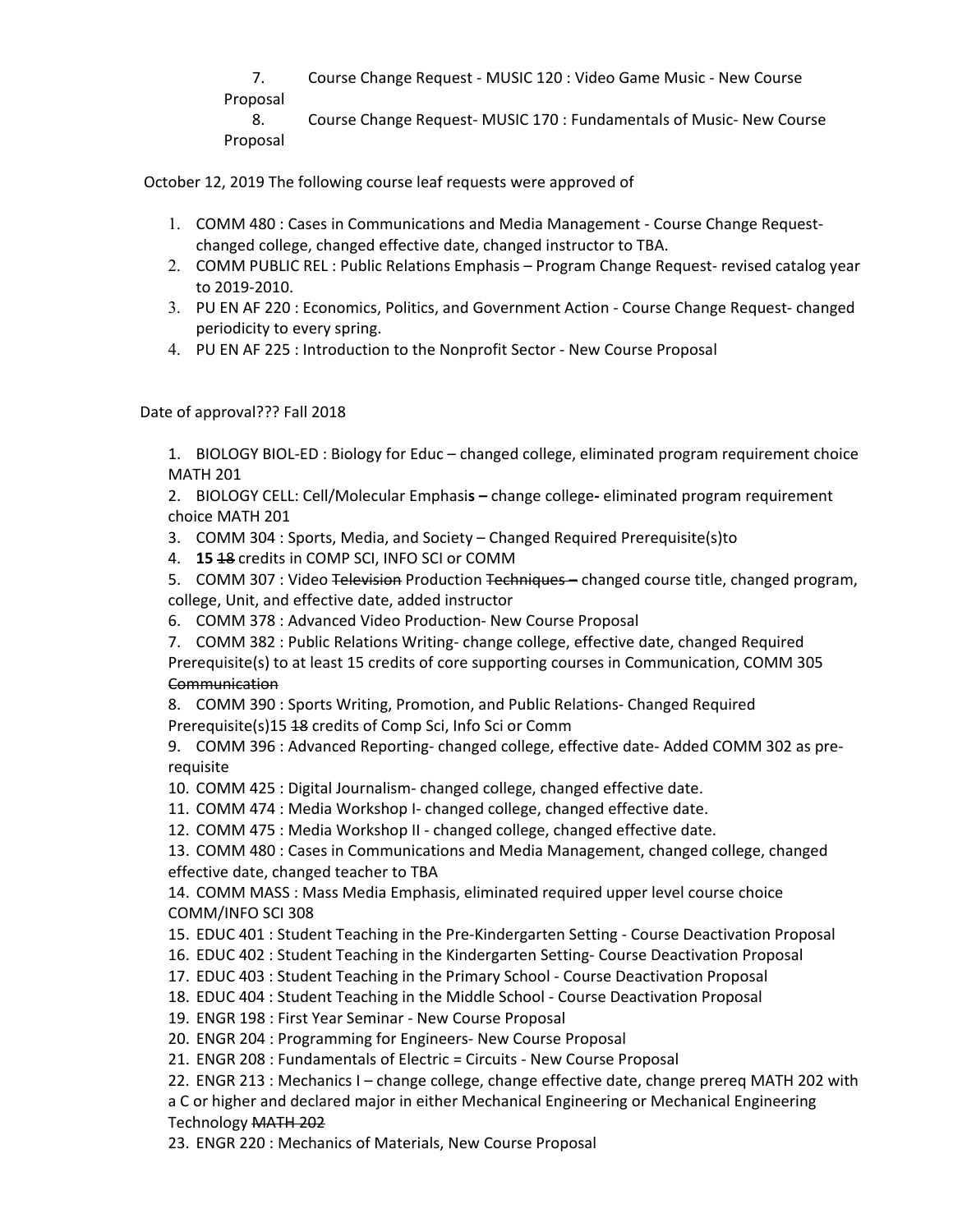24. ENGR 221 : Mechanics of Materials Lab, New Course Proposal 

25. ENGR 301 : Engineering Materials, change college, change effective date, eliminate lab 1 credit, lecture 3 credits, add lecture 2 credit, change periodicity to every fall, change prereq to ET 206 with a C or higher OR CHEM 212 with a C or higher or concurrent enrollment

26. ENGR 312 : Engineering Measurements, New Course Proposal 

27. ENGR 322 : Engineering Measurements Lab, New Course Proposal 

28. ENGR 324 : Engineering Thermodynamics, New Course Proposal 

29. ENGR 326 : Numerical Methods, New Course Proposal 

30. ENGR 336 : Fluids, New Course Proposal 

31. ENGR 337 : Fluids Lab, New Course Proposal 

32. ENGR 340 : Analysis of Dynamic Systems, New Course Proposal 

33. ENGR 430 : Heat Transfer, New Course Proposal 

34. ENGR 431 : Thermal Lab, New Course Proposal 

35. ENGR 432 : Automatic Controls, New Course Proposal 

36. ENGR 460 : Senior Design, New Course Proposal 

37. ENV SCI 336 : Environmental Statistics, change college, change lecture to 3 from 1 credit,

eliminate lab, change prereq MATH Math 260 

38. ET 105 : Fundamentals of Drawing, change effective date, change college, designated TBA as lecturer 

39. ET 116 : Basic Manufacturing Processes, change effective date, change college , delete lab change lecture contact hours from 2 to 3, change periodicity to every fall, added instructor 

40. ET 206 : Chemistry for Engineers, added instructor 

41. ET 207 : Parametric Modeling, change college, revised impact on major to Course is required supporting course in Mechanical Engineering Technology and Mechanical Engineering BS programs. program. We will fold ET 106 and ET 207 into a single 3 crdit course 

42. ET 220 : Mechanics of Materials Course Deactivation Proposal 

43. ET 221 : Machine Components, change college, change impact on major to Course is required supporting course in Mechanical Engineering technology BS and mechanical Engineering BS programs. program. 

44. ET 308 : Finite Element Analysis, change college, change effective date, change impact on major to This is a required upper level course in the Mechanical Engineering Technology and Mechanical Engineering BS programs na

45. ET 322 : Design Problems, change college, change effective date, change impact on major to Course is a required upper level class in the Mechanical Engineering Technology BS and an elective course in the Mechanical Engineering BS. program.

46. ET 336 : Environmental Statistics, change college, change lecture from 1 to 3 contact hours, deleted lab, explained contact hour rationale, added required prereq MATH Math 260

47. ET 360 : Project Management, change college, changed required prereq to Junior standing and either Electrical, Environmental, or Mechanical Engineering Technology ET major or junior standing and Mechanical Engineering major, added instructor, described impact on major Course is upperlevel requirement in Mechanical, Electrical, and Environmental Engineering Technology BS programs and the Mechanical Engineering BS . programs. It is also an upper level writing emphasis general education course. 

48. ET 390 : Mechatronics, change college, changed effective date, changed catalog description, changed required preregs to declared major in Mechanical Engineering Technology ET 311 and both ET 130 ET 233 OR CHEM 320 and ET 322 all with a C or higher or declared major in Mechanical Engineering and ENGR 208, ENGR 220, and ET 221 all with a C or higher, added instructor  49. GEOG 102 : World Regions and Concepts: A Geographic Analysis, changed college, unit, effective date, changed catalog description, reduced section size, added instructor  50.  GEOG 370 : Geography of South America, changed program, college, unit, effective date, deleted required prereq of ir st;, deleted recommended prereq of Env Sci 102 or Geog 222., added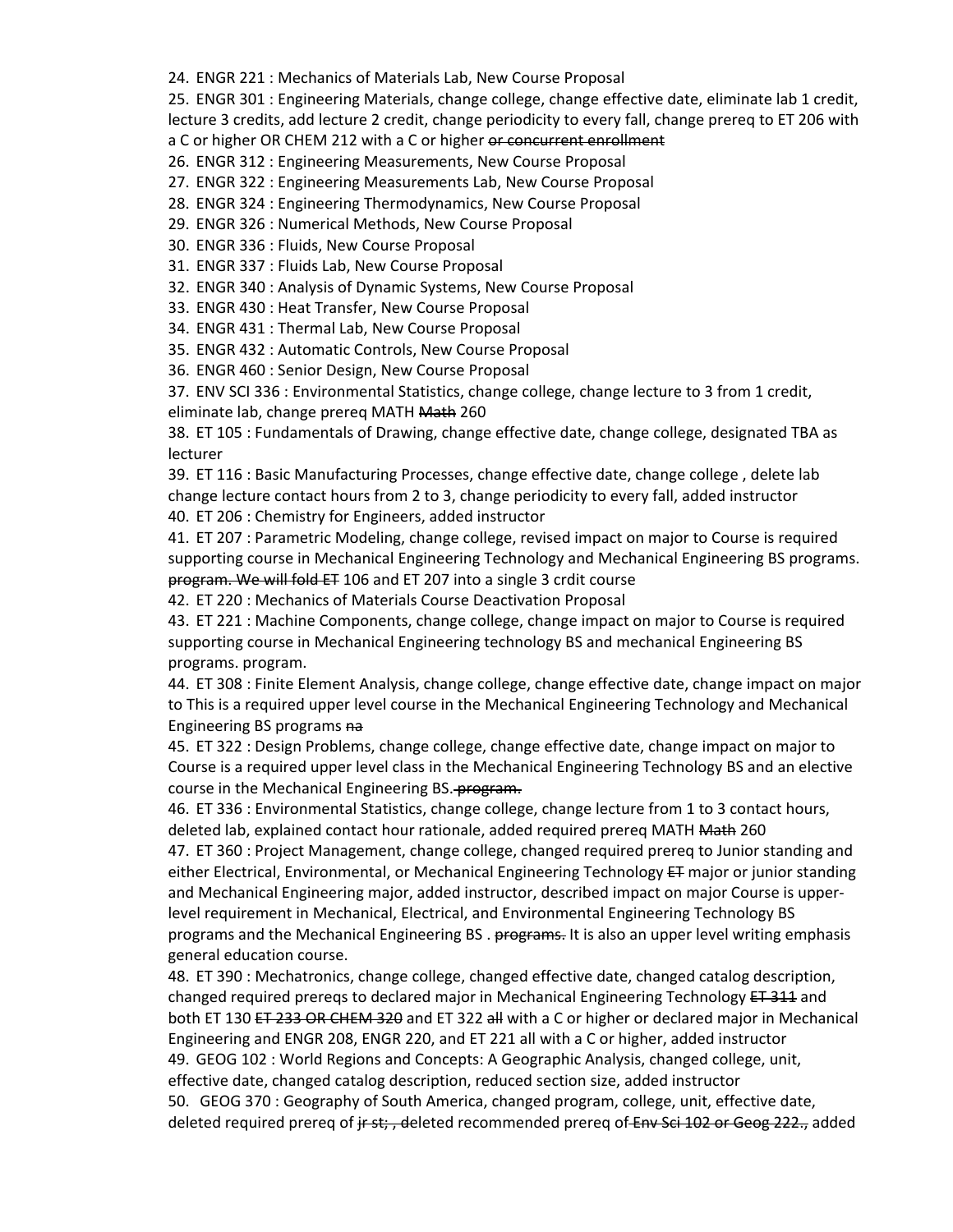gen ed category Ethic studies, natural sciences, social science, sustainability, communication, interdisciplinarity, information literacy., added instructor 

51. HIMT 300 : Survey of Contemporary Computing, changed effective date, changed Required Prerequisite(s) to HIMT major, Junior standing HIMT major

52. HIMT 310 : Healthcare Systems and Organizations, changed effective date, changed Required Prerequisite(s) to HIMT major, Junior standing 

53. HIMT 320 : Survey of Information Technology in Healthcare, changed effective date, changed Required Prerequisite(s) to HIMT major, Junior standing 

54. HIMT 330 : Healthcare I: Terminology & Body Systems, changed Required Prerequisite(s) to HIMT major, Junior standing 

55. HIMT 340 : Ethical issues, Security Management and Compliance, changed effective date, changed Required Prerequisite(s) to HIMT major, Junior standing 

56. HIMT 345 : Programming and Software Development, changed prereq to Required Prerequisite(s) to HIMT 300 or conc enr; HIMT major Junior standing 

57. HIMT 350 : Statistics for Healthcare, changed college, effective date, changed Required Prerequisite(s) to MATH 101, 101; HIMT major, Junior standing major

58. HIMT 355 : Principles of Management for HIMT Professionals, changed college, effective date, changed Required Prerequisite(s) to HIMT major, Junior standing 

59. HIMT 360 : Healthcare II: Survey of Disease & Treatments, changed effective date, changed Required Prerequisite(s) to HIMT 330, 330; HIMT major, Junior standing major

60. HIMT 365 : Healthcare Economics, changed college, effective date, changed Required Prerequisite(s) to HIMT major, Junior standing 

61. HIMT 370 : Healthcare Systems: Analysis & Design, changed college, effective date, changed Required Prerequisite(s) to HIMT 300, 300; HIMT major, Junior standing major

62. HIMT 375 : Database Structures and Management Systems, changed college, effective date, changed Required Prerequisite(s) to HIMT 345, 345; HIMT major, Junior standing major

63. HIMT 380 : Healthcare Billing, Coding and Reimbursement, changed college, effective date, changed Required Prerequisite(s) to HIMT 330 & 360; HIMT 360, HIMT major, Junior standing major, changed periodicity to Every Fall & Spring

64. HIMT 400 : Healthcare Information and Technology - Data, changed periodicity to Every Fall Every Fall & Spring, changed Required Prerequisite(s) toHIMT 360; HIMT major Junior standing  65. HIMT 410 : Healthcare Systems: Implementation and Integration, changed college, effective date, changed Required Prerequisite(s) to HIMT 300 & 370; HIMT 370, HIMT major, Junior standing major, changed periodicity to Every Fall Every Fall & Spring,

66. HIMT 415 : Human Resource Management in Healthcare, changed college and effective date, changed Required Prerequisite(s to HIMT Major, Junior standing 

67. HIMT 420 : Healthcare Systems: Project Management, changed college and effective date, changed Required Prerequisite(s to HIMT Major, Junior standing, changed periodicity to Every Fall Every Fall & Spring, 

68. HIMT 425 : Data Warehousing and Mining, changed college and effective date, changed Required Prerequisite(s to HIMT 375; HIMT major Junior standing 

69. HIMT 430 : Quality Assessment and Improvement, changed college and effective date, changed Required Prerequisite(s) to HIMT 350, 350; HIMT major, Junior standing major 

70. HIMT 435 : Data Communications and Networks in Healthcare, changed college and effective date, changed Required Prerequisite(s) to HIMT 300; HIMT major Junior standing 

71. HIMT 440 : Group Processes, Team Building and Leadership, changed effective date, changed Required Prerequisite(s) to HIMT major Junior standing 

72. HIMT 445 : Application of Leadership & Management in Healthcare Technology, changed effective date, changed Required Prerequisite(s) to HIMT 355, HIMT 365 & HIMT 415; HIMT major Junior standing 

73. HIMT 450 : Healthcare Information and Technology – Standards, changed Periodicity to Every Fall Every Fall & Spring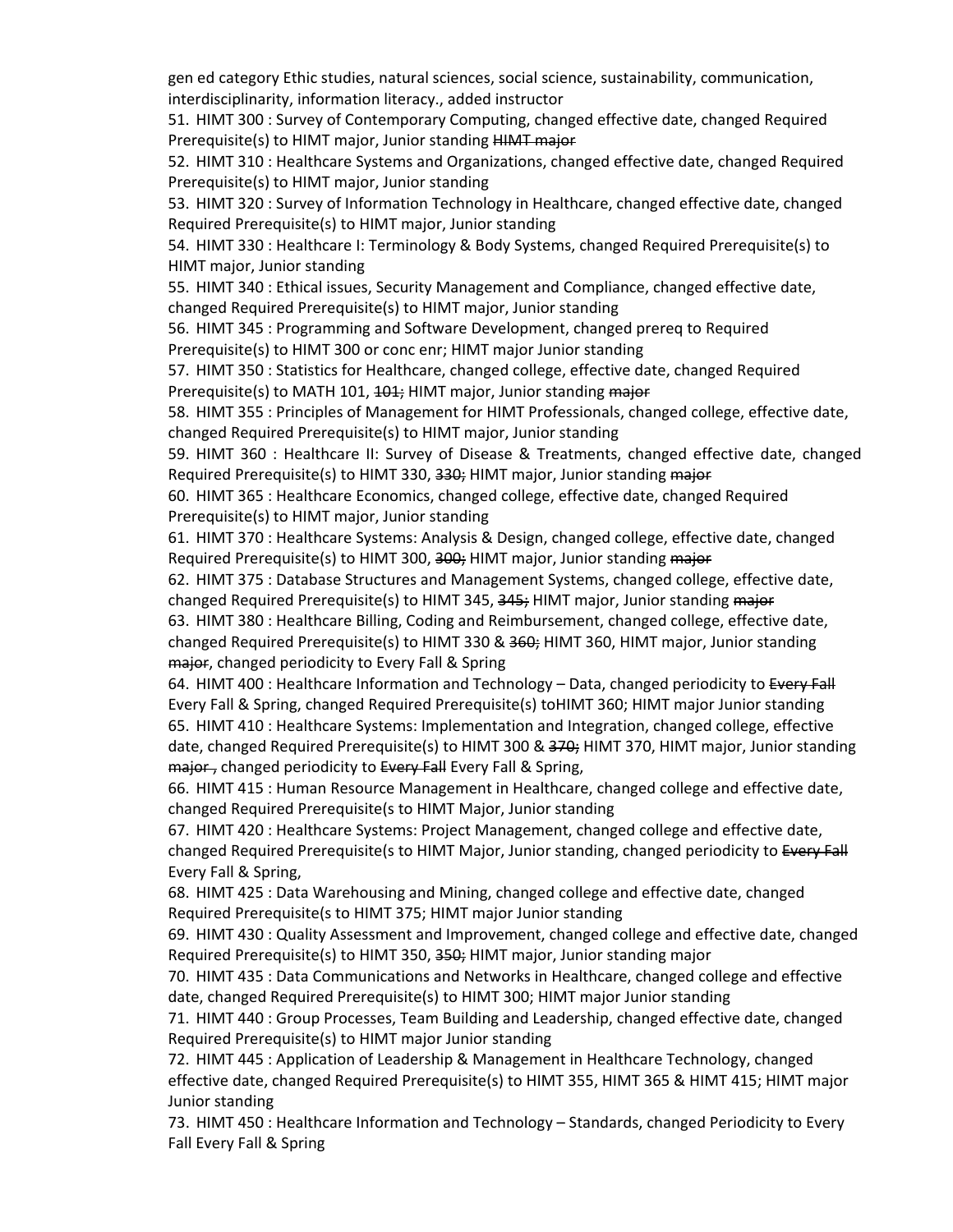74. HIMT 489 : Pre-Capstone, changed effective date, changed Required Prerequisite(s) to HIMT Major Junior standing Non

75. HIMT 490 : Capstone, changed effective date, changed Required Prerequisite(s) to HIMT 420, HIMT 489; Last semester of program HIMT Major Junior standing 

76. HIMT 498 : Independent Study, changed college and effective date, changed Required Prerequisite(s) to HIMT major, Junior standing Admission to the HIMT major

77. HISTORY 354 : History of Modern East Asia, Course Deactivation Proposal 

78. HISTORY 358 : Political History of Modern Latin America, Course Deactivation Proposal 

79. HUM STUD 384 : Topics in World Cultures, changed effective date, added gen ed category of Humanities 

80. INFO SCI 332 : Mobile Platforms and App, changed college and effective date, revised catalog description, 

81. INFO SCI 410 : Analytics and Advanced Information Problems, course name change

82. INFO SCI GAME : Game Studies Emphasis, deleted COMP SCI 545 as program requirement and added COMP SCI 464 

83. MATH 431 : Multivariate Statistical Analysis, changed college and effective date, revised catalog description, deleted lab 0 credits, changed Required Prerequisite(s) To MATH Math 202 with at least a C; MATH <del>C grade and 320 with at least a C grade; and Math</del> 260 with at least a C grade or BUS ADM Bus Adm 216 with at least a C; MATH 320 with at least a C; and MATH 329 <del>C grade</del> -added instructor, changed special classroom to smaller computer lab 

84. MATH MATHEMATIC : Mathematics Emphasis, changed college 

85. MECH ENGR : Mechanical Engineering, New Program Proposal 

86. PU EN AF 102 : Environment and Society, changed program, college, unit and effective date, changed gen ed category from global culture to interdisciplinarity, problem focused, added instructor 

87. PU EN AF 428 : Public and Nonprofit Program Evaluation, revised catalog description, deleted Required Prerequisite(s) Pu En Af 215 to Recommended Prerequisite(s) Pu En Af 215; PU EN AF 315, added field trips, 

88. SOC WORK 198 : First Year Seminar, added college acronym 

89. SOCIOL 202 : Introduction to Sociology, changed program, college, unit and effective date 

90. SOCIOL 235 : Introduction to Social Psychology, New Course Proposal 

October 12, 2018 The following courseleaf request were approved of

1. COMM 480 : Cases in Communications and Media Management - Course Change Requestchanged college, changed effective date, changed instructor to TBA.  

2. COMM PUBLIC REL : Public Relations Emphasis – Program Change Request- revised catalog year to 2019-2010.  

3. PU EN AF 220 : Economics, Politics, and Government Action - Course Change Request- changed periodicity to every spring.  

4. PU EN AF 225 : Introduction to the Nonprofit Sector - New Course Proposal 

October 26, 2018 The following courseleaf request were approved of

1. DJS 353 : The U.S. and the World – updated effective date, removed prereq History 206 or Pol Sci 100 or Pol sci 101, changed periodicity to Every Spring.

2. Art 335 – Intermediate Woodworking & Furniture Design., New Course Proposal  

- 3. Art 435 Advanced Woodworking & Furniture Design., New Course Proposal
- 4. Design 433 Advanced Studio updated prereq from Design 231 to 332
- 5. English Comp 100 removed Prerequisites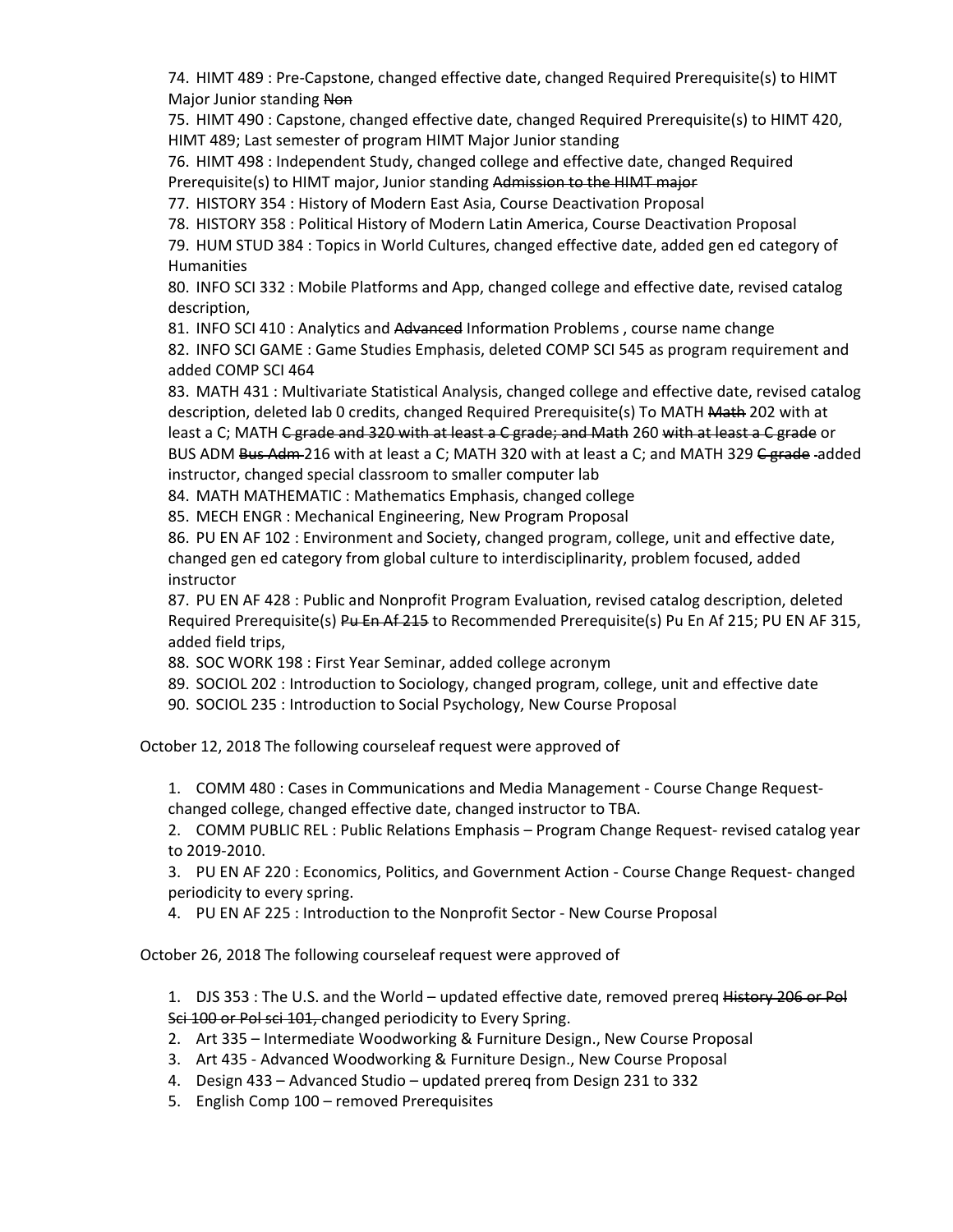6. English Comp 95 – added prerequisites (ACT English score of 16 or lower or SAT Critical Reading score of 440 or lower or SAT Reading score of 24 or lower  

This course must be taken as a co-requisite with the matching section number of ENG COMP 100) 

- 7. ENGR 198 : First Year Seminar added syllabus
- 8. ENGR 208 : Fundamentals of Electric Circuits recirculated proposal.
- 9. ENGR 213 : Mechanics I recirculated proposal.
- 10. ENGR 220 : Mechanics of Materials recirculated proposal.
- 11. ENGR 221 : Mechanics of Materials Lab recirculated proposal.
- 12. ENGR 312 : Engineering Measurements recirculated proposal.
- 13. ENGR 322 : Engineering Measurements Lab recirculated proposal.
- 14. ENGR 324 : Engineering Thermodynamics recirculated proposal.
- 15. ENGR 326 : Numerical Methods -  recirculated proposal.
- 16. ENGR 336 : Fluids recirculated proposal.

17. HUM BIOL 208 : Scientific Conditioning of the Athlete – updated college, changed credit hours from 2 – 3, added two instructors.  

18. HUM BIOL 215 : Personal Health Issues – updated program, college, unit name and effective date, eliminate cross listing with Nursing 215, added gen ed category of Sustainability Perspective and skills of Interdisciplinarity  and Information Literacy, added instructor.  

19. HUM BIOL 250 : Fitness for Life - updated program, college, unit name and effective date, changed credit hours from 2 – 3, added require pre req Hum Bio 102, changed peridocity to "per needed", added gen ed category of Sustainability Perspective and skills of Interdisciplinarity  and Information Literacy, added instructor. Increased clas size to 24 

20. HUM STUD 321 : Sociolinguistics Language and Society - course title changed, updated program, college, unit name and effective date, added instructor.  

21. HUM STUD 480 : Humanities Seminar - updated program, college, unit name and effective date, updated gen ed category of capstone experience, added gen ed skills of communication (Written and Oral), Interdisciplinarity , Problem-focused Thinking, added instructor  

22. ORG LEAD APP COM : Applied Communication Emphasis, eliminated COMM 205, 308, 333, 335, 340, 380, 381, 430, 445, 477, 480, 290 and added 237 to list of supporting courses (choose one),    

23. PHILOS 208 : Biomedical Ethics – changed college and effective date, changed gen ed skills to Problem-focused Thinking from Communication (Written and Oral)   

## Problem-focused Thinking.

24. PUB ADM 298 : DIRECTED STUDY - Course Deactivation Proposal  

25. PUB ADM 484 : SENIOR DISTINCTION - Course Deactivation Proposal  

26. SPAN : Certificate in Spanish/English Translation and Interpretation - New Program Proposal  

- 27. SPANISH 383 : Spanish in the Professions New Course Proposal
- 28. SPANISH 454 : Translation and Interpretation  New Course Proposal

11/9/2019 The following course leaf request were approved:

1. ART 235 : Introduction to Woodworking and Furniture Design. New Course Proposal

2. ART 250 : Introduction to Fibers/Textiles-updated college, effective date, added gen ed category of fine arts and gen ed skills of interdisciplinarity and problem focused, added instructor.

3. ARTS MGT 357 : Gallery & Museum Studies – minor changes?

4. COMM 305 : Principles of Public Relations/Corporate Communications – New Course Proposal- provided more rationale

5. COMM 381 : Principles of Public Relations/Corporate Communications – updated college, program, Unit name, effective date, should be deactivation? Provided same rationale as for 305

6. COMM PUBLIC REL : Public Relations Emphasis- deleted COMM 381 added COMM 305

7. DJS INTERNAT : U.S. and the World Emphasis – deleted HISTORY 354 and 358 on elective list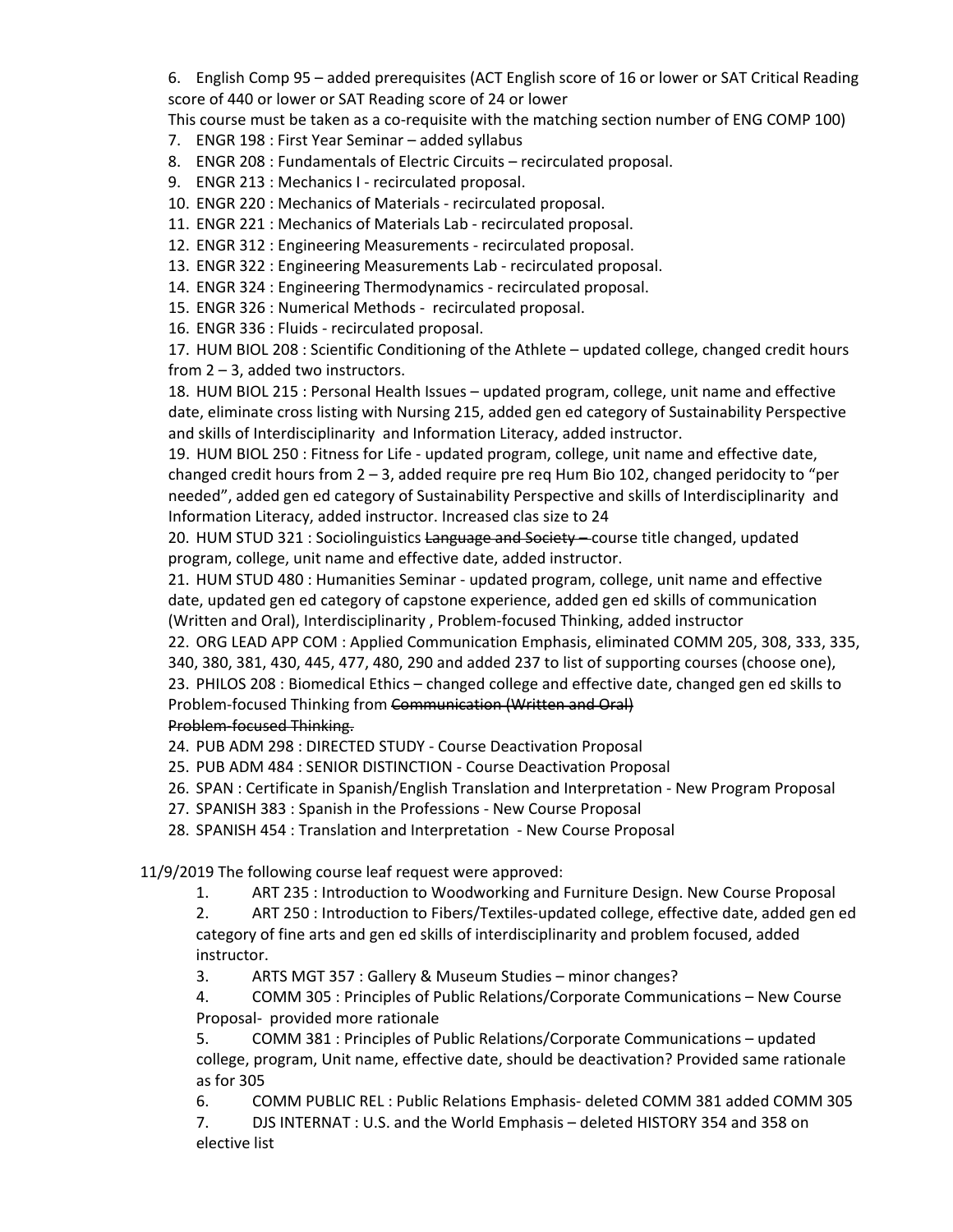8. DJS WOMENS : Women's and Gender Studies Emphasis- deleted HISTORY 354, 356 and 358 on elective list

9. EDUC 405 : Student Teaching - revised catalog description

10. ENGLISH 206 : Women in Literature – updated college, effective date, revised catalog description, changed periodicity to every fall and spring

11. ENGLISH 264 : TOPICS IN LITERATURE - new course proposal

12. ENGR 198 : First Year Seminar – not sure what change is being requested?

13. ENGR 204 : Programming for Engineers - not sure what change is being requested?

14. ENGR 301 : Engineering Materials - not sure what change is being requested?

15. ENGR 324 : Engineering Thermodynamics - not sure what change is being requested?

16. GLOBAL-I : Global Studies Minor- updated effective catalog year, delted HIST 358, 354, 356 as UL Choices

17. HISTORY 480 : Seminar in History- fee changed from 150 to 0

18. PHYSICS 103 : Fundamentals of Physics I – gen ed category of Natural Sciences removed.

19. POL SCI : Political Science Major - updated college, effective catalog year, deleted HIST 358 from UL course additional credits list

20. PUB ADM 498 : DIRECTED STUDY- Course Deactivation Proposal

21. SOCIOL 202 Intro to Sociology - – updated college, program, effective date, added instructor. Requested renumbering to SOCIOL 101based on revised catalog description.

12/12/18 The following Course Leaf requests were approved:  

1. Program Change Request- AAS : Associate of Arts & Sciences- the UW-Green Bay AAS would be offered on all four campuses beginning Fall 2019.   

2. Program Change Request- COMM HEALTH COM : Health Communication – updated college, added COMM 305 and deleted COMM 381 from list of required upper level courses. 

3. Program Change Request- COMM ORG COM : Organizational Communication Emphasis– updated college, added COMM 305 and deleted COMM 381 from list of required upper level courses. 

4. Program Change Request- COMM SOCMED : Social Media Communication ECOMM ORG COM : Organizational Communication Emphasis– updated college, added COMM 305 and deleted COMM 381 from list of required upper level courses. 

5. Program Change Request- COMM SPORT : Sports Communication– updated college, added COMM 305 and deleted COMM 381 from list of required upper level courses. 

6. Course Change Request- GEOG 370 : Geography of South America- updated program, college, unit name , effective date, eliminated jr st and env sci 102 or Geog 22 as prereqs, removed gen ed category of global culture, added gen ed skills of communication, interdiscipinarity, information liger act, added instructor.  

7. Course Change Request - MUSIC 120 : Video Game Music - New Course Proposal 

8. Course Change Request- MUSIC 170 : Fundamentals of Music- New Course Proposal 

## 2/4/19

The following Course Leaf Requests were approved.

a. ACCTG 478 : Honors in the Major- course change request - updated effective datechanged default section size to 1-

b. ACCTG 497 : Internship- course change request- updated effective date-changed default section size to 24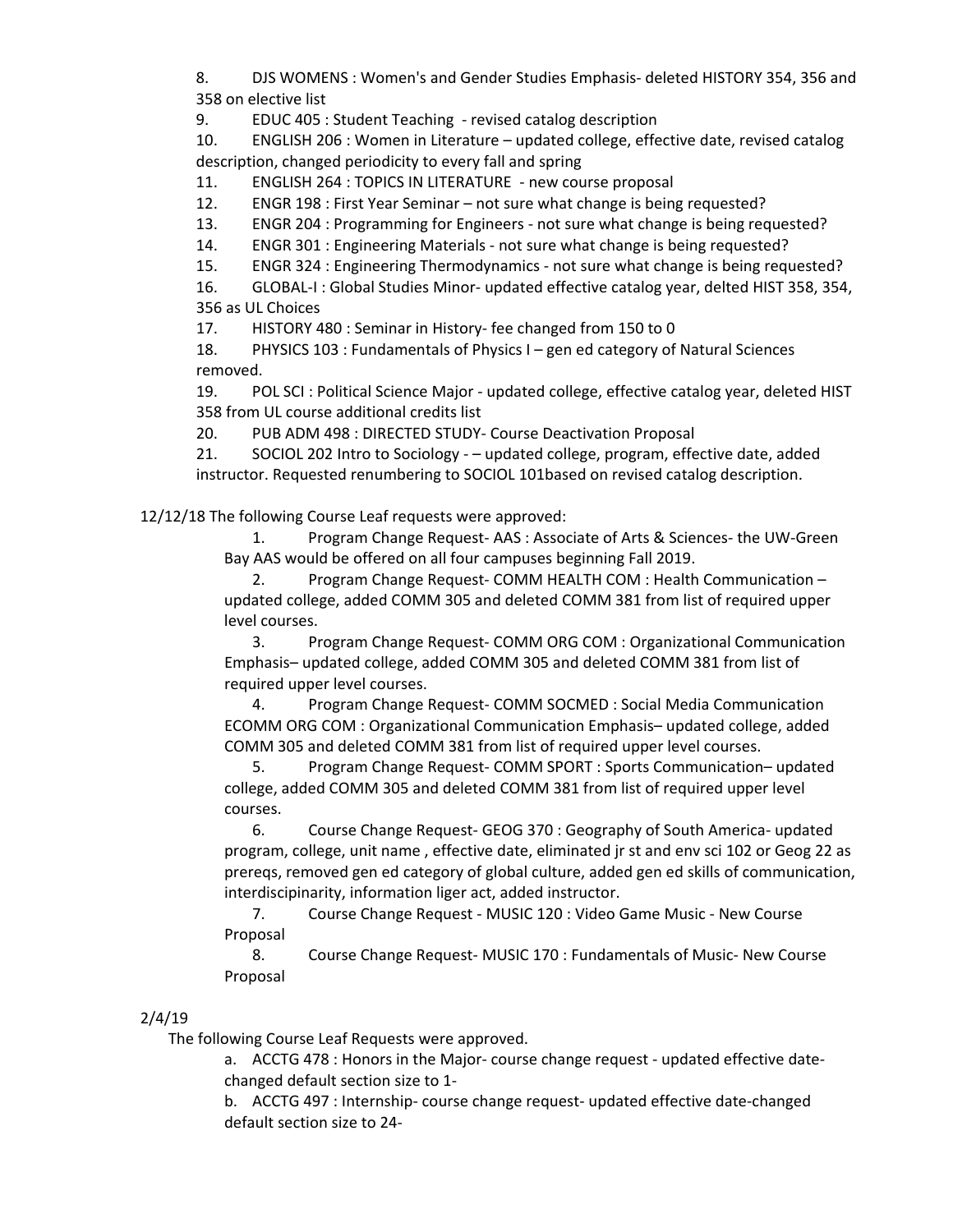c. BIOLOGY 200 : Principles of Biology Discussion: Cellular and Molecular Processes – New Course Proposal

d. BIOLOGY 449 : Wetland Ecology - New Course Proposal

e. BIOLOGY ANIMAL : Animal Biology Emphasis- Program change request – updated college to CSET- updated catalog effective year – added 5 upper level course choices, Biology 457, Biology 401, ENV SCI 337, 401, 403

f. BIOLOGY ECOLOGY : Ecology and Conservation Emphasis Program change request – updated college to CSET- updated catalog effective year - added 4 upper level course choices, Biology 457, Biology 401, ENV SCI 337, 403

g. BUS ADM 478 : Honors in the Major - course change request—updated program, college, unit, effective date – reduced default section size to 1 – added TBS Bus Adm for instructor

h. Biology Eco Acc: Accelerated Ecology and Conservation, new program

i. Biology Animal Acc: Accelerated Animal Biology, new program

j. BUS ADM 497 : Internship course change request, updated effective date, changed default section size to 24

k. BUS ADM 498 : Independent Study course change request, updated effective date, reduced default section size to 1

l. COMM 382 : Public Relations Writing course change request, updated college and effective date, added Communication, COMM 305 as required pre req

m. COMM 480 : Cases in Communications and Media Management course change request, updated college and effective date, added Communication, COMM 305 as required pre req, changed instructor to TBA

n. GEOG-I : Geography Minor Program Change Request, updated Effective Catalog Year 2019-2020, eliminate[d GEOG 321](https://nextcatalog.uwgb.edu/search/?P=GEOG%20321) as upper level course choice-

o. Computer Science 221 – added prereq of comp sci 251 or 256

p. HUM STUD 480 : Humanities Seminar, Course Change Request, updated program, college, unit, effective date, added instructor, changed that could be taken 2 times repeatable for credit, designated capstone experience and satisfied gen ed Communication (Written and Oral),

Interdisciplinarity, Problem-focused Thinking

q. INFO SCI 411 : Statistical Techniques and Decision Modeling, Course Change Request, revised course description,

r. ORG LEAD LOR-PUB NP MGT S: Public and Nonprofit Management Leadership in Public Service Emphasis, Program Change Request, course title change, change catalog effective date to 2019-2020 2018-2019, change program title to Public and Nonprofit Management Leadership in Public Service Emphasis , substantially adjusted program requirements

s. POL SCI 333 : Political Science Research Lab, New Course Proposal

t. PU EN AF 406 : State and Local Government, course change proposal, updated program, college, unit, effective date, added instructor

u. ORG LEAD ARTS : Arts Emphasis, Program Deactivation Proposal

v. ORG LEAD HUM DEV : Human Development Emphasis, Program Deactivation Proposal w. ORG LEAD NONPROFIT : Nonprofit Leadership Emphasis, Program Deactivation Proposal

2/11/2019 - The following Course Leaf Requests were approved of:  

1. ACCTG 299 : Travel Course, course change request, change college, program, unit, effective date, reduce section size, add TBA instructor 

2. ACCTG 499 : Travel Course, course change request, changed effective date, reduce section size. 

3. BIO 307 – Cell Biology, course change request, prerequisite changed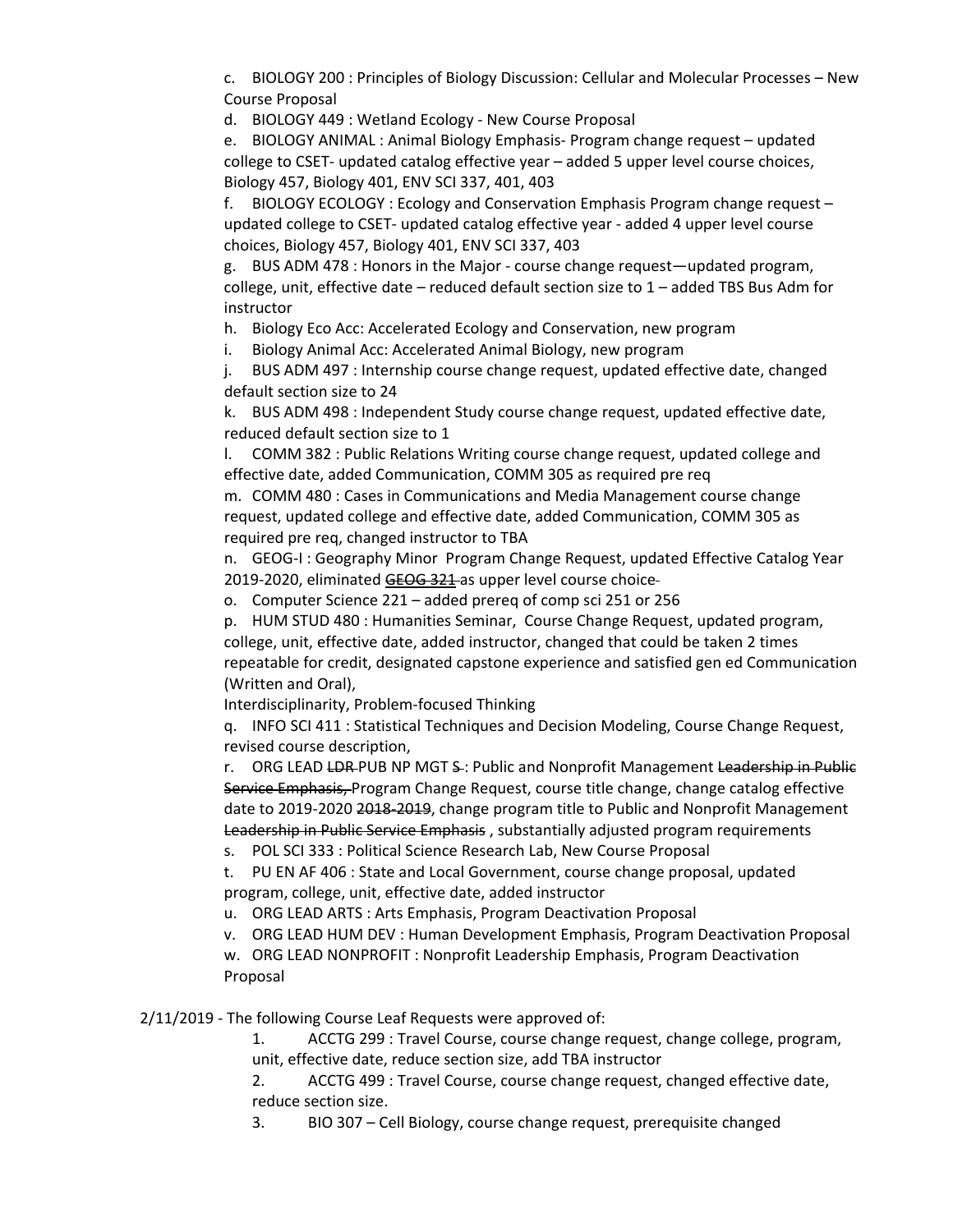4. BUS ADM 299 : Travel Course, course change request, change college, program, unit, effective date, reduce section size, add TBA instructor 

5. BUS ADM 499 : Travel Course, course change request, change college, program, unit, effective date, reduce section size, add TBA instructor 

6. CHEM 108 : Survey of General, Organic and Biochemistry General Chemistry, course title change, changed college, change effective date, revised catalog course description 

7. CHEM 109 : Survey of General, Organic, and Biochemistry Laboratory General Chemistry Laboratory, course title change, changed program,  college, change effective date, periodicity, added TBA instructor 

8. CHEM CHEM PRO : Chemistry Professional Program, program change request, changed catalog effective year, changed college, added Bio 201 and 202 a supporting course choices,

9. COMP SCI 201 : Introduction to Computing & Internet Technologies, course change request, changed program, college, unit, effective date, revised catalog description, changed to 3 lecture contract hours from 4 to 3, increased section size, added instructor 

10. COMP SCI 292 : Introduction to Mobile Platforms and Apps, course change request, changed college, unit, effective date,   changed require pre req to P: COMP SCI 201 and COMP SCI 256 with at least a C grade in both, added instructor.. 

11. COMP SCI 316 : Advanced Software Design, course change request, changed college, unit, effective date, changed require pre req to P: COMP SCI 256 with at least a C grade 

12. COMP SCI 351 : Data Structures, course change request, changed college, unit, effective date, change required pre req to (s) P: COMP SCI 240 AND COMP SCI 316 with at least a C grade in bot, added instructor 

13. COMP SCI 352 : Computer Graphics and Animation, course change request, changed college, unit, effective date, change required pre req to P: COMP SCI 240 with at least a C grade., added recommended repreq COMP SCI 371. 

14. COMP SCI 357 : Theory of Programming Languages course change request, changed college, unit, effective date, change required pre req to P: COMP SCI 316 with at least a C grade, changed periodicity to every fall, added instructor 

15. COMP SCI 361 : Information Assurance and Security course change request, changed college, unit, effective date, change required pre req to P: COMP SCI 256 with at least a C grade. changed periodicity to every fall,  

16. COMP SCI 371 : Advanced Object-Oriented Design course change request, changed college, unit, effective date, change required pre req to P: COMP SCI 316 with at least a C grade 

17. COMP SCI 450 : Theory of Algorithms course change request, changed college, unit, effective date, change required pre req to P: 48 COMP SCI 240, COMP SCI 316, MATH 202 with at least a C grade in all three, changed periodicity to every spring, added instructor. 

18. COMP SCI 451 : Database Systems and Big Data Processing course change request, changed college, unit, effective date, change required pre req to : COMP SCI 221 with at least a C grade, added instructor. 

19. COMP SCI 452 : Operating Systems Using Linux , course change request, updated program, college and effective year, added required prereq of COMP SCI 240 with at least a C grade. Recommend: COMP SCI 371. added instructor 

20. COMP SCI 464 : Artificial Intelligence course change request, changed college, unit, effective date, change required pre req to COMP SCI 240 with at least a C grade Recommend: COMP SCI 351 and MATH 202, changed periodicity to every fall, added instructor. .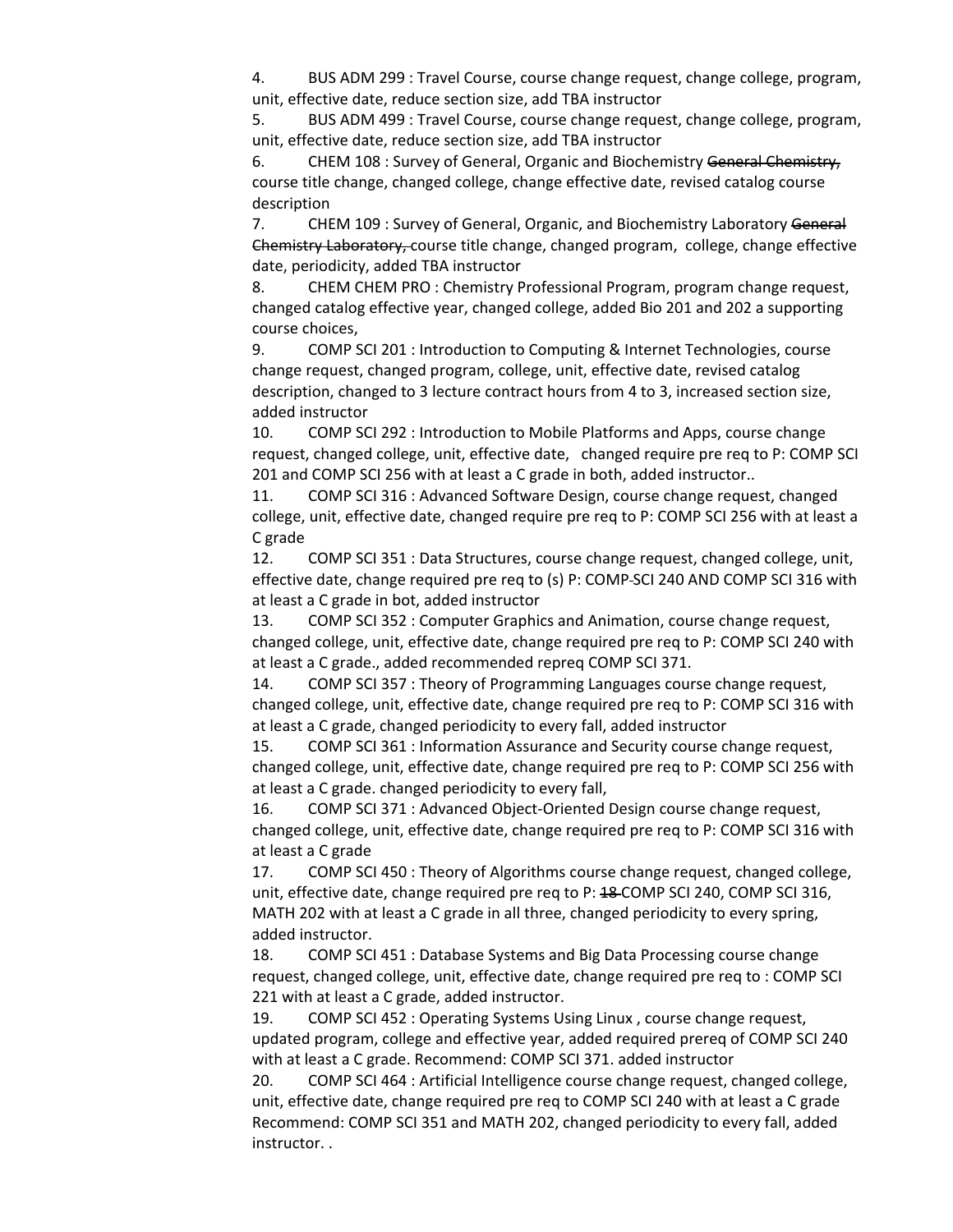21. COMP SCI SECURITY : Information Assurance and Security Emphasis, program change request, updated unit, college and catalog effective year, added to supporting courses COMP SCI 231, MATH 202, COMM 166 as choice, deleted COMM/INFO SCI [308](https://nextcatalog.uwgb.edu/search/?P=COMM%20308)

22. COMP SCI SOFTWARE : Computer Science - Software Engineering, program change request, updated unit, college and catalog effective year, added to supporting courses COMP SCI 231, MATH 202, COMM 166 as choice, deleted [COMM/INFO SCI 308,](https://nextcatalog.uwgb.edu/search/?P=COMM%20308) added [COMP SCI 452](https://nextcatalog.uwgb.edu/search/?P=COMP%20SCI%20452)

23. DJS 198 : First Year Seminar course change request, changed effective year, changed periodicity to Every Fall & Spring, added topics American Democracy through Film and Television and The National Parks, added special fee, and field trip required 

24. DJS 198 : First Year Seminar, course change request, updated effective date, change periodicity to Every Fall & Spring, added topic choices Every Fall & Spring and The National Parks, added fee of \$50 and required field trip  

25. FRENCH 320 : Intermediate Composition and Conversation. New course proposal 

26. GEOG 321 : Coastal Resources Policy and Management, course deactivation 

27. GEOG 470 : Glacial Geology & Landscapes Quaternary Geology, Course change request, course title change, updated program, college, unit, effective date, revised catalog description, changed periodicity to Fall Even Years, cross listed with GEOSCI 670, added instructor.  

28. GEOSCI 470 : Glacial Geology & Landscapes Quaternary Geology, Course change request, course title change, updated program, college, unit, effective date, revised catalog description, changed periodicity to Fall Even Years, designated 3 contact hours for lab and 2 contact hours for lecture, cross listed with GEOSCI 670, field trip required and added instructor.  

29. GERMAN 225 : Intermediate German Conversation and Composition. Course deactivation request 

30. GERMAN 320 : Intermediate German Conversation and Composition, new course proposal 

31. GERMAN 325 : Advanced German Conversation and Composition, Course change request, updated program, college, unit, effective date, changed pre requisite to German 225 or 320, added instructor 

32. GERMAN 329 : Representative German Authors, Course change request, updated program, college, unit, effective date, changed pre requisite to German 225 or 320, added instructor 

33. GERMAN 333 : Literary Themes, Course change request, updated program, college, unit, effective date, added instructor 

34. GERMAN 335 : Literary Eras, Course change request, updated program, college, unit, effective date, changed pre requisite to German 225 or 320, added instructor 

35. GERMAN 345 : Advanced German Grammar, Course change request, updated program, college, unit, effective date, changed pre requisite to German 225 or 320, added instructor 

36. GERMAN 350 : Major German Drama, Course change request, updated program, college, unit, effective date, changed pre requisite to German 225 or 320, added instructor 

37. GERMAN 351 : Major German Prose Fiction, Course change request, updated program, college, unit, effective date, changed pre requisite to German 225 or 320, added instructor 

38. GERMAN 355 : Deutsche Kultur und Landeskunde, Course change request, updated program, college, unit, effective date, changed pre requisite to German 225 or 320, added instructor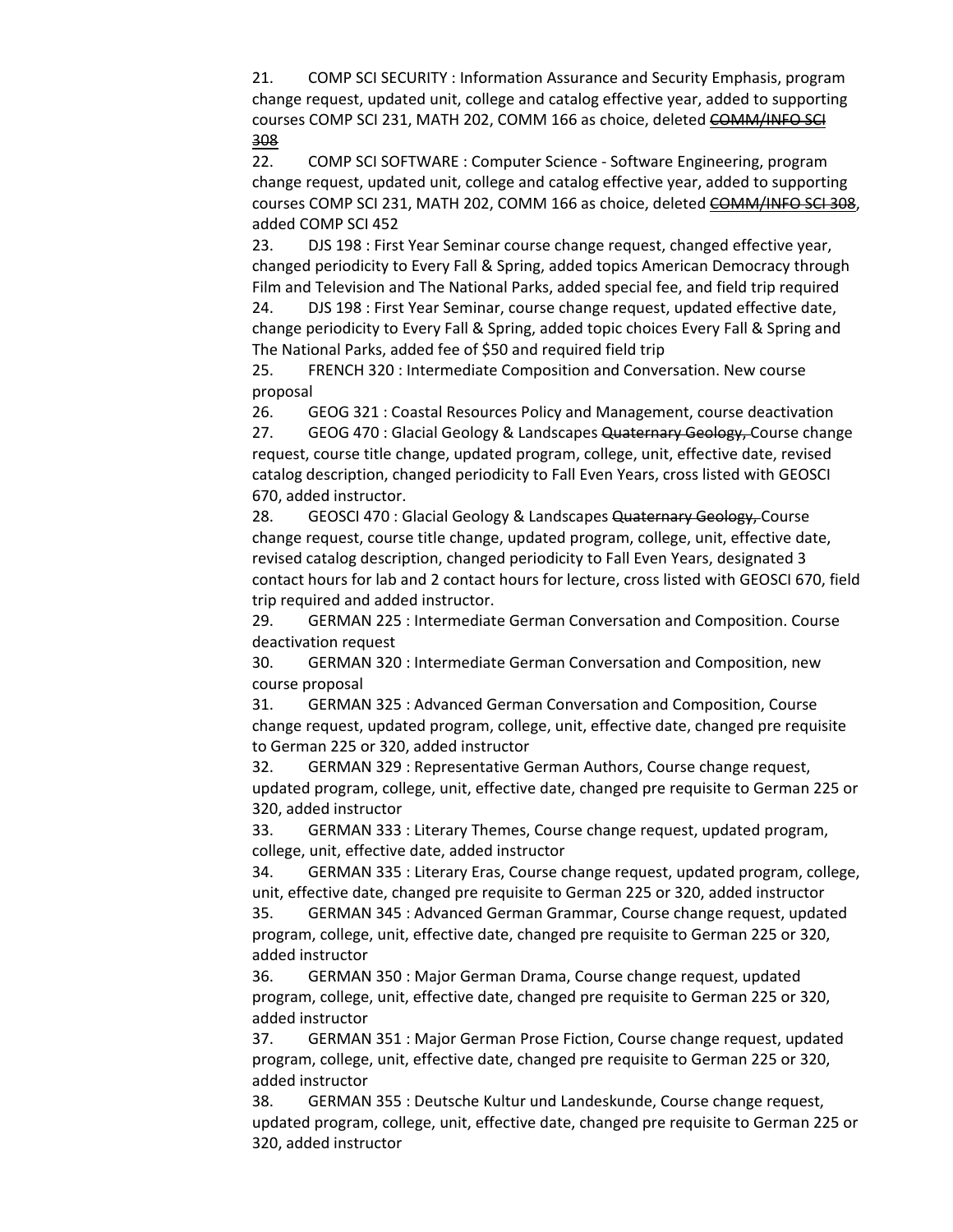39. GERMAN 356 : German Culture, Course change request, updated program, college, unit, effective date, changed required pre requisite to none and recommended to German 225 or 320, added instructor 

40. GERMAN 357 : German Cinema, Course change request, updated program, college, unit, effective date, changed required pre requisite to none and recommended to German 225 or 320, added instructor 

41. GERMAN 420 : Business German, Course change request, updated program, college, unit, effective date, changed required pre requisite to German 225 or 320, added instructor 

42. GERMAN 425 : German Translation Studies, Course change request, updated program, college, unit, effective date, changed required pre requisite to German 225 or 320, added instructor 

43. HISTORY-I : History Minor, program change request, deleted History 354 and 358 from UL course choices 

44. HISTORY : History Major, program change request, deleted History 358 from Category III, Non-Western History course choices 

45. HUM BIOL CYTOTECH : Cytotechnology Emphasis, program change request, updated college, catalog effective date, added [HUM BIOL 221](https://nextcatalog.uwgb.edu/search/?P=HUM%20BIOL%20221)

&[HUM BIOL 222](https://nextcatalog.uwgb.edu/search/?P=HUM%20BIOL%20222) as A & P options,  

46. HUM BIOL EXERCISE : Exercise Science Emphasis, program change request, updated college, catalog effective date, added [HUM BIOL 221](https://nextcatalog.uwgb.edu/search/?P=HUM%20BIOL%20221)

&[HUM BIOL 222](https://nextcatalog.uwgb.edu/search/?P=HUM%20BIOL%20222) as A & P options 

47. HUM BIOL HEALTH SCI : Health Science Emphasis, program change request, updated college, catalog effective date, added [HUM BIOL 221](https://nextcatalog.uwgb.edu/search/?P=HUM%20BIOL%20221) &[HUM BIOL 222](https://nextcatalog.uwgb.edu/search/?P=HUM%20BIOL%20222) as A & P options 

48. HUM BIOL HUB-GEN : General Human Biology Emphasis, program change request, updated college, catalog effective date, added [HUM BIOL 221](https://nextcatalog.uwgb.edu/search/?P=HUM%20BIOL%20221)

&[HUM BIOL 222](https://nextcatalog.uwgb.edu/search/?P=HUM%20BIOL%20222) as A & P options 

49. HUM BIOL NUT SCI : Nutritional Sciences/Dietetics Emphasis, program change request, updated college, catalog effective date, deleted **HUM DEV 102** and or[PSYCH 102](https://nextcatalog.uwgb.edu/search/?P=PSYCH%20102) as supporting courses and added [HUM BIOL 221](https://nextcatalog.uwgb.edu/search/?P=HUM%20BIOL%20221) &[HUM BIOL 222](https://nextcatalog.uwgb.edu/search/?P=HUM%20BIOL%20222) as A & P options, [PSYCH 102](https://nextcatalog.uwgb.edu/search/?P=PSYCH%20102) o[r PSYCH 203](https://nextcatalog.uwgb.edu/search/?P=PSYCH%20203) 

50. HUM BIOL PUB HEALTH : Applied Public Health Emphasis, program change request, updated college, catalog effective date, added supporting courses [NUT SCI 212](https://nextcatalog.uwgb.edu/search/?P=NUT%20SCI%20212), [HUM BIOL 221](https://nextcatalog.uwgb.edu/search/?P=HUM%20BIOL%20221) an[d 222,](https://nextcatalog.uwgb.edu/search/?P=HUM%20BIOL%20221) deleted [FRENCH 102](https://nextcatalog.uwgb.edu/search/?P=FRENCH%20102), German 102, Spanish 102 as literature course choices and added One year of college-level foreign language. Deleted [HUM BIOL 422](https://nextcatalog.uwgb.edu/search/?P=HUM%20BIOL%20422) s required UL course, add UL course choices Bio 304, 308, 322, 340, 349, 408, HUM BIO 341, CHEM 331, HUM BIO 351, 361, 403, 423, NUTR 329, deleted HUM BIO 495, 497, 498 as courses to consider. Added Electives, as needed, to acquire 30 credits of upper level coursework. Options to fulfill this requirement include upper level courses in Human Biology, Nutritional Science, Biology and Psychology  

51. HUM BIOL-I APPLIED : Human Biology Minor - Applied, program change request, updated college, catalog effective date, added supporting courses [HUM BIOL 221](https://nextcatalog.uwgb.edu/search/?P=HUM%20BIOL%20221) and [222,](https://nextcatalog.uwgb.edu/search/?P=HUM%20BIOL%20221)

52. HUM BIOL-I HUB-GEN-I : Human Biology Minor – General, program change request, updated college, catalog effective date, added supporting courses, added supporting courses [HUM BIOL 221](https://nextcatalog.uwgb.edu/search/?P=HUM%20BIOL%20221) and [222,](https://nextcatalog.uwgb.edu/search/?P=HUM%20BIOL%20221)

53. PSYCH CULTURAL – Gender and Diversity – Deactivated

54. PSYCH Developmental Emphasis – New Program to accommodate Psych and Human development merger.

55. PSYCH Brain Beha: Brain Behavior Health, Program Change to accommodate Psych and Human development merger.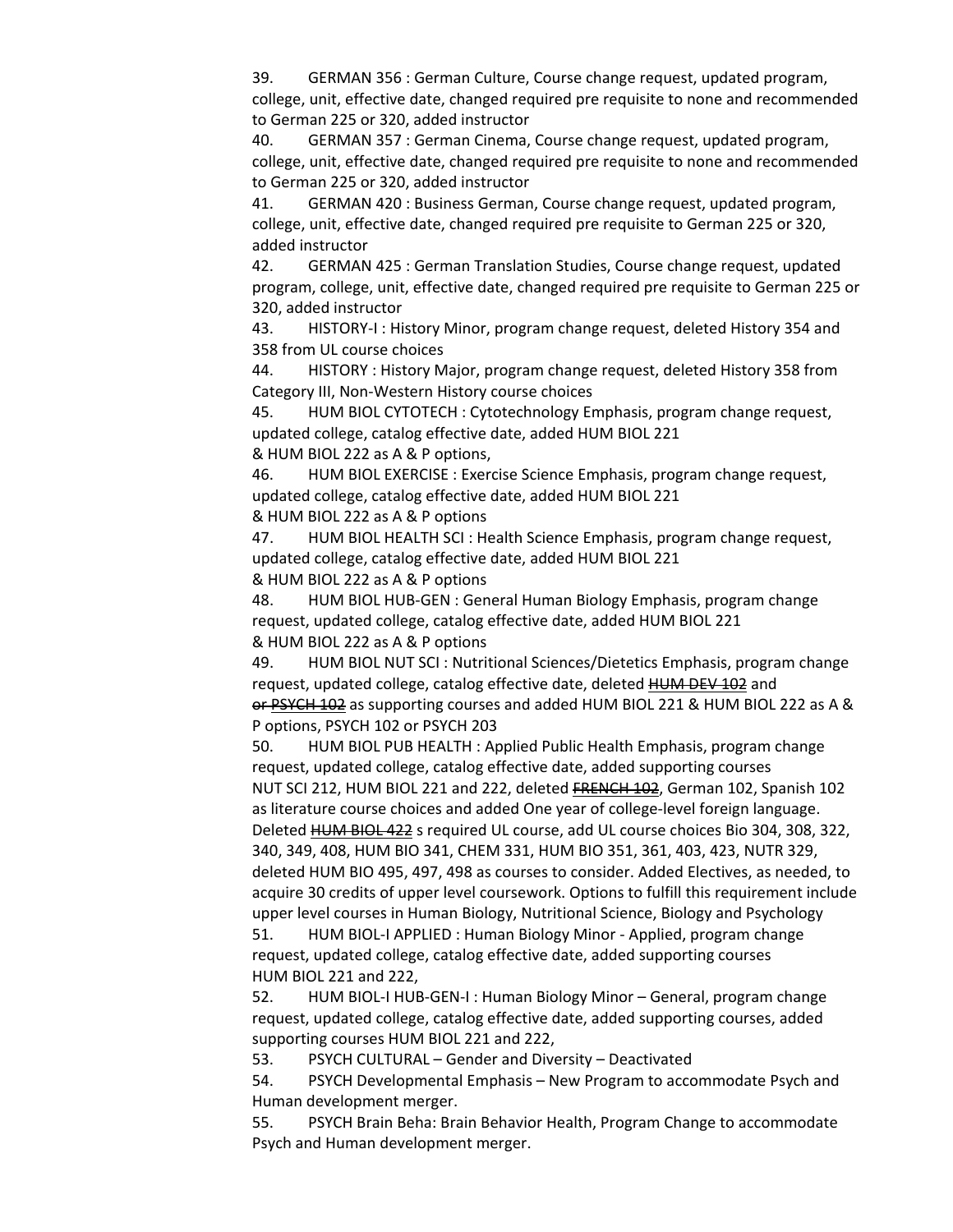56. PSYCH General: Psychology Major, Updated to accommodate Psych and Human development merger.

57. PSYCH Mental Health Emphasis - Updated to accommodate Psych and Human development merger.

58. PSYCH Minor - Updated to accommodate Psych and Human development merger.

59. PU EN AF 102 : Environment and Society, course change request, changed catalog description  

60. PU EN AF 323 : Sustainable Land Use description, course change request, changed catalog description, added gen ed category of social science,  and gen ed infusion skills of Interdisciplinarity and Problem-focused Thinking, added instructor 

61. PU EN AF 324 : Transitioning to Sustainable Communities, course change request, update effective date, revised catalog description changed periodicity to Every Fall & Spring 

62. PU EN AF 326 : Philanthropy: Civic Engagement through Giving, new course proposal 

63. PU EN AF 345 : Public and Nonprofit Human Resource and Risk Management, course title change, updated college and effective date, revised catalog description, changed periodicity to Every Fall & Spring, added instructors 

64. PU EN AF 351 : Water Resources Policy and Management, updated program, college, unit and effective date, changed contact hours to 3, deleted required pre req of Pu En Af 102 or Env Sci 102, added gen ed infusion skills of interdisciplinarity and problem focused, added instructor 

65. PU EN AF 408 : Public Policy Analysis, course change request, updated program, college, unit and effective date, added instructor 

66. PU EN AF 425 : Fundraising and Marketing for Nonprofits, course change request, updated effective date, deleted from pre req Pu En Af 215; REC Pu En Af 315 67. PU EN AF 426 : Strategic Philanthropy: Civic Engagement Through Giving,

course deactivation request 

68. SUPPLY : Certificate in Supply Chain Management , New program request added the following courses [BUS ADM 334,](https://nextcatalog.uwgb.edu/search/?P=BUS%20ADM%20334) 380, 381, 383, 384 

69. THEATRE 228 : Jazz Dance II, course change request, updated program, college, unit and effective date, deleted recommended pre req to concentral in ballet or modern dance. Added instructor,

70. THEATRE 335 : Production Practicum: Crews, course change request, updated program, college, unit and effective date, changed pre req to Major or Minor status in Theatre and Dance. 

Non majors/minors are invited to seek permission to register, added gen ed infusion skills of Communication (Written and Oral) Problem-focused Thinking, Added **instructors** 

 2/25/29 The following course leaf request were approved:

1. ART 235 : Introduction to Woodworking and Furniture Design. New Course Proposal

2. ART 250 : Introduction to Fibers/Textiles-updated college, effective date, added gen ed category of fine arts and gen ed skills of interdisciplinarity and problem focused, added instructor.

3. ARTS MGT 357 : Gallery & Museum Studies – minor changes?

4. COMM 305 : Principles of Public Relations/Corporate Communications – New Course Proposal- provided more rationale

5. COMM 381 : Principles of Public Relations/Corporate Communications – updated college, program, Unit name, effective date, should be deactivation? Provided same rationale as for 305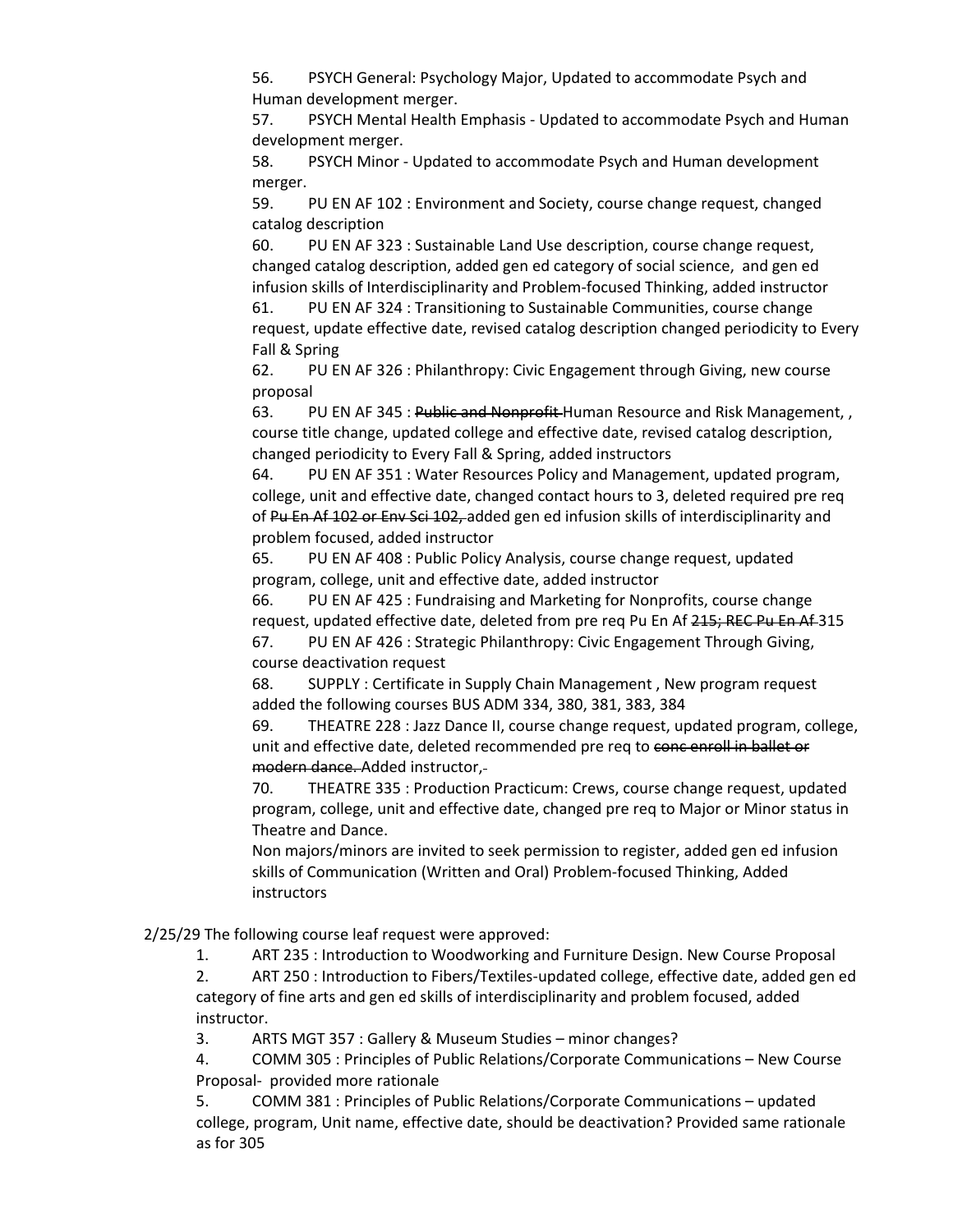6. COMM PUBLIC REL : Public Relations Emphasis- deleted COMM 381 added COMM 305

7. DJS INTERNAT : U.S. and the World Emphasis – deleted HISTORY 354 and 358 on elective list

8. DJS WOMENS : Women's and Gender Studies Emphasis- deleted HISTORY 354, 356 and 358 on elective list

9. EDUC 405 : Student Teaching - revised catalog description

10. ENGLISH 206 : Women in Literature – updated college, effective date, revised catalog description, changed periodicity to every fall and spring

11. ENGLISH 264 : TOPICS IN LITERATURE - new course proposal

12. ENGR 198 : First Year Seminar – not sure what change is being requested?

13. ENGR 204 : Programming for Engineers - not sure what change is being requested?

14. ENGR 301 : Engineering Materials - not sure what change is being requested?

15. ENGR 324 : Engineering Thermodynamics - not sure what change is being requested?

16. GLOBAL-I : Global Studies Minor- updated effective catalog year, delted HIST 358, 354,

356 as UL Choices

17. HISTORY 480 : Seminar in History- fee changed from 150 to 0

18. PHYSICS 103 : Fundamentals of Physics I – gen ed category of Natural Sciences removed.

19. POL SCI : Political Science Major - updated college, effective catalog year, deleted HIST 358 from UL course additional credits list

20. PUB ADM 498 : DIRECTED STUDY- Course Deactivation Proposal

21. SOCIOL 202 Intro to Sociology - – updated college, program, effective date, added instructor. Requested renumbering to SOCIOL 101based on revised catalog description.

3/11/2019 The following Course Leaf requests were approved

1. Healthcare Management Certificate – New Program Proposal

- 2. ACTU SCI-I: Actuarial Science Minor Program change request deleted program requirement ACCTG 300 added ACCTG 201
- 3. BIOLOGY 201: Principles of Biology: Cellular and Molecular Processes Course Change Request – revised prereq adding concurrent enrollment in BIO 200 and consent of instructor.
- 4. BIOLOGY 402: Advanced Microbiology Course Change Request changed periodicity to every fall
- 5. BUS ADM 384: Supply Chain Management Course Change Request course title changed – revised catalog description
- 6. BUS ADM 481: Small Business Management & Family Entrepreneurship Course Change Request – course title changed – revised catalog description- updated prerequisite to add or ONLINE Majors of: Integrative Leadership/Organizational Leadership (BA & BAS) with a Business Administration emphasis or Business Administration minor.
- 7. BUS ADM 489: Organizational Culture & Change Course Change Request- updated prerequisite to Bus Adm 389; 389 and Bus Adm major or minor or Acctg major or minor and an overall minimum GPA of 2.5, or ONLINE Majors of: 2.5 Integrative Leadership/Organizational Leadership (BA & BAS) with a Business Administration emphasis or Business Administration minor.- added two instructors
- 8. CHEM 201: Math for Chemistry Discussion: Principles of Chemistry I Course Change Request- - New Course Proposal
- 9. CHEM 202: Math for Chemistry Discussion: Principles of Chemistry II Course Change Request- - New Course Proposal
- 10. COMP SCI 353: Computer Architecture and Organization II Course Change Request- revised prereqs to P: 18 credits of COMP SCI, COMM or INFO-SCI 240 and COMP SCI 256 with at least a C grade in both.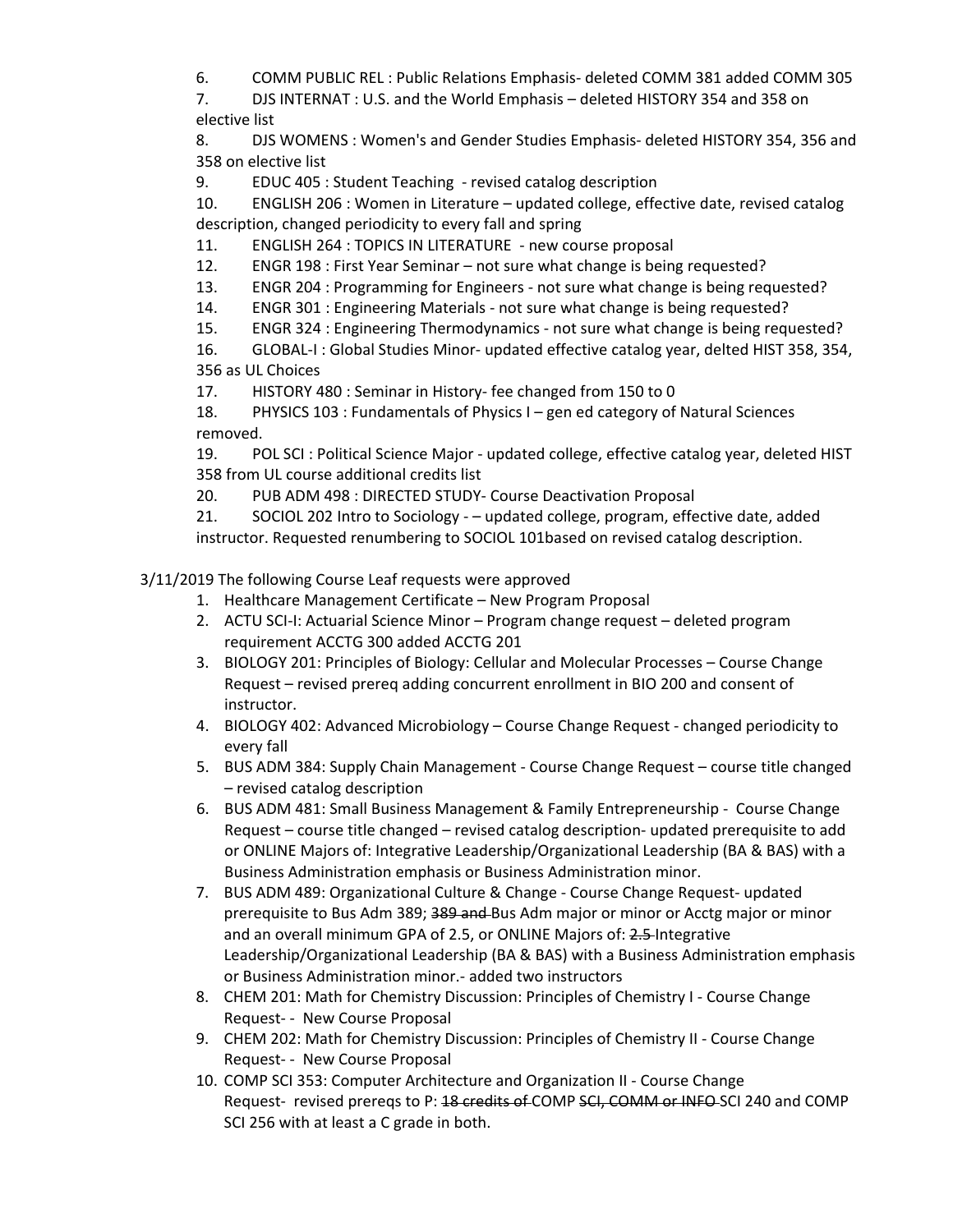- 11. COMP SCI 358: Data Communication and Computer Networks Course Change Requestrevised pre reqs to P: COMP SCI 256 Comp Sci 316 with at least a C grade. grade - changed periodicity to every sprig
- 12. COMP SCI 372: Software Engineering Course Change Request-– updated pre reqs to P: 48 credits in COMP SCI, COMM or INFO SCI 201 and COMP SCI 221 with at least a C grade for both- Recommended: COMP SCI 316. - added instructor
- 13. COMP SCI 474: Game Engines –- Course Change Request-– revised pre reqs P: COMP SCI 256 with at least a C grade. 18 credits in COMP SCI, COMM or INFO SCI added instructor
- 14. COMP SCI 490: Capstone Essay in Computer Science Course Change Request changed credit hours for practicum to 3- changed section size to 25 – changed pre req to P: COMP SCI 358 and COMP SCI 361 with at least a C grade in both. 18 earned upper level of in Comp Sci
- 15. DJS 101: Introduction to Democracy and Justice Studies Course Change Request revised catalog description, changed contact hour for lecture to 3 – added instructor- added gen ed skills of Interdisciplinarity and Problem-focused Thinking
- 16. DJS 303: Criminal Justice Process Studies Course Change Request – changed section size from 202 to 101
- 17. DJS 325: Law and Society – Course Change Request updated pre req to History 206 or Pol Sci 100 or 101 or Sociol 101 202
- 18. DJS 361: Historical Perspectives on American Democracy- Course Change Request updated recommended pre rq to Anthro 100 or Sociol 101 202
- 19. DJS 400: Mentoring for Equity and Inclusion - Course Change Request New Course Proposal
- 20. DJS 470: Senior Seminar in Democracy and Justice Studies- Course Change Requestupdated catalog description
- 21. ECON 480: Capstone: Seminar in Economic Literature and Issues Course Change Request New Course Proposal
- 22. ECON 102: Economics of the Modern World- Studies Course Change Request revised catalog description – changed periodicity to every fall and spring, added gen ed skill infusion of Information Literacy Problem-focused Thinking Quantitative Thinking
- 23. EDUC 309: Teaching Language Arts in the Elementary and Middle Schools Course Change Request - updated pre req to adm to teacher educ and EDUC 361 and recom pre req to Concurrent enrollment with EDUC 309 and EDUC 421- added instructor
- 24. EDUC 361: Introduction to the Art and Science of Teaching Course Change Request only changed in college etc.
- 25. EDUC 418: Organization and Administration of Athletics New course proposal
- 26. ENGLISH 200: Arts Entrepreneurship New course proposal
- 27. ENGLISH 226: Grammar- New course proposal
- 28. ENGLISH 316: The English Novel: 1850's to the Present- course deactivation proposal
- 29. ENV POL PL: Environmental Policy & Planning Core Program Change Proposal Core Supporting Courses credits changed from 5 to 8
- 30. ENV SCI 330: Hydrology Course Change Request changed pre req to MATH 104 GEOSCI 202 with at least a grade of C or better and MATH 104 or higher math course– cross listed with WATER 535, WATER 335, ENV SCI 535
- 31. ENV SCI 335: Course Change Request Water and Waste Water Treatment- cross listed with WATER 330- ENV SCI 530
- 32. ENV SCI-I: Environmental Science Minor Program Change Request changed in Elective Courses (choose 9 additional credits; no more than 6 credits from [ENV SCI 497](https://nextcatalog.uwgb.edu/search/?P=ENV%20SCI%20497)[, 498,](https://nextcatalog.uwgb.edu/search/?P=ENV%20SCI%20498) [499\)](https://nextcatalog.uwgb.edu/search/?P=ENV%20SCI%20499): any 300-level ENV SCI course; any 400-level ENV SCI course; [GEOSCI 325](https://nextcatalog.uwgb.edu/search/?P=GEOSCI%20325); [WATER 321](https://nextcatalog.uwgb.edu/search/?P=WATER%20321)
- 33. ENV SCI: Environmental Science Major Program Change Request deleted 15 elective course choices and added any 300-level ENV SCI course; any 400-level ENV SCI course; [GEOSCI 325](https://nextcatalog.uwgb.edu/search/?P=GEOSCI%20325); [WATER 321](https://nextcatalog.uwgb.edu/search/?P=WATER%20321)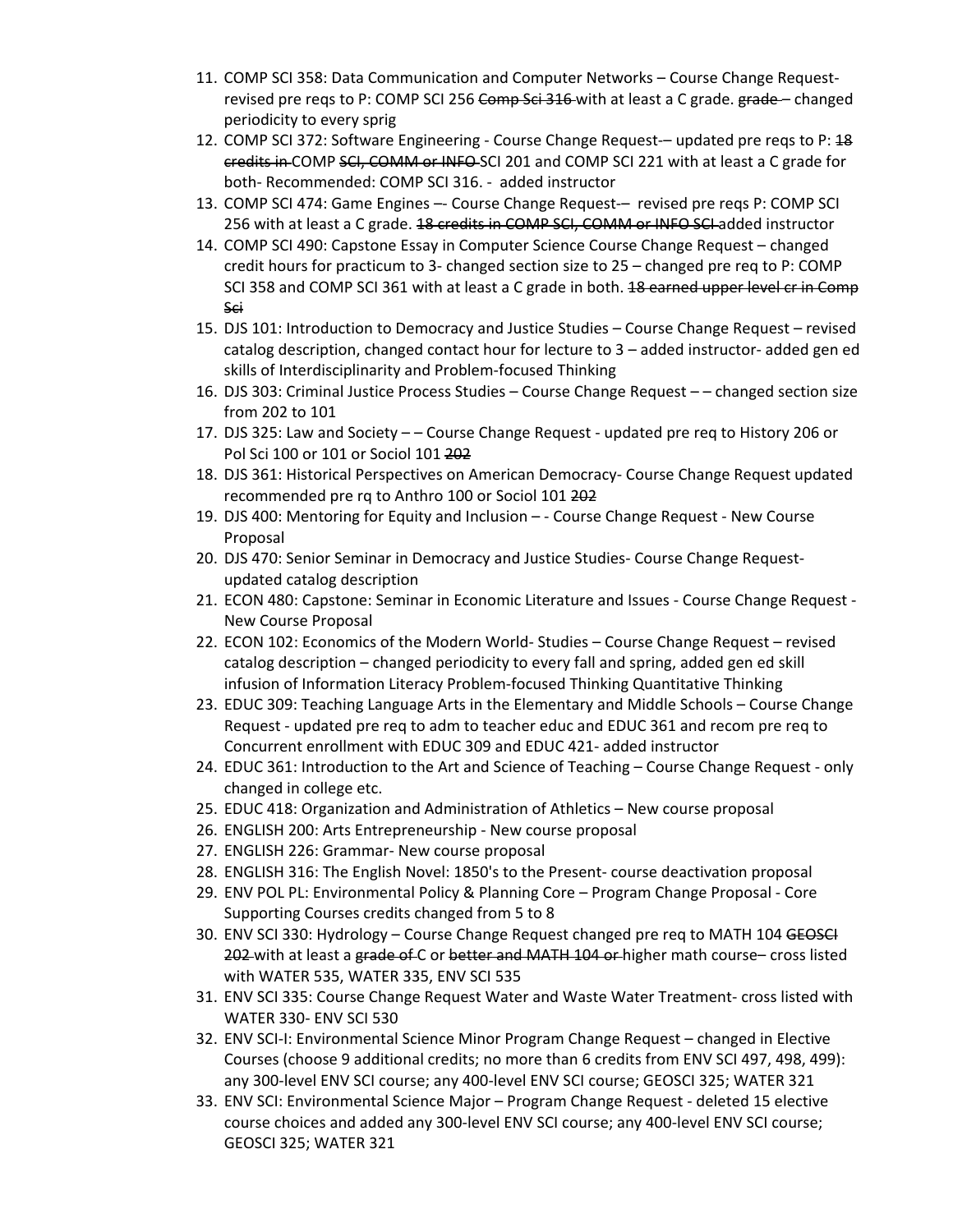- 34. ET 330: Hydrology- changed pre req to MATH 104 GEOSCI 202-with at least a grade of C or better and MATH 104 or higher math course; cross listed with Water 330, env sci 330
- 35. ET 444: Geochemistry of Natural Waters New Course Proposal
- 36. GEOG 103: Environment and Society Lab- New Course Proposal
- 37. HEALTH MGT 402: Population Healthcare Management New Course Proposal
- 38. HUM BIOL 422: Immunology changed periodicity to pring Odd Years Every Spring, added instructor
- 39. HUM STUD 340: Science Fiction & Fantasy- Course Deactivation Proposal
- 40. HUM STUD 341: Science Fiction Film Course Deactivation Proposal
- 41. MATH 102: Quantitative Reasoning reduced section size to 30, updated pre req to MATH 099 with a P grade, or WPT-MFND 94, OR WPT:MFND-test score > 465 > 415, AALG test score >149, and TAG test score >149, updated periodicity to Every Fall & Spring
- 42. NURSING 200: Fundamentals of Healthcare Terminology New Course Proposal
- 43. ORG LEAD 198: Introduction to Leadership course title change, catalog description changed, eliminated all pre reqs, added gen ed infusion skills of Communication (Written and Oral) Information Literacy
- 44. ORG LEAD 400: Organizational Leadership Capstone course title change, catalog description changed,- pre req change to ORG LEAD major HS 198 or IST 106 and senior status, added gen ed infusion skills of Communication (Written and Oral) Interdisciplinarity Problem-focused Thinking
- 45. ORG LEAD 497: Internship catalog description changed, changed times could be taken to 3
- 46. PHILOS 227: Business Ethics new course proposal
- 47. PSYCH 494: Capstone in Psychology- course title change
- 48. PU EN AF 198: First Year Seminar deleted one topic added new topic Changemakers: Stories of Everyday Leadership
- 49. PU EN AF 431: Building Sustainable Landscapes- New Course Proposal
- 50. SOC WORK 202: Introduction to Human Services revised catalog description, added 3 instructors, added gen ed category social science, added gen ed infusion Communication (Written and Oral) Interdisciplinarity Problem-focused Thinking
- 51. SOC WORK 275: Foundations of Social Welfare Policy deleted required pre req, added 3 instructors
- 52. SOC WORK 305: The Social Work Profession updated pre req to major in Soc Work; Eng Comp 105; concurrent enrollment in SOC WORK 313 & SOC WORK 301. 105
- 53. SOC WORK 411: Social Work Methods II updated pre-reqs to (s) Major in SOC WORK and Soc Work 370 & Soc Work 371; concurrent enrollment in SOC WORK 402 & SOC WORK 413.
- 54. SOC WORK 420: Social Work Methods III updated pre reqs to Major in Social Work; Soc Work 411; concurrent enrollment in Soc Work 403 & Soc Work 423. 411
- 55. SOCIOL-I: Sociology Minor
- 56. THEATRE 211: World Theatre and Performance new course proposal
- 57. UR RE ST 370: Geography of South America course deactivation
- 58. UR RE ST 452: Planning Methods Course Deactivation Proposal
- 59. URB STUD: Urban Studies Major program title change program requirment changes deleted two course and added of [R RE ST 314](https://nextcatalog.uwgb.edu/search/?P=UR%20RE%20ST%20314) and R RE ST 484
- 60. WATER 201: Introduction to Water Science New Course Proposal
- 61. WATER 321: Stable Isotopes in the Environment New Course Proposal
- 62. WATER 444: Geochemistry of Natural Waters New Course Proposal
- 63. WATER 491: Senior Thesis/Research in Water Science New Course Proposal
- 64. WATER\_SCI: Water Science New Program Proposal
- 65. WOST 336: Gender Development Across the Lifespan pre req change to Psych 203 Hum Dev 102 or DJS 241 T 336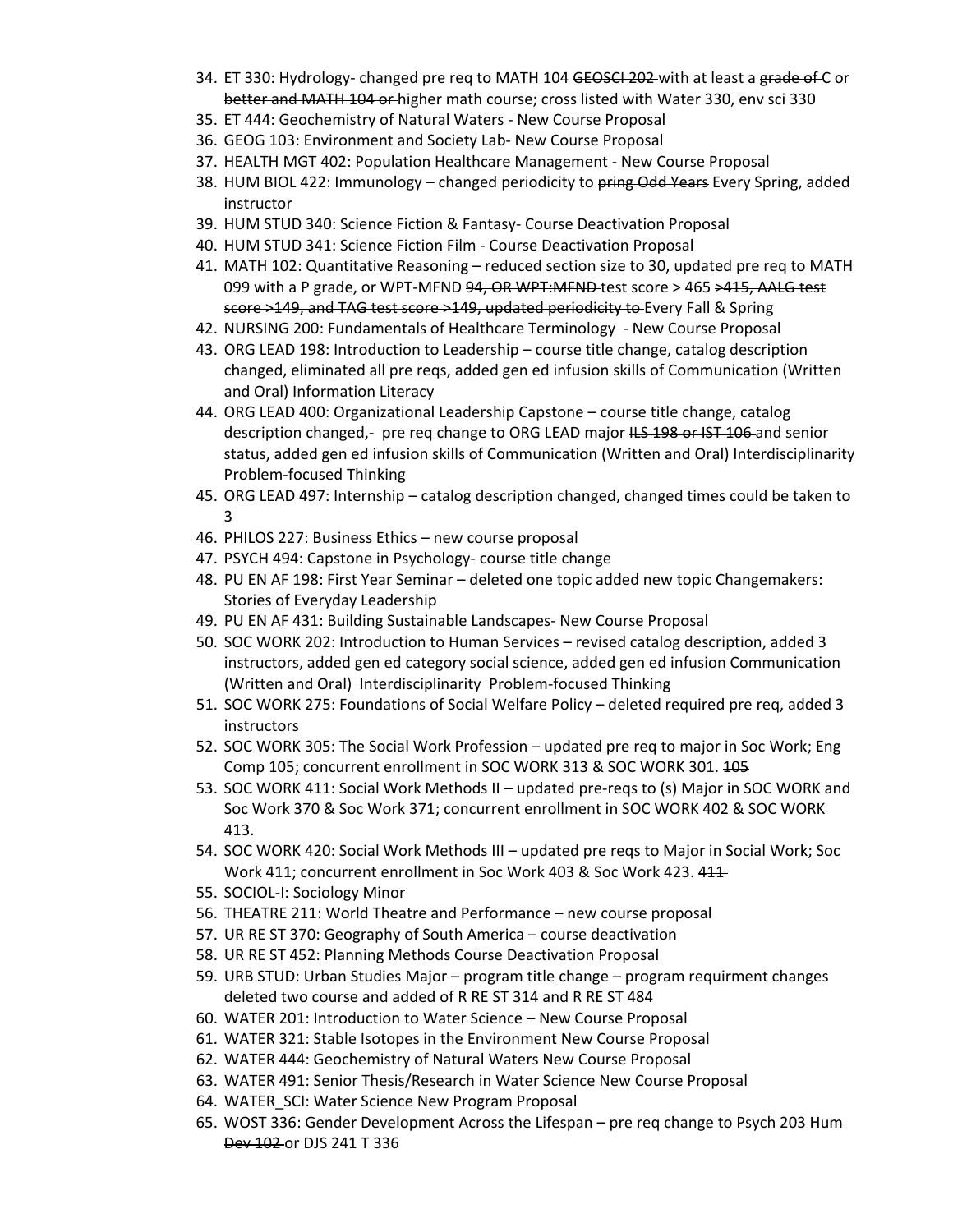3/25/2019 the following course leaf requests were approved of

- 1. ACCTG: Accounting Major prefix changes (from BUS ADM to FIN, MKGT, MGMT and HRM).
- 2. BAS-OL BUS\_ADM: Business Administration Emphasis new program proposal
- 3. COMM SCI 148: GNSS Support Protocol new course request

4. ECON: Economics Major – remove BUS ADM 347, 445, 446, 447, 450 from program requirements, add FIN 347, 445, 446, 447, 450

5. ENV POL PL DESIGN: Planning & Regional Design Emphasis – emphasis name change ENV POL PL ENV-DESIGN : Planning & Regional Environmental-Design Emphasis – add to program

requirements – PU EN AF 102, 250, 202, 220, 431, GEOG 102, Pol Sci 101, Bus Adm 216, Comm Sci 301, Math 260, Socio 355. Deleted [UR RE ST 452](https://nextcatalog.uwgb.edu/search/?P=UR%20RE%20ST%20452), [ANTHRO 306](https://nextcatalog.uwgb.edu/search/?P=ANTHRO%20306), [UR RE ST 313](https://nextcatalog.uwgb.edu/search/?P=UR%20RE%20ST%20313), [UR RE ST 360](https://nextcatalog.uwgb.edu/search/?P=UR%20RE%20ST%20360)

6. ENV POL PL ENVSCI ACC: Accelerated Emphasis in Environmental Science Policy – New Program Proposal

7. ENV POL PL PLANNING: Environmental Planning Emphasis – change emphasis title to ENV POL PL PLANNING : Environmental Planning Emphasis - add to program requirements – PU EN AF 102, 250, 220, 431, GEOG 102, Pol Sci 101, 102, Bus Adm 216, Comm Sci 301, Math 260, Socio 355. Deleted [UR RE ST 452](https://nextcatalog.uwgb.edu/search/?P=UR%20RE%20ST%20452), [ANTHRO 306](https://nextcatalog.uwgb.edu/search/?P=ANTHRO%20306), [UR RE ST 313](https://nextcatalog.uwgb.edu/search/?P=UR%20RE%20ST%20313), [UR RE ST 360](https://nextcatalog.uwgb.edu/search/?P=UR%20RE%20ST%20360)

8. POL SCI-I : Political Science Minor - added GERMAN 358 to program requirements

9. POL SCI: Political Science Major – added [GERMAN 358](https://nextcatalog.uwgb.edu/search/?P=GERMAN%20358) to program requirements

- 10. PUB ADM EMER MGNT: Emergency Management Emphasis new program proposal
- 11. PUB ADM PUB NP MGT: Public & Nonprofit Management Emphasis new program proposal

12. SOANTH-I: Sociology & Anthropology Minor – program name change to SOANTH-I SOCIOL-I : Sociology & Anthropology Minor

13. URB STUD-I: Urban Studies Minor program name change to URB STUD-I : Urban Studies Minor

14. URB STUD: Urban Studies Major – program name change to URB STUD : Urban Studies Major

15. WRITING: Writing and Applied Arts – new program proposal

4/8/19 The following courses were approved of

1. **A**CCTG 301: Intermediate Accounting I - (1) change the prerequisite from ACCTG 300 to ACCTG 201, the new number for the Principles of Financial Accounting course; and (2) to update the instructors since Professor Muzatko retired in August 2018. 

2. ACCTG 303: Seminar in Accounting Professionalism - The sole purpose of the proposal is to change the prerequisite from ACCTG 300 to ACCTG 201 as a result of renumbering the Principles of Financial Accounting course. .

3. C. ACCTG 316: Governmental and Nonprofit Accounting – changed required pre req from Acctg 300; Acctg 301

4. ACCTG 410: Introduction to Income Tax Theory and Practice - changed required pre req from Acctg 300; Acctg 301

5. ACCTG 411: Accounting Information Systems - changed required pre req from Acctg 202 302

6. ACCTG 413: VITA (s) - changed required pre req from Acctg 201 300

7. ACCTG 414: Cost Accounting- changed required pre req from Acctg 202 302

8. ACCTG PRO: Professional Accounting Certificate – eliminated BUS ADM 472, 482, 489 added MGMT 472, 482, 489 

9. ARTS MGT: Arts Management Major – eliminated PU EN EF 426 and added PU EN EF 326 

10. Art ARI: Art Education Emphasis – added ART 235

11. ART Studio Emphasis – added ART 235

12. ART Therapy – added

ART 235 and 335

13. ART History Minor – updated college, etc.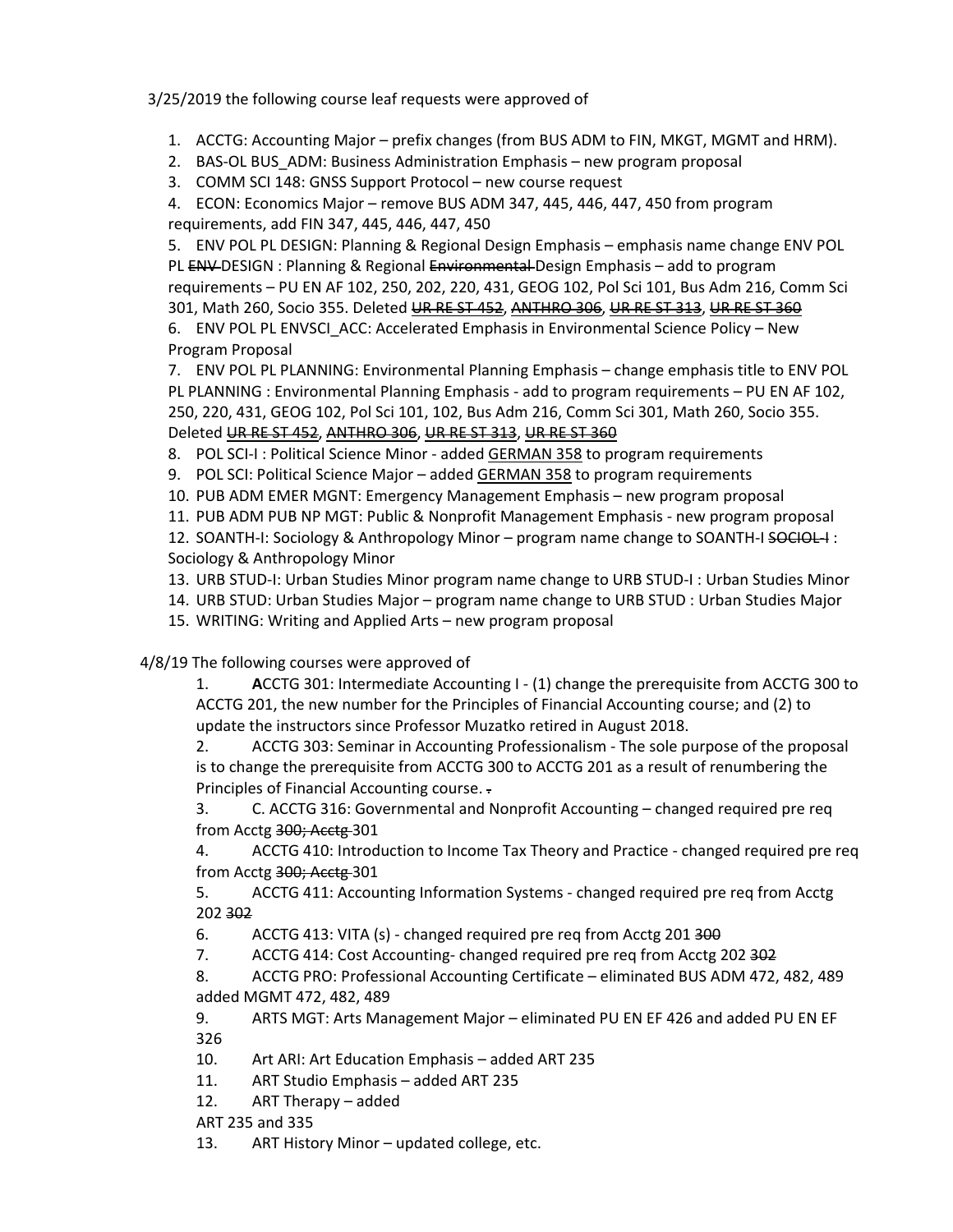14. ART Studio Art added 235

15. BAS-OL Co: BAS-OL Core - used by all BAS-OL major emphasis – emphasis title change to BAS-OL Co : BAS-OL Core - used by all BAS-OL BAS-ILS-major emphasis, eliminated ILS 198, 400, 300 added ORG LED 198, 400, 300. 

16. BAS-OL HEALTH MGT: Healthcare Management Emphasis – New Program Proposal 

17. BUS ADM 435: Foundations of Strategic Information Management – change required pre req to Bus Adm 230 350

18. BUS ADM 452: Business Analytics – changed required pre req to Bus Adm 216 or Math 260; and Bus Adm 230 350

19. BUS ADM ANALYST: Business Analysis – considerable change in program requirements. eliminate ACCTG 21, 212, BUS ADM 230, 322, 343, 389, 482, 344, 345, 47, 442, 445, 46, 447, 450, add FIN 343, 344, 345, 347, 442, 445, 446, 447, 450, MKTG 322, MGMT 389, 482 

20. BUS ADM ENTREPREN: Entrepreneurship Emphasis - – considerable change in program requirements. Eliminate BUSADM 322, 343, 389, 482, 327, 421, 428, 345, 347, 442, 445, 450, add FIN 343, 345, 347, 442, 445, 450, MGMT 389, 482, MKTG 322, 321, 421, 424, 428 

21. BUS ADM FINANCE : Finance Emphasis - considerable change in program requirements. Eliminate BUS ADM 343, 482, 362, 472, 389, add FIN 343, 347, 442, MGMT 389, 482, HRM 362, MKTG 322, 327, 421, 423, 424, 426, 428 

22. BUS ADM GENERAL: General Business Emphasis - Eliminate BUS ADM 343, 482, 362, 442, MGMT 389, 482, 472, 489 HRM 362, MKTG 322, 423, 428 

23. BUS ADM GENERAL: General Business Emphasis - considerable change in program requirements. Eliminate BUS ADM 343, 482, 362, 460, 465, 472, 489, 442, 424 add FIN  342, 344, 345, 347, 442, 445, 446. 447 450 HRM 362, 466, 460, 465, 467 MKTG 322, 327, 421, 424, 426, 428 MGMT 389, 482, 472, 489 

24. BUS ADM HR MGMT: Human Resource Management Emphasis - considerable change in program requirements. Eliminate BUS ADM 343, 482, 362, 472, 489, 442, 424 add FIN  343, 344, 345, 347, 442, 445, 446. 447, 450 HRM 362, 466, 460, 465, 467 MKTG 322, 327, 421, 423, 424, 426, 428 MGMT 389, 482, 472, 489 

25. BUS ADM MANAGEMENT: Management Emphasis - considerable change in program requirements. Eliminate BUS ADM 343, 482, 424, 362, 472, 489 add FIN  343, 344, 345, 347, 442, 445, 446. 447, 450 HRM 362 MKTG 322, 327, 421, 423, 424, 426, 428 MGMT 389, 482, 472, 489 

26. BUS ADM MARKETING: Marketing Emphasis - considerable  change in program requirements. Eliminate BUS ADM 343, 482, 424, 442, add  FIN  343, 344, 345, 347, 442, 445, 446. 447, 450 HRM 362 MKTG 322, 327, 421, 423, 424, 426, 428 MGMT 389, 482, 472, 489 

27. BUS ADM SUPPLY: Supply Chain Management Emphasis - change in  program requirements. Eliminate BUS ADM 343, add FIN  343 MKTG 322,  MGMT 389,  

28. BUS ADM-I: Business Administration Minor - change in  program requirements. Eliminate BUS ADM 343, add FIN  343 MKTG 322, MGMT 389,  

29. CHEM 104: Survey of General Chemistry – added non graded discussion

30. ENV POL PL ENV POL: Environmental Policy Emphasis – added CORE Support courses, PU N AF 102, 250, 202, 220, GEOG m102, PolSci 101, BUS ADM 216, Comm Sci 205, 301, Math

260

31. GEOG 370: Geography of South America – removed cross listing with URRE St 370

32. GLOBAL-I: Global Studies Minor  - added German 358, Pol Sci 370 eliminated HUM DEV 342,

33. HMONG 200: Introduction to Hmong Culture – changed pre req to Sociol 101 from 202

34. HMONG 250: Hmong Community Research - changed pre req to Sociol 101 from 202

35. HUM CULTURES: World Cultures Emphasis  - added HUM STUD 433

36. HUM DEV 342: Cross Cultural Human Development – course deactivation

37. HUM DEV 346: Culture, Development and Health– course deactivation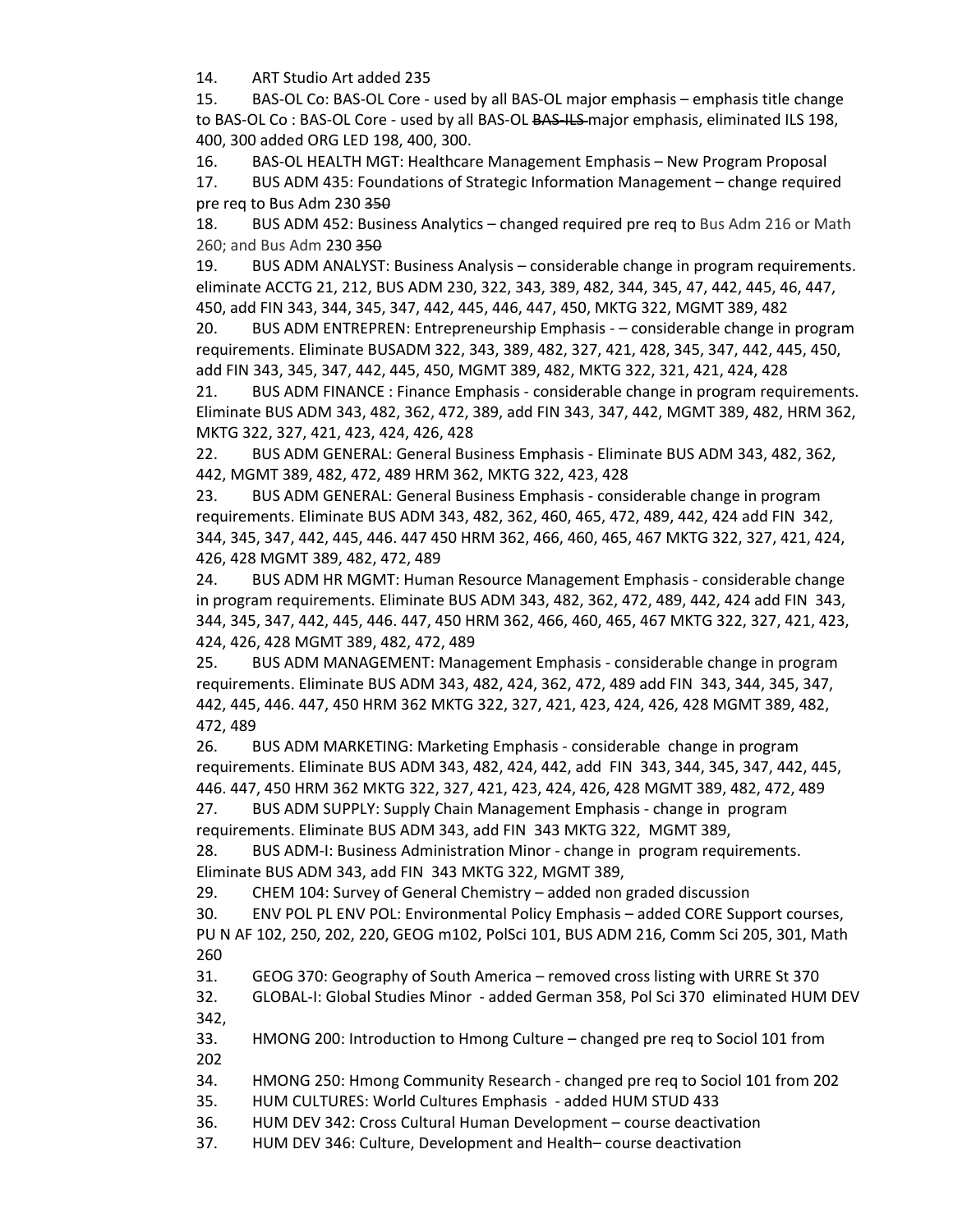38. HUM STUD 333: Utopia and Dystopia course title changed revised catalog description, made default size 35 

39. HUM-I CULTURES: World Cultures Minor added HUM STUD 433

40. HUM-I LING/ESL: Linguistics/Teaching English as a Second Language Emphasis – eliminated HUM DEV 342

41. ORG LEAD 346: Organizational Research and Statistics - new course proposal

42. ORG LEAD 347: Budgeting and Financial Management - new course proposal

43. ORG LEAD HEALTH MGT: Healthcare Management Emphasis - new program proposal

44. PUB ADM EMER MGNT: Emergency Management Emphasis - new program proposal

45. THEATRE 336: Production Practicum: Performance – made default size 30, repeatable 8 times for max 8 credits

46. THEATRE 338: Production Practicum: Scene Shop - repeatable 8 times for max 8 credits

47. UR RE ST 323: Asian American Communities in the United States – updated pre reqs Soc 101

## 4/22/2019

- 1. The following Courseleaf requests were approved:
	- a. ACTU SCI-I: Actuarial Science Minor FRENCH 300: SNC Consortium change in program requirements delete Acctg 300 and Bus ADM 434, add ACCTG 201 and FIN 343
	- b. FRENCH 300 : SNC Consortium New Course Proposal
	- c. MATH-I MATH-GEN: Mathematics Emphasis updated effective year and college
	- d. MATH-I STATS: Statistics Emphasis – change in program requirements add Math 431 as elective choice
	- e. NUT SCI 208: Art and Science of Healthy Food Preparation revised catalog description, removed required pre req
	- f. PHILOS 107: Philosophy of Love, Sex, and Friendship updated college, program, unit, effective date, added instructor, changed periodicity to every fall, designated humanities gen ed, added instructor
	- g. PHILOS 110: Thinking Critically updated college, program, unit, effective date, designated humanities gen ed, changed periodicity to every fall, added instructor added instructor
	- h. PHILOS 237: Technology, Values, and Society updated college, program, unit, effective date, added instructor, changed periodicity to every fall, designated humanities gen ed, added instructor
	- i. PSYCH 417: Psychology of Cognitive Processes updated effective date, rebised [pre req to junior status; Psych 102 AND Psych 300 or Comm Sci 301 or Psych Hum Dev-302,
	- j. PU EN AF 344: Leadership in Organizations updated college, program, unit, effective date,, revised catalog description, added recommended pre req ORG LEAD 198, changed periodicity to Every Fall & Spring, designated gen ed skills Communication (Written and Oral) Interdisciplinarity, added instructor
	- k. SOCIOL 335: Social Psychology new course proposal

## 5/6/2019

- 1. The following Courseleaf requests were approved:
	- 1. ART 377 : Lithography Course Change Request, , updated college, program, unit, affective date, revised catalog description, changed contact hours from 3 to 5, reduced section size from 22 to 15, changed periodicity to every fall, added field trip, added instructor, added request for course to be taught in Printmaking studio, added need for computer resources.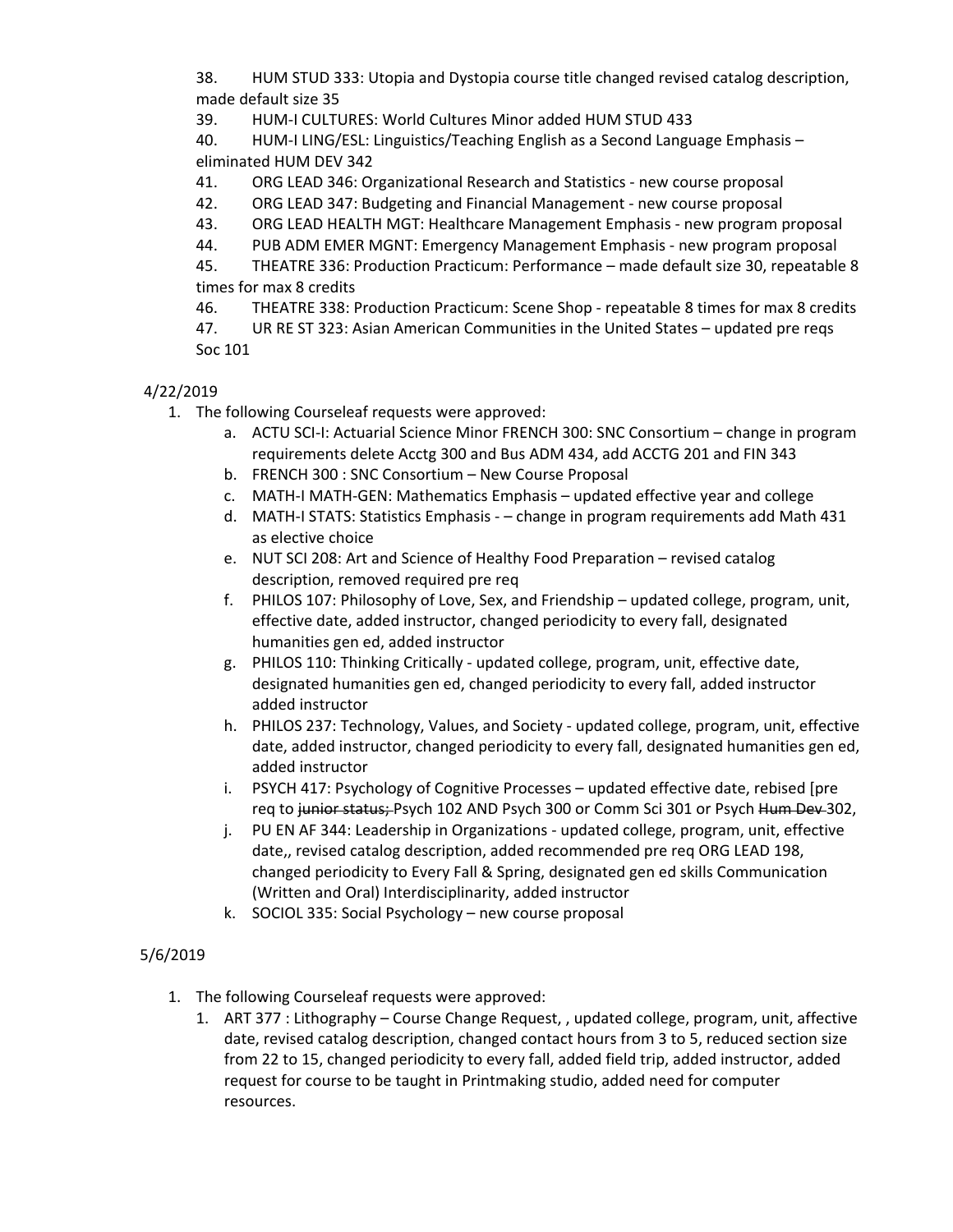- 2. BAS-OL APP COM : Applied Communication –Program change request, updated catalog effective date, eliminated old program requirements added 33 credits of new program requirements.
- 3. BUS ADM 490 : Strategic Decision Analysis course deactivation proposal
- 4. ECON 305 : Natural Resources Economic Policy, added gen ed categories of sustainability and writing emphasis and General Education Program Skills of Communication (Written and Oral), Interdisciplinarity , Information Literacy and Problem-focused Thinking
- 5. ECON 310 : Introduction to Econometrics-added gen ed category of writing emphasis.
- 6. HUM BIOL 221 : Anatomy and Physiology I, updated program, college unit, effective date, added Required Prerequisite(s) Biology 201/202 with at least a C grade, changed periodicity to Every Fall & Spring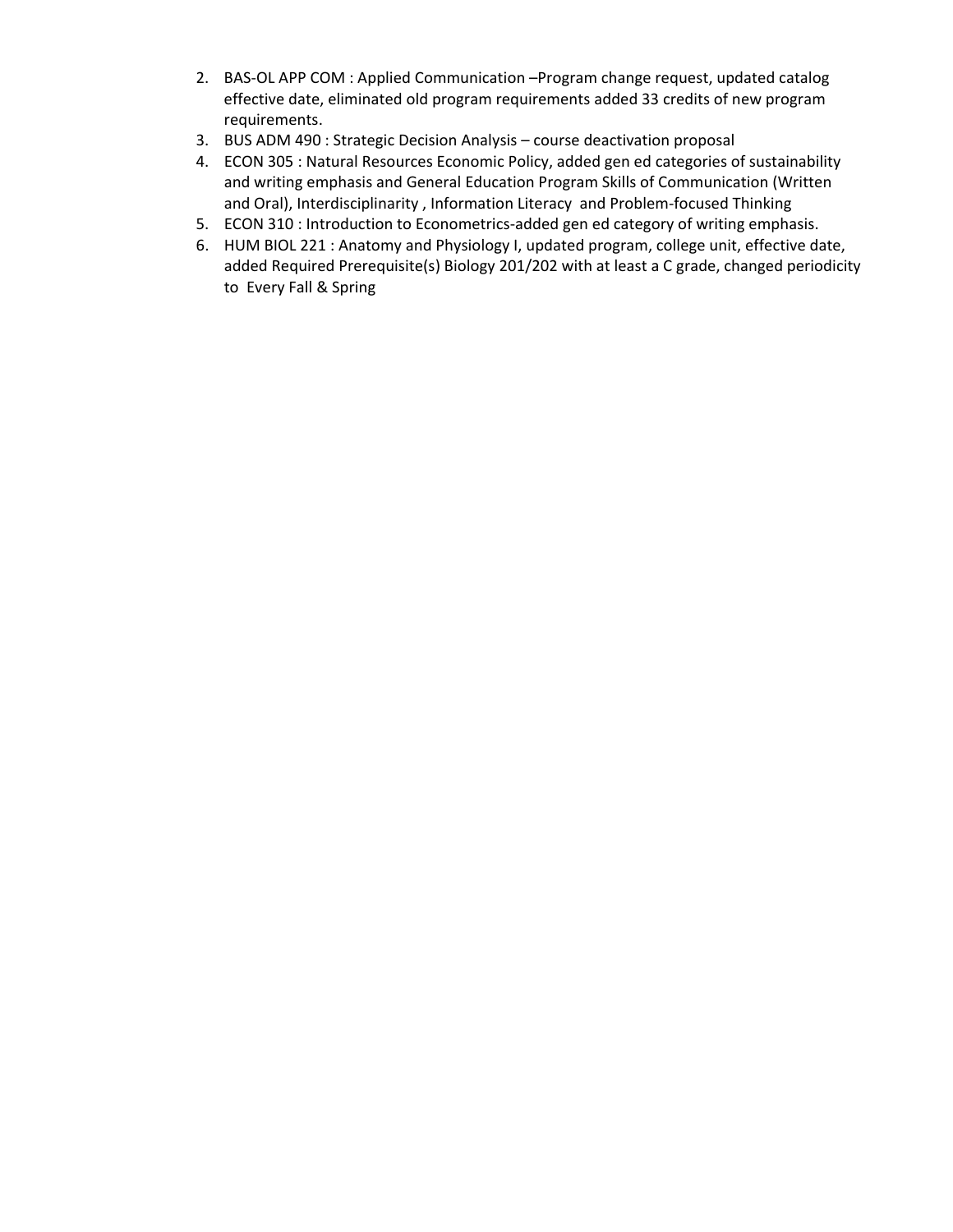# General Education Council

Year-End Report August 2018 - May 2019

**1.** The GEC had the major task of reviewing *en masse* the courses from the branch campuses to be merged with our own general-education program. We approved the package Assistant Provost Ganyard presented to us.

**2.** We also reviewed approximately 140 UWGB-generated courses in Courseleaf (about the same number as last year), either approving changes to existing courses or approving new courses with writing-emphasis or general-education status. We rolled back a number of these courses to program chairs, asking for clarifications or modifications to the courses to ensure they truly adhered to the general-education learning outcomes which the GEC revised, received approval for by the Faculty Senate, and had added to the university's general-education web page last year.

**3.** Concerned with the number of upper-level courses being proposed as general-education courses, and informed and alarmed further by statistics from King Jacobson, on 2 November 2018 we sent a letter to program chairs (see below) advising them of the GEC's new policy of not approving upper-level courses as general-education courses if they had pre-requisites (especially pre-requisites which already fulfilled a general-education requirement) or appeared to be courses designed more for majors and minors rather than general-education courses. Very few chairs responded, and the new course proposals kept coming in, many of which were for upper-level courses asking for general-education status. We sent a follow-up letter on 27 March 2019, reminding chairs that upper-level courses with general-education pre-requisites would not be approved by the GEC as general-education courses.

2 November 2018

Dear Program Chairs,

Program chairs have been reviewing courses to be integrated into our programs from our Coastal campuses. The General Education Council asks that you also review your program's current UWGB general-education courses and determine whether or not they fulfill the university's general-education learning outcomes listed here: <http://catalog.uwgb.edu/undergraduate/planning/general-education/>

### *Please pay special attention to upper-level courses in your programs with general-education status.* (see esp. Gen Ed by program attachment)

Currently, there are **453** upper-level courses in the UWGB catalog that are classified as generaleducation courses, many of which have pre-requisites which are general-education courses themselves and many available only to majors and minors in a specific discipline. We would like to reduce this number as far as possible. According to statistical analyses, upper-level courses with general-education status are typically taken by majors and minors as part of their degree path, and much less often by students for general education credit. (see Gen Ed HURON analysis attachment)

The General Education Council have discussed this at length and remain committed to the principles of the revised General Education Program. A general-education course should preferably be:

- a lower-level course (100- or 200-level)

- with no pre-requisites (open to any student)
- not an upper-level course for majors or minors in a particular discipline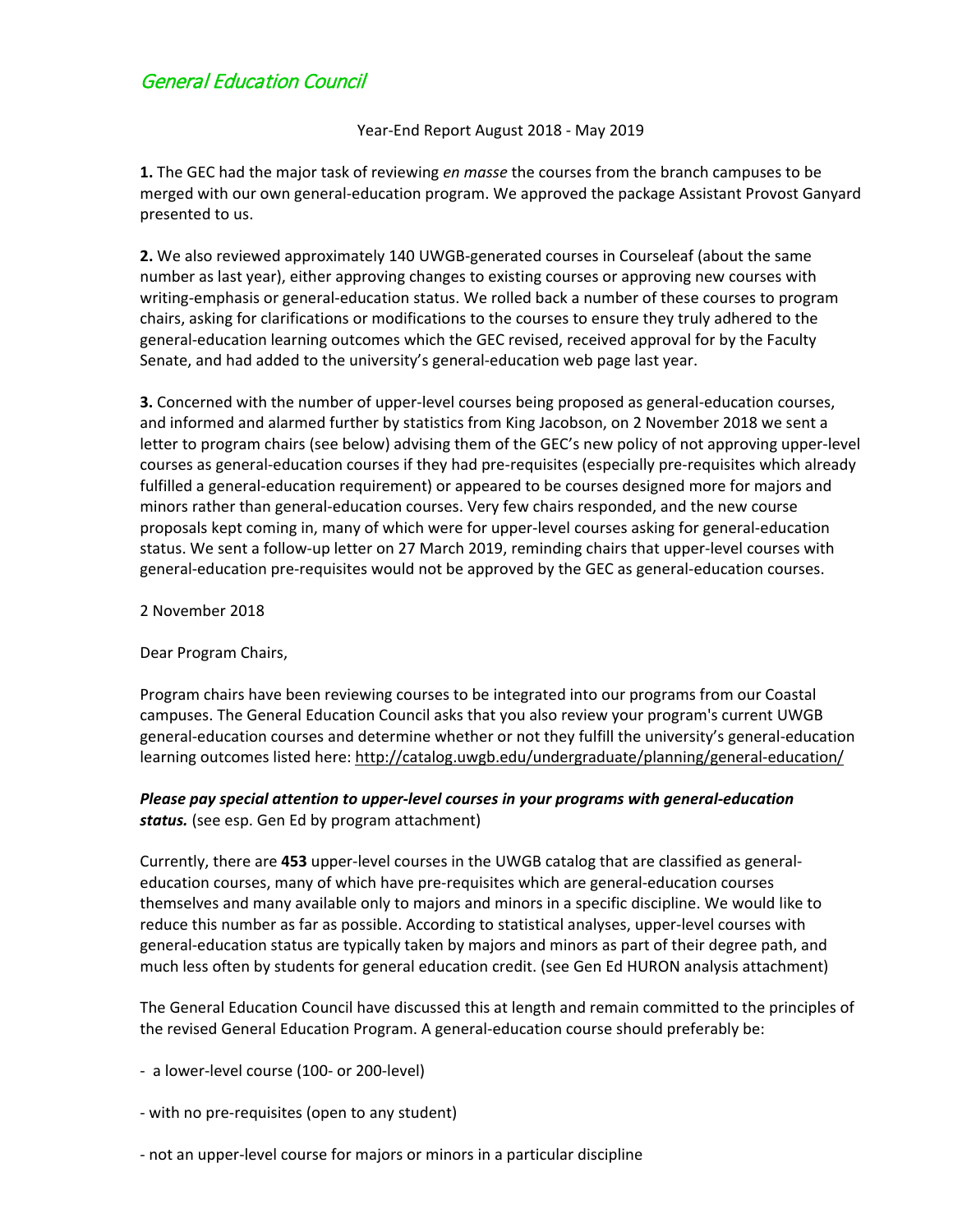If, after your review, you determine that one or more of these upper-level general-education courses in your program should still be a general-education course (for which there is no lower-level option for students to take), please provide us with justifications for that decision.

As the General Education Council is reviewing new and existing courses, we plan to remove the general-education status of upper-level courses which do not meet the criteria stated above.

We would appreciate a reply by the end of the current semester if at all possible, and we welcome your comments and questions. Thanks!

-Stefan Hall and Rebecca Nesvet Co-chairs, GEC (2018)

--------------

\* Rebecca Nesvet resigned from the GEC in January 2019, citing workload issues.

--------------

#### **Minutes from our last meeting of 25 April 2019, TH-331, 2-3pm.**

Attending: Stefan Hall (chair), Mussie Teclezion, Heidi Fencl, Jennifer Flatt, Deb Pearson, Kinga Jacobson, Clif Ganyard

We approved the minutes from our 4 April 2019 meeting.

We discussed Writing-Emphasis Course Learning Outcomes with Jennie Young and approved a draft of these (see below) which Assistant Provost Clif Ganyard has asked the University Council to look at and put on the Faculty Senate agenda for the fall.

Learning Outcomes for Writing Emphasis Courses

1. State important points and support them with illuminating details and examples.

2. Write in clear and lucid academic prose and properly employ academic conventions (writing style, transitions, source integration, etc.)

3. Use academic citation properly (if required by assignment).

4. Analyze logically and consistently and draw meaningful implications.

5. Write in proper English grammar with regard to correctness, usage, sentence structuring, and punctuation.

(submitted by Stefan Hall)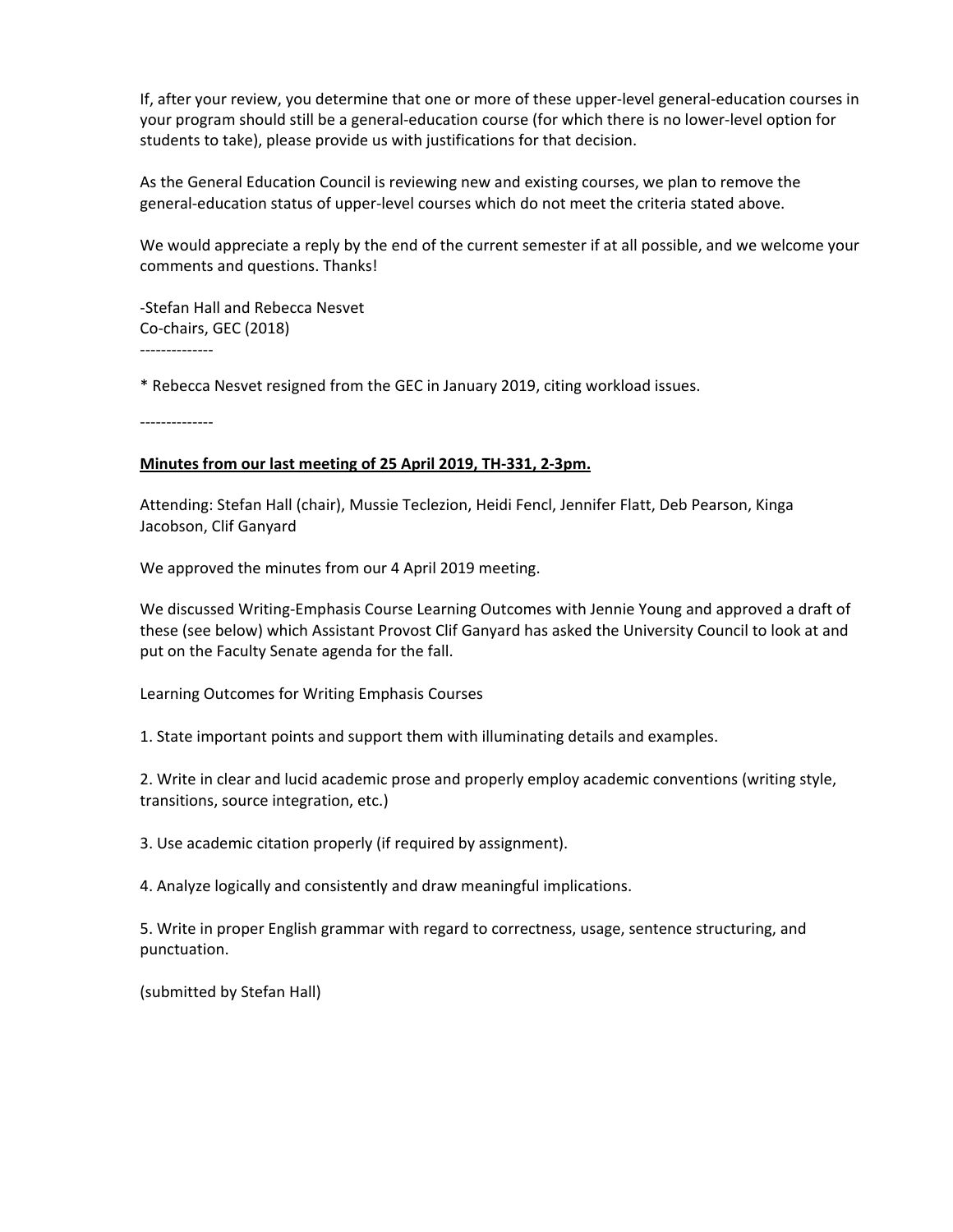# Graduate Academic Affairs Council

### **Annual Report September 5, 2018- May 15, 2019**

This was the third year of existence of the Graduate Academic Affairs Council (GAAC). The GAAC replaced the Graduate Studies Council. The GAAC is charged with graduate program and curricular review and approvals. 2018-2019 academic year GAAC members were:

Franklin Chen—NAS and ES&P Timothy Kaufman - EDUC and ALTL graduate program Dave Voelker - HUS and ALTL, First Nation Studies Christine Vandenhouten—Nursing Sampathkumar Ranganathan—Business Administration Lydia Doerr—Graduate Student, ES&P Dornbush - Director of Graduate Studies (ex -offi cio)

The GAAC met seven times during the academic year. Mary Valitchka (Graduate Studies Office) was a frequent guest attendee at the GAAC meetings. Professor Franklin Chen was elected chair at the September 2018 meeting and served as chair throughout the year.

In addition to approving new courses and course changes, GAAC has reviewed and taken actions on the following items: (1) Approve new Applied Biotechnology (ABT). (2) Approve MS Science of Sport, Exercise and Performance Psychology. (3) Approve Accelerated Undergraduate Program in Biology and Environmental Science. (4) Approve removing course pages from all master's program websites. (5) Approve lowering GPA requirements for accelerated undergraduate program in Biology and Environmental Science. (6) Approve MSN-Leadership and Management in Health System Self-Study.

The details are tabulated as follows:

| Name change of MSAT (Master of<br>Science, Athletic Training) to Master of<br><b>Athletic Training</b>           | 14-Sep-18  | new program                                                                      | Approved |
|------------------------------------------------------------------------------------------------------------------|------------|----------------------------------------------------------------------------------|----------|
| ABT(Applied Biotechnology)                                                                                       | 30-Nov-18  | Approve Applied<br>Biotechnology online Master<br>Program across UW system.      | Approved |
| MS Science of Sport, Exercise and<br>Performance Psychology                                                      | Feb 1-19   |                                                                                  | Approved |
| Approved Accelerated Undergraduate<br>Program in Biology and Environmental<br>Science                            | March 1-19 | Allow upper level<br>undergraduate to take<br>graduate courses.                  | Approved |
| Remove course pages from all of the<br>master's program websites.                                                | March 1-19 | Eliminate website confusion<br>for students to search<br>various master programs | Approved |
| Lowering GPA requirement for Accelerated<br>Undergraduate Program in Biology and<br><b>Environmental Science</b> | April 5-19 | Lowering GPA<br>requirement from                                                 | Approved |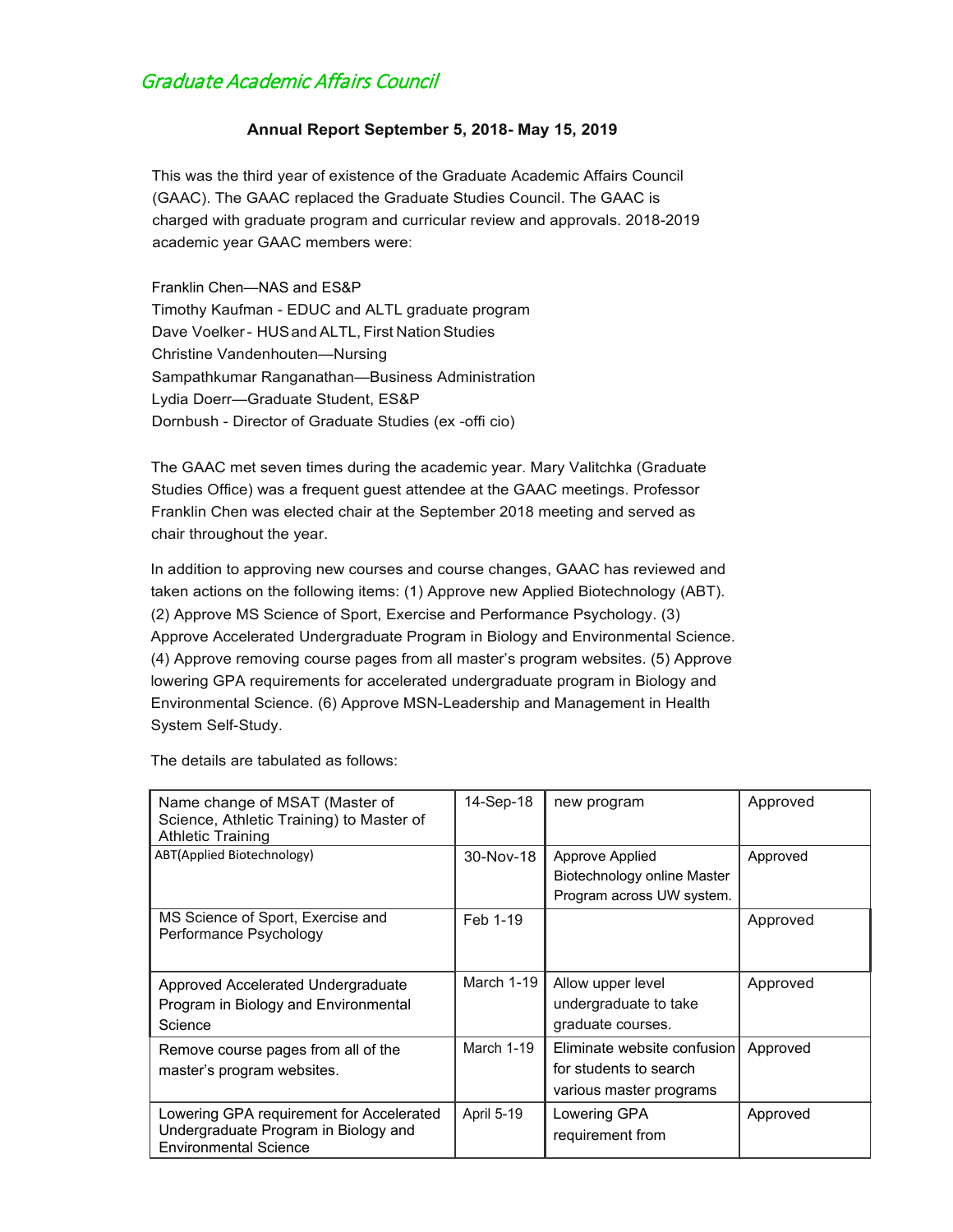|                                                                         | $3.5$ to $3.25$ . |                                                                                       |
|-------------------------------------------------------------------------|-------------------|---------------------------------------------------------------------------------------|
| MSN-Leadership and Management in Health April 5-19<br>System Self-Study |                   | Reviewed,<br>approved and<br>issued a formal<br>response to the<br>Self-Study Report. |

Respectfully submitted May 15, 2019 by:

Franklin Chen, Chair GAAC 2018-2019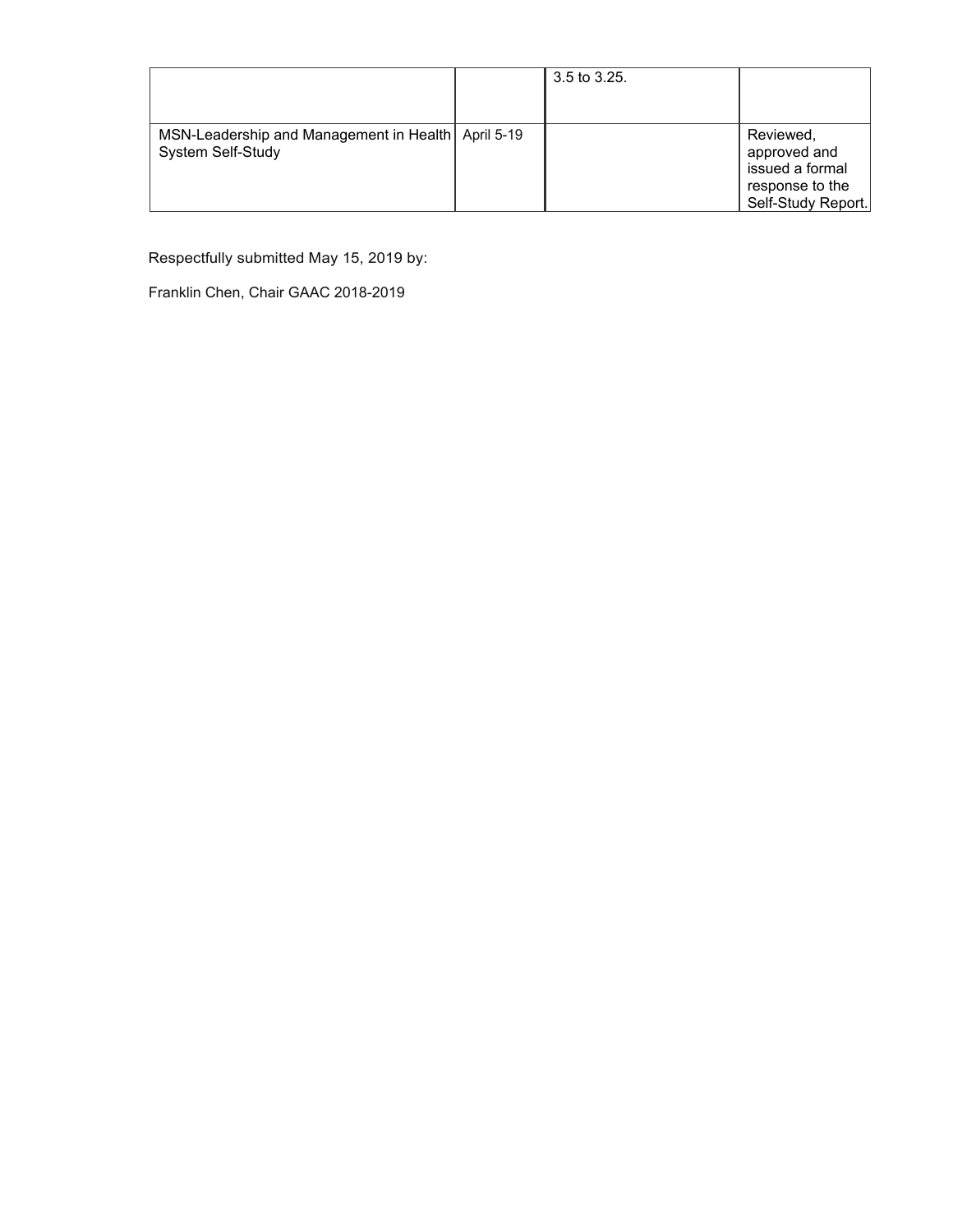### Committee on Committees and Nominations

#### Annual Report 2018-19

Members of the Committee on Committee and Nominations (Tetyana Malysheva, Adam Gaines, Janet Reilly, Stefan Hall, Rebecca Stone Thornberry, and Jon Shelton, chair) met three times during 2017- 2018 in order to nominate members for UW-Green Bay faculty elective and appointive committees.

On September 6, the CCN held its convening meeting, which required us to fill several positions that had been vacated by faculty over the summer.

On February 15, with the essential assistance of Holly Keener and Steve Meyer, we populated the ballot for elective committees, which was accepted without modification by the Faculty Senate at its next meeting.

On April 5, again with Holly and Steve's assistance, we also completed our set of recommendations for faculty appointive committees.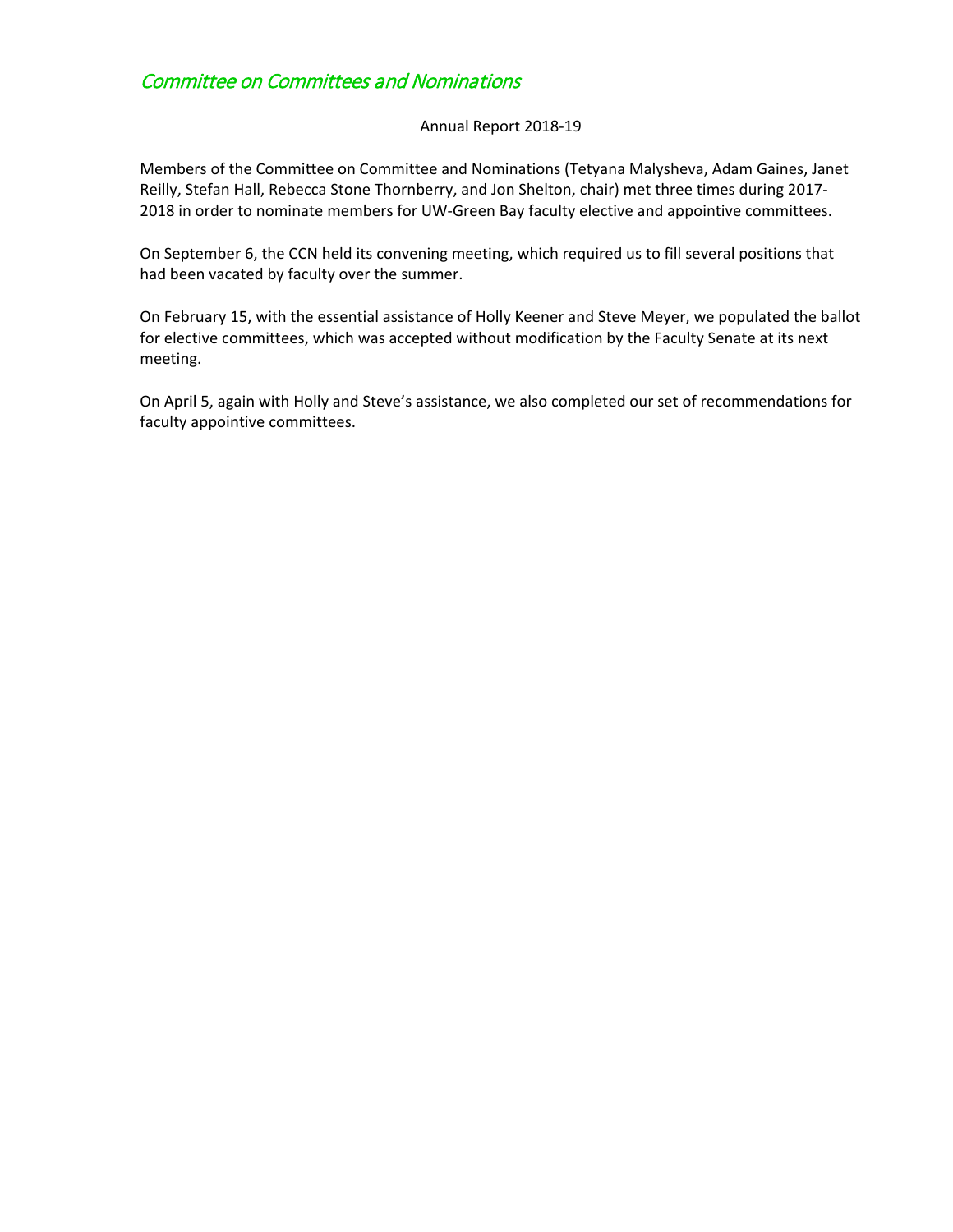# Committee on Rights and Responsibilities

### Annual Report 2018-19

Committee Members: Hye-Kyung Kim, Michael Hencheck, Lora Warner, Timothy Kaufman, Michael Draney

The Committee on Rights and Responsibilities (CRR) met on Wed. Sept. 26th, 2018 from 1:00 PM to 1:20 PM in MAC B334. Lora Warner called this meeting to elect a committee chair, orient new members on the charge of the committee, and discuss any business that existed.

Members of the CRR elected Michael Hencheck to serve as committee chairperson for the 2018-2019 academic year.

Committee members agreed to meet again during the 2018-2019 academic year only if an issue arose which compelled them to do so. The CCR did not receive any additional business or requests during the 2018-2019 year.

Michael Hencheck, Chair, Committee on Rights and Responsibilities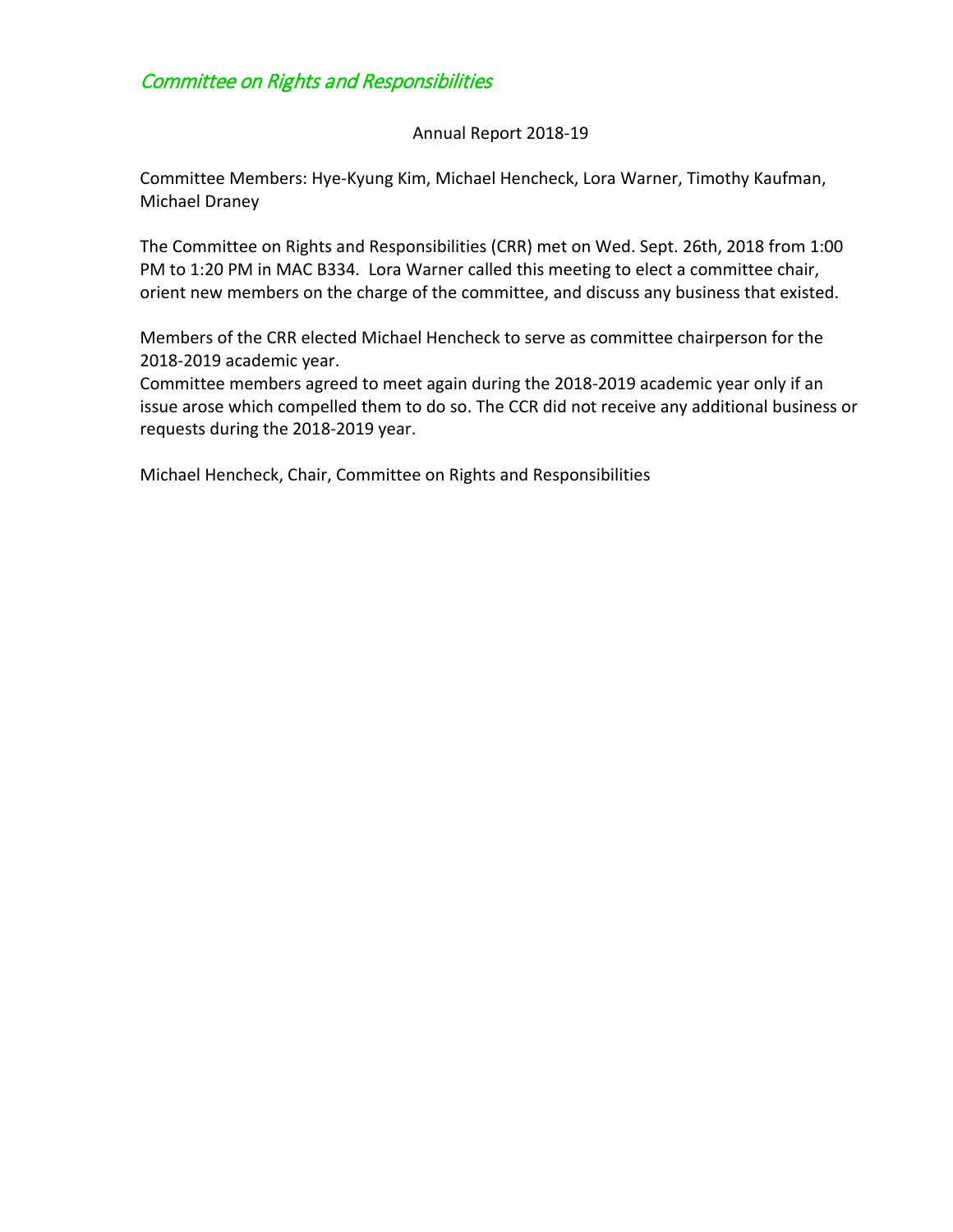### FACULTY APPOINTIVE STANDING COMMITTEES

## Academic Actions Committee

#### Annual Report 2018-2019

During the 2018-2019 Academic Year, the following individuals served on the Academic Actions Committee:

Sherri Arendt (Academic Staff – Learning Center), Michael Gallagher (Academic Staff – Admissions), Joan Groessl (Social Work), Darrel Renier (Academic Advising), Karen Stahlheber (Natural and Applied Sciences), Dan Van de Yacht (Registrar), Dean VonDras – Chair (Human Development), and Sara Wagner (Human Biology).

During this past academic year, the Academic Actions Committee met in person in September, January, and June. Please note the following key actions of the Committee at these meeting:

In our September 28, 2019 meeting, the Committee reviewed and approved the Academic Calendar for 2020-2021.

In our January 7, 2019 meeting, following the Fall 2018 semester, the Committee heard eight student suspension appeals. Five students appeared before the committee, and three were reviewed in absentia during the session. Of the eight, five were approved with conditions and three denied. All approvals and denials were unanimous 6-0.

In our June 3, 2019, the Committee heard three student suspension appeals following the Spring 2019 semester. One student appeared before the Committee in person, and two students participated in the appeal procedure via telephone conference call. The following are the results of the Committee's actions during this meeting

Appeal 1: The Committee voted unanimously (5-0) to deny the suspension appeal petition.

Appeal 2: The Committee voted unanimously (5-0) to support the suspension appeal petition, with conditions noted.

Appeal 3: The Committee voted 4-1 to support the suspension appeal petition, with conditions noted.

Respectfully submitted,

Dean D. VonDras, Chair Academic Actions Committee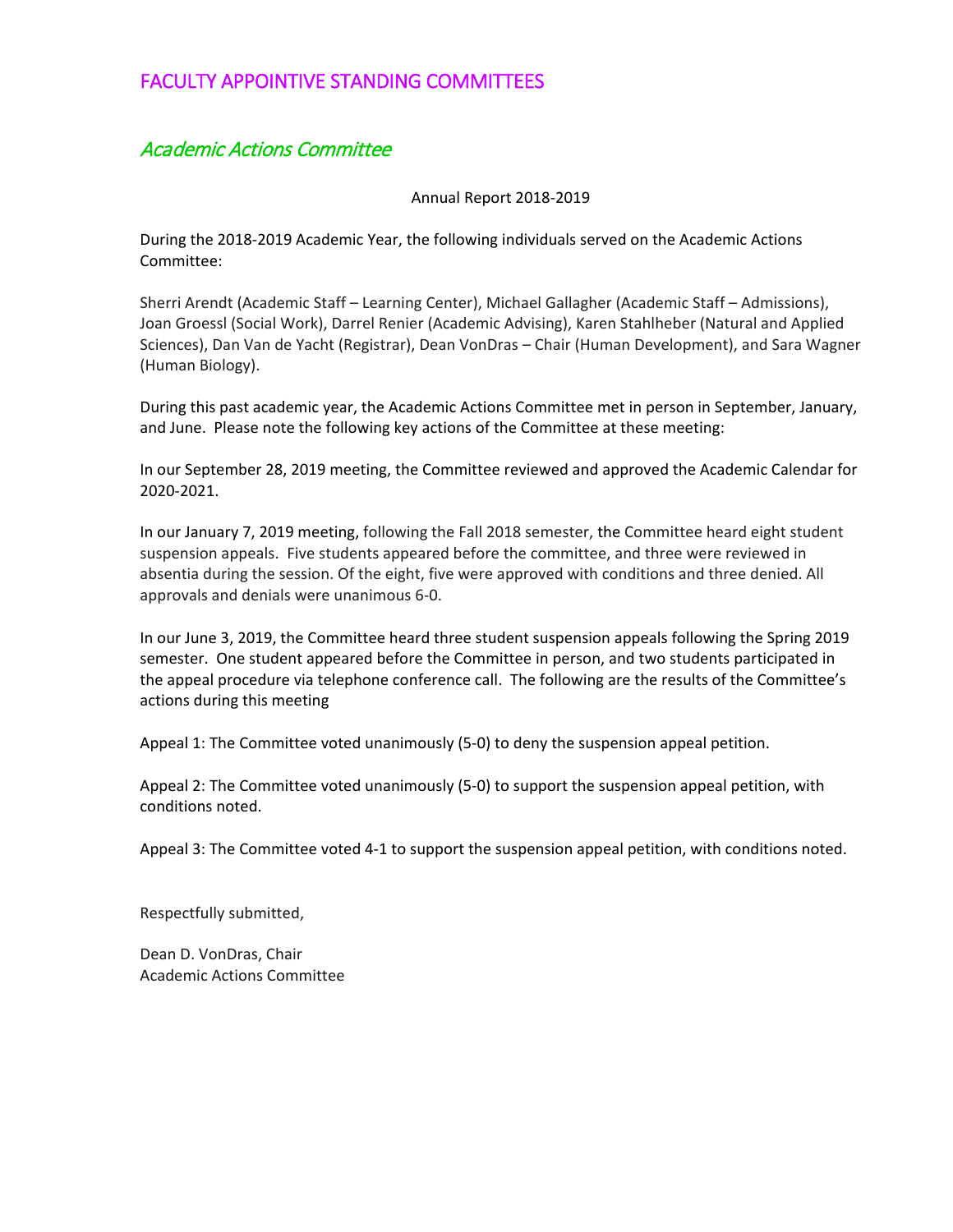### Intercollegiate Athletics Committee

The Intercollegiate Athletics Committee (IAC) met three times during the 2018-2019 academic year, once in September, October, and November.

Committee members included: Matthew Geimer (Lecturer, BUS ADM), Charles Guthrie (Director of Athletics, ex officio nonvoting), Wayne Resch (community representative), and Donna Ritch (Faculty Athletic Liaison ex officio voting), Lynn Rotter (Manager, University Ticketing, Academic Staff), Janaina Fogaca (Assistant Professor, SS), Doug Brusich (Assistant Professor, NS), Alan Chu (Assistant Professor, SS), Kassie Batchelor (Senior Associate Athletics Director for Compliance and Student Athlete Welfare), and Lisa Grubisha (Assistant Professor, NS).

#### Summary

Director of Athletics, Charles Guthrie summarized accomplishments from the past year, which was his first year at UWGB. He also outlined several new activities to encourage students to attend athletic events and support student athletes. Lynn Rotter volunteered to take and submit minutes for all IAC meetings. Lisa Grubisha volunteered to be committee chair. Kassie Batchelor was added to the next meeting invitation as a committee member. IAC members agreed that the current IAC Committee Charge, last approved in 1998, was outdated. The committee talked about potential ways to update the text but nothing was finalized. Donna Ritch retired in January 2019, but no replacement for Faculty Athletic Liaison was made. The committee was not sure who would make the assignment.

Respectfully submitted, Lisa Grubisha Chair, Intercollegiate Athletics Committee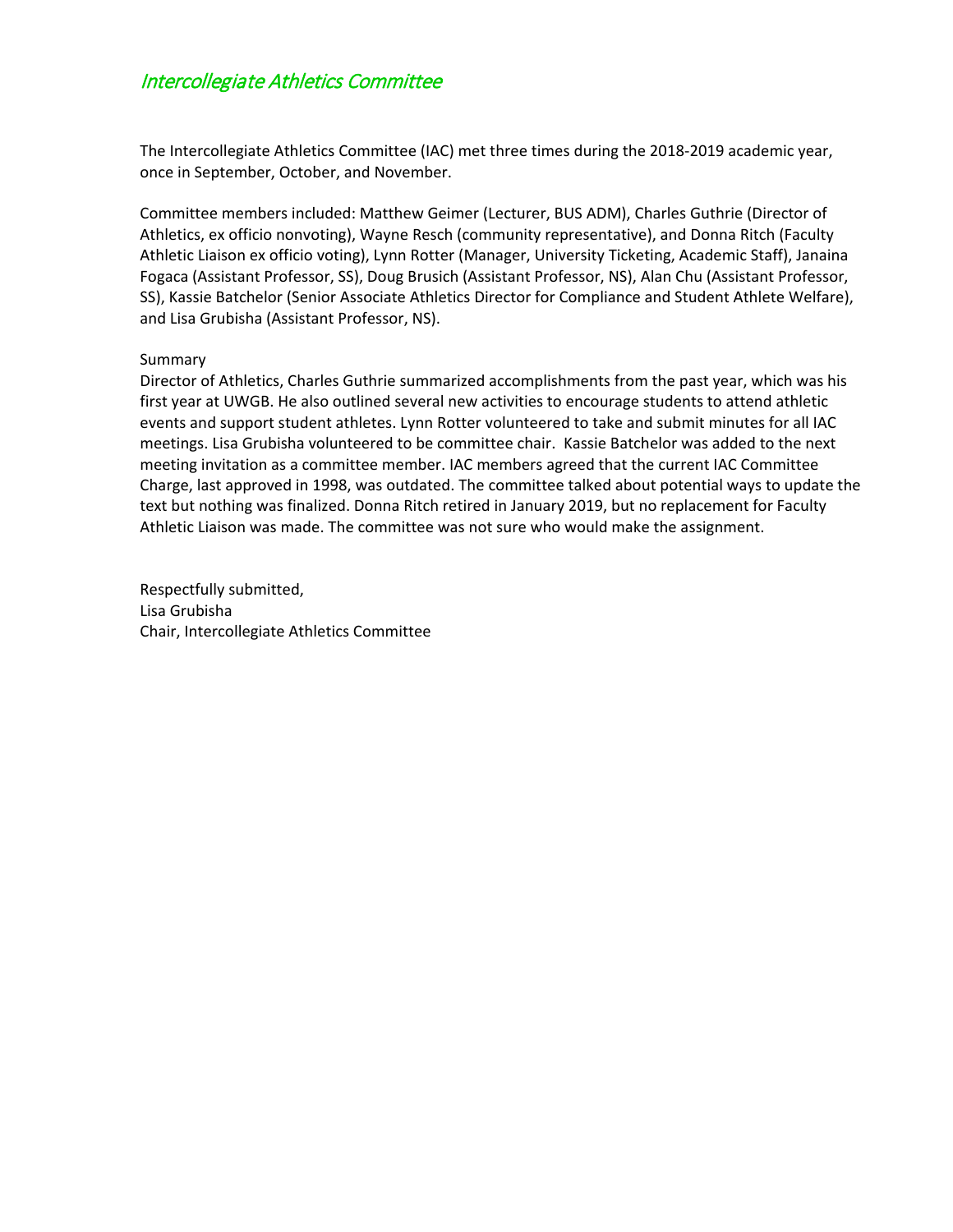# Individualized Learning Committee

Chair: Michael Rector (AH)

Members: Sawa Senzaki (SS), Mary Gichobi (PS), Jennifer Schanen (PS), Maruf Hossain (NS), Pamela Gilson (Coordinator of Testing Services) Donna Ritch (Fall 2018—Personal Major Advisor, Associate Dean), Kathleen Burns (Spring 2019—Personal Major Advisor, Associate Dean)

This committee is effectively composed for considering personal major proposals. The other part of our charge relates to Credit for Prior Learning and Credit by Examination, but we have not addressed either of these programs during my four years on the committee. We met two times this year to consider individualized major proposals. Both were approved. The courses of study were Film Studies and Human Sexuality.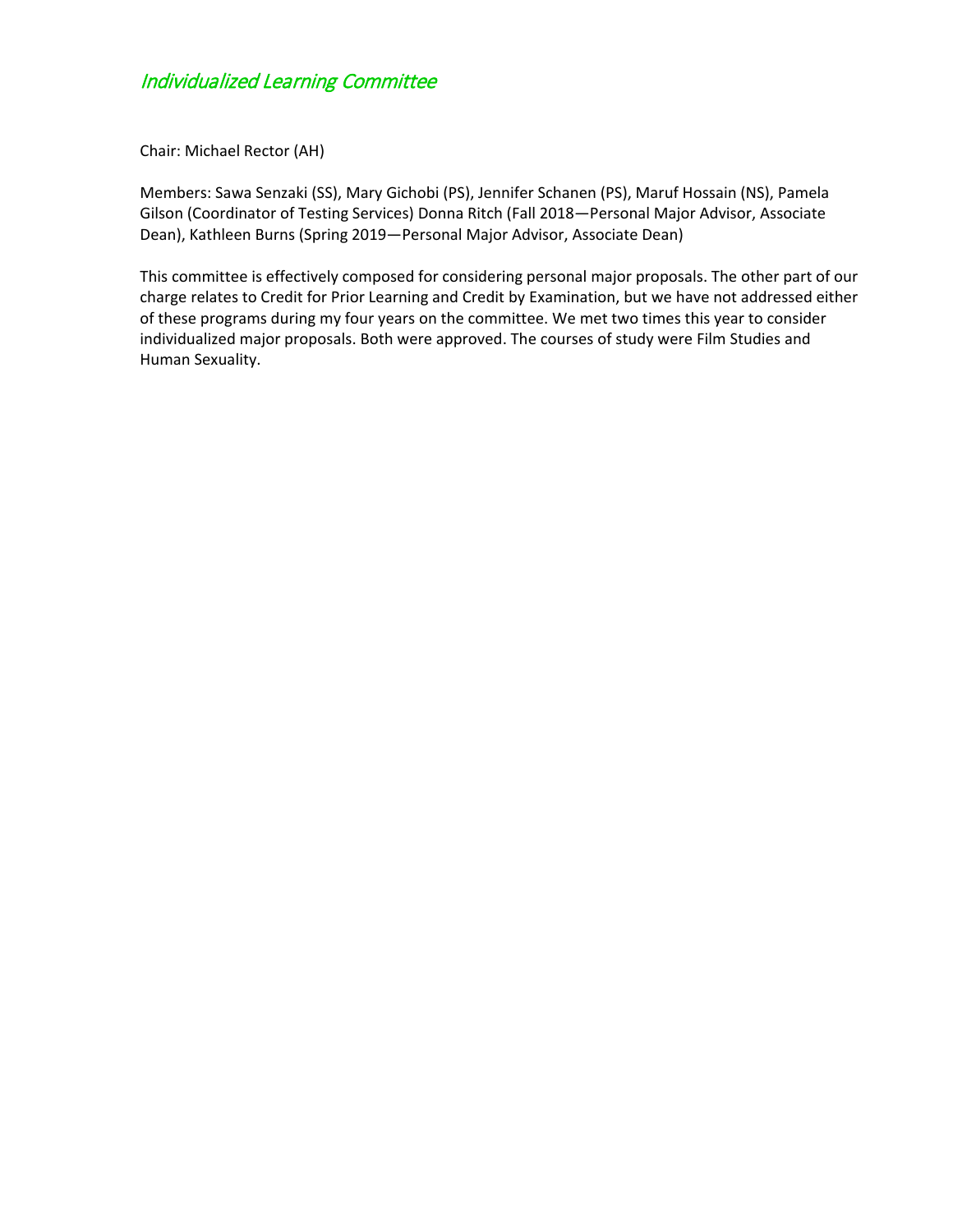# ACADEMIC STAFF ELECTIVE AND APPOINTIVE COMMITTEES

# Academic Staff Committee

2018-19 Academic Staff Committee Report

- I. Academic Staff Committee meeting schedule and members:
	- a. Meetings: During the 2018-19 Academic Year the ASC meet bi-weekly on Wednesday afternoons from 1:30-3:00 pm in CL735.
	- b. Members:

Jamee Haslam, Green Bay campus –Senior Advisor (Chair) Sherri Arendt, Green Bay campus- Director of Learning Center (Vice Chair) Eric Craver, Green Bay campus- Director, External Relations Jan Malchow, Green Bay campus- Manager of Student Outreach Bao Sengkhammee, Green Bay campus- Multicultural Advisor Lynn Niemi, Green Bay campus – Director of Disability Services Parker Nadeau, Manitowoc campus- Student Services Specialist Bethany Welch, Marinette campus - Lecturer Mark Krell, Sheboygan campus – Academic Advisor

- II. Assemblies and joint meetings
	- a. Academic Staff committee shared governance transition meeting was held Wednesday, August 29, 2018 at 1:30 pm in MAC 137
	- b. During the 2018-19 Academic Year there was two assemblies:
		- Winter Assembly Tuesday, December 4, 2018 at 3 pm in the Christie Theatre
		- Spring Assembly Thursday, May 9, 2019 at 3 pm in the Christie Theatre
- III. Academic Committee actions
	- a. ASC approved a Professional Development request for a person who was also serving on the AS Professional Development Allocation Committee
	- b. ASC approved the Mission text (Remissioning Process) on 10/24/2018
	- c. ASC approved and forwarded nomination for the Regents' Academic Staff Excellence Awards
	- d. ASC approved the election results as put forward from the Leadership and Involvement Committee
	- e. ASC made recommended appointments to appointive committees put forward from the Leadership and Involvement Committee
	- f. ASC appointed two members of the Personnel committee to serve on the Counseling & Health RFP process
- IV. Academic Committee discussions / Items of interest
	- a. The ASC provided names for the Dean of the Cofrin School of Business and the Provost searches
	- b. ASC received regular updates from Human Resources regarding to Title & Total Compensation Study, Academic Staff contracting and compensation for branch campus academic staff, and the benefits survey.
	- c. ASC and the Professional Development Allocations committee presented updates to the Professional Development Allocation Committee Charge and the Guidelines for use of Academic Staff Professional Development Allocation Funds. Passed at the winter 2018 Assembly.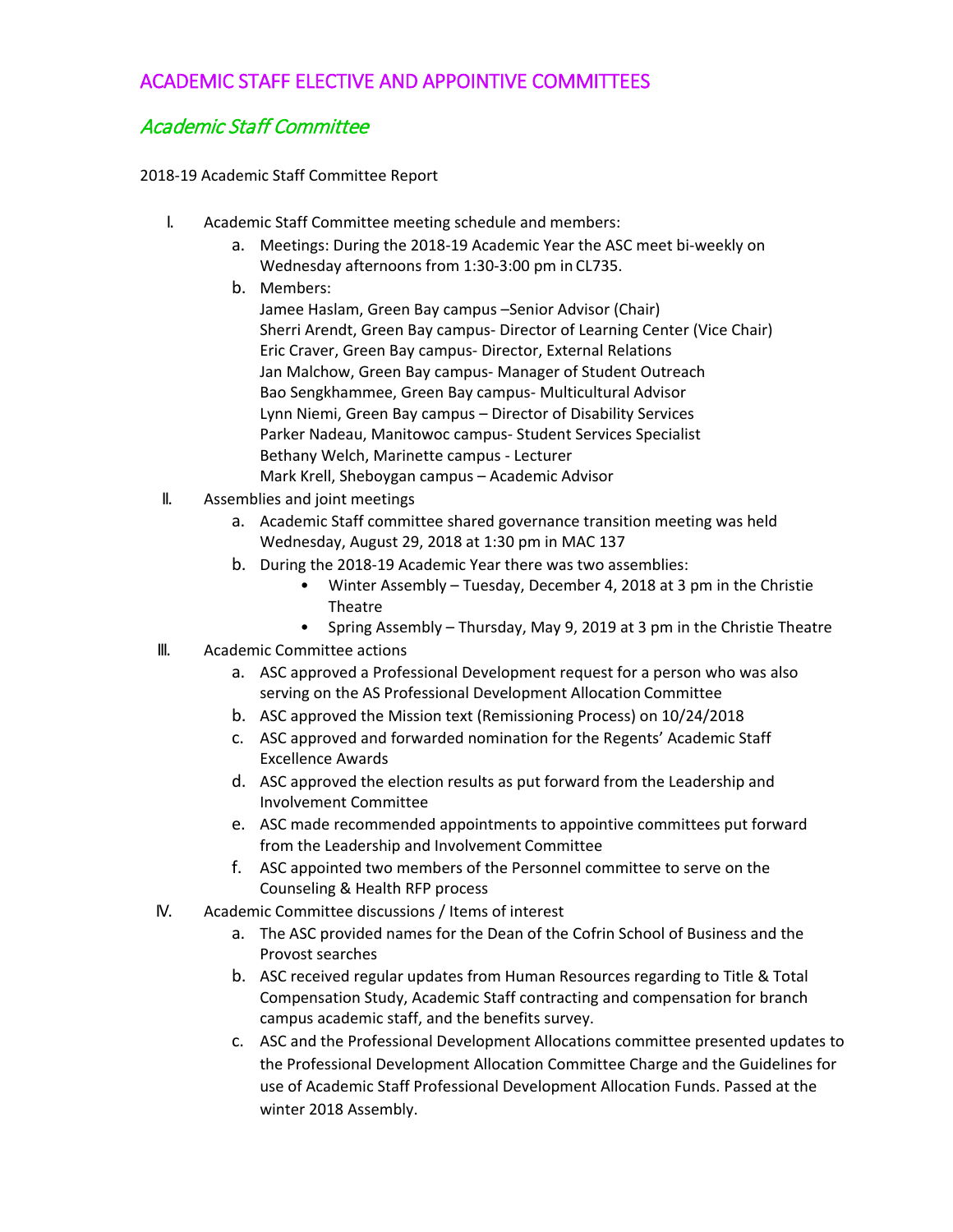- d. ASC presented the "Transition Years" Resolution, which was voted on at the spring 2019 assembly and passed. Making for the ASC for 19/20 and 20/21 of 7 people – 6 elected in election processes and 1 member from the branch campuses.
- e. ASC presented by law Changes to update by law text to remove the requirement that the ASC Chair have previously served as Vice Chair. Passed spring 2019 assembly.
- h. ASC members attended University Committee meetings on a rotation
- i. ASC members attended Faculty Senate to provide ASC updates on a rotation
- j. AS System rep attended meetings in Madison to discuss general shared governance concerns (9/8/18, 11/9/18,12/14/18, 2/1/19,3/8/19, and 5/10/19)

Respectfully submitted by Jamee Haslam, ASC Chair 2018-19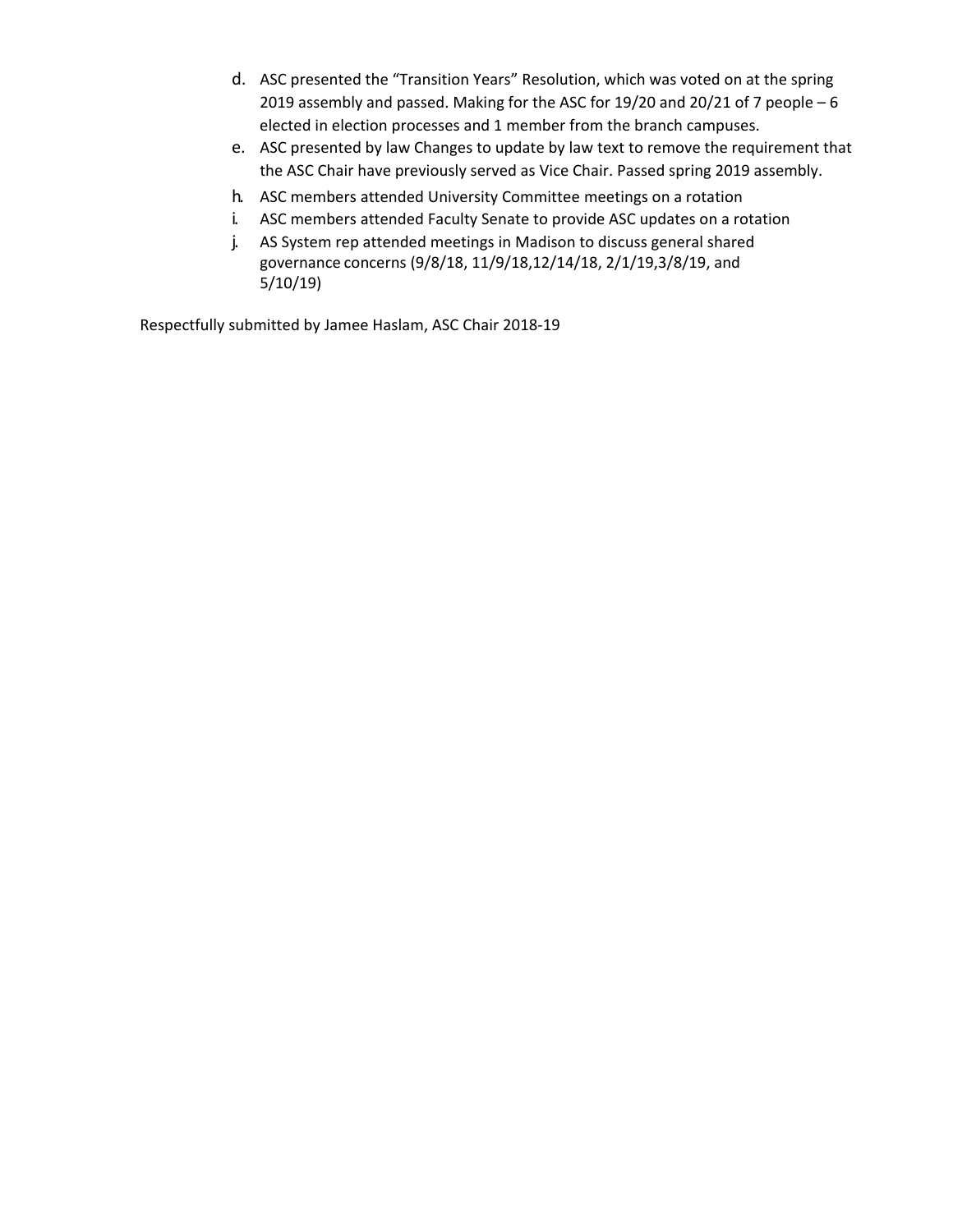### **COMMITTEE MEMBERS:**

Jan Malchow, Christopher Paquet, Lynn Rotter, Lauri Welhouse (Secretary), Kerry Winkler (Chair), Teri Zuege-Halvorsen

### **SUMMARY OF ACTIVITIES:**

The Academic Staff Personnel Committee had its first meeting of the semester on September 25, 2018. At the meeting a motion was made to select a new chair (Kerry Winkler) and secretary (Lauri Welhouse). The previous chair led the review of the committee charge guidelines. At the time of the meeting, the committee had no known proposals, denials, reclassification referrals or any other matters for the Committee to review at that time.

In reference to employee grievances, HR is developing a process to streamline the procedures. Once this process is finalized the Academic Staff Personnel Committee will meet again to review. However, as of April 24, 2019, no updates have been provided to the Committee on the progress of this.

The Committee did receive a request for an Academic Staff Personnel Committee member to join the Counseling & Health RFP Committee. Kerry Winkler and Teri Zuege-Halvorsen agreed to share the position.

Regards,

Kerry Winkler, Chair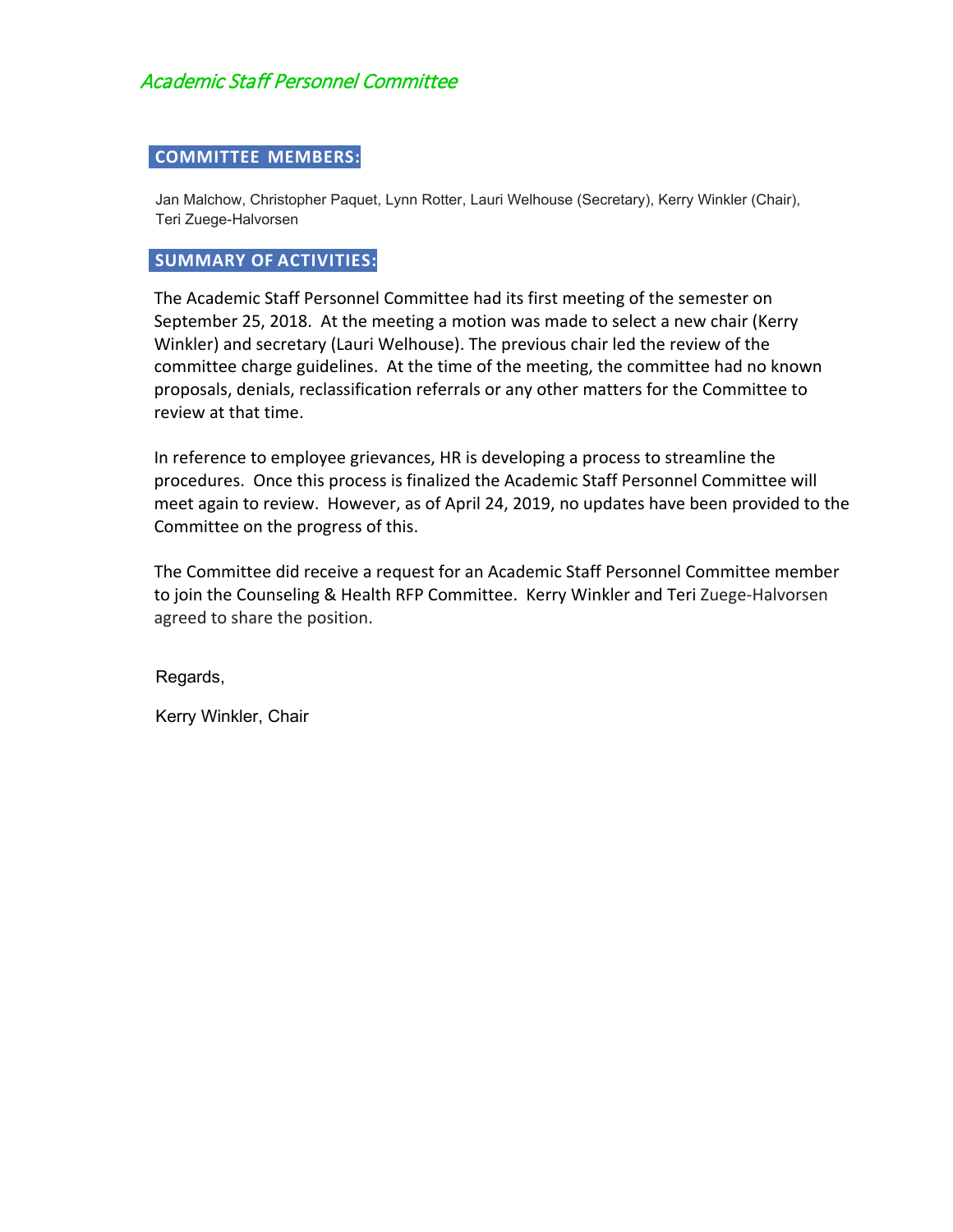# Academic Staff Professional Development Allocations Committee (ASPDAC)

### **2018-19 Committee Members:**

Jena Richter Landers (chair), Kay Voss, Nora Kanzenbach, Joanie Dovekas and Joe Schoenebeck

### **Summary of activities for 2018-19:**

- The committee began the year with \$9,000
- 19 Academic Staff members representing 11 areas on campus applied for matching funding via 20 requests.
- One request was denied, due to applicant already receiving the maximum matching amount for the year.
- 10 awards awarded the maximum allowance of \$750
- Individual awards ranged from \$100 to \$750
- The average award was \$570.80
- Original funds were exhausted in January, and this was communicated to the campus community.
- Additional funds (\$1,657.33) were dedicated by Academic Staff Professional Development Planning Committee (ASPDPC) in two installments, after the second installment, we were able to go back to previously denied requests.
- Total amount awarded: \$11,249
- Reimbursed already: \$9,157.33
- Amount reimbursed less than awarded: \$758.75
- Remaining balance: \$0

In addition to awarding funds, the committee worked with Academic Staff to update the committee's charge and Guidelines for use of funds in December 2018.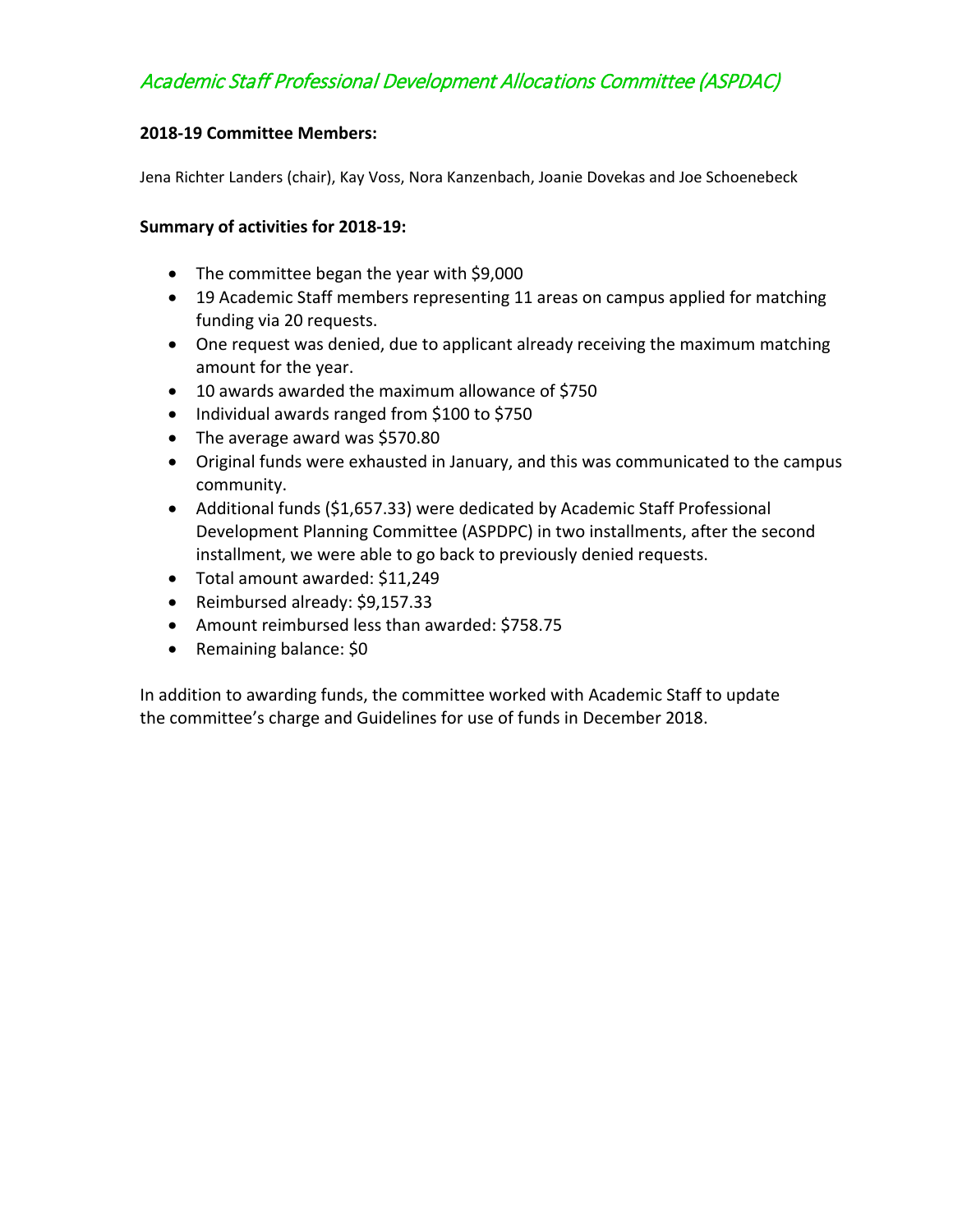# Academic Staff Professional Development Programming Committee

### Annual Report 2018-2019

Members: Charles Guthrie, Stephanie Kaponya, Mary Sue Lavin, Secretary/Treasurer, Laura Nolan (Chair), Gail Sims-Aubert Academic Staff Committee (ASC) Liaison: Bao Sengkhammee

Major Issues/Impacts: No major issues were experience this year. In addition to providing professional development opportunities to academic staff on campus, the committee authorized \$1,000 of our funds to help the Professional Development Allocation Committee.

#### Changes to Charge/Operating Procedure: None

Challenges/Concerns: Attendance at events is a challenge. We have looked at additional ways to advertise programs, what days and times have the best attendance. There is a belief by some staff that they do not have the freedom to attend the professional development events.

Recommendations/Observations:

• Need to look at additional ways to include the three branch campuses into professional development.

### Accomplishments:

- Dealing with Disruptions (Two sessions offered, one on August 28, 2019 and one on October 17, 2018)
	- o Presented by members of Public Safety, Dean of Students Office, and the office of Counseling & Health
	- o Registered attendees: Aug. 29 was 28; October 17<sup>th</sup> was 8
- Trauma-Informed Care Level One was held on November 14, 2019 from 1-3pm
	- o Presented by Professor Dana Johnson (Social Work)
	- o Registered attendees: 25
- Trauma-Informed Care Level Two was held on November 30, 2018 from 10am until Noon.
	- o Presented by: Professor Dana Johnson
	- o Registered attendees: 25
- Teamwork, Communication, Creativity was held on March 19, 2019 from 2:15 to 3:15pm
	- o Presented by Comedy City
	- o Registered attendees: 12
- Improv On The Job was held on March  $19<sup>th</sup>$  from 3:30-4:30pm followed by a Comradery Happy Hour at 4:30pm
	- o Presented by Comedy City
	- o Registered attendees: 21
- Wisconsin Demographics How the Changes Affect the University Potential was presented on April 18th at 10-11:30am and then repeated from 1:30-3pm.
	- o Presented by Mark O'Connell
	- o Registered attendees: 53
- A Rolodex of Lived Experiences will be presented on June  $18<sup>th</sup>$  at 10-11am.
	- o Angie Lee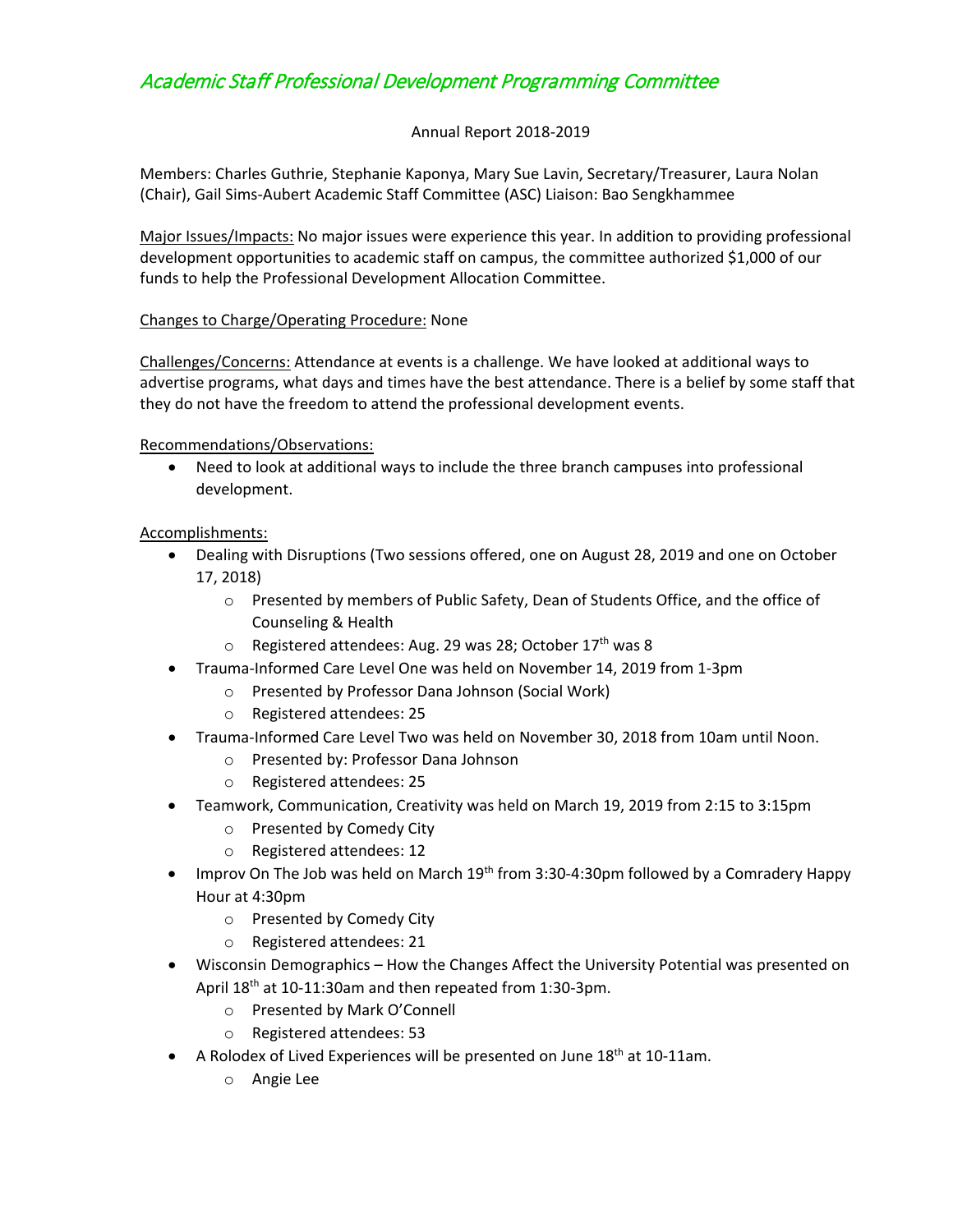# Leadership & Involvement Committee

#### **Annual Report 2018-2019**

#### **Members**

Jodi Pierre (chair), Stephanie Murphy; Jacob Depas, Kelli Strickland, Allen Voelker, Lynn Niemi (ASC liaison, ex-officio, non-voting)

#### **Purpose**

The primary charge of the LIC is to solicit Academic Staff to serve on various elective and appointive committees via an annual survey, prepare ballots for the elective committees, oversee the voting process, and make recommendations for appointive committees.

#### **Activities**

The LIC met five times and conducted business via email when appropriate.

In September, the committee reviewed its charge and developed a timeline for work. Based on feedback from the previous year's survey, the LIC decided to include information about anticipated workload and time commitments for the elective and appointive committees. The LIC requested this information from committee chairs.

In November, the committee reviewed the Academic Staff Preference Survey and made several changes, including a shorter introduction, a new "primary campus" question, and a question gauging interest in serving as a mentor to new academic staff.

SOFAS distributed the survey in late January and reported the results to the LIC, which met in February to review the results and prepare the ballot for elected committee positions. In March, SOFAS ran the election and the LIC met to review the results.

In April, the LIC met to select names for the appointive positions and submitted those names to SOFAS to distribute to the appointing committees.

For the upcoming 2019-20 academic year, there were seven vacancies on three elective committees; the LIC has notified the winners of those elections and confirmed their committee membership. There were 11 vacancies on six appointive committees; the LIC has made recommendations and the appointing committees are in the process of finalizing the appointments. The names of newly elected or appointed committee members will be posted on the SOFAS website.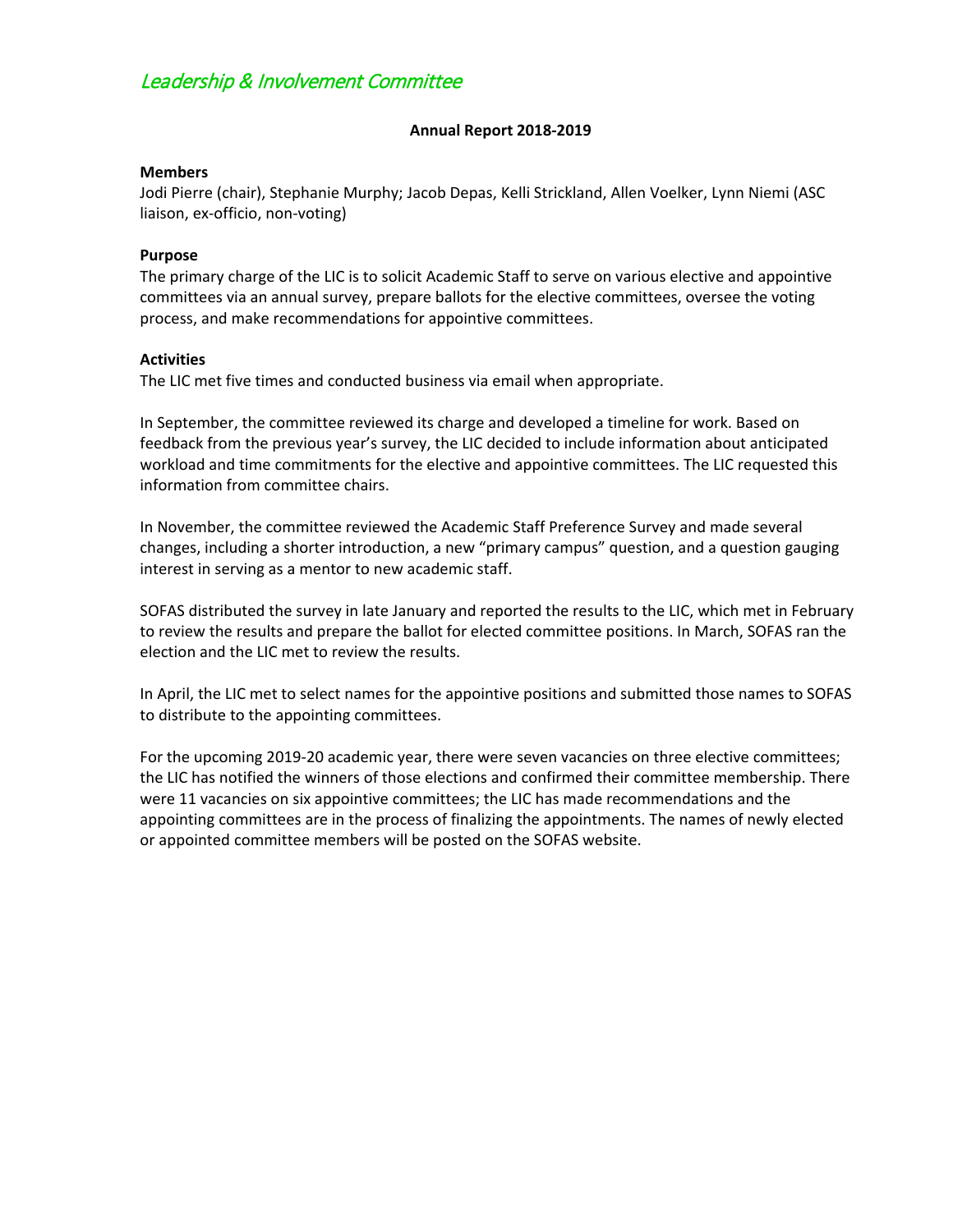### COMMITTEES APPOINTED BY THE PROVOST

### Committee on Disability Issues

#### **Annual Report for 2018-19**

Members of the Committee on Disability Issues for the 2018-19 school year included:

- Sara Wagner, Academic Staff, Lecturer (18-21)
- Amulya Gurtu, Faculty, Assistant Professor (18-21)
- Jenna Hunt, University Staff, Receptionist (18-19)
- Paul Pinkston, Director of Facilities Management (*ex-officio, voting)*
- Kimberly Danielson, Affirmative Action/ADA, Human Resources (*ex-officio, voting)*
- Lynn Niemi, Co-Chair, Coordinator, Disabilities Services (*ex-officio, voting)*
- Theresa Mullen, Co-Chair, Student ADA Coordinator & Academic Department Associate (*exofficio, voting)*
- Grace Keller, SGA, Student Member, (18-19)

The Committee on Individuals with Disabilities met officially two times this year as a full committee.

Areas the committee addressed this year were as followed:

- Recommended and university purchased & installed twenty-four assistant listening devices for the University Theatre. Since then several patrons have requested these devices.
- New Student ADA Coordinator Theresa Mullen was selected by campus leadership starting effective August 1, 2018.
- Recommended removal of disability parking stalls in TH/SA service lot as there was not an accessible entrance. Also, two disability parking spots were removed in Weidner Service lot as concrete ramp was deemed unsafe and out of compliance for the space. (See attached memo to Provost dating 11/01/18)
- Provided updates in Facilities Management, Human Resources pertaining to ADA and Disability Services Office (pertaining to door openers, snow removal, updates to branch campuses,

The areas the committee would like to further evaluate for the 2019-20 year are as followed:

- Follow up with Canvas and accessibility features
- Follow up on branch campuses pertaining to disability issue (student, employee and facility accommodations and access).
- Lawton Gallery ADA review and request.
- Follow up with parking concerns from employee.

The co-chairs of this committee feel that it has been doing valuable work and is worthwhile. This committee, along with the support of campus' offices, are ensuring individuals with disabilities have access to our campus and events held.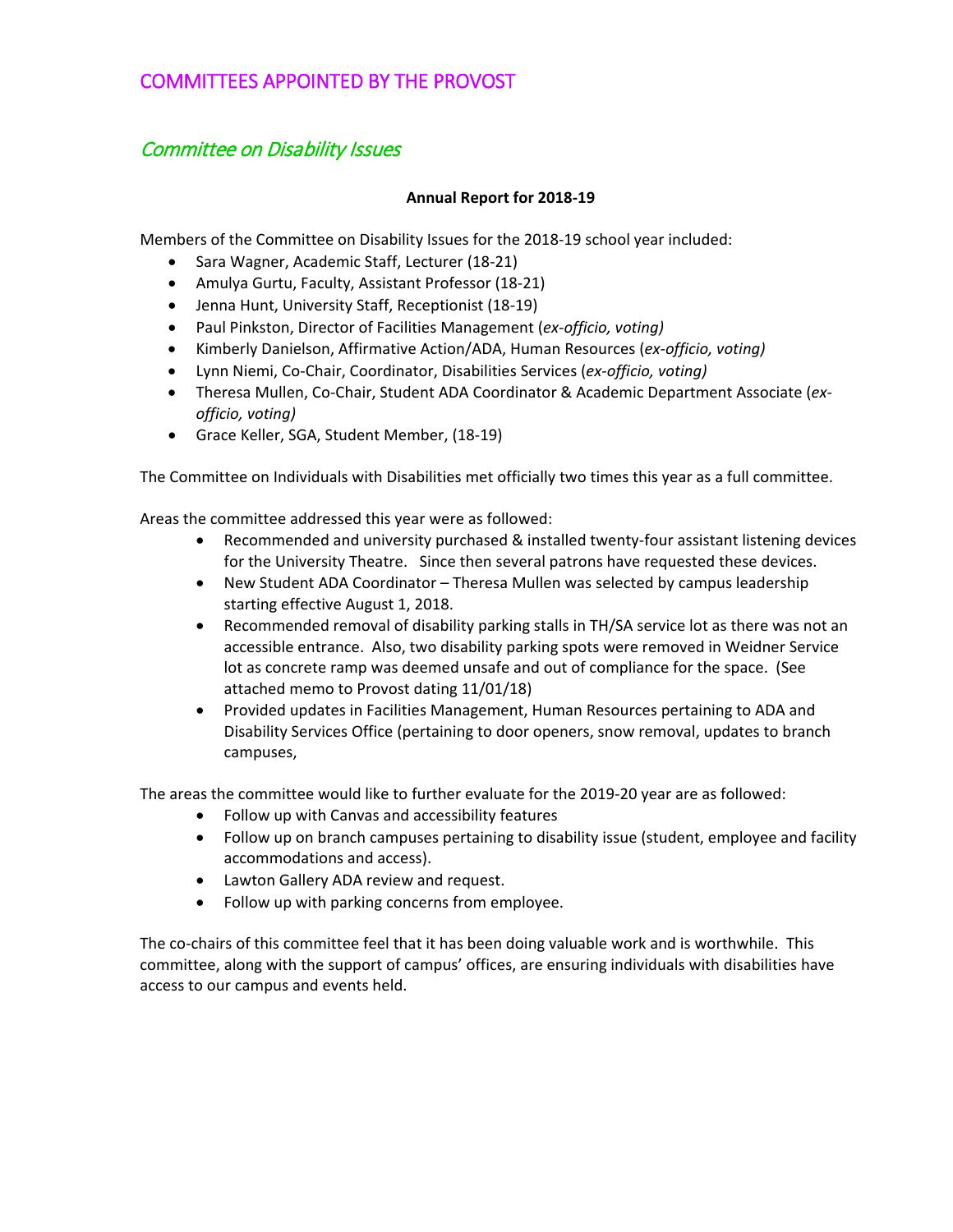### University Assessment Council

No report submitted for the 2018-19 Academic Year.

### Institutional Review Board

**Meetings**: During the 2018-2019 academic year, the IRB met **ten** times. During the Fall, 2018 semester the Board was chaired by Dr. Christine Smith, who served as the Interim Chair while Dr. Cupit was on a semester long sabbatical. During the fall semester, not all scheduled meetings were held as there were months when there were no proposals requiring committee approval, i.e., requiring full IRB board review. Conversely, extra meetings were scheduled during the Spring, 2019 semester to accommodate a backlog of full board proposals. Most meetings were held once per month, and they generally lasted from 1 - 2 hours.

**Proposal Submissions:** As of this writing, there were **eighty-one** requests for reviews submitted to the IRB (see attached summary spreadsheet). **Thirty-nine** were submitted in the Fall (2018) and **forty-two** in the Spring (2019). The submissions for review include (mostly) new research proposals, but there were several requests for approval of modifications and/or extensions of previously approved proposals. The majority of the proposals were submitted as "expedited" or "exempt" status and reviewed by the IRB chair.

The proposals came from four main sources: (1) UW-Green Bay faculty who frequently were doing research with students; (2) undergraduate and graduate students enrolled in the UW-Green Bay (3) graduate students such as the Masters of Nursing and Social Work programs here at UW-Green Bay, (4) faculty from the Project Coastal campuses of Marinette, Manitowoc and Sheboygan and (5) other members of the UW-Green Bay community, e.g., directors of programs.

#### **IRB Accomplishments during the 2018-2019 Academic Year**

The following list represents the major accomplishments of the IRB 2017-2018 Board:

- The Chair of the IRB continued to work closely with the Associate Vice Chancellor for Academic Affairs and the University Services Program Associate in the Provost's office. They have been instrumental in the revision of functioning of the IRB and providing much needed support. The Chair of the IRB would like to formally acknowledge the invaluable help received from Pang Yang in many areas of IRB functioning.
- With the help of Pang Yang, University Services Program Associate, the IRB website is continually being revised to be website compliant and user friendly. The application process now is clearer and the flow of the protocol application process proceeds more smoothly.
- CITI training is now fully implemented. The process went smoothly and all faculty who submitted protocols during the year now are CITI trained.
- I. Cupit and Pang Yang have been working throughout the entire spring semester to revise the IRB Manual to present to the Board for their input and approval at the beginning of the Fall, 2019 semester. Procedures are clarified, new NIH changes are added in, and policies specific to UW-Green Bay have been added in. The manual will be available online, with corresponding relevant links throughout the document. The website will also be changed to include the manual and reflect the changes that were made.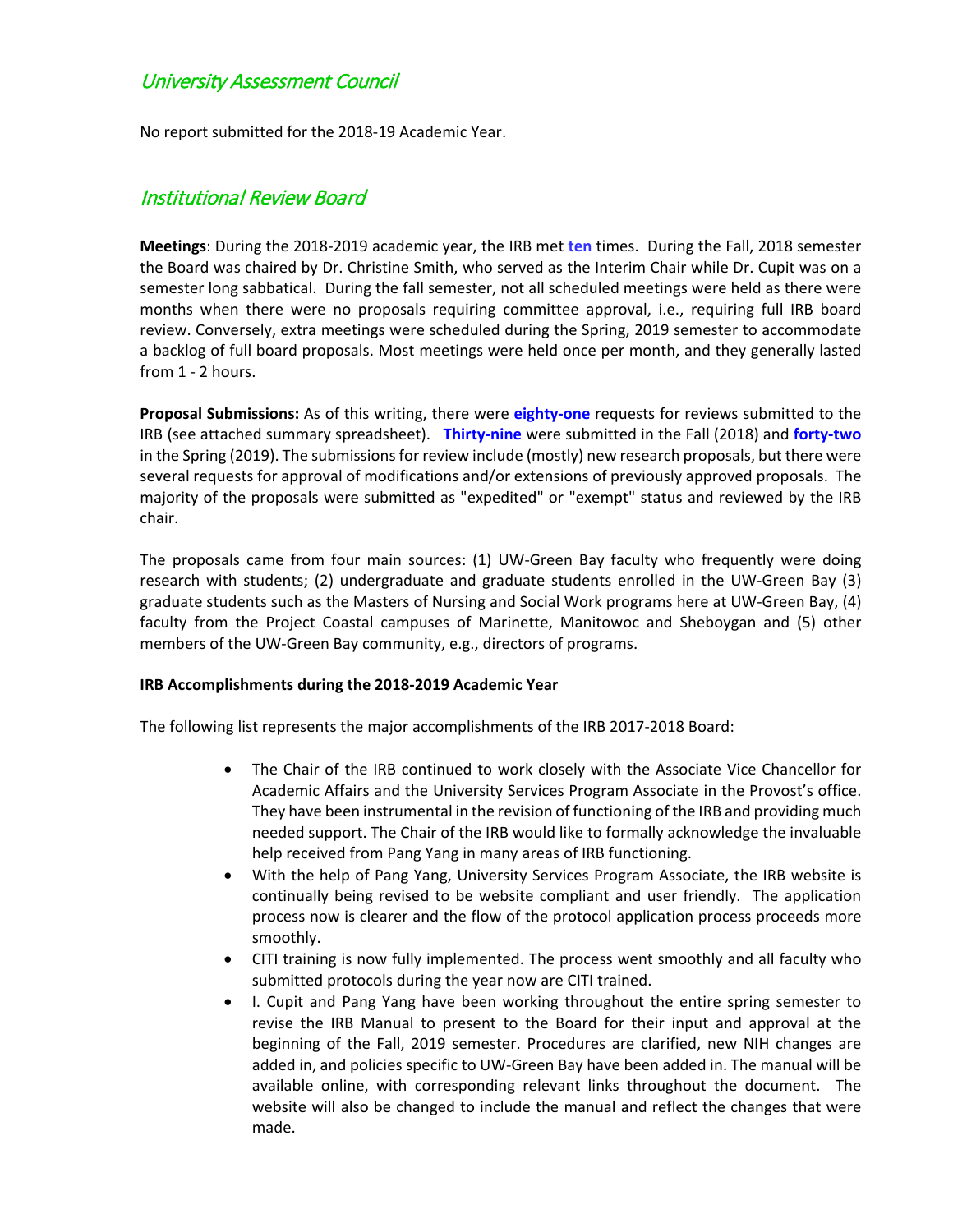• The Chair of the IRB participated in the planning committee for the Wisconsin/Minnesota IRB Workshop, which will be held at the Mayo Clinic, Minnesota on Oct. 11, 2019.

#### **IRB Wish list for 2019-2020:**

- Approval of the Revised IRB Manual.
- Smooth transition for whomever takes over the Chairpersonship as I. Cupit's term is over in the summer of 2020.
- Creation of informational video for the IRB website.
- Review and revision of Outside Institutional Access form.
- Creation of a Social Media policy.
- Continued exploration of a more user friendly and efficient system of logging, record keeping, and evaluating protocols.
- Better coordination with the Office of Research and Grants.

**IRB Committee Members:** Overall, the members of this 2018-2019 IRB demonstrated professionalism, commitment, and competence in carrying out the important charge of this body. Members included Illene Cupit (Chair), Gaurav Bansal, James Kabrhel (UW-Sheboygan), J.P.Leary, Myunghee Jun, Christopher Paquet and Tetyana Malysheva. Dr. Diane Fenster was our community member (with Dr. Jane Danowit as an alternate), and Pang Yang (University Services Program Associate). In addition, we are fortunate to have Matt Dornbush, Associate Vice Chancellor for Academic Affairs and Director of Graduate Studies provide much needed support and encouragement. Once again, we would like to give Dr. Christine Smith a warm thank you for her competent and thoughtful stewardship of the IRB while Dr. Cupit was on sabbatical.

Members approached the task of reviewing proposals in a spirit of problem solving and collegiality. They are to be commended for their efforts to facilitate the ethical treatment of human subjects participating in research conducted at UW-Green Bay!

#### **Categories of Review**

| Exempt | <b>Expedited</b> | Full | <b>Modification</b> | <b>Extension</b> |
|--------|------------------|------|---------------------|------------------|
|        |                  |      |                     |                  |
| --     | 43               |      |                     |                  |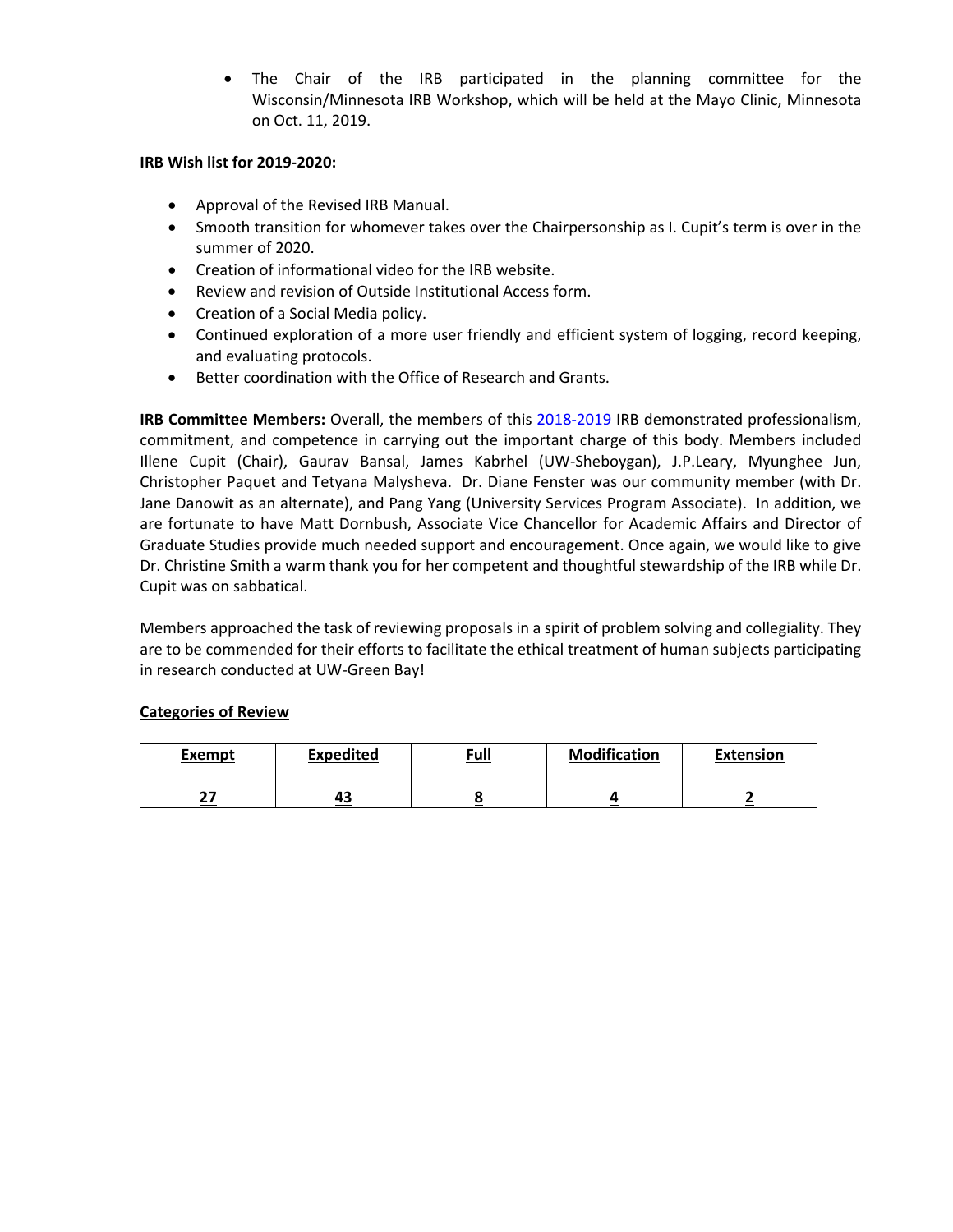### Instructional Development Council

#### Annual Report 2018-2019

Members: Franklin Chen, Jason Cowell, Doreen Higgins, Jeremy Intemann (Co-Chair), Vivek Madupu, Kaiome Malloy, Michael Rector, Kimberley Reilly (Co-Chair), Caroline Boswell (CATL Director, ex officio), TBD Dir. Student Success and Engagement (ex officio), TBD ATS Rep (ex officio), Forrest Brooks (OPID rep, ex officio)

The full IDC met 5 times during the 2018-2019 academic year to conduct the normal business of the council. The IDC continued to serve as a supportive and advisory council to CATL. Grants/programs which were offered included Teaching Enhancement Grants, Wisconsin Teaching Fellows and Scholars, UWGB Teaching Scholars, Faculty College, Student Nominated Teaching Awards, Online/Hybrid Program Development Grant, and the January Faculty Instructional Development Institute. Subcommittees met 3 times during 2018-2019 regarding Teaching Enhancement Grants and Wisconsin Teaching Fellows and Scholars. One IDC representative collaborated with CATL staff to administer the Online/Hybrid Program Development Grant. Sabbatical applications, Student Nominated Teaching Awards nominations, Faculty College, and Instructional Development Institute proposals were reviewed as a full council.

#### **January Instructional Development Institute**

Similar to past years, a January institute was facilitated by CATL. The IDC worked with CATL to develop the conference format. In addition, the IDC reviewed 18 applications for the Instructional Development Institute, including 7 workshops and 11 presentations. The committee selected 6 workshops and 9 presentations for the IDI.

#### **Teaching Enhancement Grants**

In 2018-2019 academic year, CATL ran two award cycles (Fall and Spring) for the TEG. Across the entire academic year there were 19 TEG applications requesting \$17,025.06 in funding. The committee awarded 18 applicants funding totaling \$14,769.59.

#### **Student Nominated Teaching Awards**

The administration of the SNTA continues to pose challenges for the IDC and CATL. Last spring, the Academic Affairs representative from Student Government reported that SGA desired to take over administration of the SNTA, to put control over the award more firmly in the hands of students. This academic year, the IDC moved forward under the assumption that SGA would take over the award; but in March the SGA voted to keep administration the award in the hands of CATL and the IDC. Thus we moved forward on a slightly delayed schedule with the call for student nominations of instructors in early April. The IDC also voted unanimously to consider all instructors who received 3 or more student nominations—a slight change from the previous year, when all instructors receiving 2 or more nominations were considered.

In total, 110 instructors received at least 1 nomination, with 16 receiving 3 or more nominations. The IDC voted unanimously to approve all 16 for SNTA recognition. Because of a shortage in staffing, we were only able to send copies of student comments to the 16 award winners, along with a letter of recognition.

#### **Wisconsin Teaching Scholars and Fellows**

The call for the 2019-2020 Wisconsin Teaching Fellows and Scholars Program was put out on October 2018. Five applications were received. One teaching fellow and one teaching scholar were selected to participate in the 2019-2020 WTFS program.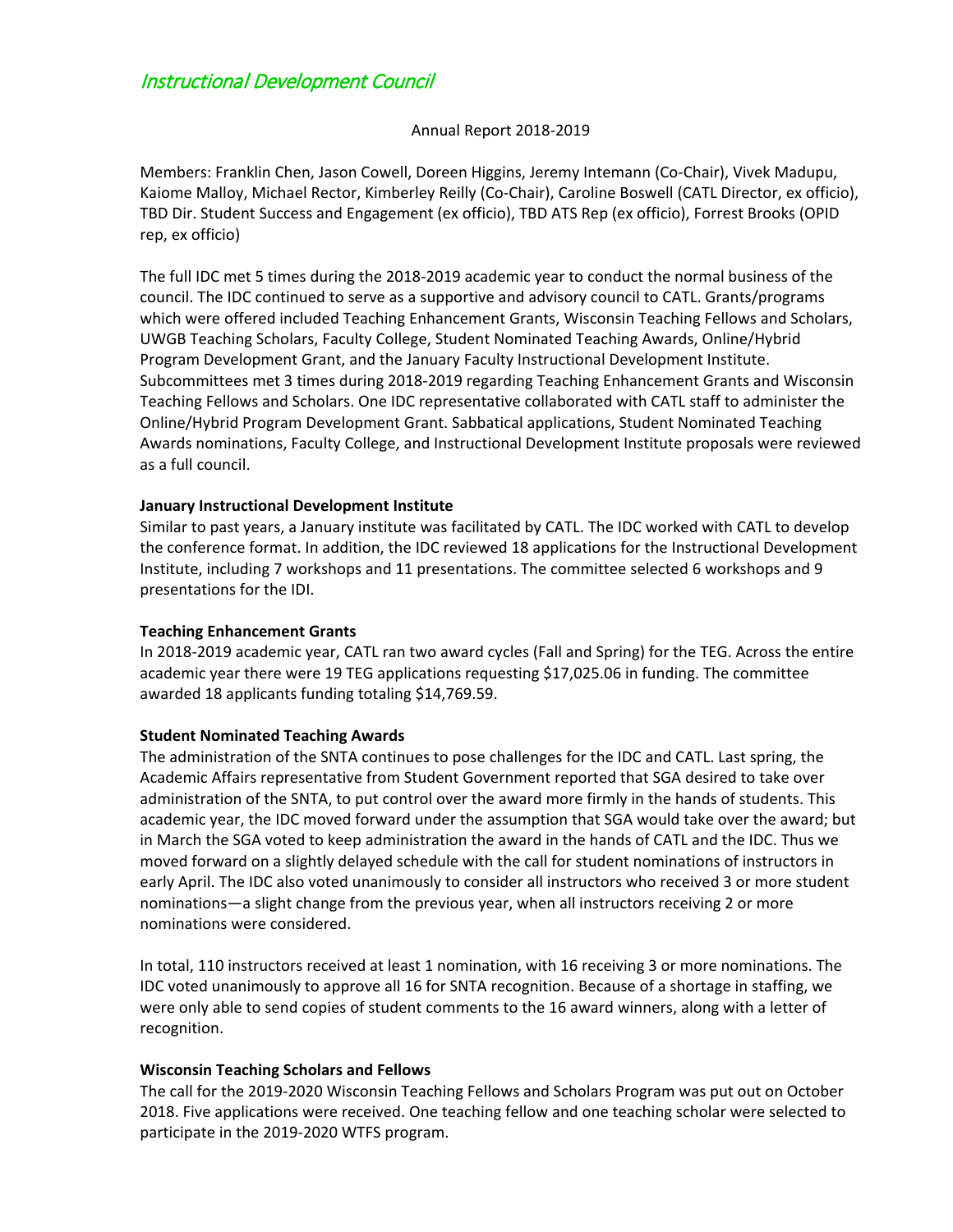#### **Faculty College**

The call for the 2019 Faculty College (May 28-31, 2019 in Richland Center) went out in February. The committee reviewed 8 applications and accepted 6. A seventh application was conditionally accepted pending a request for additional funding from the UW system.

#### **UWGB Teaching Scholars**

The call for 2019-2020 was released in March 2019. Applications were due May 1. It is expected participants for 2019-2020 UWGB Teaching Scholars were selected.

#### **Faculty Sabbatical Recommendations**

The voting members of the IDC reviewed and made recommendations regarding the applications for faculty sabbatical releases. In total, there were 11 applicants, with one applicant withdrawing his proposal due to the receipt of an outside grant. As always, we determined whether each application was appropriate for funding given the criteria and length of sabbatical requested. The IDC reviewed each of the proposals and unanimously recommended to accept 9 of the 10 proposals for sabbatical leave; the tenth proposal was rated acceptable by a majority (5-1) of the committee. Therefore, the council recommended that all 10 applications were acceptable.

### Institutional Animal Care and Use Committee

No report submitted for the 2018-19 Academic Year.

### International Education Council

No report submitted for the 2018-19 Academic Year.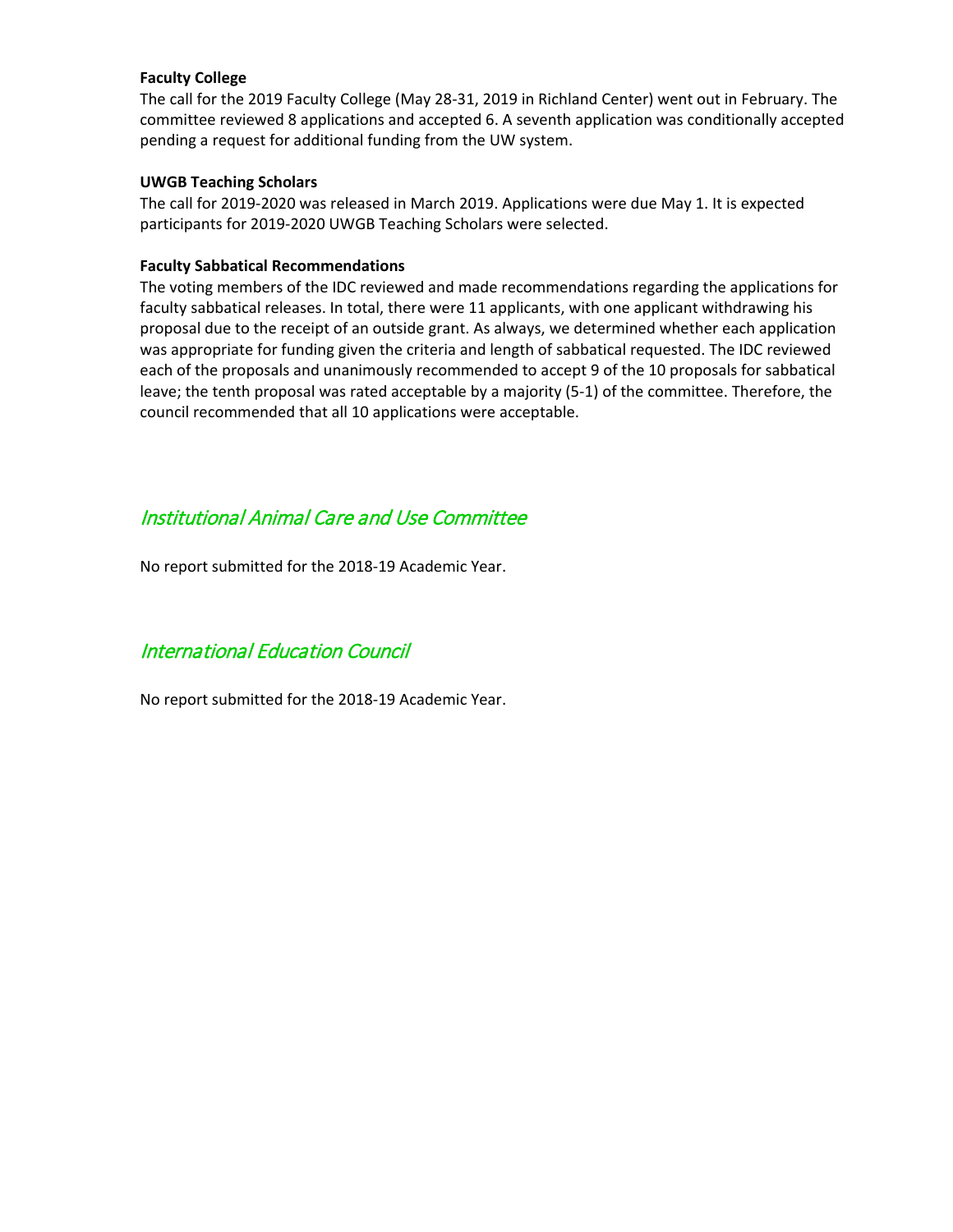## Research Council

#### Annual Report, 2018-19

This report summarizes the activities of UW-Green Bay's Research Council during the 2018-2019 academic year.

The University's Core Mission includes the expectation that faculty pursue "scholarly activity, including research, scholarship and creative endeavor." The University's System Mission includes the goals "to discover and disseminate knowledge, [and] to extend knowledge and its application beyond the boundaries of its campuses…" Consistent with these aims, the Research Council's charge includes (a) making recommendations for grants "to support research and other scholarly activities of the faculty" and (b) organizing and supporting "dissemination of research results and other scholarly activities conducted by the faculty."

Support for meaningful scholarly and creative activity (SCA) is critical for faculty and student success. For faculty, ongoing SCA is a key expectation for tenure and promotion, for professional development, and for satisfactory performance reviews. For students at all levels, participation in SCA with faculty is a valuable, high-impact practice that helps recruitment and retention, and aids graduate-school and job applications.

For the 2018-2019 year, the Research Council consisted of Brian Welsch (Chair), Jason Cowell, Jennifer Ham, Michael Rector, Christine Vandenhouten, and Associate Vice Chancellor for Academic Affairs Matt Dornbush (guest administrator). The council met five times.

The two primary opportunities for which the Research Council recommends funding are Grants In Aid of Research (GIAR), awards now made in fall, winter, and spring, and the Research Scholar program, with one award made in the spring. The addition of a third GIAR call was motivated by the UW System's relatively recent enforcement of a rule prohibiting reimbursement of expenses more than 90 days after being incurred, meaning opportunities should be more frequent. **This year, the final call's due date was near the end of finals, and Research Council members did not finish making selections until mid-June, well after they were off contract. Hence, an earlier due date would probably be wise.** As has been long-standing practice, the Council slightly modified previous years' announcements for these opportunities, and reviewed proposals to each. In addition, this spring, one member of the Council (Welsch) joined Assoc. V. C. Dornbush in reviewing a successful proposal for a WiSys Spark Grant.

**GIAR Awards**: For all three calls, total funding requested exceeded available amounts. For each call, awards and number of submitted proposals were: for fall call, 11 of 14; for winter call, 14 of 22; for spring call, 11 of 14. Of 50 proposals that were submitted, 36 were funded, for an overall success rate of 72%. (Last year, only 29 proposals were received, perhaps because "one-time" funds awarded the prior year were being spent.)

**Research Scholar:** This program currently provides a \$7,000 stipend to one faculty member to support a research project with a substantive outcome, such as a book, proposal for external funding, etc. This year, 18 proposals were received, a substantial increase over the last cycle's 10, which was itself better than the previous year's eight. (Having the due date late in winter break seems to yield more submissions than having the due date during the semesters.) Two proposal were identified as very strong, and one was selected for funding. Funding for second project was requested from Assoc. V. C. Dornbush, and granted (due to funding freed by the then-unfilled Grant Writer position in the Office of Grants & Research).

The Council also considered procedures for faculty to apply, on a rolling basis, for funding to cover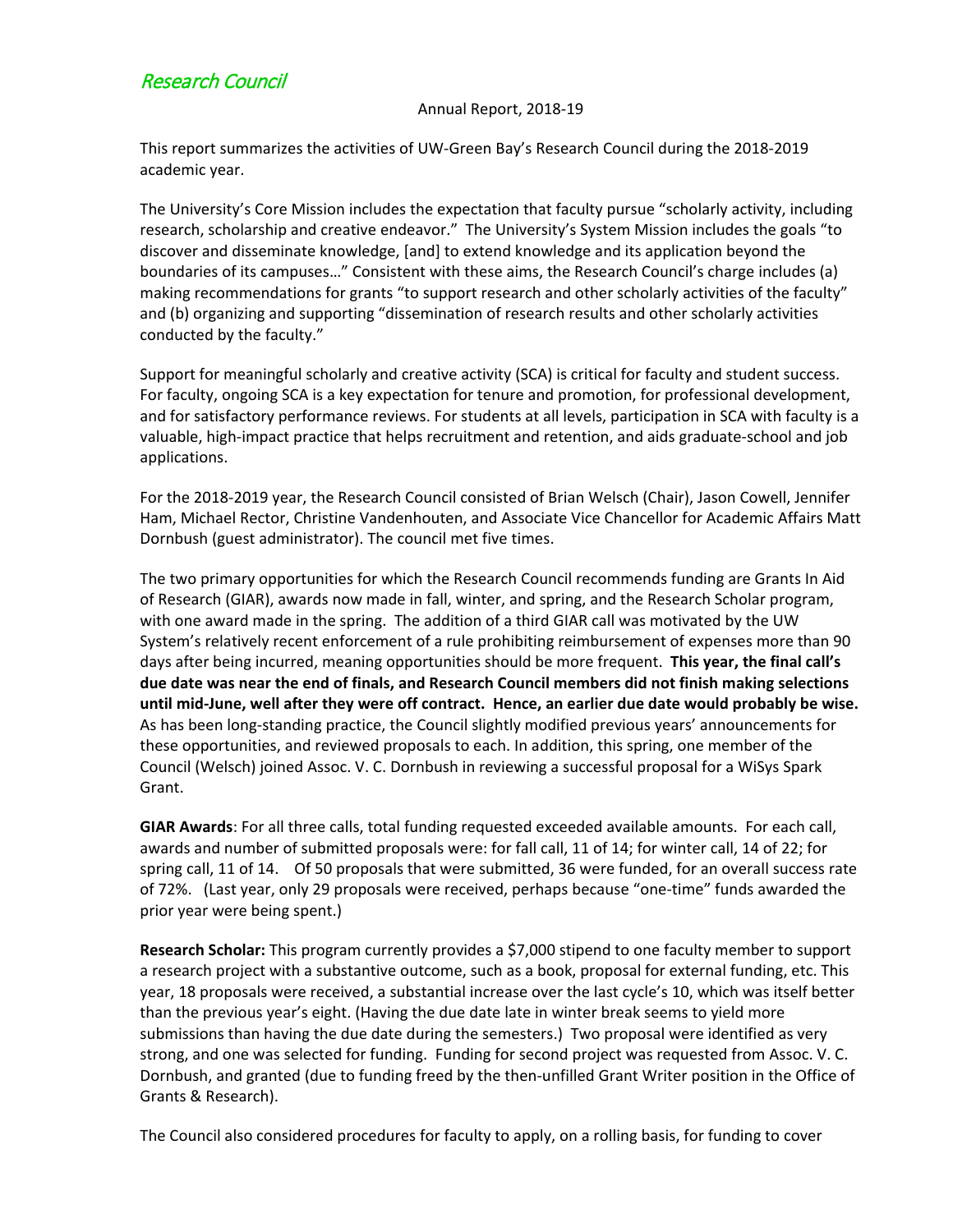publication charges for accepted papers. Discussion of possible procedures highlighted several problematic aspects of implementing such a program, and the idea was not pursued further.

The list of 2018-19 GIAR and Research Scholar awards is expected to be posted soon on UWGB's website at https://www.uwgb.edu/research-council/

Respectfully submitted,

Dr. Brian Welsch, Assistant Professor of Physics Natural & Applied Sciences University of Wisconsin-Green Bay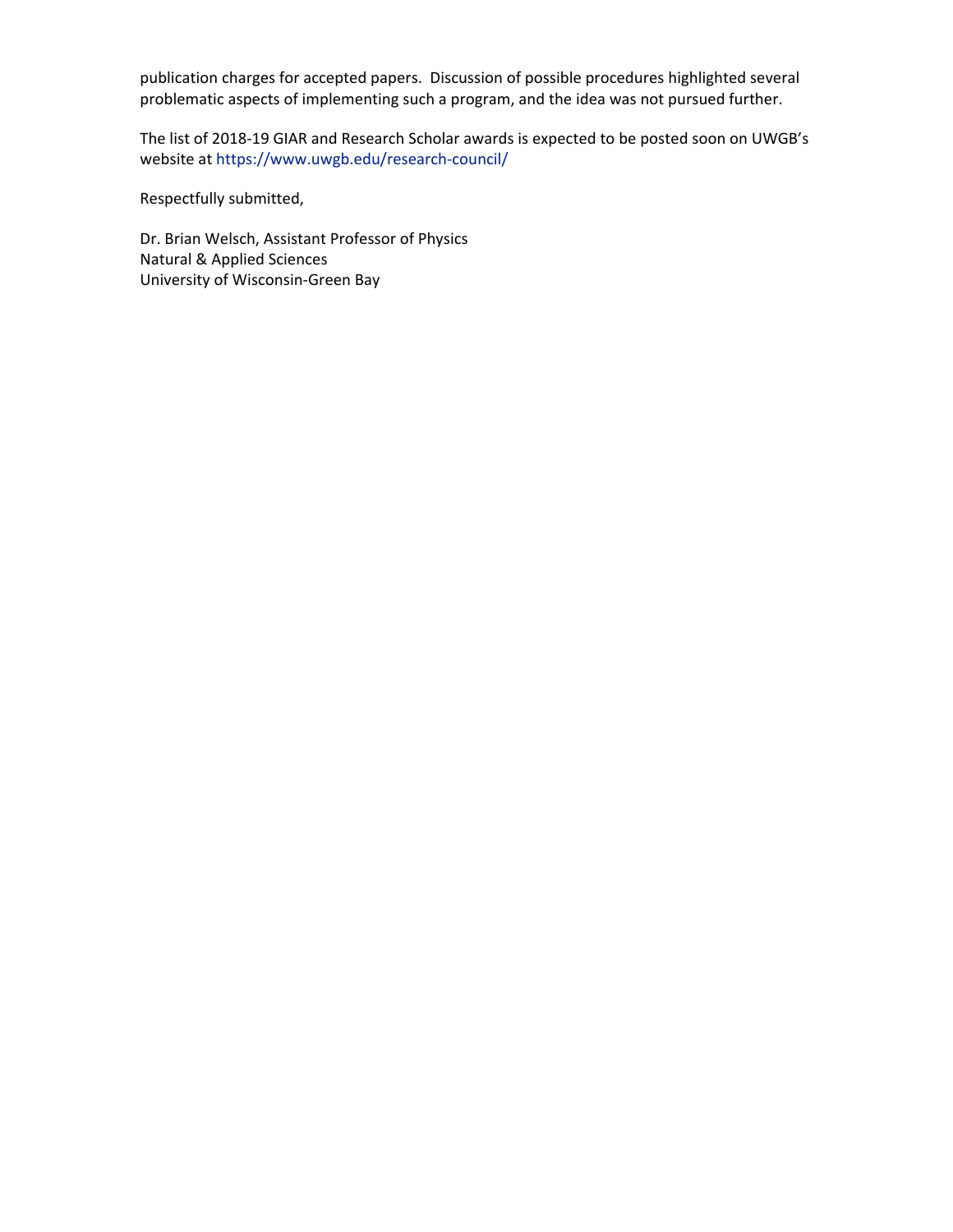# COMMITTEE APPOINTED BY THE DEAN OF STUDENTS

# University Student Leadership Awards Committee

Annual Report 2018-19

Members:

Faculty: Katia Levintova, Lorena Sainz-Maza Lecanda, Dana Johnson Staff: Amy Barthelme, Rosa Serrano, Morgan Theobald Students: Kallista Baebler, Angelica Nix, Cody Kleinschmidt, Paige Anderson, Isaiah Hernandez

Conveners: Claudia Guzmán and Adam Novotny, Office of Student Life

In 2018-19, a total of 95 student leaders were recognized through the University Leadership Awards program – 52 students earned University Leadership Awards, and 43 students received the Chancellor's Leadership Medallion. The selection process takes place each semester and is very time consuming for committee members. They reviewed hundreds of pages of questionnaires before meeting to determine the final list of award recipients. Their involvement in this process is critical and highly valuable.

#### December 2018 Awards

| Award                        | <b>Number of Nominees</b> | <b>Number of Completed</b> | <b>Number of Recipients</b> |
|------------------------------|---------------------------|----------------------------|-----------------------------|
|                              |                           | <b>Questionnaires</b>      |                             |
| <b>University Leadership</b> | 97                        | 33                         |                             |
| Award                        |                           |                            |                             |
| Chancellor's                 | 45                        | 22                         |                             |
| <b>Leadership Medallion</b>  |                           |                            |                             |

#### May 2019 Awards

| Award                                       | <b>Number of Nominees</b> | <b>Number of Completed</b> | <b>Number of Recipients</b> |
|---------------------------------------------|---------------------------|----------------------------|-----------------------------|
|                                             |                           | Questionnaires             |                             |
| <b>University Leadership</b><br>Award       | 415                       | 224                        | 43                          |
| Chancellor's<br><b>Leadership Medallion</b> | 173                       | 95                         | 35                          |

If you have any questions about this report, contact Claudia Guzmán at 465-2464 or [guzmanc@uwgb.edu.](mailto:guzmanc@uwgb.edu)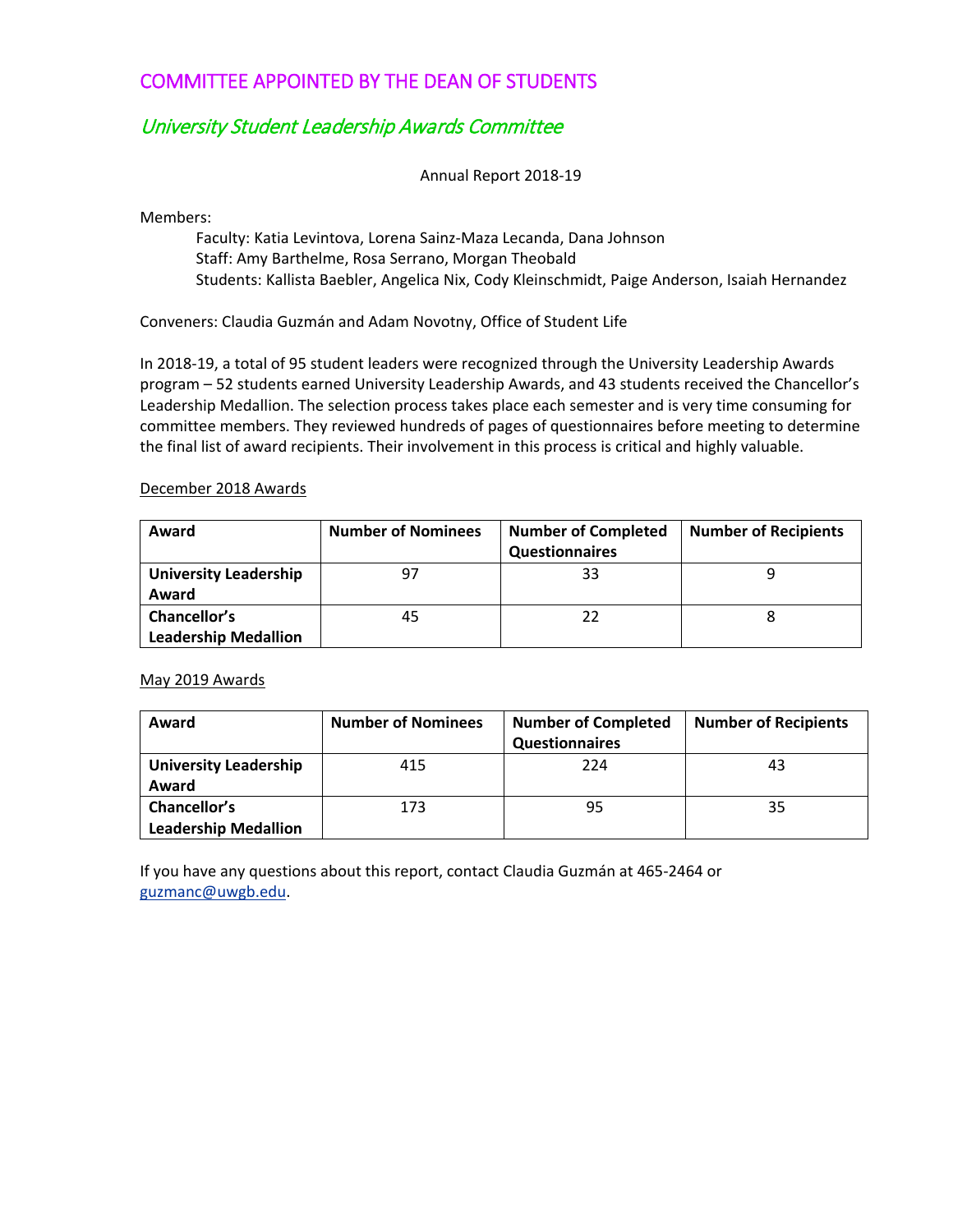### COMMITTEE APPOINTED BY VICE CHANCELLOR FOR BUSINESS AND FINANCE

# Health and Safety Committee

The committee met on November 5, 2018 and April 1, 2019.

Committee Members and others in attendance: Aaron Maternowski, (Database Administrator, Academic Staff), Jill Fermanich (Environmental Health Spec), Amy Henniges (Director Counsel &Health), Tom Kujawa (Director Protective Services, Chair), Paul Pinkston (Director Physical Plant), Brock Neverman (Weidner Center, University Staff), Kurt Nimmer (Facilities, University Staff) Scott Schroeder (Police Services Assoc.), Unassigned (Student Gov't), Kimberly Sipiorski (Pay & Benefit Supervisor HR Rep), Leanne Zhu (Assistant Professor), Jadadeep Thota (Assistant Professor), Kathleen Jurecki, Dean Assistant), Katera Cavitt (Student Services), Jeff Gross (Police Lieutenant)

Purpose: The University of Wisconsin-Green Bay Health & Safety Committee was established to advise the Vice Chancellor for Business and Finance on issues relating to the health, safety, and wellness of the university community.

The committee addressed the following:

- 1. Coastal University
	- Public Safety completed a security review of each campus and will work with them to make improvements – key control is an issue will need to be addressed on all campuses.
	- Coastal campuses policies will match UW Green Bay's policies, including building access.
	- Fire inspections and fire drills completed on all UWGB campuses no significant issues.
	- Like our Chancellor walk we will have CEO walk at the coastal campuses.
	- UW Green Bay will be taking over the Emergency Management of the coastal campuses in July of 2019. Currently managed by Madison.
	- Coastal campuses do not have security/police and local police respond to each campus. Future decision on whether they should be staffed with campus police will be made in the future.
	- Branch campuses are on the RAVE text messaging system will be moving everyone to our GB alert system. Will allow users to sign up for one or more campus locations.
	- All campuses will have BIT (Behavioral Intervention Team) and Public Safety is on each team.
	- Public Safety, Dean of Students, Counseling and Health will be offering Dealing with Disruptions (DWD) and Self-Defense to the coastal campuses.
	- Looking to add members of those campuses to this committee.
	- All campuses have BIT (Behavioral Intervention Team) and UWGB/Public Safety are represented.
	- The Sheboygan campus cameras are up and running. Manitowoc does not have cameras yet and Marinette cameras are currently down.
- 2. Chancellors Walk
	- a. Coastal campuses have completed their CEO/ Chancellor walks.
	- b. Green Bay Campus No concerns with lighting near the SA lot after the Chancellors walk. Questions about lights on the arboretum – did not fit the purpose of usage. No new lights added at this time.
	- c. Concerns over inattentive driving and walking by people on their cell phones. Police will increase enforcement and contacts of people who display this behavior. Campus wide informational email sent out to the campus community.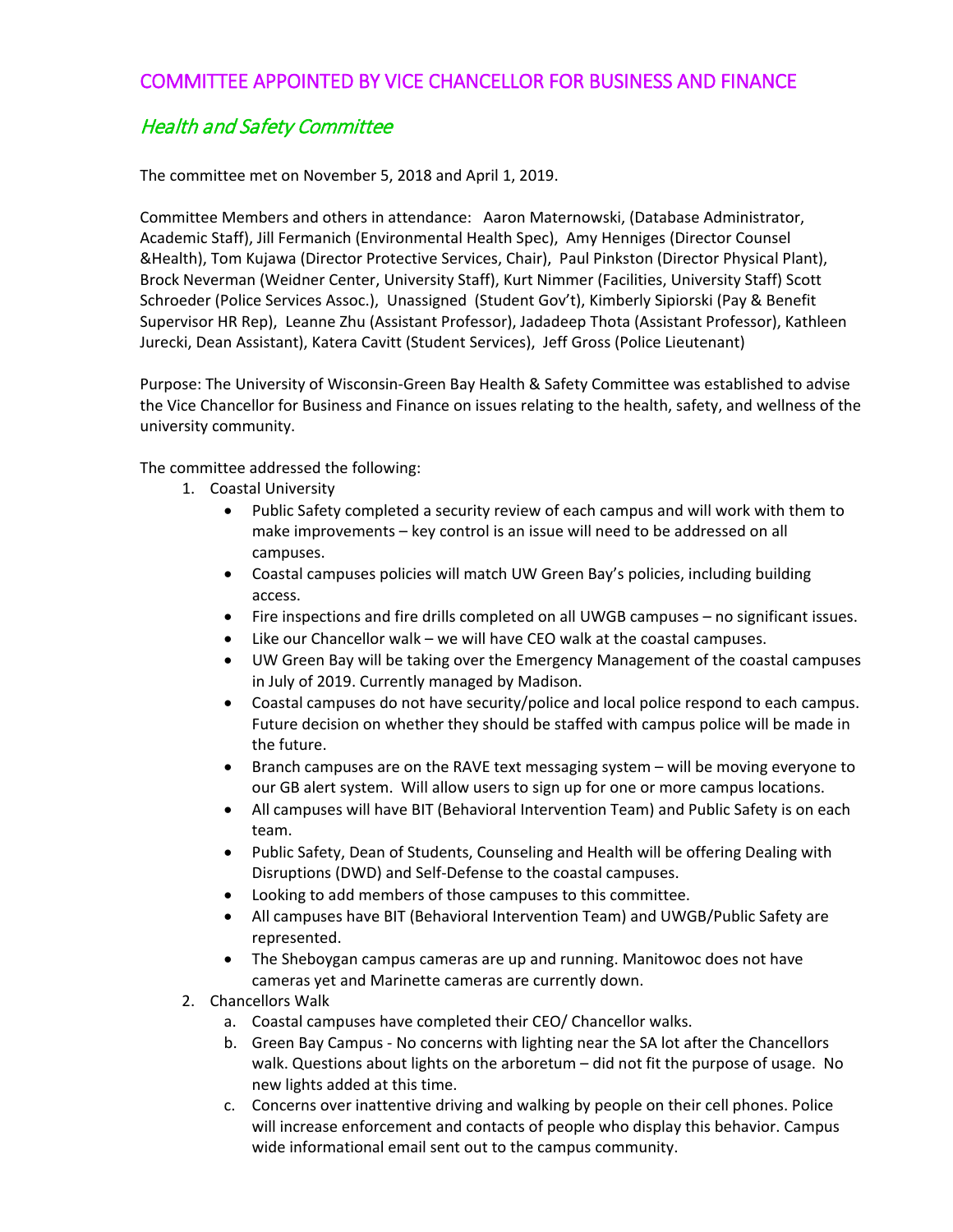- d. Concerns over narrow hallway in the union by MESA not validated. Hallway width is up to code standards.
- e. The need for roundabouts to alleviate traffic congestion on Nicolet is a city of Green Bay issue/project because that is a city roadway.
- 3. Fire Drills
	- a. Good response most out around 2 minutes. Issue with one class not vacating the building.
- 4. Fire Inspection
	- a. The main issue was the storage of recycled plastic bags kept in bales. Bales shouldn't be stored in hallways – flammability issues. The plastic bags were moved to shipping and receiving.
- 5. Electronic Doors
	- a. Project approval to finish installing electronic door locks on the rest of the academic buildings.
	- b. Stem Building same building hours as Green Bay campus. Card swipe doors controlled by the county.
- 6. Camera Update
	- a. The Kress added cameras, the union will be adding cameras and Res Life will be adding cameras to entrance/exit doors.
	- b. Second building outfitted with cameras in Res Life. The plan is for all of Res Life to have cameras installed at entrances.
- 7. Emergency Management Plans
	- a. Sgt Dave Jones is working on changing emergency plans to include more events and to have our plans the same as all other UW schools.
- 8. Counseling and Health
	- a. UWGB is considering contracting out health and counseling services.
	- b. If the change is made it would not be until after July of 2020.
	- c. There is a listening session/Q&A on Monday April 8, 2019 from 2-3 pm.
- 9. Other
	- a. Blue Phones 20 year old system that is failing. Underground wiring is deteriorating and costly to replace. Future decision to be made by campus leadership and student government to replace or discontinue the use of blue phones on campus.
	- b. AED locations discussed. Log reminder to campus should go out. Wellness committee for Heart Walk in the past would have everyone walk past the AED's – should considering doing it again.
	- c. New Yellow emergency placards have been updated and going up campus wide.
	- d. Smoke free campus discussion. SGA rep on committee will take back to SGA for discussion.
	- e. Tornado drill scheduled for April 11, 2019.
	- f. Public Safety wishes to encourage all faculty/staff and students to comply with the procedures of the fire drill and evacuate the buildings when the alarm is activated.

Respectfully Submitted,

Jeff Gross (Interim Chief/Interim Committee Chairman)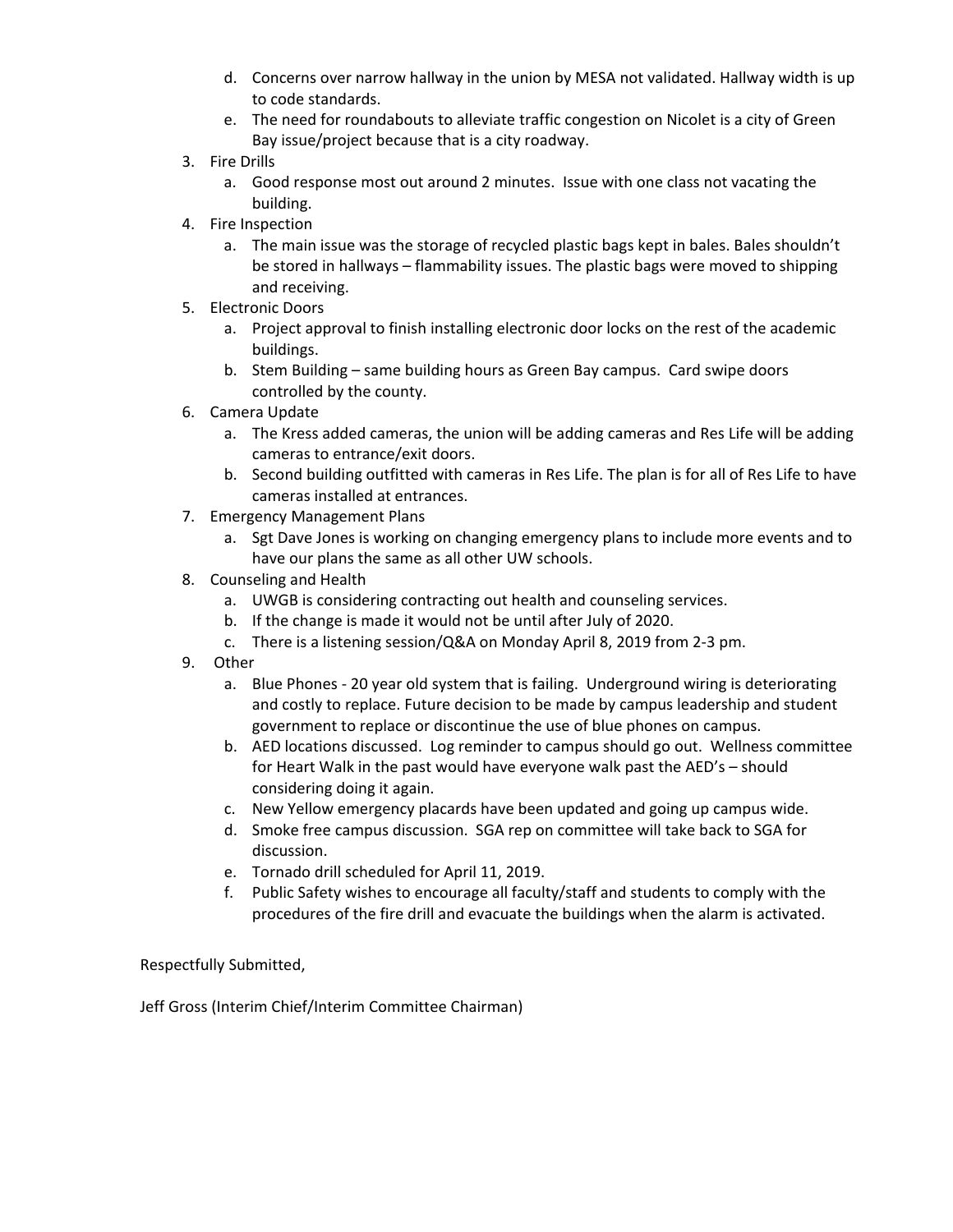# Wellness Committee

### *2018-19 Annual Summary Report*

### Committee Members include:

- Amy DePeau, Student Health Nurse, Counseling & Health Center Representative
- Alex Reichenberger, Fitness Coordinator, Kress Center Representative
- Lynn Rotter, Manager of University Ticketing, Academic Staff Representative 2018-2020
- Jen Schanen, Lecturer & BSW Field Coordinator, Faculty Representative 2017 2019
- Lisa Schmelzer, University Services Program Associate, University Staff Representative 2016 2019
- Jolene Sell, Registered Dietitian, Chartwells Representative
- Jolene Truckenbrod, Payroll & Benefits Specialist, Human Resources Representative & Chair

### Committee Charge:

The Wellness Committee was founded in 2012 and is committed to promoting and supporting programs that foster the wellness of the campus community.

### Events/Activities:

- Applied for and received a \$3,460 **grant** from the Department of Employee Trust Funds for wellness initiatives for employees.
- Coordinated **Healthy Potluck** in fall where 11 employees brought healthy food to share, and enjoyed lunch together.
- Coordinated **9/11 stair climb** with Public Safety and provided snacks for participants.
- During Employee Appreciation Week, held **goat yoga** class for 25 employees, led an **arboretum walk** for employees over lunch hour, and provided chair **massages** for 40 employees.
- Maintained HR Connect **Wellness blog** with articles, recipes, events and activities [\(https://blog.uwgb.edu/hr/category/wellness/\)](https://blog.uwgb.edu/hr/category/wellness/).
- Coordinated annual **Benefits & Wellness Fair** in fall with over 30 vendors and over 150 employees attending.
- Coordinated four **onsite health screening events** with over 250 employees participating, and promoted \$150 wellness incentive.
- Coordinated three **flu shot clinics** so employees enrolled in UW health insurance could receive free flu shots.
- **Bellin Run** Provided registration discount to 20 employees registering as part of UWGB team, provided T-shirts to UWGB Bellin Run team members, offered onsite Bellin Run packet pickup, and recognized employees who ran in Bellin Run.
- **Run/Walk Club**  started run/walk club which kicked off with a Couch to 5K Lunch 'n Learn by Nate Vandervest in February 2019, provided running hats to all team members, offered registration fee discount to CellCom & Bellin runs, coordinate weekly group runs/walks on arboretum trails.
- Offered **lunch 'n learns** on Backyard Chickens and Using Credit Wisely, and provided incentives to employees who attended.
- Hosted four Well Wisconsin lunch 'n learn **webinars**.
- Coordinated a **Healthy Heart challenge** in February, which kicked off with an AED demo Lunch 'n Learn by Public Safety. Employees at all four campuses walked to AED locations to unscramble heart health related words, and received incentives for participating.
- Coordinated **Winter Wellness Challenge** at Kress Events Center provided incentives to employees who visited Kress during winter break, and had snacks and tours during a 3 day Kress open house in January.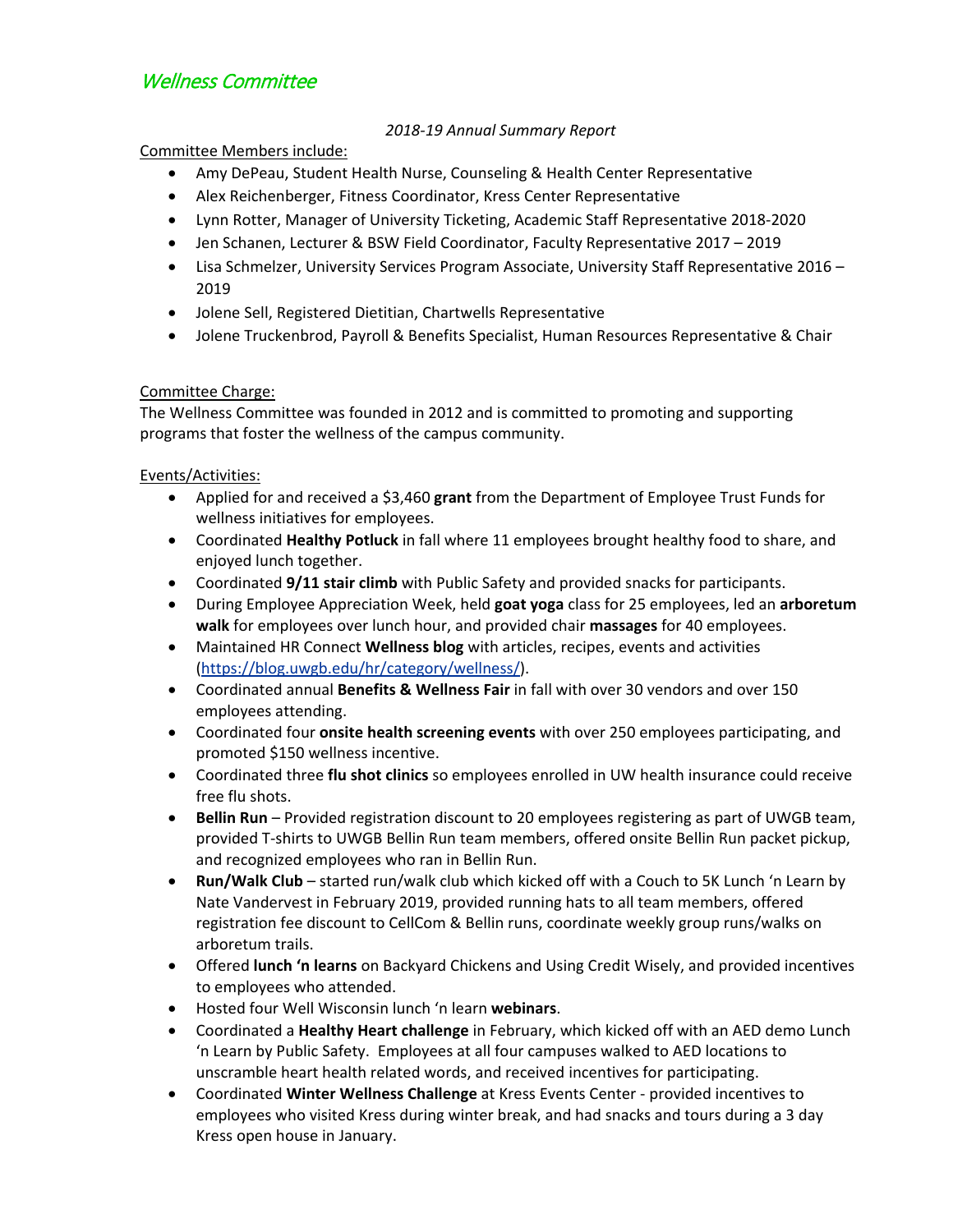• Coordinated a **Summer Yoga Challenge** providing incentives to employees who participated.

### Why is wellness important to UWGB employees?

- Employees who are healthy physically and mentally are happier, more productive, have better attendance, more engaged, and are enjoyable to work with!
- Wellness challenges, incentives, events, and activities promote community among employees, improving morale and reducing turnover.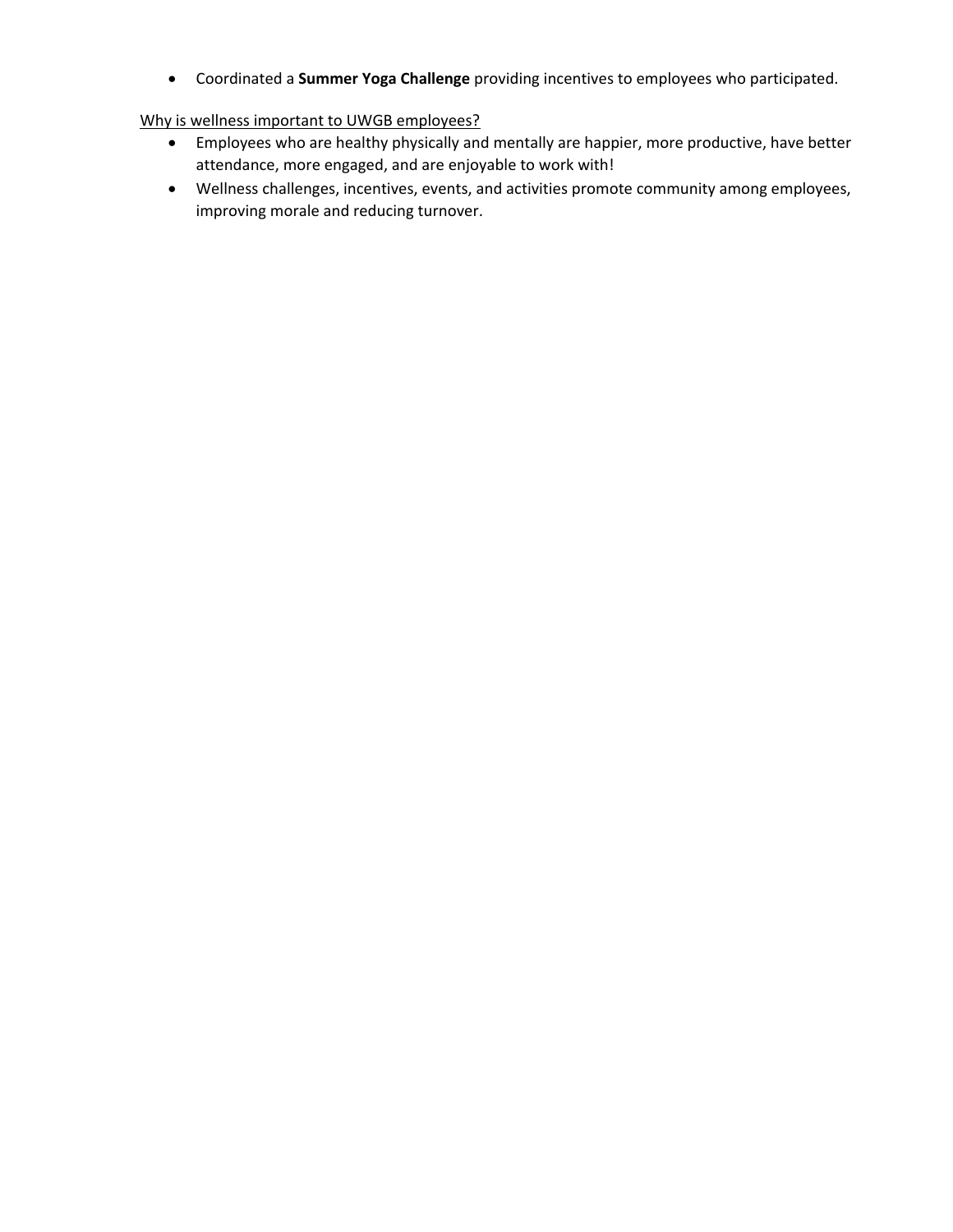# CHANCELLOR APPOINTIVE COMMITTEES

# Council on Diversity and Inclusive Excellence

No report submitted for the 2018-19 Academic Year.

# Committee on Student Misconduct

No report submitted for the 2018-19 Academic Year.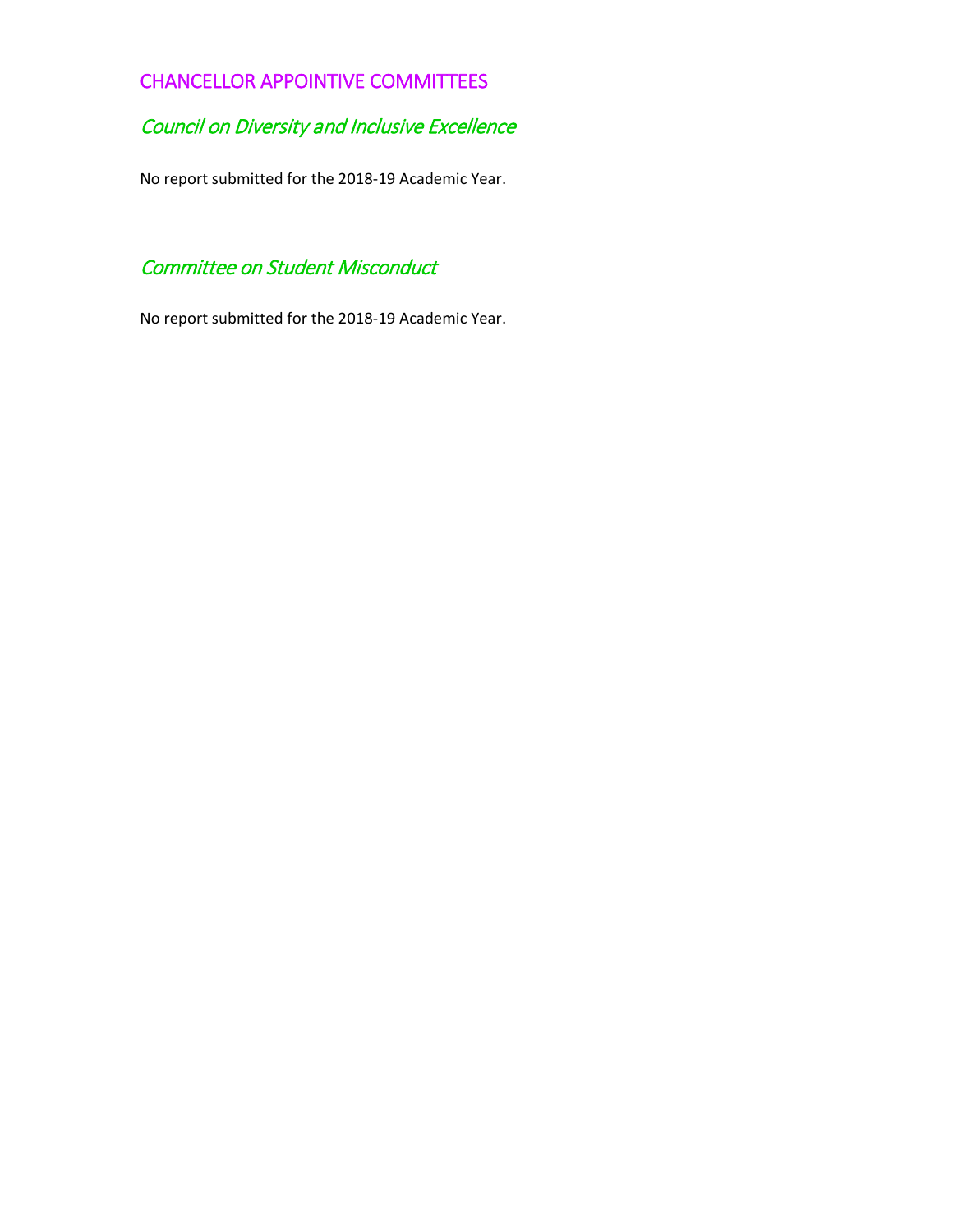### University Staff Committee

Annual Report 2018-2019

| <b>University Staff Governance Committee Membership 2018-19</b> |                                           |
|-----------------------------------------------------------------|-------------------------------------------|
| <b>University Staff Committee</b>                               | <b>Personnel Committee</b>                |
| Julie Flenz (Human Resources Liaison)                           | Denise Baeten                             |
| Holly Keener (Vice Chair)                                       | Brenda Beck                               |
| Jayne Kluge                                                     | Jenny Charapata                           |
| Kim Mezger (Chair)                                              | Christopher Paquet (Human Resources       |
| <b>Theresa Mullen</b>                                           | Liaison)                                  |
| Monika Pynaker                                                  | John McMillion (Chair)                    |
| Brian Rabideau (USC Member-Marinette)                           | Pang Yang                                 |
| Sue Machuca (USC Member-Sheboygan)                              |                                           |
| Teri Ternes (Secretary)                                         |                                           |
| Tracy Van Erem (Treasurer)                                      |                                           |
| TBD (USC Member - Manitowoc)                                    |                                           |
| <b>Election Committee</b>                                       | <b>Professional Development Committee</b> |
| Holly Keener (Chair)                                            | Julie Flenz                               |
| Anna Maier                                                      | Dolly Jackson                             |
| John McMillion                                                  | Sarah Locke                               |
|                                                                 | Teri Ternes (Chair)                       |
|                                                                 | TBD (replace Crystal Williams)            |
| <b>UWS University Staff Representative</b>                      |                                           |
| Ron Kottnitz                                                    |                                           |
| Teri Ternes (Back-up)                                           |                                           |

The University Staff Committee meets the third Thursday of every month from 10:00-11:30, with occasional special meetings for discussions requiring timely decisions. In addition to the 9 elected members and 1 HR liaison, the chairs of each of the 3 subcommittees typically attend the meetings or send a committee representative.

Monthly UWS University Staff Representative meetings in Madison facilitate discussions of issues common to all UW University Staff employees. Our representative reports on these discussions at the monthly USC meetings.

The February 15, 2018 yearly University Staff Assembly was attended by 34 university staff members in person, and 5 who connected remotely. Associate Provost Clif Ganyard opened the meeting with a welcome and update on the current state of campus affairs. Other presentations included university staff opportunities for shared governance and campus committee involvement; a report on college restructuring and shared governance; reports from each of the committees on their activities for the current year; and HR news and updates.

The USC Chair co-presented at a shared governance session of the Supervising for Success workshop in April, explaining the importance of shared governance, the role of the university staff governance body, and opportunities for staff involvement.

A survey generated by the Election Committee in February determined interest in open governance positions, as well as for serving on other campus committees. The survey was also sent to the branch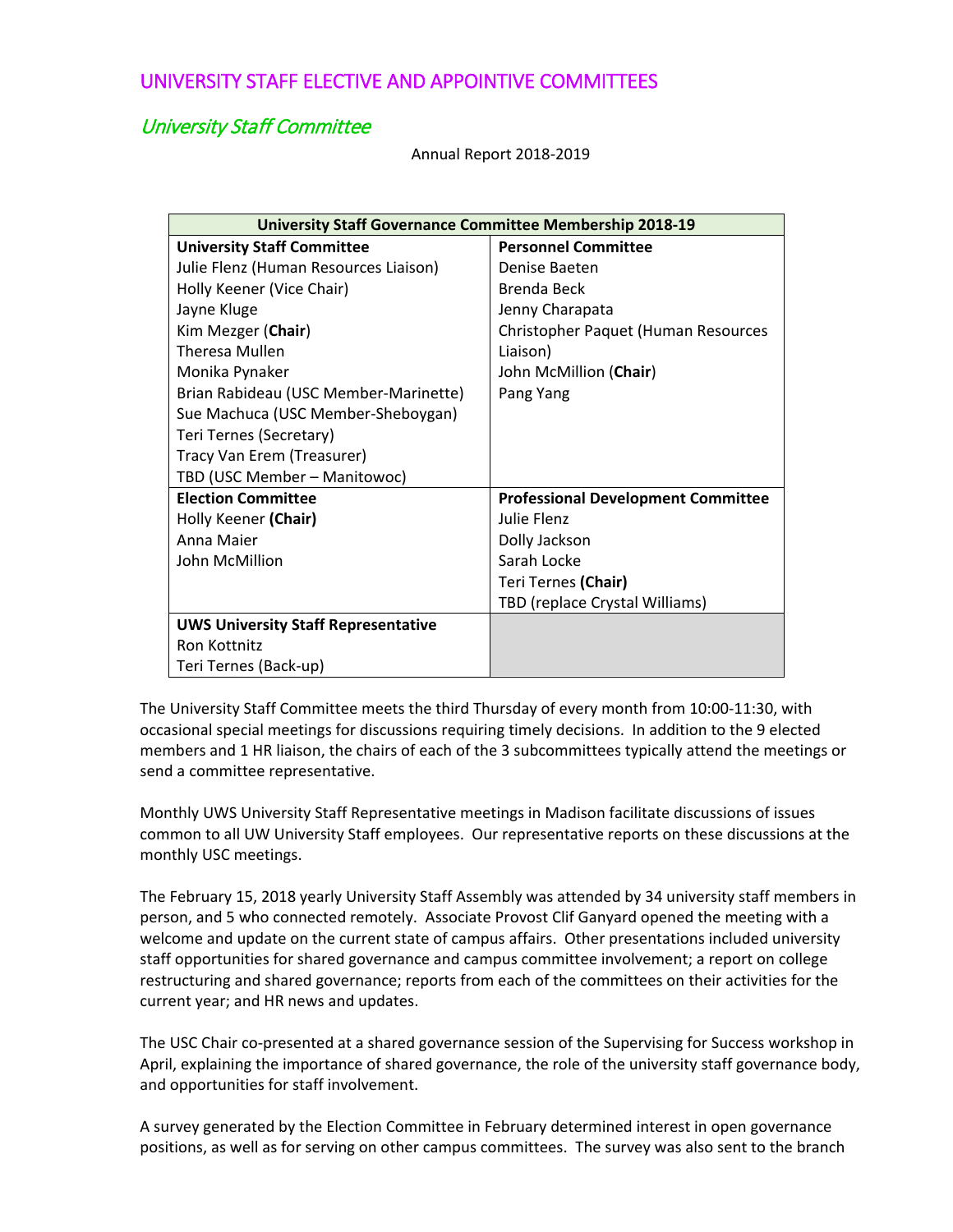campuses, in order to fill branch representative positions on the USC and open committee positions. A ballot was created based on the results of the survey, and online elections were completed in early April.

Reflecting on 2018-19 activities of the USC, two main things stand out:

- 1) The University Staff Committee's founding chairperson, Jan Snyder, retired in January. The vice-chair, Kim Mezger, became the chair of the committee and will continue the position until the August transition meeting where a new chair will be voted for.
- 2) In July, the University Staff Committee formed a Bylaws Restructuring Committee. Revisions were necessary 1) to reflect a university staff body and shared governance membership that include university staff from the 3 branch campuses,2) to clarify a few of the responsibilities for the committee, and 3) to refine the shared governance and campus committee section. The membership voted unanimously for the updated Bylaws at the annual meeting in February.

All current and incoming members will convene in June for an informal luncheon, including a representative from each of the 3 branch campuses. A transition meeting will be held in August to select USC officer positions and committee chairs for the other 3 committees. The USC will retain its meeting schedule of the  $3<sup>rd</sup>$  Thursday morning of each month for the 2019-20 fiscal year beginning in August, and the other committees will determine their meeting schedules in early fall. USC meetings will include remote access for our branch campuses.

Respectfully submitted, Kim Mezger, Chair University Staff Committee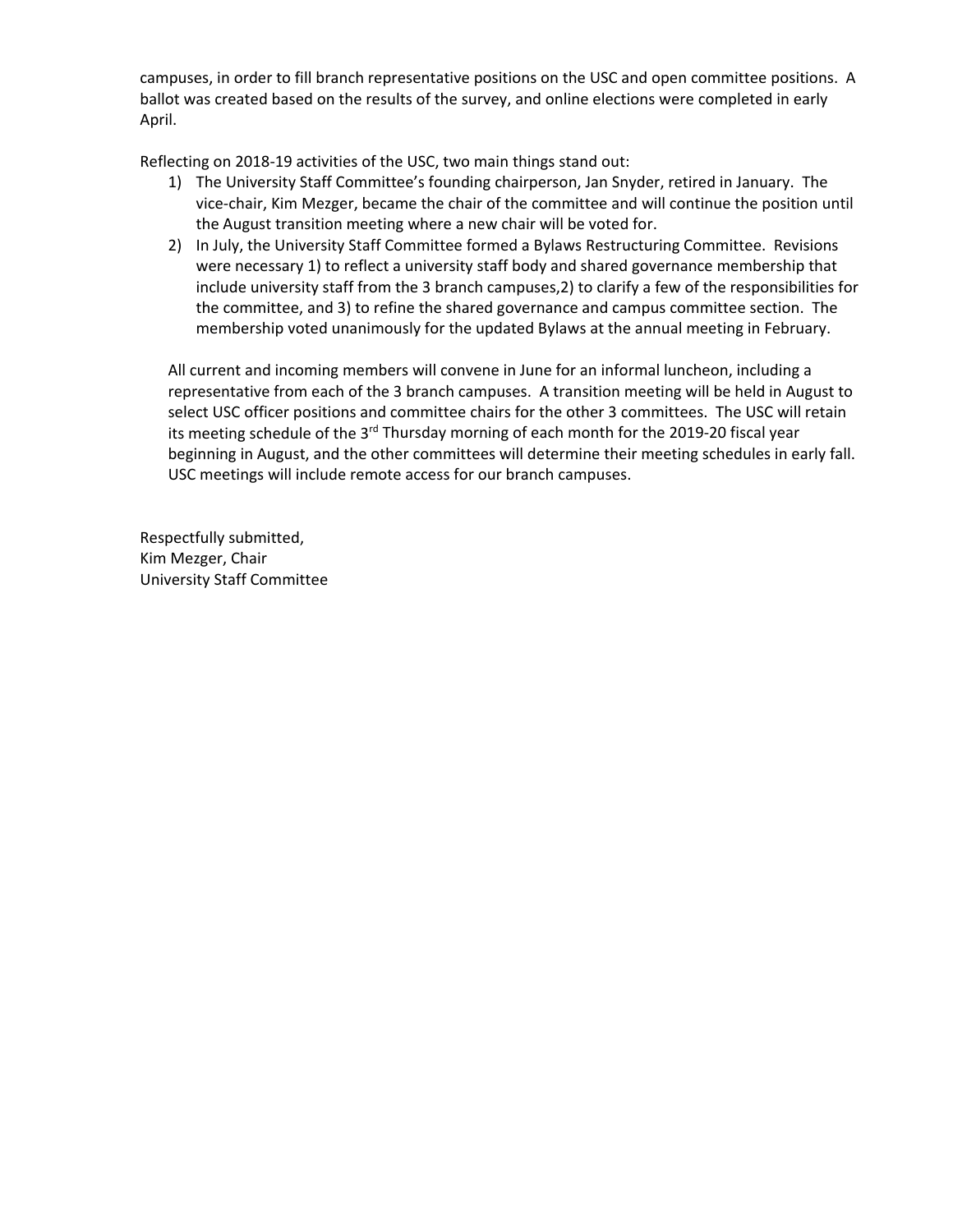# University Staff Election Committee

| <b>University Staff Governance Committee Membership</b> |  |
|---------------------------------------------------------|--|
| 2018-19                                                 |  |
| <b>Election Committee</b>                               |  |
| Holly Keener (Chair)                                    |  |
| John McMillion                                          |  |
| Anna Maier                                              |  |

Annual Report 2018-2019

The University Staff Elections Committee met three times this year to discuss University Staff committee vacancies, distribution of the annual committee Interest Survey, assembly of the Elective Committee ballot and the nominees for the various appointive committees. We worked closely with the Secretary of the Faculty and Staff (SOFAS) to make sure all eligibility requirements were met and proper balloting procedures were followed.

Of particular concern this year:

The Interest Survey participation was severely lacking again this year. We had 55 / 189 university staff complete the survey (29% return rate). We also had a very small percentage of members actually complete an election ballot during our Spring Elections (61/189 = 32%). With the addition of the three branch campuses, we added 3 voting positions to the USC. Our new by-laws were written to continue these branch campus voting positions into the future, but we end the year with the Manitowoc rep position vacant. We hope to have all of these vacancies filled as we start the 2019-2020 Academic Year.

Following Jan Snyder's retirement, we rearranged officer positions slightly to make up for the rather large hole her departure created in our organization. Kim Mezger (our Vice-Chair) agreed to step into the Chair position for the remainder of 2018-19, Holly Keener moved from the Secretary position to the Vice-Chair position through the remainder of her term (2019-20), and Teri Ternes agreed to take on the role of Secretary through the end of the current year.

Respectfully submitted by:

Holly Keener, Chair, University Staff Elections Committee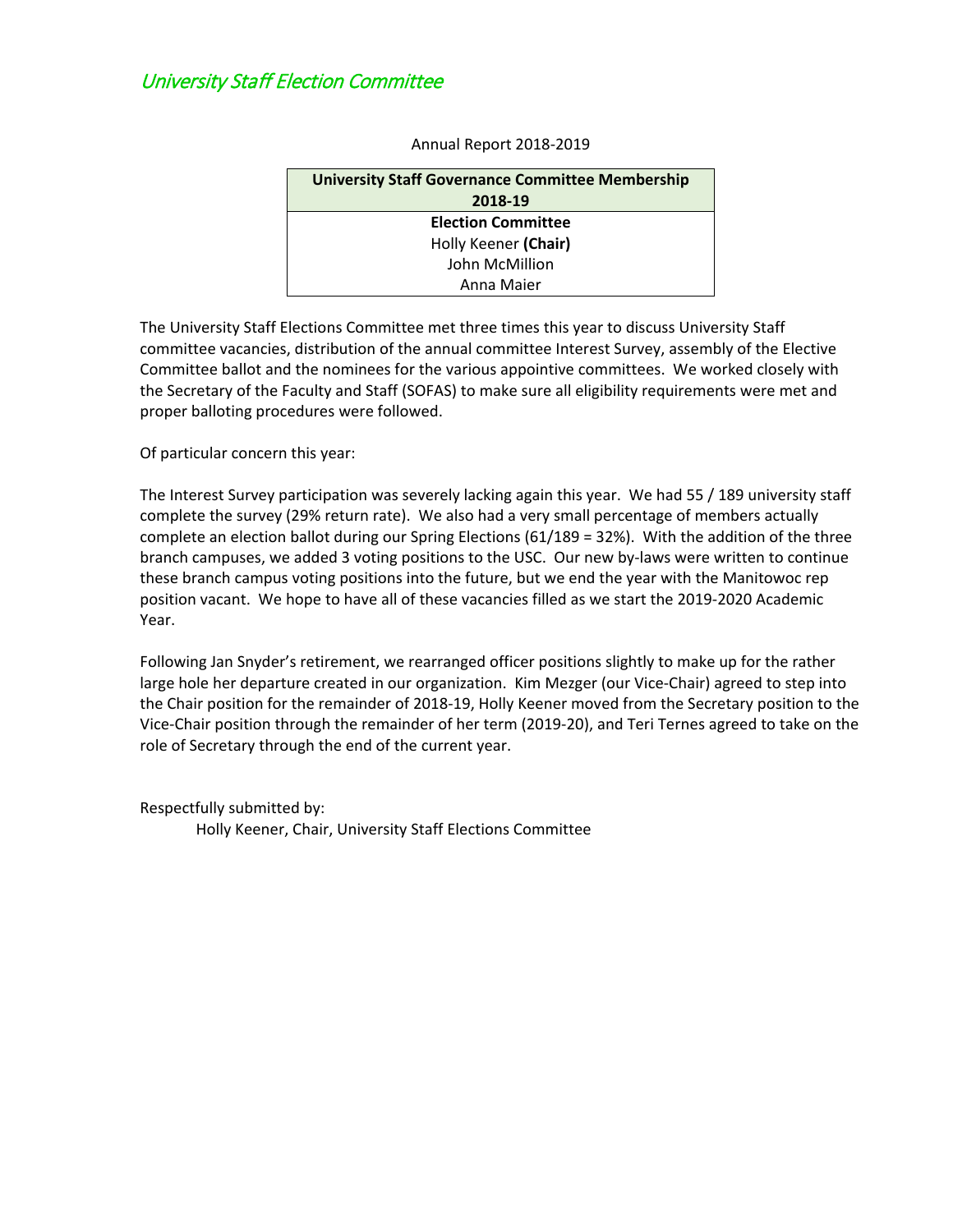# University Staff Personnel Committee

Annual Report for 2018-19

Members: Denise Baeten Brenda Beck Jenny Charapata Christopher Paquet (HR Liaison) John McMillion (Chair) Pang Yang

The Personnel Committee met twice during the 2018-19 term. We worked with the USC and Human Resources to make changes to Personnel Committee section of the bylaws to better define our role in University governance.

It was also decided that we should have a handbook of guidelines for the Personnel Committee that can be handed down from chair to chair detailing the Committees' responsibilities and procedures. The task for compiling this handbook was assigned to Human Resources. There is no set deadline for the completion of this handbook.

Respectfully submitted, John McMillion, Chair University Staff Personnel Committee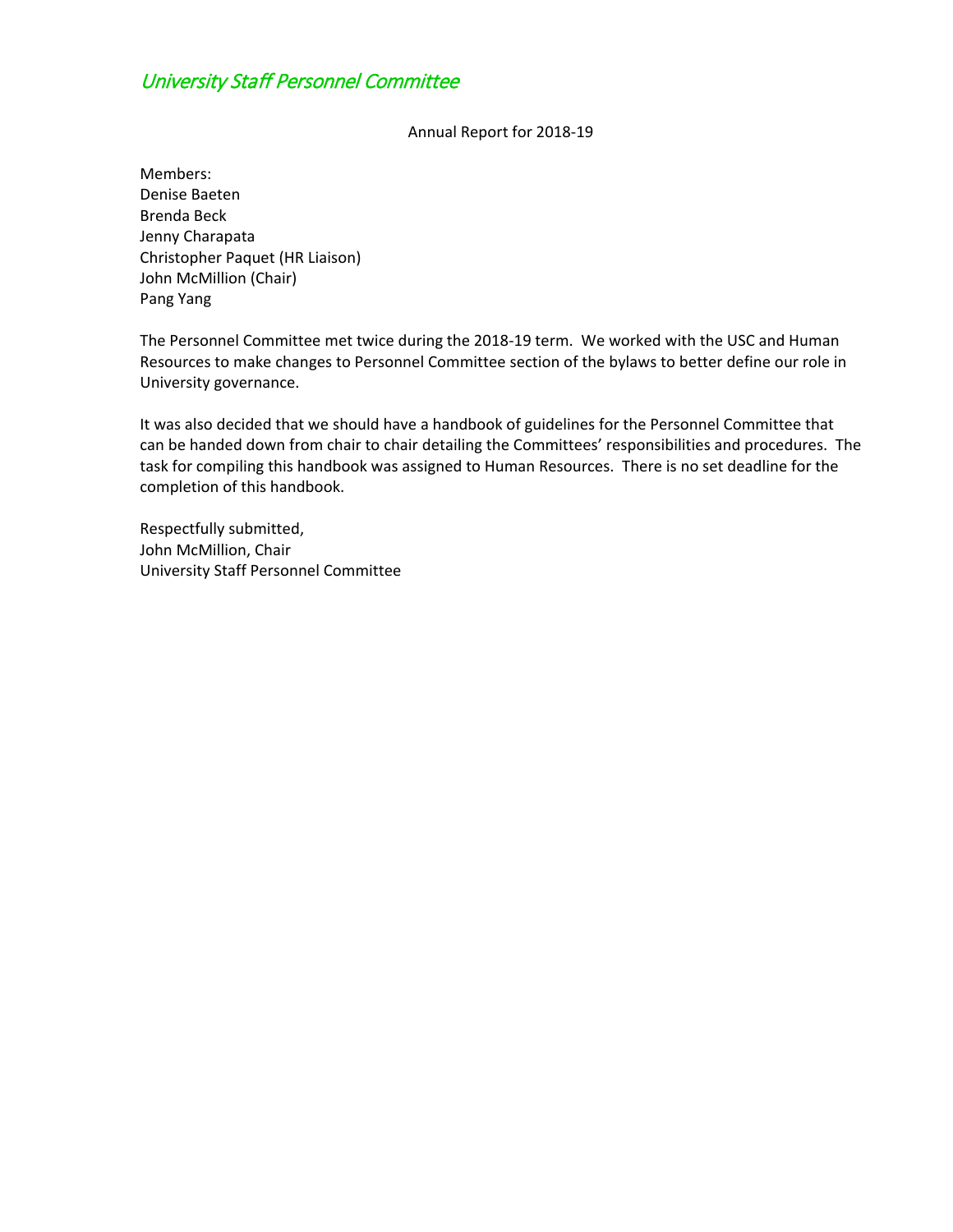## University Staff Professional Development Committee

Annual Report 2018-2019 Academic Year

Committee Members: Julie Flenz [2017-19], Dolly Jackson [2018-20], Sarah Locke [2017-19], Vacancy [Crystal Williams reclass to Academic Staff; no interim]

**Terms:** Membership terms begin on July 1, coinciding with the start of the campus fiscal year. They are 2-year terms through BY19. Terms are staggered for continuity.

The University Staff Professional Development Committee had a busy and successful year. The committee meets monthly, the  $2^{nd}$  Monday of the month, TH-335H, setting plans for our fall conference; more often when necessary. In addition, they meet regularly with the Academic Staff Professional Development Programming Committee to plan joint workshops throughout the academic year. The USPDC is also responsible for planning our winter after hours social. Here is a recap of events this committee is responsible to address:

**Fall Conference:** The Professional Development committee sponsored a successful University Staff Fall Conference 2018 on September 28 at the Tundra Lodge. Agenda attached at end of report. Plans for 2019 are underway. The conference will be held on October 18, 2019 at the Hyatt Regency, Green Bay. The title for 2019 is "Your Professional Toolbox". There will be three 1.25 hr. breakout sessions; two in the morning and one in the afternoon. Keynote will present at end of day. Speakers are being finalized. "Save The Date" emails have been sent to university staff system wide and support staff at NWTC, LTC, FVTC.

**Professional Development Joint Workshops:** The University Staff Professional Development Committee joined with the Academic Staff Professional Development Program Committee and has sponsored several workshops in the '18-'19 academic year to include: (1) 'Dealing with Disruptions'; (2) Trauma Informed Care I & II. (3) "Wisconsin Demographics – How the Changes Affect the University Potential"; (4) A Rolodex of Lived Experiences" is scheduled for June 18.

**Social:** The committee generally schedules a winter after work social and encourages university staff to attend. It is a great opportunity to enjoy good food, have a few laughs, and rekindle old and new friendships with co-workers. We provided snacks. We held our winter social at Mackinaw's. Our summer USC networking farewell/welcome potluck is scheduled for June 20 at Lambeau Cottage. This is a time to recognize outgoing officers for their service and welcomed newly elected officers.

**Professional Development Funding:** The committee reviews the procedure and funding request amount yearly. The 2019-20 maximum allotment is 50% of the registration fee at a maximum of \$300. The funding request form is on our website under the Professional Development tab. This year we approved 18 requests and to date have paid out \$1299; we have three reimbursements pending. The committee continues to look for professional development opportunities for University Staff; we are always open to suggestions.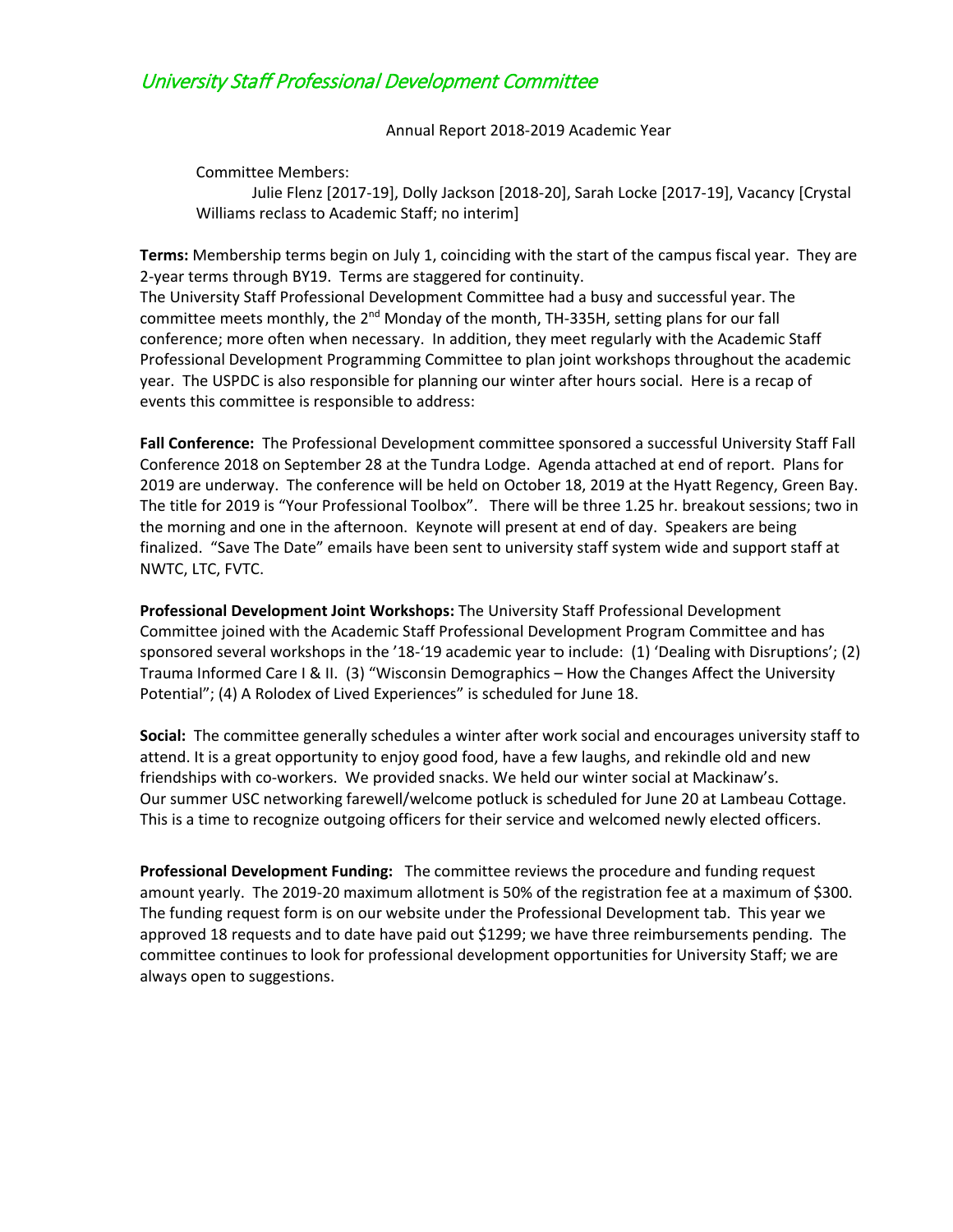|                       | <b>University Staff Fall Conference 2018</b>                                                       |
|-----------------------|----------------------------------------------------------------------------------------------------|
|                       | hosted by the University of Wisconsin Green Bay                                                    |
|                       | University Staff Professional Development Committee                                                |
|                       | Agenda                                                                                             |
|                       | "The Joy of Work:                                                                                  |
|                       | How to Make Your Work Environment Sizzle!"                                                         |
|                       | Friday, September 28, 2018                                                                         |
|                       | Tundra Lodge Resort and Conference Center                                                          |
|                       | 865 Lombardi Avenue, Green Bay, Wisconsin<br>http://www.tundralodge.com/                           |
|                       |                                                                                                    |
| 7:30 am - 8:15 am     | Registration                                                                                       |
|                       | Hot Breakfast (included in registration fee)                                                       |
|                       |                                                                                                    |
| $8:15$ am - $8:45$ am | Welcome                                                                                            |
| 8:45 am - 10:00 am    | <b>Break-out Session I</b>                                                                         |
|                       | James Beversdorf - Handling Life through Movement and Exercise                                     |
|                       | Paul Braatz - WRS Benefits for Employees Nearing Retirement                                        |
|                       | Bonnie Nussbaum - Livin' Your Kick Ass Life                                                        |
|                       | Sara Wagner - Body Kindness and Intuitive Eating: Putting the Joy Back into<br>Eating and Movement |
|                       |                                                                                                    |
| 10:15 am - 11:30 am   | <b>Break-out Session II</b>                                                                        |
|                       | Paul Braatz - WRS Benefits for New and Mid-Career Employees                                        |
|                       | Liysa Callsen - Sizzle with Silence<br>Bonnie Nussbaum - How to Find Joy in Your Work              |
|                       | Sara Wagner - Body Kindness and Intuitive Eating: Putting the Joy Back into                        |
|                       | <b>Eating and Movement</b>                                                                         |
|                       |                                                                                                    |
| 11:30 am - 12:30 pm   | Lunch (included in registration fee)                                                               |
| 12:30 pm - 1:45 pm    | <b>Break-out Session III</b>                                                                       |
|                       | Lucy Arendt - Grit: The Secret to Success - and Maybe Happiness! - At Work and                     |
|                       | in Life                                                                                            |
|                       | Liysa Callsen - YES, AND<br>Tina Hallis - Creating a More Positive Workplace                       |
|                       | Bonnie Nussbaum - Livin' Your Kick Ass Life                                                        |
|                       |                                                                                                    |
| 2:00 pm - 3:15 pm     | <b>Break-out Session IV</b>                                                                        |
|                       | Lucy Arendt - Grit: The Secret to Success - and Maybe Happiness! - At Work and                     |
|                       | in Life<br>James Beversdorf - Handling Life through Movement and Exercise                          |
|                       | Tina Hallis - Maximizing Communication, Collaboration & Connection                                 |
|                       | Luke Konkol - Gamification: Building Winning Into Working                                          |
|                       |                                                                                                    |
| 3:30 pm - 4:30 pm     | Closing<br>Liysa Callsen - NowGet Your Sizzle On!                                                  |
|                       | USFC 2018 Committee - Closing remarks, door prizes                                                 |
|                       |                                                                                                    |
|                       | $\mathcal O$ Thanks for coming. See you in 2019! $\mathcal O$                                      |
|                       | http://www.uwgb.edu/university-staff-governance/                                                   |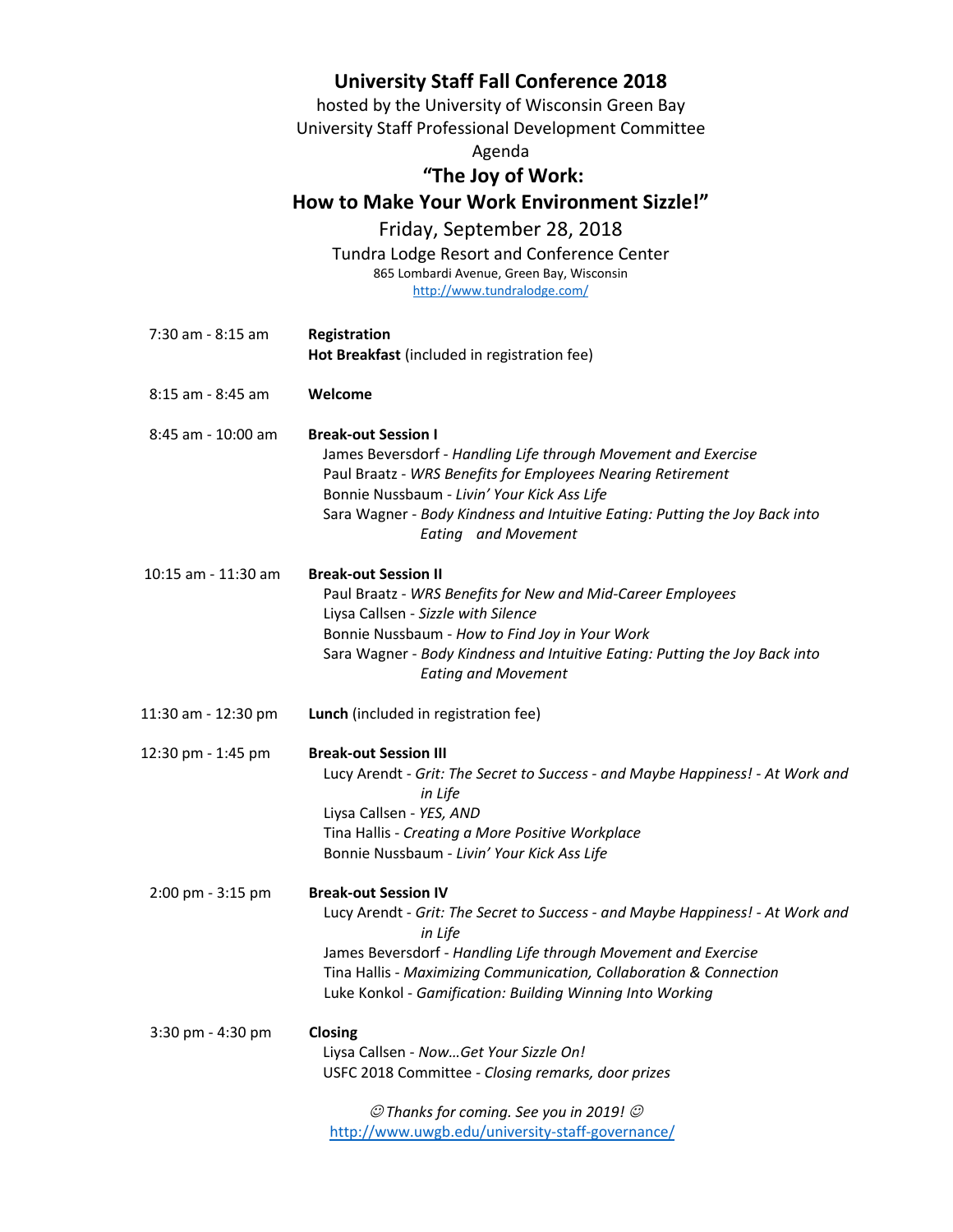### JOINT GOVERNANCE COMMITTEES

## Awards & Recognition Committee

Annual Report 2018 – 2019

#### **Members of 2018 – 2019 Awards and Recognition Committee:**

- Anna Merry, Academic Staff, Research/Instruction Librarian
- Ruth Pearson, Academic Staff, Student Services Specialist
- Sawa Senzaki, SS, Associate Professor
- Laura Riddle, AH, Professor
- Nathan Kraftcheck, Academic Staff, Instructional Technologist
- Monika Pynaker, University Staff, Network System Administrator
- Rosa Serrano, Academic Staff, Multicultural Advisor
- Toni Damkoehler, AH, Professor
- Michael McIntire, Chair, NS, Associate Professor

#### **Purpose:**

The committee coordinates with the Provost/Vice Chancellor and Chancellor in nominating candidates for awards and recognitions.

The committee nominates for the following awards: Faculty Award for Excellence in Teaching; Faculty Award for Excellence in Scholarship; Academic Support Award for Excellence; University Award for Excellence in Institutional Development; University Award for Excellence in Community Outreach; University Award for Excellence in Collaborative Achievement; University Staff Award for Excellence

The committee advises the Chancellor as to candidates for non-academic awards. The committee advises on matters of public events and aids in arranging commencements, honors, convocations, and other convocations and public functions as requested by the Chancellor.

#### **Activities:**

The Awards and Recognition committee and/or the Honorary Degree Committee met 5 times through the year.

• September 21, 2018 (1 pm, MAC 201)

The committee met to elect a new chair as well as go over the charge of the committee and its timeline for events. Michael McIntire offered to chair the committee (Senzaki seconded). The call for nominations for Honorary Degrees was approved (with minor revisions).

• November 1, 2018 (9:30 am, MAC-301)

The Honorary Degree Committee met to discuss the nomination of Dr. Alex Godoy-Faundez for an honorary degree. The committee fully supported and recommended his candidacy to the Chancellor. (issue UW-system holdup)

• November 20, 2018 (1:15 pm, MAC-301)

The Awards and Recognition Committee met to discuss the selection of class speaker for the December commencement ceremony. Laura Putnam was selected as class speaker.

• April 12, 2019 (2:00pm, CL-125D)

The Awards and selection committee met to select the class speaker for the spring 2019 commencement. Yuntlekalau Mamie McLester was selected as class speaker. We also selected three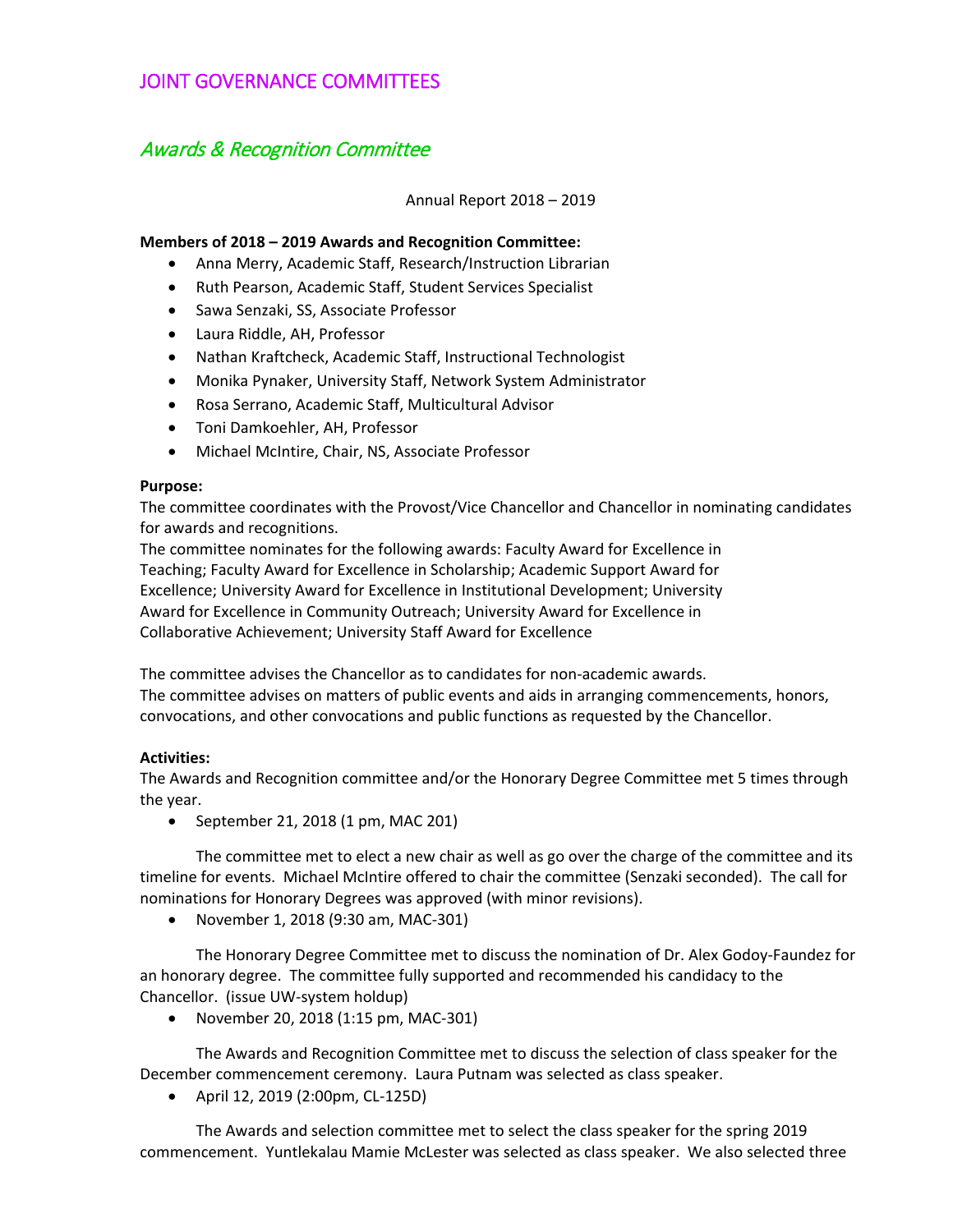to four finalists for each of the following Founders awards: University Staff Award for Excellence, Faculty Award for Excellence in Scholarship, Faculty Award for Excellence in Teaching, Academic Support Award for Excellence, University Award for Excellence in Community Outreach, University Award for Excellence in Institutional Development, and University Award for Excellence in Collaborative Achievement.

• May 9, 2019 (2:00 pm, CL-125D)

The Awards and Recognition Committee met to select the Founders award winners from the finalists selected on April 12.

There was discussion at our first meeting about whether surprising founders awards at convocation was the best or if they should be told of their impending award (have a chance to dress up, invite family/friends,…)

There was a discussion about whether finalist for a founders award should be notified that they were finalist. The committee voted on not telling the finalists.

The Awards and Recognition Committee would like to thank Holly Keener and Steven Meyer for all their help and guidance throughout the year.

Respectfully Submitted, Michael McIntire, Chair Awards and Recognition committee